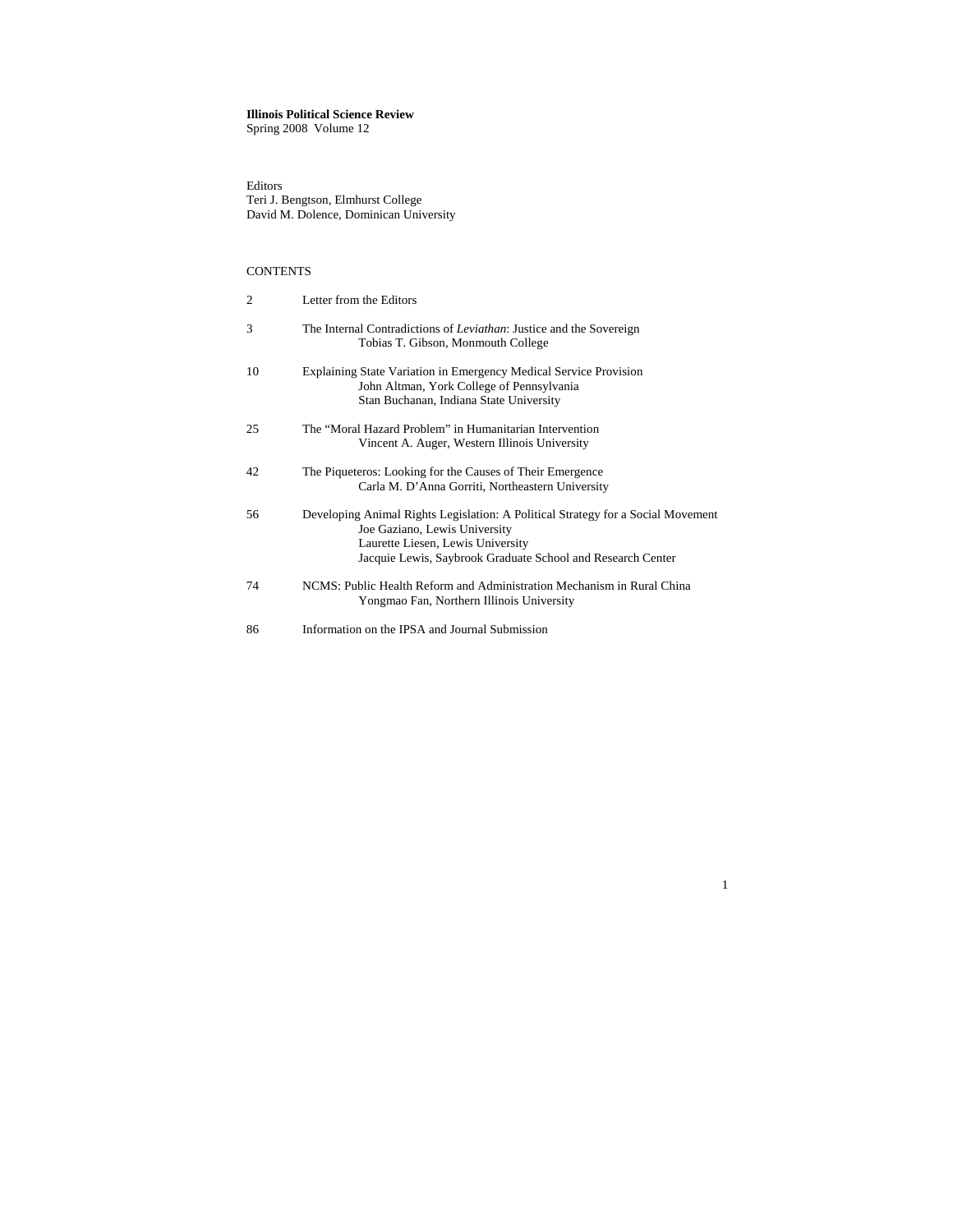#### From the Editors:

It is with great pleasure that we release this Spring 2008 volume of the Illinois Political Science Review. We would like to thank Mariano Magalhaes from Augustana College for his work on the Spring 2007 volume. He also deserves some thanks for this version, not only for the transition to us, but handing over two quality articles that are present here.

The fine authors that are present in this volume know that this journal was delayed for reasons that have nothing to do with the articles presented for consideration. We are grateful for the many submissions and have the enviable editorial remorse that we could not publish all the scholars that submitted academically strong work. We certainly look forward to another high quality issue in 2009 and hope that some of the changes that have been "invisibly" implemented behind the scenes prove valuable to the future editors of this fine journal (and for us for at least one more year). For future submissions guidelines please refer to the closing page of this journal.

In this journal we have a wonderful collection from international relations, American politics, and political theory. It is our goal as editors to continue to provide a mix of political science fields for our readers. We also hope to provide the important Illinois taste either in article topic or authors. The state of Illinois is well represented in this issue and we are certain that the annual Illinois Political Science Association Conference will continue to provide high quality scholarship for publication. Information about the upcoming conference may be obtained from any of the officers listed in the closing pages.

We hope to see you all at the 2008 conference hosted by Eastern Illinois University. Enjoy.

Teri J. Bengtson, Elmhurst College David. M. Dolence, Dominican University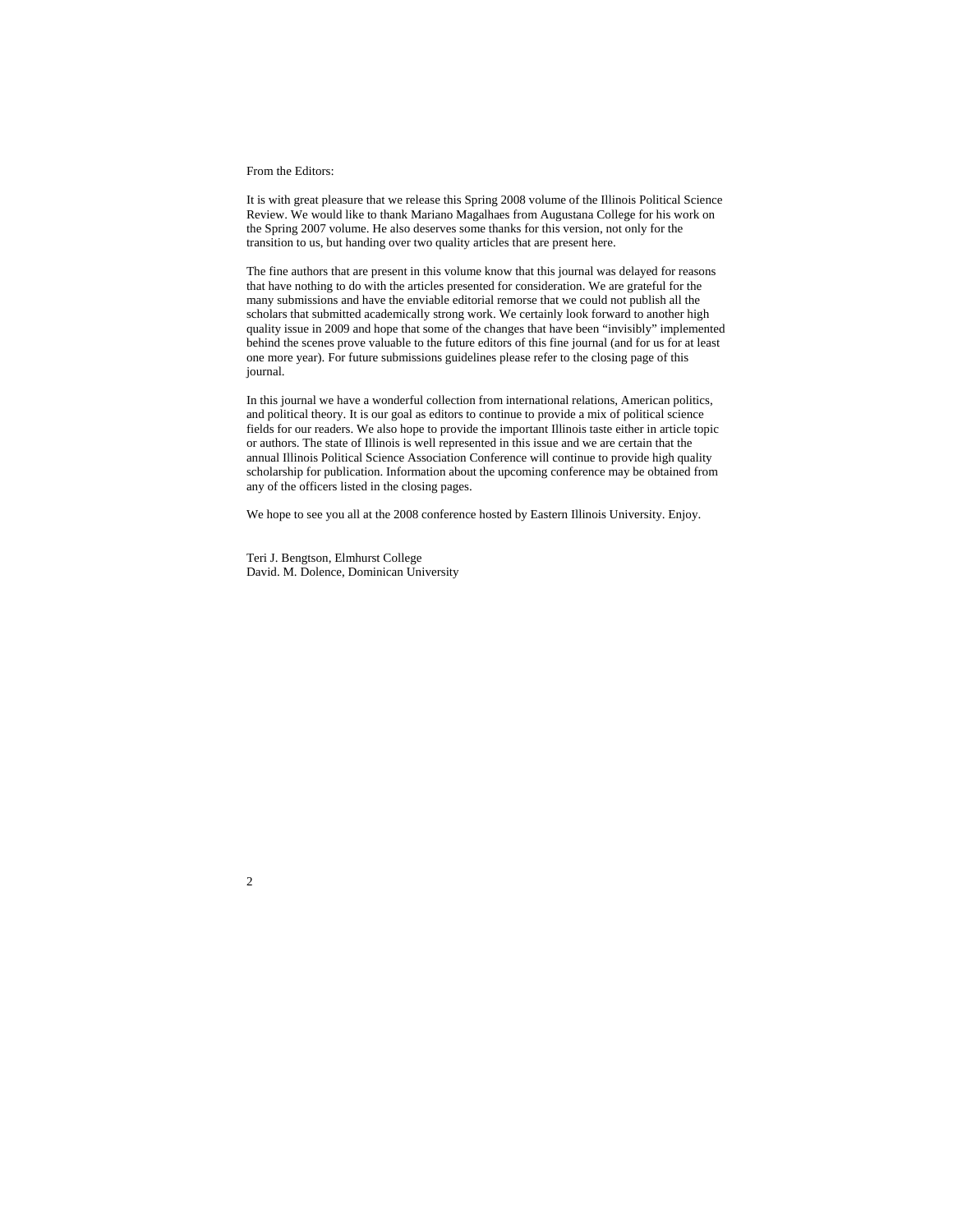#### **The Internal Contradictions of** *Leviathan***: Justice and the Sovereign**  Tobias T. Gibson, Monmouth College

Citizens of a nation often call for the government to act justly. Many people depend on their governments to provide them with justice that would otherwise be out of reach. However, Thomas Hobbes explicitly claims that the sovereign he conceives in *Leviathan* can act neither justly nor unjustly. More specifically, within *Leviathan*, how could the sovereign's act be just (or unjust) given that justice only comes into existence with civil society? I argue that working through a series of related definitions in *Leviathan* will lead us to an answer such that the sovereign (or at least the monarchy, Hobbes' preferred form of sovereignty) must act justly.

 Hobbes' conception of justice is narrow and specifically tailored for his argument in *Leviathan*. Early in chapter fourteen, he defines a law of nature as

> … a precept, or generall rule, found out by Reason, by which a man is forbidden to do, that, which is destructive of his life, or taketh away the means of preserving the same; and to omit, that, by which he thinketh it may be best preserved…. **LAW**  determineth, and bindeth to one of them. (91)

Said more directly, a law of nature does not allow an individual to act in such a manner that will lead to bodily harm or death. Moreover, the right to a means of protection can never be released. It is important to understand the definition and conception of the law of nature because Hobbes describes "justice" as being the third law of nature.<sup>[1](#page-2-0)</sup> Therefore, Hobbes believes that justice must be followed because it is in the person's best interest to act justly. It is in the fifteenth chapter that Hobbes states that justice is the third law of nature. Justice must be a law of nature because of the definition that Hobbes applies<sup>[2](#page-2-1)</sup>. Injustice, according to Hobbes is "no other than *the not Performance of Covenant*. And whatsoever is not Unjust, is *Just*" (100). Why then is justice given such an important status as a law of nature? It is imperative "*That men performe their Covenants made*: without which, Covenants are in vain, and but Empty words; and the Right of all men to all things remaining, wee are still in the condition of warre" (ibid.). The reversion to the state of war from Civil Society is important for two reasons. The first is that justice has no place in the state of war, because there can be no expectation of covenants kept. Secondly, and perhaps most importantly, under no circumstances will a person want to revert back to the dread state of nature.<sup>[3](#page-2-2)</sup>

 $<sup>1</sup>$  That is to say, Hobbes feels that understanding his conception of justice is important enough</sup> for him to describe it as the third law of nature (and therefore required to be followed upon "penalty" of potential death). It seems reasonable to say that Hobbes' notion of justice is a key for much of his argument in *Leviathan*. As an example, Hobbes conceives of the lack of binding of the sovereign in a covenant as alleviating a potential weakness of the sovereign (144- 45).

 $2^2$  In Chapter XIII, Hobbes claims that justice is simply following the law of the sovereign. This definition becomes a bit more general in Chapter XV, when keeping of the covenant becomes the definition of justice. Either way, however, once a civil society has been entered (and therefore a sovereign exists who has the right and force to enforce covenants, it is in the best interest of the individual to adhere to the conditions of the covenant. And, as Hobbes' definition of a law nature shows, laws of nature, if followed, are intended to prevent harm from coming to the individual.

<span id="page-2-2"></span><span id="page-2-1"></span><span id="page-2-0"></span><sup>&</sup>lt;sup>3</sup> The state of nature is be avoided at all costs. Hobbes is explicit with this. He describes life in the state of nature as "solitary, poore, nasty, brutish, and short" (89). In chapter twenty, Hobbes also claims that even the most tyrannical sovereign will be preferred to the return to the state of nature (145-146).

<sup>3</sup>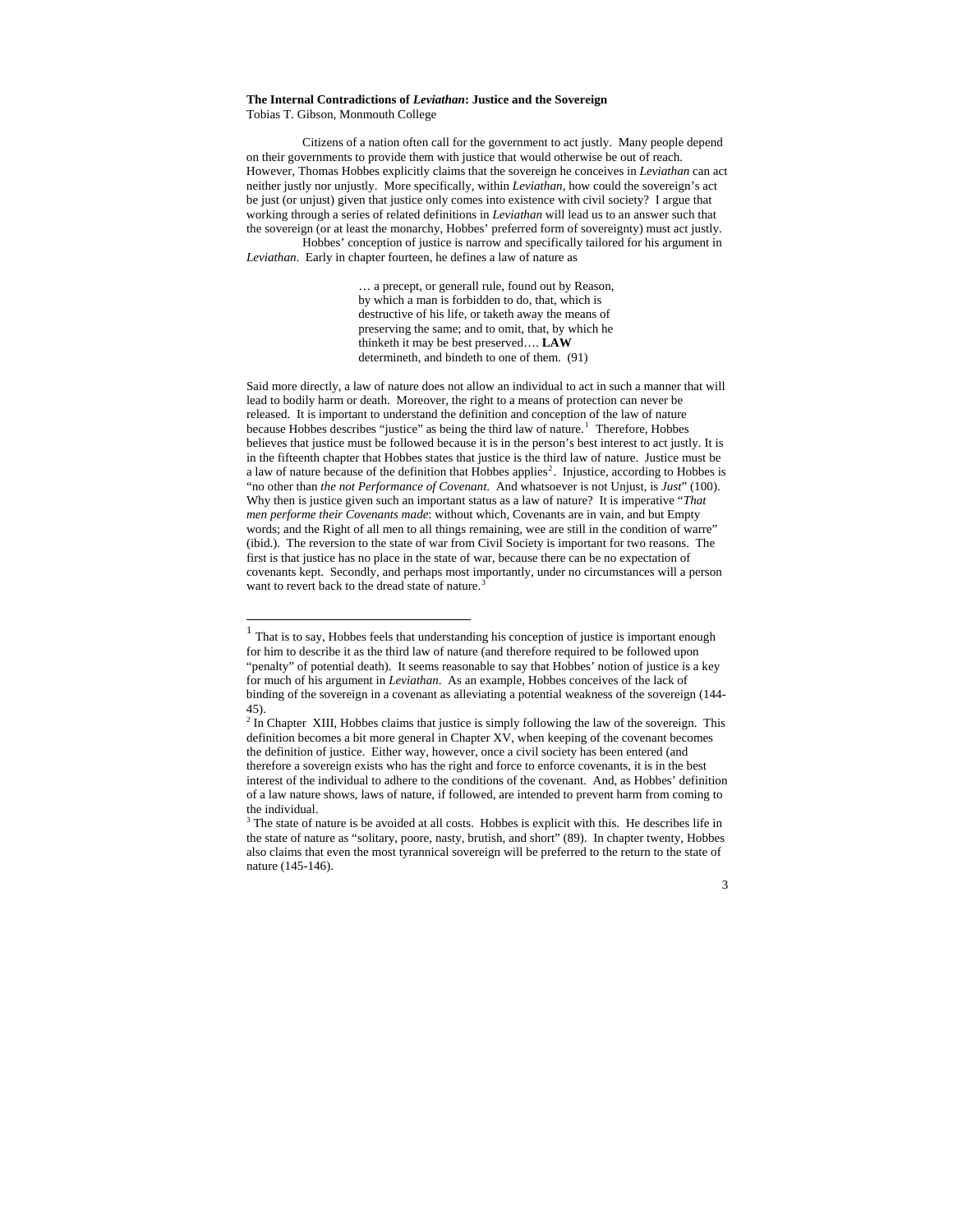How, then, are covenants to be enforced? More specifically, what should be the intentions of the enforcement and what means of compulsion are legitimate to reach these intentions? Here it is necessary to wade through a number of definitions and arguments made by Hobbes. First, why must covenants be enforced? According to Hobbes, covenants must be kept, because, in the end, they are the sources of equity, or that which is due to each person. Hobbes further states "if he performe his Trust, he is said to distribute to every man his own" (105). When Hobbes first begins to allude to justice and the sovereign he states:

> And Distributive Justice, the Justice of an Arbitrator; that is to say, the act of defining what is Just. Wherein, (being trusted by them that make him Arbitrator,) if he performe his Trust he is said to distribute to every man his own: and this is indeed Just Distribution, and may be called (though improperly) Distributive Justice; but more properly Equity… (105).

If distributive justice is better defined as equity, it is necessary to better define equity to understand fully the role of the arbitrator of covenants. Hobbes claims that if a man is to be trusted to judge the claims of two other men, then according to the law of nature, he must deal equally with both of them. A partial judgement, which unfairly favors a party in the covenant, will lead to war. Thus, "equall distribution to each man, of that which in reason belongeth to him, is called **Equity**" (108). Secondly, the covenant needs to be enforced so that there exists a reasonable expectation that neither party will break the covenant.<sup>[4](#page-3-0)</sup> To what powers is the covenant subject? Hobbes answers that "… Covenants, without the sword, are but Words" (117).

Therefore, it should be clear that force is justifiable in enforcing a covenant. However, whose "sword" is to be used? Rather than both parties wielding their own weaponry, they depend instead on an outside arbitrator to enforce the covenant. This is due to Hobbes notion of man compared to other men in the state of nature. In this conception (chapter 13), Hobbes perceives man as equal. So equal are men, in both physical and mental capacities, that Hobbes argues that "…it is manifest, that during the time men live without a common Power to keep them all in awe, they are in that condition which is called **Warre**; and such a warre, as is of every man, against every man" (88). Without an outside arbitrator, the equality of the parties would lead to a (armed) standoff at best. While seemingly peaceful, Hobbes dismisses such a notion. Instead, Hobbes claims that "War, consisteth not in actuall fighting, but in the known disposition thereto, during all the time there is no assurance to the contrary" (88-89). The arbitrator, then, is required to "assure the contrary," and put an end to the state of war.

This leads to the question, who or what provides the legitimacy of the arbitrator? That is, who or what is to act as the "common Power" that Hobbes claims is necessary to prevent the condition of war? The answer to these questions is the same: the sovereign. This is evident in Hobbes' claim that "It belongeth therefore to him that hath the Soveraign Power, to be Judge, or constitute all Judges of Opinions and Doctrines, as a necessary to Peace; thereby to prevent Discord and Civil War" (125). In other words, the sovereign is to act as judge in disputes (for example, over a covenant) or to "constitute," or establish, such a judge. Hobbes specifically claims that the judge established by the sovereign is to act equitably.

 However, Hobbes goes on to argue that there may be instances where sovereigns or judges may make inequitable decisions. However, as equity is a law of nature, it is imperative that these decisions be corrected. Indeed, as Hobbes argues, "…there is no place in the world, which this can be an interpretation of a Law of Nature, or be made a Law by the Sentences of

 4 "…the Validity of Covenants begins not but with the Constitution of a Civill Power, sufficient to compell men to keep them" (101).

<span id="page-3-1"></span><span id="page-3-0"></span><sup>4</sup>  <sup>5</sup> "The Judge is to take notice, that his Sentence ought to be according to the reason of his Soveraign, which being alwaies understood to be Equity, he is bound by the Law of Nature."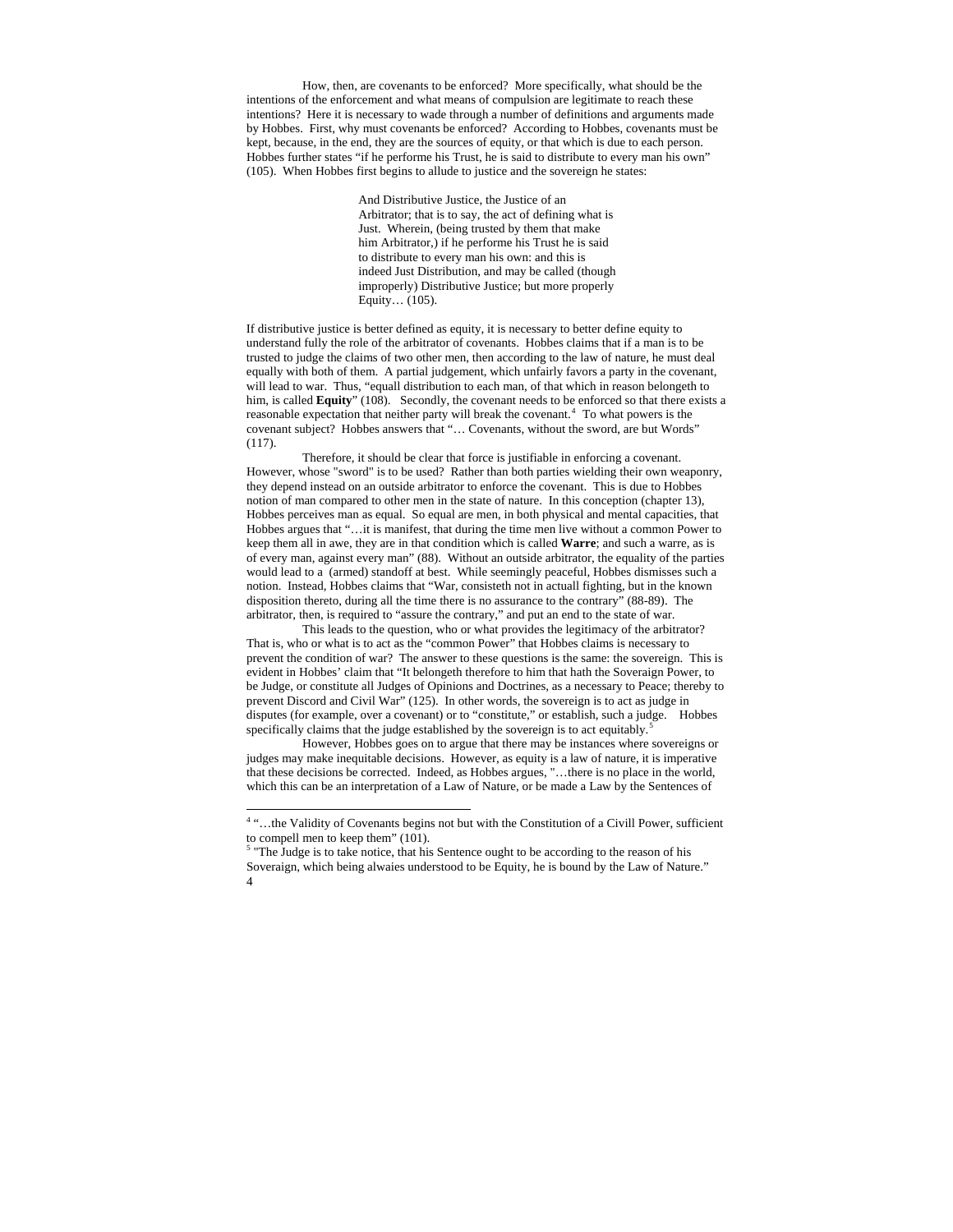precedent Judges that had done the same. For he that judged it first, judged unjustly; and no Injustice can be a pattern of Judgement to succeeding Judges" (192). While Hobbes allows the immediate correction of an inequitable decision, he has now acknowledged that the sovereign, albeit briefly, can be inequitable. This will be a key to the future argument. More specifically, one must recall that (distributive) justice was better defined as equity. Extrapolating a bit, Hobbes has (slightly) introduced the idea that the sovereign, by laying down an inequitable decision, can also act unjustly.<sup>[6](#page-4-0)</sup>

 The next step that I must make in the quest successfully to argue that the sovereign can act (un)justly is to link justice and equity. We have seen that equity is dependent upon the sovereign. A logical question, given the topic of this paper, is if justice is also dependent upon the sovereign. The answer is an unequivocal "yes." Let us see why this is the case. In explaining the State of Nature, Hobbes argues that "The notions of Right and Wrong, Justice and Injustice have there no place. Where there is no common Power, there is no Law; where no Law, no Injustice" (90). If no law exists, injustice also may not exist. Who, then, can create the laws that can make injustice a reality? Hobbes states clearly that the sovereign acts as the legislator (184). It is but a simple deduction then to realize that injustice, and therefore also justice, is dependent upon the definition of the sovereign.

 Moreover, Hobbes claims that if a covenant is made in the state of nature, it is void because the condition of war pits every man against every man, and therefore there is reasonable suspicion to believe that the conditions of the covenant would not be met by either party. However, Hobbes claims that upon the presence of an outside power with the "right and force sufficient to compell performance; it is not Voyd" (96). What can provide the right and force but the sovereign? Therefore, the establishment and completion of covenants is dependent upon the selection of a sovereign.

 Allow me to review what has been accomplished thus far. I have offered the claim that despite Hobbes' claim to the contrary, the sovereign can act (un)justly. I began the process to show this internal inconsistency by offering a few necessary definitions to lead us down the necessary path. I then showed that equity was dependent upon the sovereign and then proceeded to link equity and justice. This was followed by the argument that the completion of the covenant also required the presence of a sovereign. This most recent step is necessary because justice is defined as keeping a made covenant. It should now be clear how justice depends upon the sovereign. Hobbes' simple definition of justice, the completion of a covenant, is dependant upon the sovereign simply because without the existence of a sovereign, there is no *expectation* that a covenant will be completed (because we are still in the state of war, and completion of the covenant would not be in "my" best interest). All of the proceeding was necessary to begin the task of showing that the sovereign is *bound* by the covenant, and hence can act justly. It is to the completion of this goal, and the final few necessary steps, to which I now turn.

To complete this course, I must continue toward my stated goal of proving that the sovereign can act justly. As noted, "… the definition of INJUSTICE, is no other than *the not Performance of Covenant.* And whatsoever is not Unjust, is *Just*" (100). However, the sovereign cannot be a party to a covenant, and therefore cannot act justly or unjustly. Hobbes argues that logistically, it is impossible for the sovereign to undertake a covenant:

> Because the Right of bearing the Person of them all, is given to him they make Soveraigne, by Covenant onely of one to another, and not of him to any of them; there can happen no breach of

<span id="page-4-0"></span> $6$  Perhaps the best way to visualize this is as a chain. Thus, the first link came when Hobbes defined distributive justice as "equity." The second link is the claim that the sovereign, or someone of its choosing acting in its stead, must act a judge in disputes. The third link came in Hobbes' claim that sometimes, even if quickly fixed, the sovereign (or its representative judge) makes decisions which are inequitable. As distributive justice is better defined as "equity," then an inequitable decision must also be unjust.

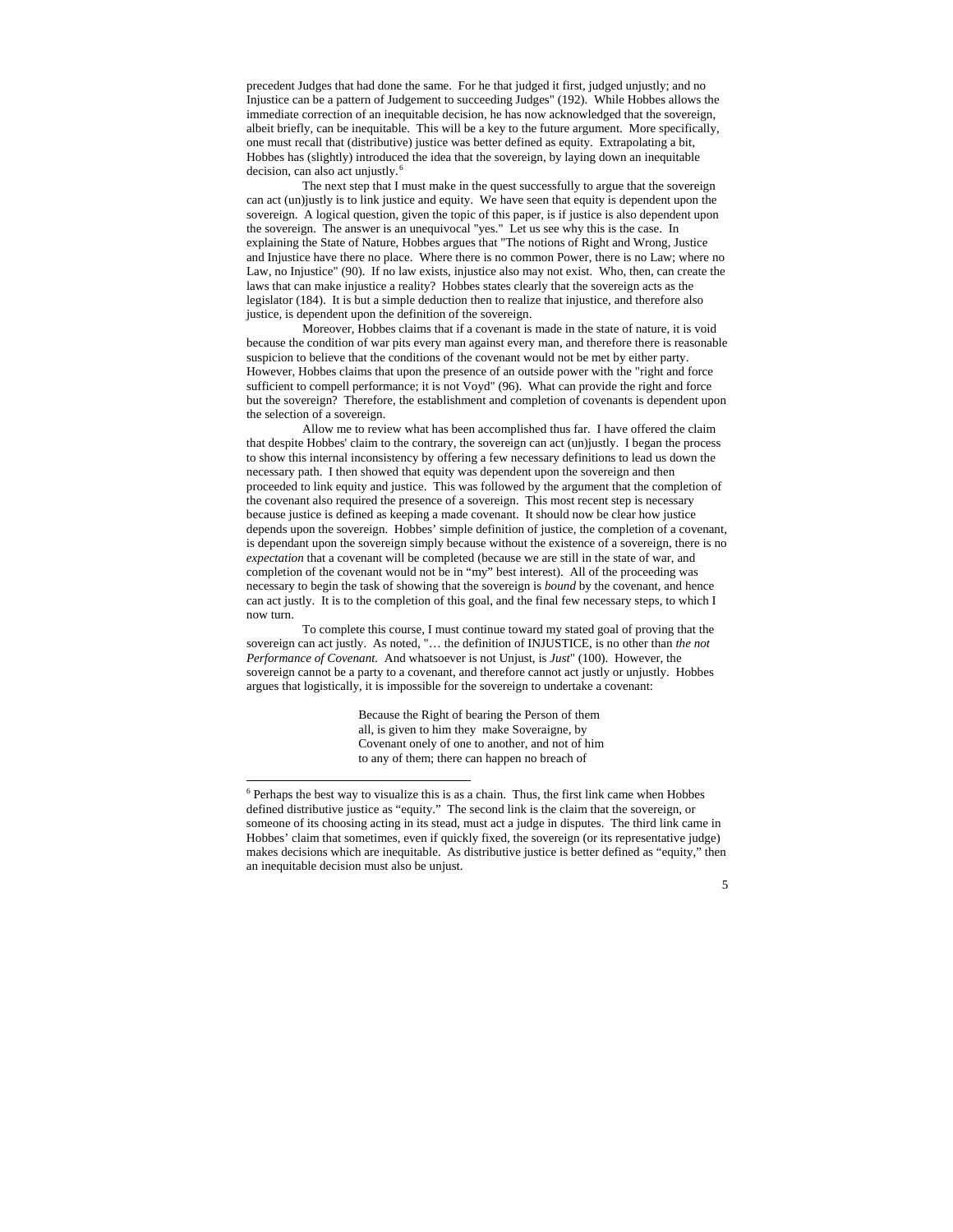Covenant on the part of the Soveraign…. That he which is made Soveraigne maketh no Covenant with his subjects before-hand, is manifest; because either he must make it with the whole multitude, as one party to the Coveant; or he must make a severall Covenant with every man. With the whole, as one party, it is impossible; because they are not yet one person.<sup>[7](#page-5-0)</sup> (122)

However, as explicitly as he states this claim, as has been seen in the above discussion, Hobbes moves away from the claim of the inability of the sovereign to act (un)justly throughout *Leviathan.* Hobbes claims that the arbitrator can act with (distributive) justice (105), though he quickly sidesteps this claim by redefining distributive justice as equity (ibid.). He also claims that the sovereign, or a judge constituted by the sovereign, must act as arbitrator. Therefore, although at this point admittedly ill-defined, as has been noted above, Hobbes *has* allowed that the sovereign (as arbitrator) must act justly (equitably).

 It is my claim, however, that within Civil Society, the sovereign will be able to act justly. In fact, I strengthen my claim to say that the monarch, which is Hobbes' preferred sovereign, *must* act justly at least once. To support this claim, I will first discuss the means through which the Civil Society is formed, Hobbes' notion of the natural versus the artificial person, and the reasons that Hobbes prefers monarchy to any other type of sovereignty.

 Before Civil Society is formed, only the State of Nature exists. There is only one possible means for the formation of Civil Society. According to Hobbes, the process is as follows

> … and every one to owne, and acknowledge himselfe to be Author of whatsoever he that so beareth their Person, shall Act, or cause to be Acted, in those things which concerne the Common Peace and Safetie; and therein to submit their Wills, every one to his Will, and their Judgements, to his Judgement. This is more than Consent, or Concord; it is a reall Unitie of them all, in one and the same Person, made by Covenant of every man with every man… (120).

So, for Civil Society to come into being, every man must make a *covenant* with every other man. If *any* man has not covenanted with the individual men who comprise the Civil Society, than the man without Covenant may not join or become a member of society.

 Yet, this is not as straightforward as it may seem. Hobbes has an interesting idea of what types of people enter covenants. He recognizes that people may act on their own or may designate a representative. Because of Hobbes' perception of dual "personhood," I now discuss Hobbes' ideas of what constitutes a "person." Hobbes defines a person as "…he whose words or actions of an other man, or of any other thing to whom they are attributed, whether Truly or by Fiction" (111). However, Hobbes explicitly separates what he calls "artificial" and "natural" persons. What is the difference? "When they [words and actions] are considered as his owne, then he is called a *Naturall Person*: And when they are considered as representing the words and actions of an other, then is he a *Feigned* or *Artificiall person*" (ibid.).

There is a further implication of the differences between the natural and artificial persons. Hobbes takes these definitions and then applies them to his conception of the

<span id="page-5-0"></span> $7$  While Hobbes does not explicitly mention justice here, he does clearly preclude the possibility that the sovereign may act justly. That is to say, because justice dependant upon the "performance of covenant" the inability of the sovereign to enter a covenant must, according to Hobbes, prevent to sovereign from acting justly.

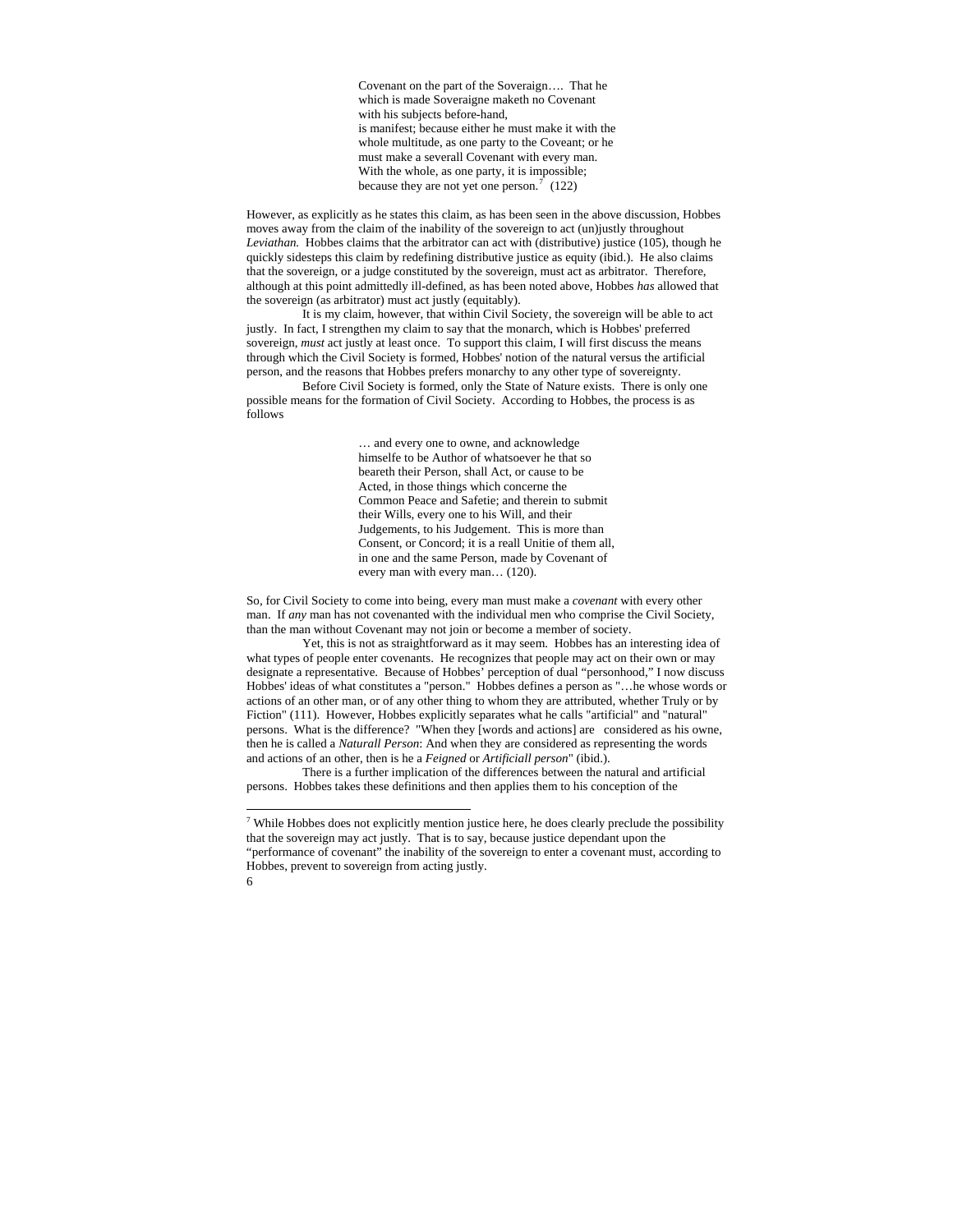sovereign within the Civil Society or the Commonwealth. That is, the *office* of the sovereign is an artificial person. However, this office is filled by an individual or group of natural persons. As an example, there is a difference between the "artificial person" of the presidency and the "natural person," George W. Bush, who currently fills the office.

 Hobbes' argument is that the commonwealth or Civil Society is formed in the above mentioned Covenant among the masses. Also from this Covenant comes the need to "conferre all their power and strength upon one Man, or an assembly of Men" (120). That is, this one man, or assembly of men, is to be the sovereign. How does the sovereign attain his power? Hobbes argues that this can be done in two ways. One way is by natural force, which Hobbes describes as when a man makes his children submit themselves and their children, to the sovereign who is able to destroy them if they refuse. This is also possible through war. The sovereign in this case must subdue his enemy, and then allow his new subjects to live based on them following his will.

 The conditions of forced obedience provides further evidence that Hobbes' sovereign acts justly. According to Martinich (1997), Hobbes' "treatment of sovereignty by acquisition is confused. Sometimes he seems to say that the covenant that results from it is between conquered people and the conquering power, even though the sovereign is not supposed to be a party to the covenant" (50). Within *Leviathan*, chapter XX, there are three passages that lend confusion to what seemed to be simple fact. Hobbes refers to "men singly" as authorizing the actions of the conqueror. Because it appears that the conqueror is the only individual available for authorization, the party must be a party to the covenant (138). Later, Hobbes discusses the servant making a covenant (141). According to Hobbes, "And after such Covenant made, the Vanquished is a servant, and not before…." Again, as it appears that there is no other than the master to be a party to the covenant, the sovereign (master) must act justly. Finally, Hobbes states that a servant "holdeth his life of his Master, by the covenant of obedience", leading again to the conclusion that both the conquered and the conqueror must enter into a mutual covenant. Yet, it is the second manner of attaining power that is the one in which we are most interested. In this case, the sovereign attains power "when men agree amongst themselves, to submit to some Man, or Assembly of men, voluntarily, on confidence to be protected by him against all others" (121). It is natural to ask, Where does this Man come from? Hobbes seems to argue that a natural person is elevated to fill the position of Sovereign, which is an artificial person.<sup>[8](#page-6-0)</sup> This is especially true of the monarchy, in which Hobbes argues "… whosoever beareth the Person of the people… beareth also his own natural person" (131). Moreover, Hobbes prefers monarchy over democracy or aristocracy because "where the publique and private interest are most closely united, there is the publique most advanced. Now in Monarchy, the private interest is the same with the publique" (ibid.). It is in this statement where I argue that you can find that the sovereign *must* be able to act justly.

Allow me to recreate a chain of events already discussed. For the creation of Civil Society, all men must agree, or rather covenant, with all other men that are to be in the Civil Society. Then, a natural person is elevated from society to fill the place that is the artificial person of sovereign. And, in a monarchy, which, as a reminder, is Hobbes' preferred form of sovereignty, the public and private interests not only overlap, but are the same. Therefore, my argument is the following: The natural man who happens to fill the artificial man role of sovereign *must have* entered the covenant to enter and create society. Moreover, this should be particularly true in a monarchy, where the natural and artificial persons who comprise the sovereign are so closely related, even the same. Therefore, despite Hobbes' claims to the contrary, the sovereign not only can, but must, act justly. This is because, according to Hobbes, the definition of justice is keeping one's covenant(s), and the natural person who fills the role of (and is the same body) the artificial person, or sovereign, must have entered into the social covenant when society was formed.

It could be argued that Hobbes would simply retort that the sovereign monarch is the artificial entity that (currently) inhabits this natural person's body. That is to say, a possible



<span id="page-6-0"></span><sup>&</sup>lt;sup>8</sup> The sovereign is an artificial person because it represents the actions or words of another (121).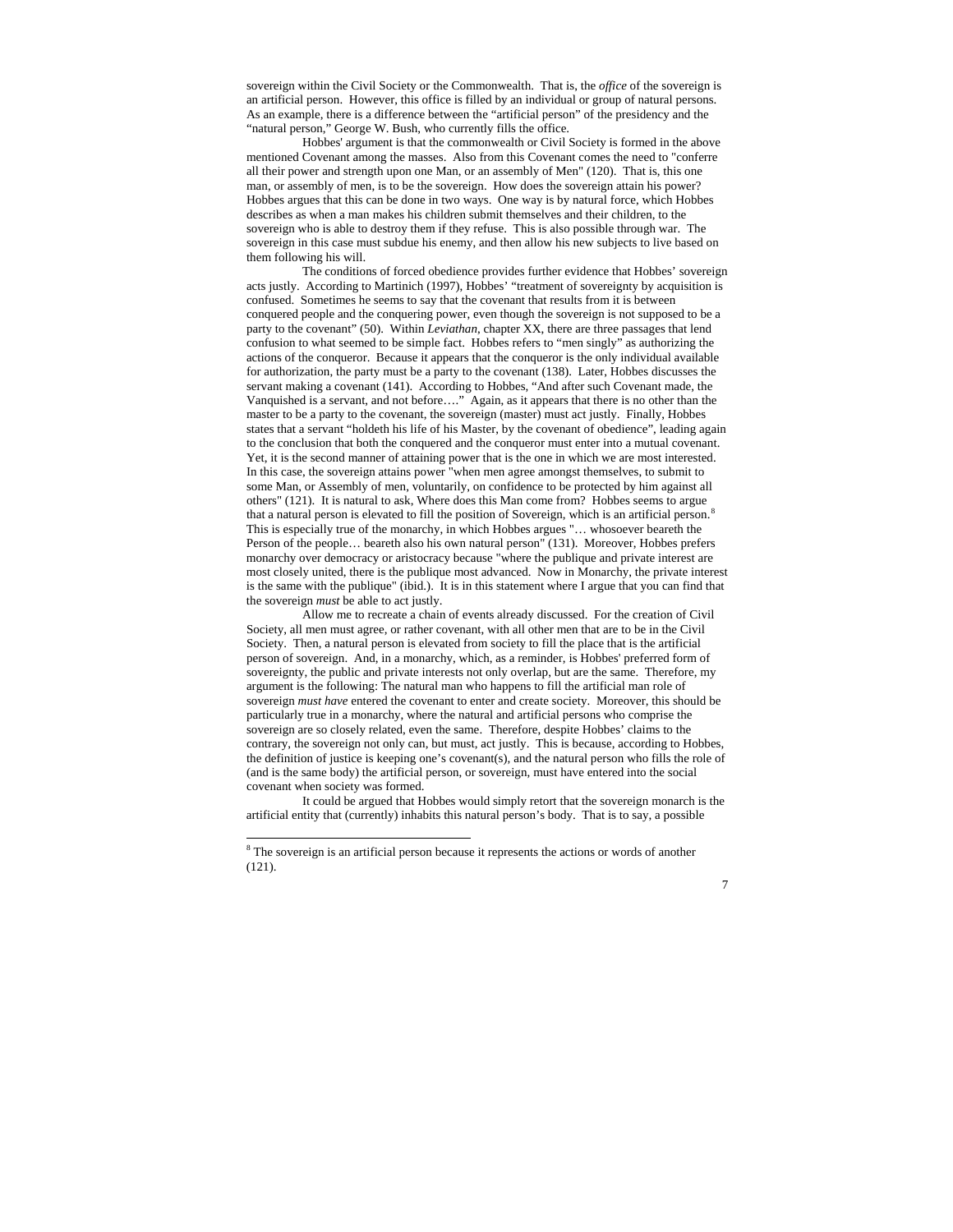retort is that the role of the artificial person is finite, while the natural person literally lasts a lifetime. The life-span of the artificial person is but a subset of the natural person's existence, and therefore covenants made by the natural person before (or after) the artificial person fills this body are not subject to compliance by the artificial person.

However, this is an erroneous argument. Whether the artificial person fills the natural person, or the natural person the artificial, what remains the same is the *body*. Hobbes himself noted that the error of this argument. It is clear that Hobbes felt that natural person occupying the artificial must be accounted for, and would act in his best interest.<sup>[9](#page-7-0)</sup> And, what must be in the natural person's best interest would be the fulfillment of his previously made covenants. Therefore, the sovereign must act justly. Moreover, as Hobbes himself argues, at least in the monarchy, the interests of the public (comprised of natural bodies including the one filling the "throne" of the sovereign) and the sovereign are the same.

Another potential criticism may be that I have equated social and distributive justice. Said differently, because earlier it was noted that Hobbes argues that distributive justice is better defined as equity, and that even Hobbes notes that the sovereign (or judge) can make inequitable, or (distributively) unjust, decisions. However, by the culmination of my argument, I have stated that the sovereign must also participate in social justice, or joining and adhering to the covenant necessary to bring the civil society into being. Thus, while using the notion of equity to introduce the possibility that the sovereign can act (un)justly, it is a separate conception of justice that is required of the sovereign in the end.

 While addressing potential pitfalls is important, perhaps the most important discussion regarding my argument that the sovereign in *Leviathan* must act justly deals with the potential ramifications of Hobbes' overall argument and the subsequent interpretations. Traditionally, it has been argued that Hobbes required, or desired, a sovereign whose powers were unlimited (Raphael, 166-170; Hampton). The sources of this claim are easily identified. Because this understanding is so well known, I provide but one example, in which Hobbes states "So that it appeareth plainly, to my understanding, both from Reason, and Scripture, that Sovereign Power… is as great, as possibly men can be imagined to make it. And though of so unlimited a Power, men may fancy many evill consequences, yet the consequences of the want of it, which is perpetuall warre of every man… are much worse" (144-145). That is to say, no matter how powerful, and even despotical a government, a return to the state of nature would still be worse. It is based on this notion that Hobbes conceives of the need for a sovereign with no limits to its power.  $10$ 

 However, there has been dissent from this interpretation. Some have claimed that Hobbes intended to temper, or limit, the powers that the sovereign could legitimately exercise (Hampton, 190-197). While this interpretation flies in the face of the traditional views of Hobbes' vision of the sovereign power, it, too, has clearly identified source from *Leviathan*… Chapter XXX. Despite the characterization that Hobbes provides the sovereign's power throughout the remainder of *Leviathan*, Hobbes seems to allow limitations to that power in Chapter XXX. For example, Hobbes requires that sovereign act in the best interest of its people: "The office of the sovereign… consisteth in the end, for which he was trusted with the Soveraign Power, namely the procuration of the *safety of the people.* … But by Safety here, is not meant a bare preservation, but also all other Contentments of life" (231). In this passage it appears that Hobbes, rather than simply thinking that the sovereign's job is to prevent the return to the state of nature, says that the sovereign should provide well beyond the base requirements

<span id="page-7-1"></span><span id="page-7-0"></span><sup>&</sup>lt;sup>10</sup> This is the reason for Hobbes' description of life in the State of Nature (or War) as as "solitary, nasty brutish and short" (89). Because life is so abysmal in this state of war, people much prefer peace over war. It is through the formation of civil society, or rather the "great LEVIATHAN" (120) that peace is acquired. However, for this peace to continue, the Leviathan must have "the use of so much Power and Strength conferred on him, that by terror thereof, he is inabled to conforme the wills of them all, to Peace at home, and mutuall ayd against their enemies abroad (ibid.).



<sup>&</sup>lt;sup>9</sup> Hobbes argues "...whosoever beareth the Person of the people... beareth also his own narturall Person" (131).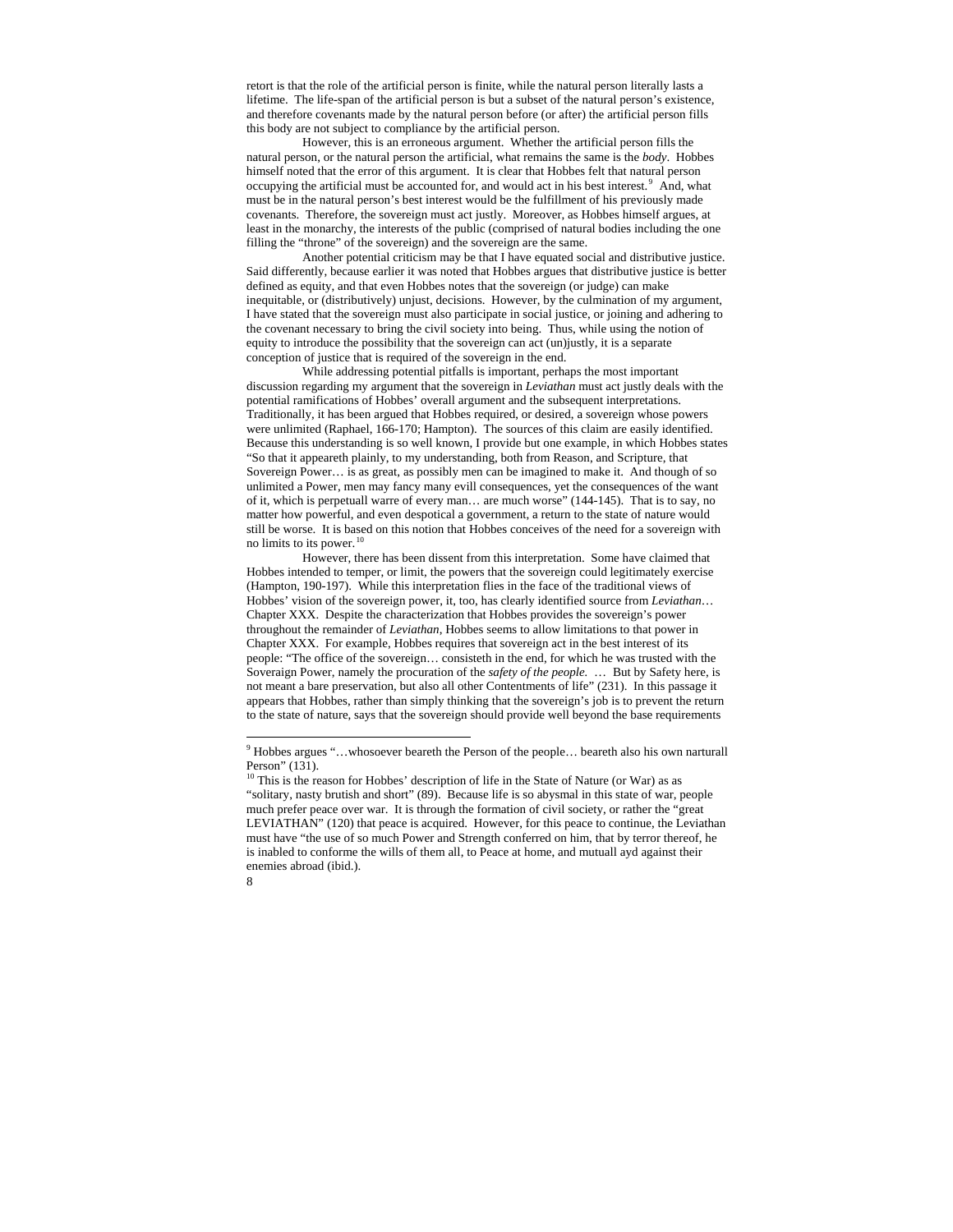of life. Moreover, even if the subjects break the law "The safety of the People requireth further, from him, or them that have the Soveraign Power, that Justice be equally administered to all degrees of People; that is, that as well as the rich, and mighty, as poor and obscure persons, may be righted of the injuries done them; so as the great, may have no greater hope of impunity, when they doe violence, dishonour, or any Injury to the meaner sort" (237). That is to say, each person should be equal in the eyes of the law, rather than having the sovereign act arbitrarily toward those in better social positions. Again, this seems to limit the sovereign's decisionmaking, and therefore is a limit to the exercise of power from the sovereign.

 It could be argued that these limits are prudential rather than normative, but on closer review, this claim should be dismissed. The argument would be that the sovereign must impose self-restraint so that its subjects remain happy within society. However, Hobbes himself notes that the state of nature is much more brutal on man than even the worst sovereign. Therefore, it is unlikely that man, or more specifically, the subjects of a tyrannical ruler would rebel. After all, if this rebellion would be successful in deposing the sovereign, then the fate that awaits the "success" would be but a return to the state of nature. It is unlikely that any one person or society would wish to return to such a horrible state. It seems more likely that a subjugated society would simply "grin and bear it."

 In short, I believe that my work provides further support for the literature that conceives limits placed on the sovereign. Because the sovereign *has* entered into a covenant, she must conform to the conditions of the covenant that formed the civil society. In this work I argue that despite Hobbes' claim to the contrary, not only can the sovereign act justly, but she *must* act so at least once. What is more, based on the reasons for following the laws of nature, it is in the sovereign's best interest to adhere to covenants made. Hobbes defines justice as keeping the covenant, and argues that the sovereign does not enter into covenants, and therefore is unable to act justly or unjustly. However, because Hobbes sees the monarchy as his preferred form of sovereignty based on the closeness of the natural and artificial persons that fill this position, I offered some potential arguments against the validity of this claim and undermined them. Finally, I offered some insight to how the conception of the sovereign as just may relate to, and change, interpretations of *Leviathan.* It is in the interpretations where I believe future work should focus, as it is contrary to centuries of popular views on Hobbes' work.

 In conclusion, this paper has widespread importance for the understanding of Hobbes for two reasons. First, I argue that there exists a limitation on the powers of the sovereign that stems from Hobbes' ideas of the civil state, but that he does not recognize and take into account. The idea that the sovereign can make, and must adhere, to covenants has many potential ramifications and limitations on the sovereign that future work should address. Second, I suggest, along with Chapter XXX of *Leviathan*, that even the most powerful governments that can be conceived must also act beyond securing the peace. Instead, the sovereign must also act for "the safety of the people" (231) and justly.

## **References**

Hampton, Jean. 1986. *Hobbes and the Social Contract Tradition.* Cambridge, England: Cambridge University Press.

Hobbes, Thomas. 1996. *Leviathan*. Ed., Richard Tuck. New York: Cambridge University Press.

Martinich, A.P. 1997. *Thomas Hobbes.* New York: St. Martin's Press.

Raphael, D.D. 1988. "Hobbes on Justice," in *Perspectives on Thomas Hobbes*, ed. Rodgers, G.A.J. and Alan Ryan. Oxford: Clerendon Press.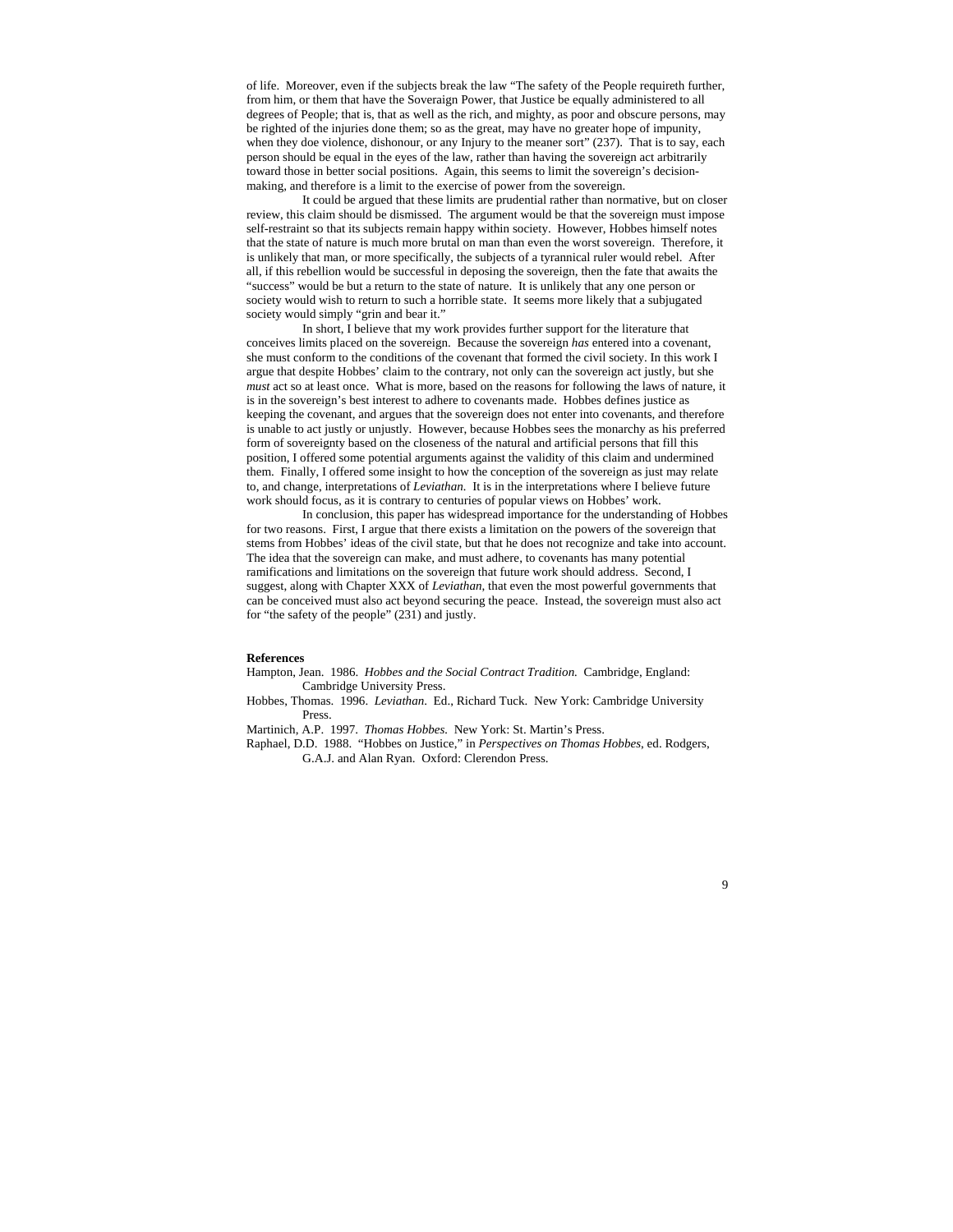## **Explaining State Variation in Emergency Medical Service Provision**

John Altman, York College of Pennsylvania Stan Buchanan, Indiana State University

We test in this study two theories of state policy variation. We seek to explain the variation of provision of emergency medical services systems (EMSS) among forty states during the decade or so after the federal government rescinded its fiscal commitment for building EMS systems throughout the nation.

Emergency medical services (EMS) in the United States are most often administered locally or regionally, but are regulated by the states. After 1966, state EMS planning and administration, and local EMS provision, was supported by a combination of local, state, and federal money. Since the early 1980s, however, federal support has decreased dramatically. By the early 1990s, virtually all EMSS funds were derived from state and local resources. EMS systems offer two levels of service: basic life support (BLS) and advanced life support (ALS). All EMS systems contain a BLS component; and most ALS systems are actually support both BLS and ALS units.

BLS is provided by emergency medical technicians (EMTs). EMTs are trained in sophisticated but noninvasive life support techniques such as cardio-pulmonary resuscitation, the control of bleeding, the care of wounds, the splinting of skeletal injuries, and the treatment of shock. ALS is more complex and costly than BLS. ALS is only provided by paramedics (EMT-Ps) who are trained both to offer BLS, and to perform invasive life-saving techniques that could otherwise be performed only in hospital. Paramedics, acting under the standing orders of, or through direct radio control by, physicians may for example insert breathing tubes, administer intravenous drugs, and deliver electric defibrillation for cardiac arrest to patients in extremis.

# **Background of EMSS Development in the US**

The federal government became actively involved in the design and development of EMS systems throughout the United States in 1966, with the passage of the National Highway Safety Act. The Department of Transportation (DOT) was the first federal agency responsible for the development of comprehensive highway safety programs. DOT's Highway Safety Program Standards addressed a wide range of highway safety issues such as motor vehicle inspection and registration, driver education and licensing, traffic codes and laws, and emergency medical services.

DOT's EMS standards became the most important federal policies related to the transportation of trauma victims, and provide a mandate as well for the states to provide emergency medical care (Chapman and Talmadge 1970). DOT's standards focused primarily on traffic related accidents, but they also covered medical emergencies unrelated to trauma. One of DOT's major provisions was to require each state to have an EMS coordinator responsible for supervising, coordinating, and providing leadership for the improvement of statewide emergency services (Dodson 1974). This mandate was tied to federal highway funds and so captured the attention of state authorities. States that failed to comply with DOT EMS standards by not developing a state plan for emergency services would most likely have faced reductions in highway funds. Coordination of federal EMS policy was shifted from DOT to the Department of Health, Education, and Welfare (HEW) in 1973 with the passage of the Emergency Medical Services Systems Act (EMSS). EMSS created the Division of Emergency Medical Services (DEMS) within HEW and provided considerable funding for state and local governments (Post 1992). Moreover, by 1976, DOT had strengthened the EMS standards by issuing the first set of national standards and guidelines for paramedic training (Caroline 1991).

The federal government's efforts throughout the 1970s to make and enforce national standards for EMS systems in the states were brought to a halt in 1981. In that year Congress agreed to dissolve DEMS and to divert federal funding for EMS to the Health and Human Services Block Grant program in the form of the Preventative Health

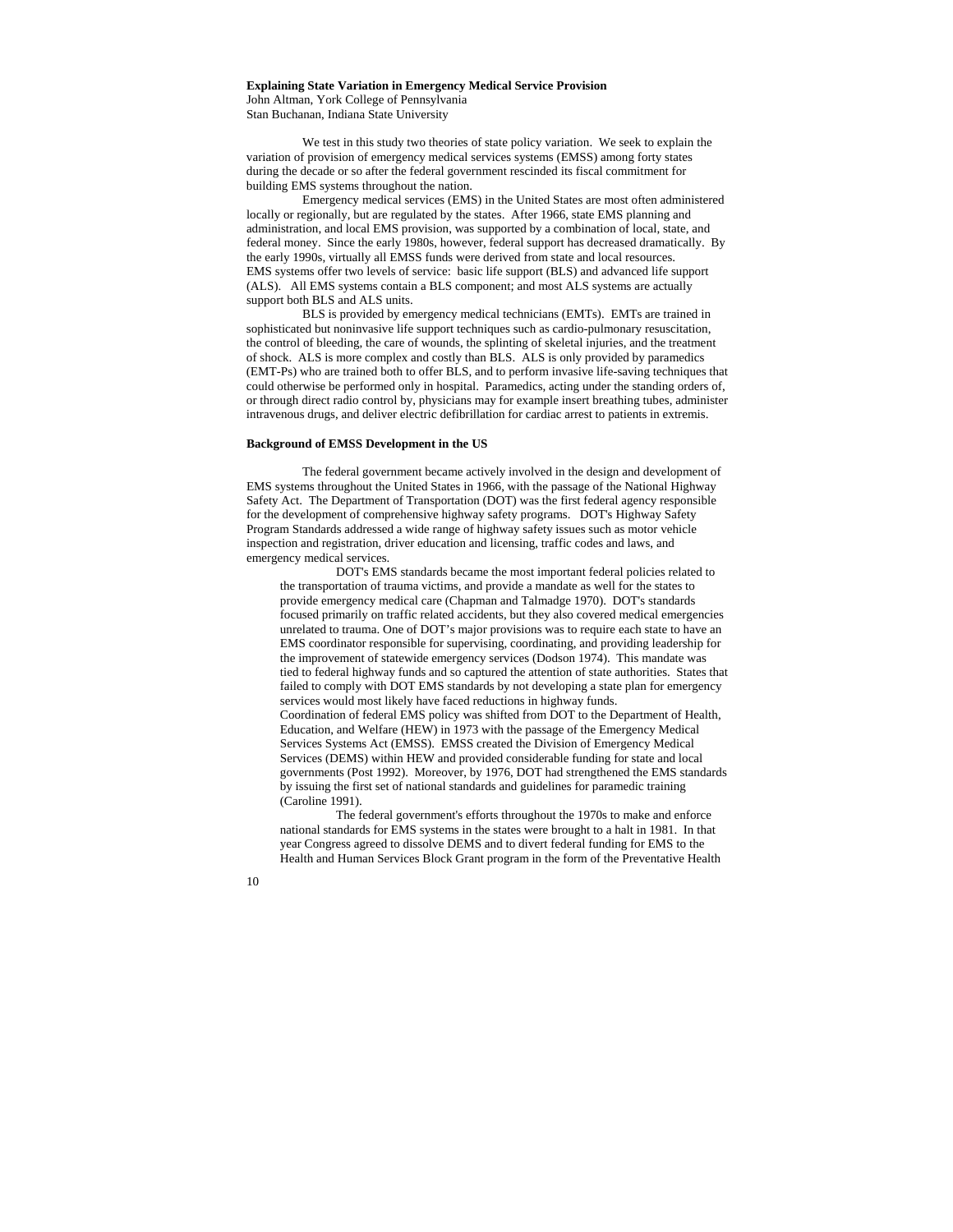Services Block Grant. Although the states gained more control over funding for health related services, including EMS, the number of dollars the grant contained for was drastically reduced. As a result, state governments assumed more responsibility for advancing the development of EMS systems. Since 1982, characteristic differences in EMS systems from state to state have become more the consequence of state efforts toward the provision of EMS and less the result of federal direction. DOT's National Highway Traffic Safety Administration does continue to offer guidelines and assistance to state administrators and legislators in the development of comprehensive trauma system legislation and the coordination of local and regional EMS systems within statewide trauma networks. States are still eligible and do receive funding for EMS through the Preventative Health and Human Services Block Grant.

## **State Policy and EMS**

The question we seek to answer is, given the lack of federal funds for the support of uniform EMS systems provision throughout the states, what are the likely explanations for differences in EMS systems throughout the states.

The traditional public policy literature offers a variety of explanations for policy differences among the states. A number of political, administrative, and socioeconomic factors have been used to explain state policy variation. Though there are a variety of current studies addressing a wide range of health care issues, there appears to be a lack of studies addressing state EMS systems policy. In light of the continuing debate over national health care, further research into the area of EMS seems warranted in order to fill the information void concerning policy approaches to pre-hospital care and to address current concerns about the role of existing EMS systems within statewide trauma networks.

The long-standing debate over national health care has evoked a series of explanations about what variables exert influence over health policy outputs by state. Contending explanations can be classed as either socioeconomic or as political/administrative.

The earliest comparative state studies of policy variation presented findings that ran contrary to the received wisdom of the day. Until the 1960s, the dominant explanation was that in representative democracies, government policy resulted from citizens' preferences being articulated by political elites through government institutions. Competition among political parties, so the argument went, resulted in attempts to attract the votes of the economically disadvantaged. Political competition was responsible for the development of broad government programs (Key 1949; Downs 1957).

Others countered that socioeconomic factors were better predictors of state policy outputs than were institutional variables. This was especially so for welfare, education, and unemployment policies (Dawson and Robinson 1963; Dye 1966; Hofferbert 1966). Walker (1969) and Gray (1974) found that socioeconomic factors were much better at explaining state policy innovation, although institutional factors did have some marginal impact. Thomas Dye, in his now-classic study of the effects of state economic development (1966), found that not only could economic development account for public policy, but it could also explain the nature of political institutions.

Still, political and administrative explanations have received considerable attention. Political variables have been found to be significant factors in explaining state policy variation, especially for issues related to welfare policy (Sharkansky and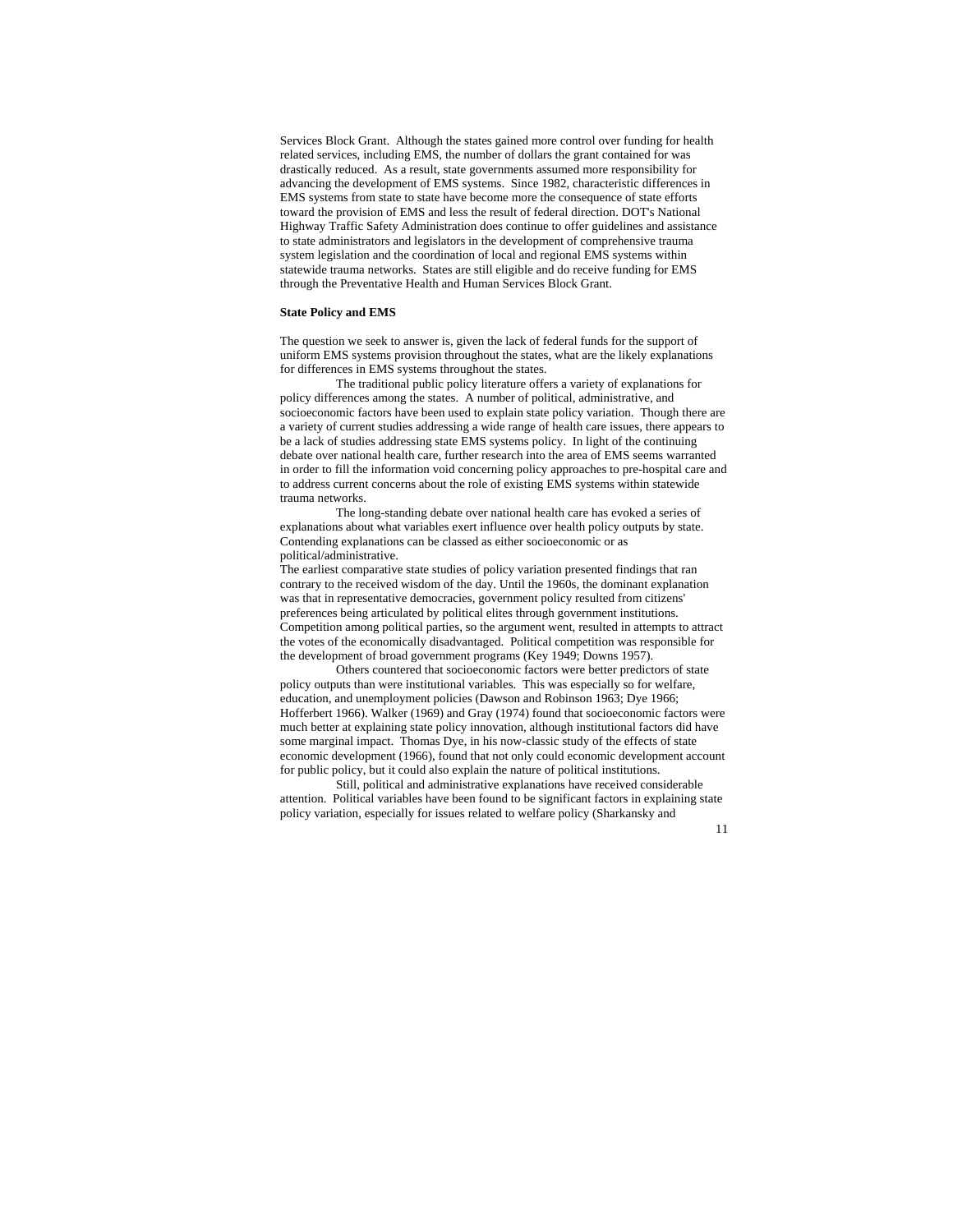Hofferbert 1969; Fry and Winters 1970; Jennings 1979; Plotnick and Winters 1985). Public opinion has also been used to establish a connection between politics and state policy, and it is argued that economic explanations become insignificant when controlling for state public opinion (Wright, Erikson, and McIver 1987). Moreover, political culture, a historical phenomenon, has been found to be a useful determinant of policy outcomes (Karnig and Sigelman 1975; Fitzpatrick and Hero 1988; Opheim 1991; Elazar 1966). Political culture has been found to be useful for predicting differences in regulatory policy decisions at the state level (Sigelman and Smith 1980; Gormley 1983; Opheim 1991).

Actions of the federal government also influence state policy. Schneider (1988) found that, though Medicaid expenditures were certainly influenced by previous year's spending, the relaxation of controls over Medicaid by the Reagan administration in 1981 led to increased state level discretion over program management and increased levels of spending. The dynamics of national politics produce change in federal level administration, which alters the national level focus and eventually works through state and local governments to impact public policy (Schneider 1988). "National, state, and local level factors all have important influences on Medicaid program developments. No single level of government fully dominates the process" (Schneider 1988:761).

As it did for Medicaid, the federal government devolved authority for EMS services downward during the early 1980s. State and local administrators have had to wrestle with the resulting fiscal stress and the problems of how to organize a reliable level of service within their jurisdictions. In most states, training and certification for EMTs and paramedics, and the administration of EMS systems, is regulated by state law, but administered on a local, county or regional basis. State EMS offices may be responsible for coordinating and administering such activities.

Much of the research that focuses on EMS looks at how various services are provided. Alternative methods of service delivery have been a way for state and local administrators to maintain adequate levels of service while dealing with fiscal and organizational pressures. Contracts, franchises and concessions, subsidies, vouchers, volunteers, self-help, and regulatory and tax incentives are all methods of alternative service delivery at the hands of state and local administrators (Morley 1989).

After 1982, the percentage of city and county governments actually taking the responsibility for providing EMS decreased (Morley 1989). In most cases, private hospitals and ambulance services filled in the gaps, but people in EMS service areas also had to rely on volunteers in the service of a local system. The percentage of local governments using volunteers to provide EMS began to increase about 1982 (Morley 1989). The majority of volunteer EMS provider organizations tend to be manned more often by EMTs, rather than EMT-Ps, and do not have easy access to EMS professionals skilled in providing advanced care. Therefore, state and local governments that have had to rely largely on volunteers to meet their emergency medical needs may not have been able to widen the pool of qualified paramedics within their jurisdictions. This may have overbalanced the sheer number of services within local jurisdictions toward providing basic life support, thus affecting the quality of overall pre-hospital emergency medical treatment nationwide.

Rural areas tend to have the highest concentration of volunteer EMS providers. There are many states (e.g., Alaska, Iowa, New Jersey, and Pennsylvania) in which the concentration of volunteer EMS providers is much higher than it is in the rest of the country (Norris et al. 1993). Volunteer EMS providers have been experiencing some difficulty in meeting the demand for their services because volunteerism is on the decline (Brudney 1990), and because there is increasing demand for ALS services, which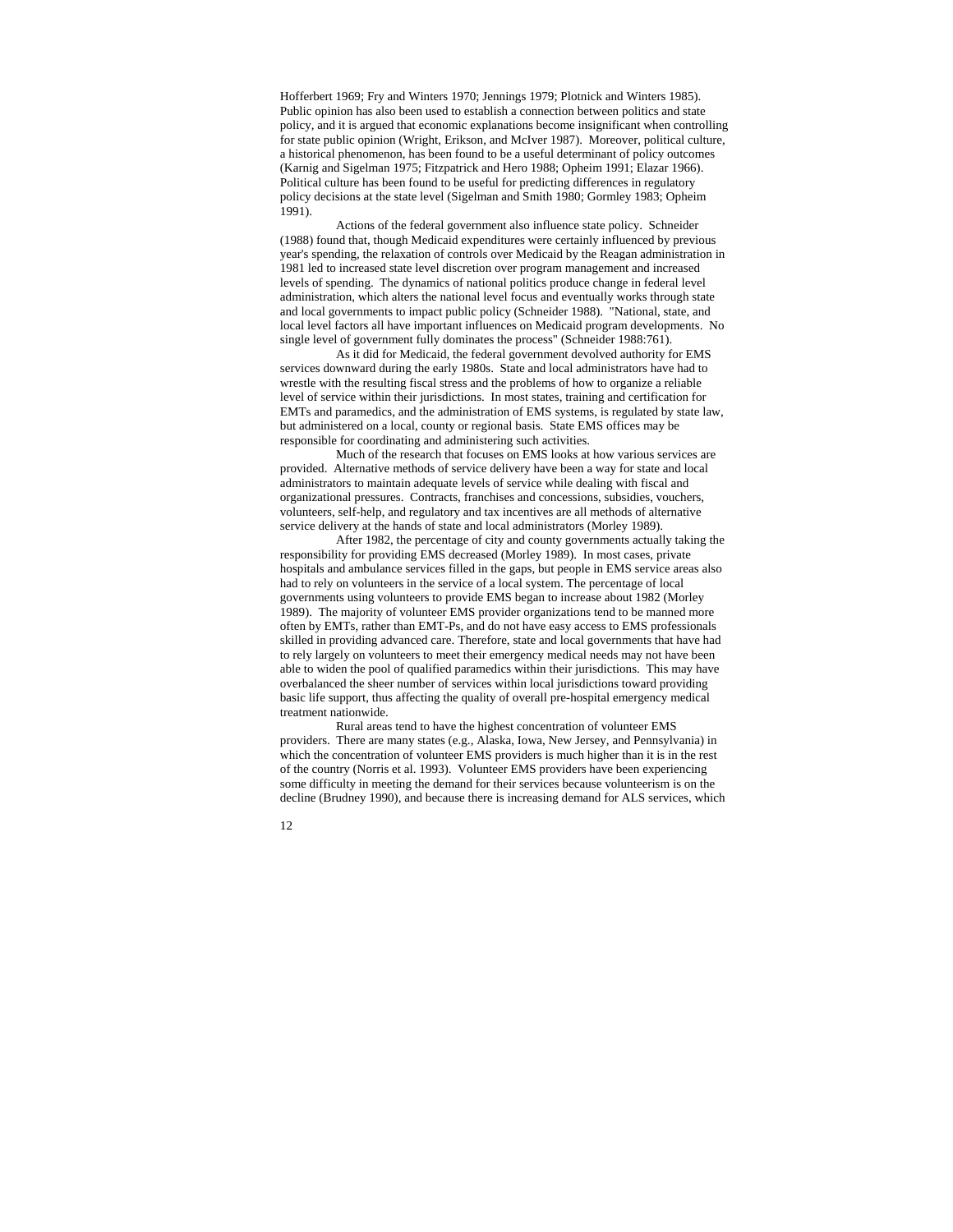are provided only by paramedics. But because of longer response times in rural areas, the preferred approach even there is to dispatch ALS whenever possible (Norris et al. 1993).

Few studies have examined factors that actually influence EMS provision. Kinne (1986) identified elements leading to differing levels of EMS provision in Washington. She found that different types of EMS provision could be determined by looking at resources for local fiscal resources, the existence of alternatives to ALS, and organizational characteristics affecting the ease of service provision (Kinne 1986).

The literature we review here, although helpful, is brief, dated, and does not develop, we feel, an adequate explanation for the provision of EMS services. Attempting to build such an explanation, we turn to an analysis of the political/administrative and socioeconomic factors that may influence the numbers of paramedics and EMTs per capita in each state.

#### **Theory and Methods**

We obtained the number of emergency medical technicians (EMTs) and paramedics for forty-two states from a survey of state EMS offices (*Emergency Medical Services* 1993). We could find no information on the eight remaining states. We standardized that measure by calculating the number of paramedics and EMTs per capita in each state using population figures from the 1990 census. We chose to use paramedics per capita and EMTs per capita as our dependent variables in two separate but comparative analyses, and began to search for political/administrative and socioeconomic factors that could influence the numbers of paramedics and EMTs per capita in each state.

First, we consider independent socioeconomic and political variables that could influence the number of paramedics per capita per state. We hypothesize that four socioeconomic factors influence the number of paramedics per capita. Three of these factors are death rates per hundred thousand state population by diseases of the heart; by trauma caused by motor vehicle accidents; and by homicide. We use death rates by these three causes for 1987, published by the U.S. Census Bureau in the *State and Metropolitan Area Data Book, 1991*. We hypothesize that as each rate increases, the number of paramedics per capita also increases. We also hypothesize that as median family income in a state increases, the number of paramedics per capita increases. We use median family income for 1990, published by the U.S. Census Bureau.

Heart disease remains the leading cause of death for Americans. In 1987, about 312 Americans died of heart disease per 100,000 population. High death rates by heart disease marks the presence of populations that are at high risk heart attack, and therefore in more need of paramedical intervention than populations at low risk of heart attack. For example, Alaska's death rate by heart disease in 1987 was 91.6 per 100,000 population, far below the national average. Based on its death rate by heart disease, Alaska requires fewer paramedics per capita than states with high death rates, such as Pennsylvania, with 398.3 deaths per 100,000 in 1987.

Much of the high regard with which paramedicine is viewed by the public is due to the ability of paramedics to successfully intervene in traumas caused by motor vehicle accidents. Successful intervention stabilizes the accident victim, and decreases the probability of shock and death, which might otherwise occur before in-hospital medical treatment can begin. By the 1960s the medical community and the federal government acknowledged that the number of deaths on US highways could be lowered and that the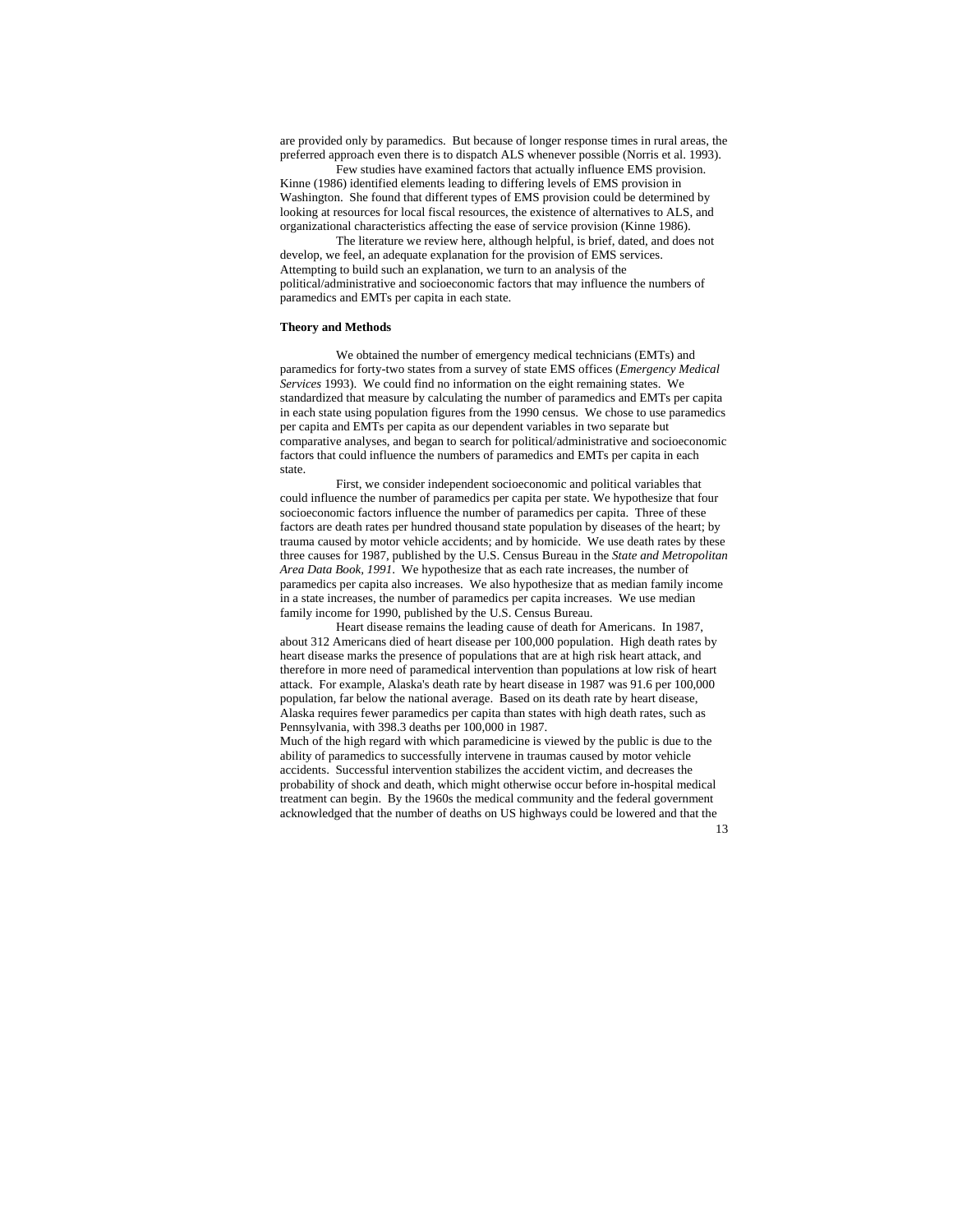severity of injuries by trauma caused by motor vehicle collisions could be lessened through the provision of ALS. This awareness was derived, in part, from the experience of paramedical treatment and stabilization of battlefield wounds in Korea and Vietnam. Since the 1960s, the national implementation of DOT EMS system standards has placed paramedics quickly at the scene of motor vehicle accidents in many regions of the country. Stabilization and care of severe and life-threatening injuries may now begin within minutes of their occurrence.

States vary in the rate of death by motor vehicle accidents, as they do in death by heart disease, though motor vehicle trauma causes fewer deaths than heart disease. Higher motor vehicle death rates occur in those states where the likelihood of motor vehicle accidents is higher, making the provision of ALS more important. Therefore, we hypothesize that as the rate of deaths by motor vehicle trauma increases, the number of paramedics per capita increases.

A third socioeconomic factor that we hypothesize to positively affect paramedics per capita, in addition to heart disease and motor vehicle traumas, is the death rate by homicide. States with higher homicide rates are more likely to require ALS intervention on behalf of persons who have been victimized in homicides and attempted homicides, rapes, beatings, and various assaults. We use the homicide rate to represent the likelihood of such conditions. We do not think that the overall state crime rate is a useful predictor of paramedics per capita because many of the crimes included in the crime rate are either victimless crimes or non-violent crimes, which do not require EMS at the scene.

Finally, states with more affluent populations, having a greater ability to pay for EMS systems, are more likely to support greater numbers of paramedics per capita than poorer populations. We use median family income, published by the U.S. Census Bureau for 1990, as an indicator of affluence, and hypothesize that as median family income increases, the number of paramedics per capita increases as well. For example, we expect Maryland, with a 1990 median family income of \$23,112, to maintain more paramedics per capita than Mississippi, with a 1990 median family income of \$14,591.

We now consider four political variables that we believe cause change in paramedics per capita, in addition to the socioeconomic variables we discussed above. Wealthy populations with high rates of death due to heart disease, motor vehicle trauma, and homicide cannot spontaneously develop ALS systems. ALS must acquire institutional support to sprout and flourish. ALS was pioneered by state and local government in many regions of the US through the use of federal EMSS and DOT dollars during the 1970s. But as federal support for EMS systems decreased during the 1980s, the burden for seeding new systems and creating regional emergency medical networks fell almost entirely to the subnational governments.

For example, in 1980, most of the twenty-four regional planning councils in Texas were funded through EMSS. A typical EMS grant enabled the councils to maintain an EMS administrative staff; to fund the training of ALS personnel for EMS systems in their areas; to help purchase ambulances, defibrillators, and other necessary equipment for local ALS providers; and to fund other activities mandated by the EMSS Act. By 1988, the stream of federal EMS support to regional councils in Texas, and elsewhere in the country, had been reduced to almost nothing. The burden of planning and financing both new and established EMS systems with ALS capabilities rebounded upon the Texas Department of Health and upon local governments.

To capture the effect of subnational governments' efforts to increase the number of paramedics per capita, we include four political variables. We hypothesize that three of the four are positively related to the number of paramedics per capita. The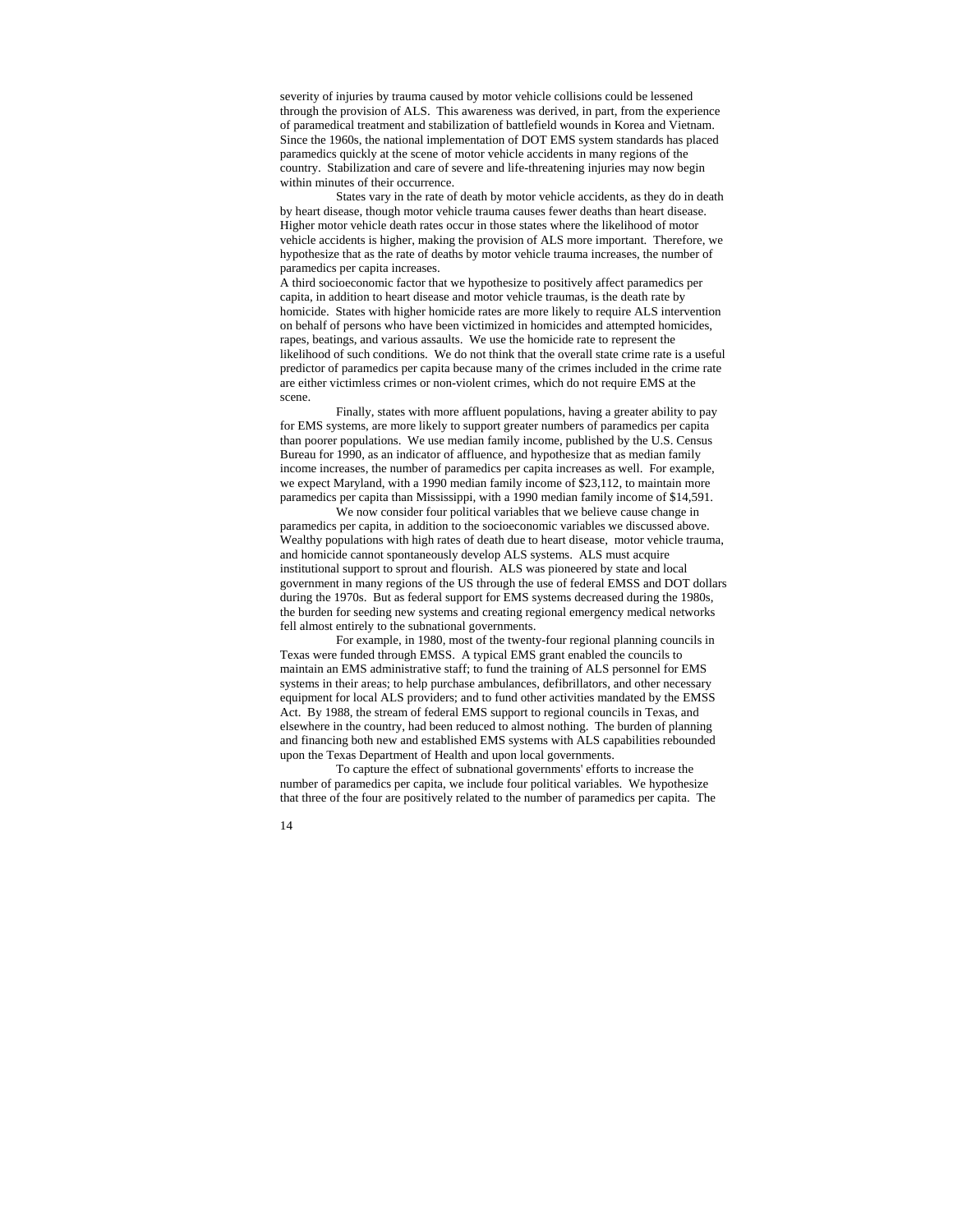fourth political variable we hypothesize to be negatively related to the number of paramedics per capita. The political variables we consider are the percentage of government-provided EMS services within a state; the percentage of each state budget allocated to health and hospital services; the political culture of the state; and miles of urban roads and highways within the state.

First, we hypothesize that as the percentage of government provided EMS increases, the number of paramedics per capita also increases. Data on EMS service provision come from the survey of state EMS offices published in *Emergency Medical Services* (1993). There are three types of ALS service provision: local government service, private service, and volunteer service. Local government services are those that use full-time paid EMS providers within municipal, county, and regional EMS services. Government EMS may be provided in combination with other tax-supported emergency services such as fire departments, as it is in Dallas, Texas. It may also be provided by local governments through stand-alone EMS services, or by special EMS districts as it is in Austin, Texas.

Most large cities provide tax-supported ALS service, instead of private or volunteer ALS service. Examples are Dallas, Los Angeles, and Houston. Private ALS services are typically found in smaller cities, such as Waco, Texas and Knoxville, Tennessee. Kinne (1986) maintains that the smaller services are more efficient. But large municipal services are obliged to maintain ALS at least a level of minimum service, and generate a need for more paramedics. And local volunteer services rarely support ALS, although a few moonlighting, off-duty paramedics with full time jobs elsewhere occasionally serve as volunteers.

The number of local government EMS services in each state underrepresents the influence of local governments on paramedics per capita. Many local governments subsidize private services, and some provide help to volunteers. For example, the city of Waco, Texas, has subsidized a local private provider of ALS since about 1982. That service is listed among the private providers, even though the service's existence depends in part on a public subsidy. Many volunteer services depend on local governments to house their equipment, make provision in public buildings for meetings, and support volunteer efforts in other ways. Information to gauge the effect of government's subsidies for private services, and of other government help to volunteer services, is not available. Government subsidies to private ALS services, and other government support for volunteer ALS services, may account for variations in paramedics per capita, which cannot be measured using the data in this study.

The second political variable we consider captures state effort to provide ALS. We hypothesize that as the percentage of direct state expenditures for state health and hospital functions increases, the number of paramedics per capita increases as well. Data on state finance and expenditures for health functions is taken from the *State and Metropolitan Area Data Book, 1991* for fiscal year 1988. Although the data includes money dedicated to other state health responsibilities, it includes only state funds, not federal funds, and therefore isolates state fiscal commitment to EMS from other government support.

Some federal aid for EMS systems remains in much reduced form within the Preventative Health Services Block Grant. California received approximately \$1.5 million in Preventative Health Services Block Grant funds in 1992 (*Emergency Medical Services* 1993:190). But federal funds have been reduced from previous levels. Most of the responsibility for the maintenance of EMS, and especially ALS, training and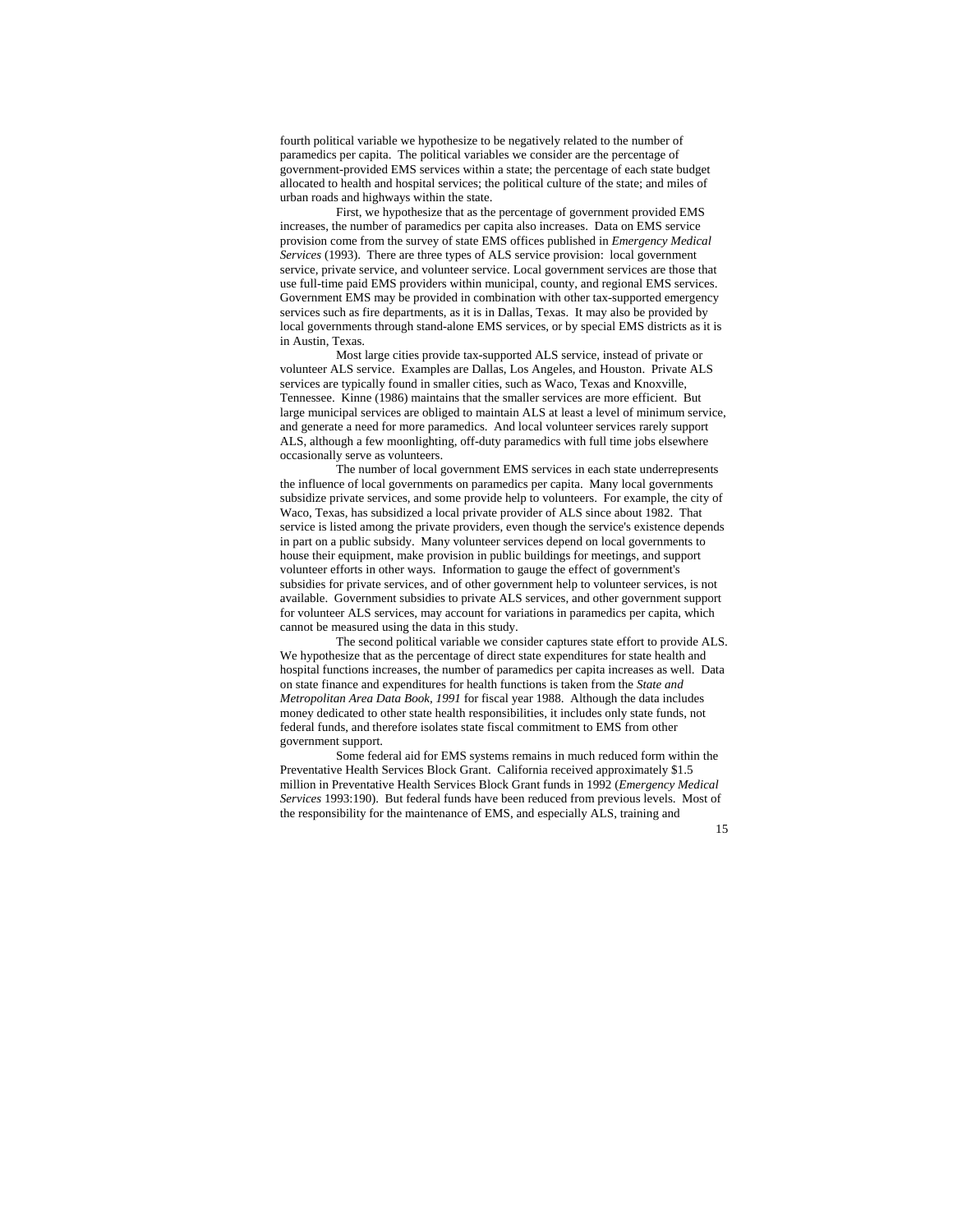equipment standards now falls to state agencies, such as state health departments. States are left with DOT-mandated standards for ALS, but with fewer federal funds to maintain those standards. The implementation and enforcement of training standards is an onerous task now done almost entirely by the states. In the 1980s, for example, the Texas Department of Health staffed each of its twelve regional offices with one or two EMS personnel. These individuals were required to oversee, and often themselves perform, paramedical training for numerous services that served areas the size of small states and that included several metropolitan areas with hundreds of thousands in population. Thus, the more funds Texas and other states appropriate for such activities, the more rapidly the number of needed paramedics increases.

The third political variable we consider as an influence on paramedics per capita is state political culture, an explanation of state policy variation that began to find currency in the 1960s. States with moralistic political cultures value their professional bureaucracies, expect government intervention for the good of the community, and applaud new government programs done on behalf of the common good. Individualistic cultures are more reserved in their acceptance of bureaucracies, new government programs, and government intervention. Traditionalistic cultures, in the main, oppose the rise of bureaucracies, new government programs, and government intervention of most kinds. We expect that States with moralistic political cultures are more likely to encourage and support ALS systems. We would also expect them to continue to support ALS with state and local funds after federal support is withdrawn. Sharkansky (1969) developed an index for political culture ranging from moralistic states on the low to traditionalistic states on the high end with individualistic states in the middle in order to test hypotheses developed from Elazar's theory of state political cultures. Sharkansky finds several significant relationships between state political cultures on one hand; and political participation, size and perquisites of state bureaucracies, and scope, magnitude, costs, and innovation within state government programs on the other. Sharkansky concludes that political culture is a significant independent variable that may effect the disposition of states toward bureaucracies, government intervention, and the implementation of new government programs. In the light of Sharkansky's findings, we hypothesize that there is a negative relationship between the number of paramedics per capita and political culture. States with moralistic political cultures will be more likely to have higher numbers of paramedics per capita (such states rank toward the bottom of Sharkansky's scale of political culture).

Finally, we include as a fourth political variable in our analysis the number of miles of roads and highways within urban areas as an independent variable that captures local institutional forces influencing the provision of ALS. We hypothesize that as the number of miles of roads within urban areas increases, the number of paramedics per capita increases as well. According the US Census Bureau, an urban area includes all incorporated and census designated places of more than 10,000 population. We again obtain our data from the *State and Metropolitan Data Book, 1991*.

The use of miles of urban roads and highways as a measure of the capacity of subnational governments to shoulder the expense of its efforts to improve the quality of life for its citizens is suggested by Sharkansky (1969) in his examination of the relationship between state political culture and the implementation of new state government programs. With this in mind, we think that those states with larger networks of urban roads and highways are more able to provide EMS to their citizens than states with relatively small urban road networks.

State and local governments whose road systems remain small may not have the fiscal strength to support non-traditional and expensive programs such as advanced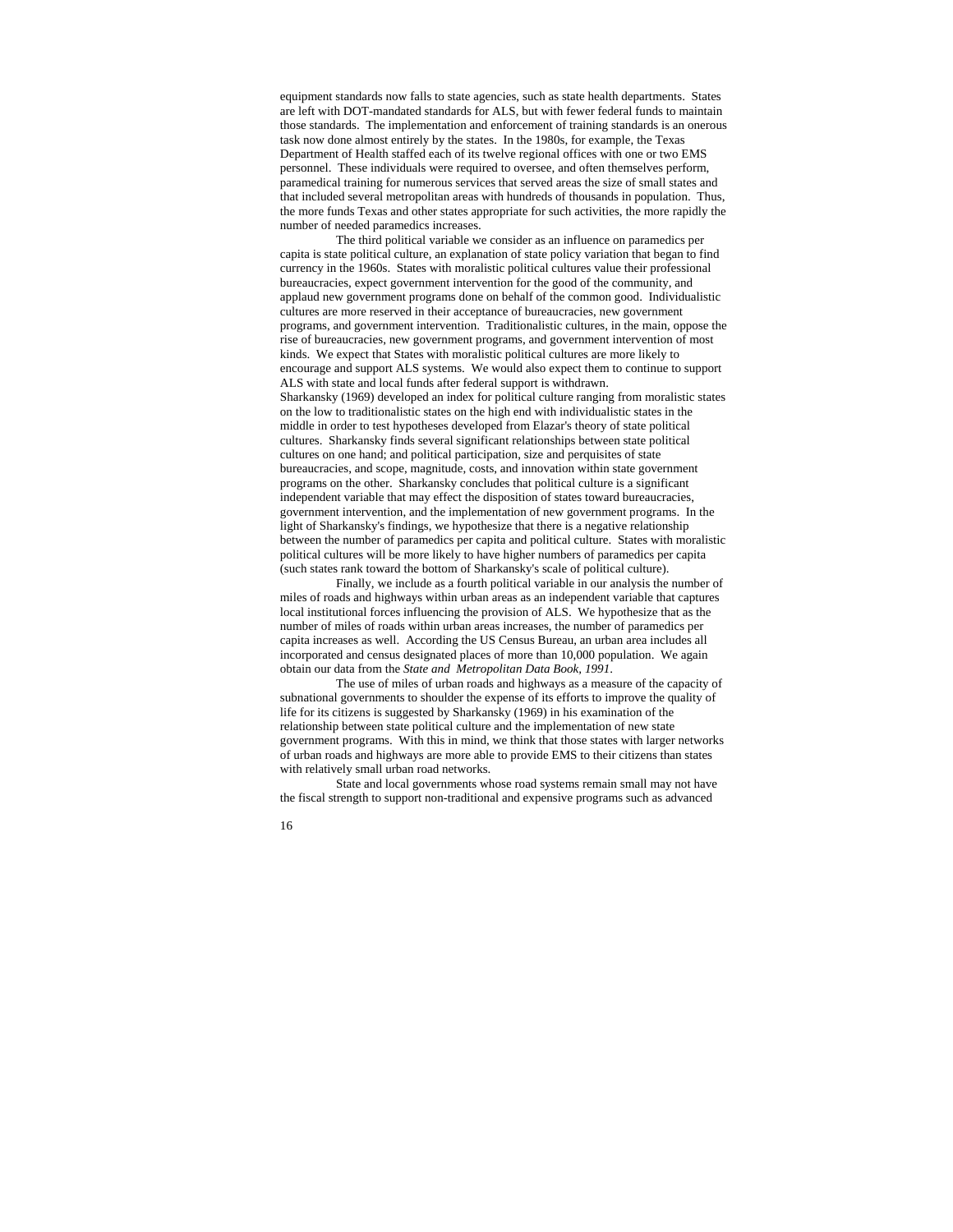levels of EMS. On the other hand, states and local governments whose fiscal capacities are relatively strong contain within their jurisdictions large and growing numbers of roads. They serve populations who are large enough, and whose hospitals are remote enough from their populations to generate the need for ALS.

In short, we think that more paramedics per capita are supported in states with several geographically large and relatively fiscally capable metropolitan governments, such as Dallas/Fort Worth, Houston, Austin, and San Antonio, than in thinly populated state such as New Mexico, or in states with highly concentrated populations and troubled urban governments, such several states on the east coast.

We now turn to a discussion of the independent variables influencing the number of EMTs per capita. In order to compare socioeconomic and political influences on both paramedics per capita and EMTs per capita, we employ seven of the eight variables used in our previous discussion of ALS to explain state variation in EMTs per capita. Directed by theoretical considerations, however, we substitute the percentage of volunteer services in each state for government-provided EMS services.

First, we will consider the influences on EMTs per capita of five socioeconomic variables. We hypothesize that death rates by motor vehicle trauma and by heart disease, and median family income are positively related to the number of EMTs per capita. These three factors should be related to higher levels of BLS provision for the same reasons as ALS, already discussed. Relatively wealthy populations with high rates of motor vehicle deaths and deaths by heart disease require and demand quick emergency medical intervention, at least at the basic life support level. If government supported ALS services are not at hand in some communities, volunteer BLS services usually stop the gap.

On the other hand, we hypothesize that the homicide rate is not significantly related to EMTs per capita. Homicides are more likely to occur in cities that support ALS systems, than in the smaller jurisdictions that are likely to support BLS systems. And since most BLS services are located in small towns or rural areas, there is no reason to believe that the number of urban miles of roads should alter the number of EMTs per capita.

The fifth socioeconomic variable we include in the analysis of EMTs per capita is the percentage of volunteer EMS services among all services in each state. Data on percentages of volunteer services is taken from the survey in *Emergency Medical Services* (1993) that provides us information on percentages of local government EMS services in each state. We hypothesize that the percentage of volunteer EMS services in states positively influences the number of EMTs per capita. As Morley (1989), Brudney (1990), and Norris et al. (1993) point out, volunteers play a major role in providing basic life support in those areas which do not support ALS services. Few for-profit BLS providers exist because, as Brudney (1990) suggests, there is an increasing demand for ALS services. Older profit-seeking EMS providers quickly moved from BLS to ALS to meet this demand, and newer for-profit services begin as ALS providers. EMTs may be hired by private or government ALS providers. But they often serve there in less important capacities, such as ambulance drivers, until they attain paramedic certification. Note that we consider the percentage of volunteer services to be a socioeconomic variable; its counterpart in the analysis of paramedics per capita, the percentage of local government EMS services in states, is a political variable. Theory suggests that the number of local government EMS services has little influence on the number of EMTs per capita. This substitution is the only difference among the independent variables we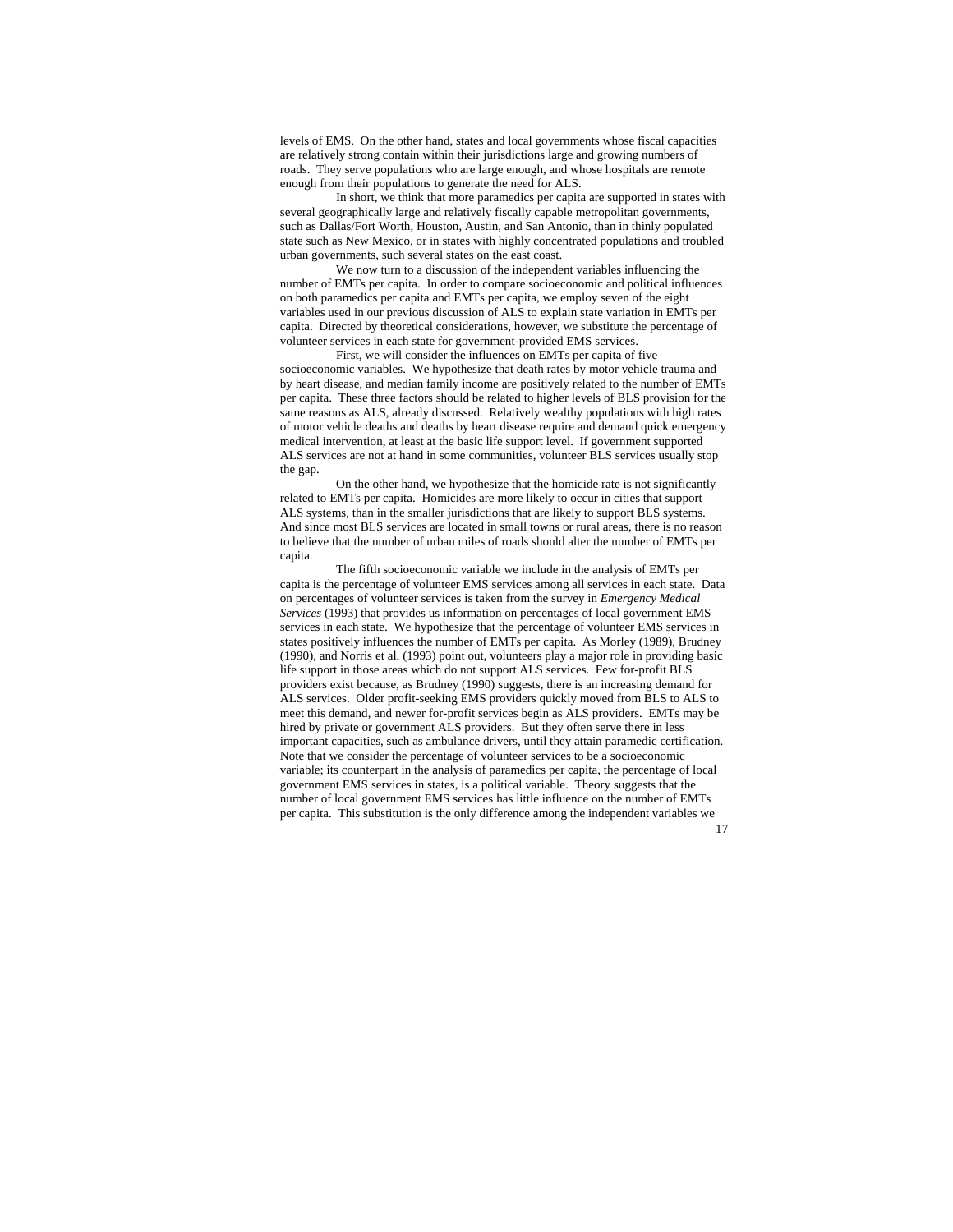use to analyze paramedics per capita, and the independent variables we use to analyze EMTs per capita.

Finally, we consider the three political variables that remain from our analysis of paramedics per capita, and discuss their possible influences on the number of EMTs per capita. First, we hypothesize that the percentage of state funds dedicated to health and hospitals is not related to EMTs per capita. EMTs require many fewer hours of training than their paramedic counterparts. In Texas, for example the most basic level of emergency medical technician, the emergency care attendant, requires but a few hours of practical training, and the passage of a few simple tests, for individual certification. On the other hand, a Texas paramedic must undergo an extensive theoretical and practical education, and must pass a battery of rigorous written and practical tests for certification. BLS equipment requirements are also much less onerous. Therefore, states with more EMTs are more likely to dedicate less money to the provision of BLS systems because less sophisticated systems require less support, maintenance, and supervision.

Second, since we hypothesize that number of EMTs per capita is likely to be positively associated with the number of volunteer EMS organizations in a state, we must address the issue of volunteerism within the context of political culture. Our first thought is that large numbers of EMTs as volunteers would most likely occur in individualistic or traditionalist cultures that are more or less averse to new programs. However, upon closer inspection, volunteerism appears to be more nearly associated with the moralistic impulse to use one's talents and one's abilities selflessly on behalf of one's community. Volunteerism, seen in this light, complements that side of the moralistic political culture which welcomes and supports collective and communal activity, whether it is driven by government or by volunteer action. We therefore hypothesize that the number of EMTs per capita is negatively related to Sharkansky's measure of political culture. Again, the lower scores on Sharkansky's scale indicate political cultures that are more likely to exhibit moralistic traits.

Third, we hypothesize that the number of miles of urban roads and highways in a state is not related to EMTs per capita. If the provision of BLS depends in large part on volunteer efforts, as we hypothesize, then the capacity of subnational governments to create, build, and maintain EMS systems is probably not an influence on the rise in the numbers of EMTs per capita.

In summary, we hypothesize that the numbers of EMTs per capita is increased significantly by the percentage of volunteer EMS organizations in a state; by higher median family incomes; and by the rates of death by heart disease and by motor vehicle trauma. We also hypothesize that numbers of EMTs increase significantly in moralist political cultures. We do not believe that there is a relationship between the number of EMTs per capita in a state and three variables that we believe influence the number of paramedics per capita: miles of urban roads, the death rate per 100,000 by homicide, and the percentage of state budgets allotted to health and hospital functions.

## **Findings**

Ordinary least squares regression analysis was used to determine the relationships posited above. The results of the analysis of variables affecting paramedics per capita is presented in Table 1. The results of the variables affecting EMTs per capita is shown in Table 2. As it turns out, the model presented in Table 1 is statistically significant and explains sixty percent of the variation in the number of paramedics per capita in each state. However, one of the variables was found to have an insignificant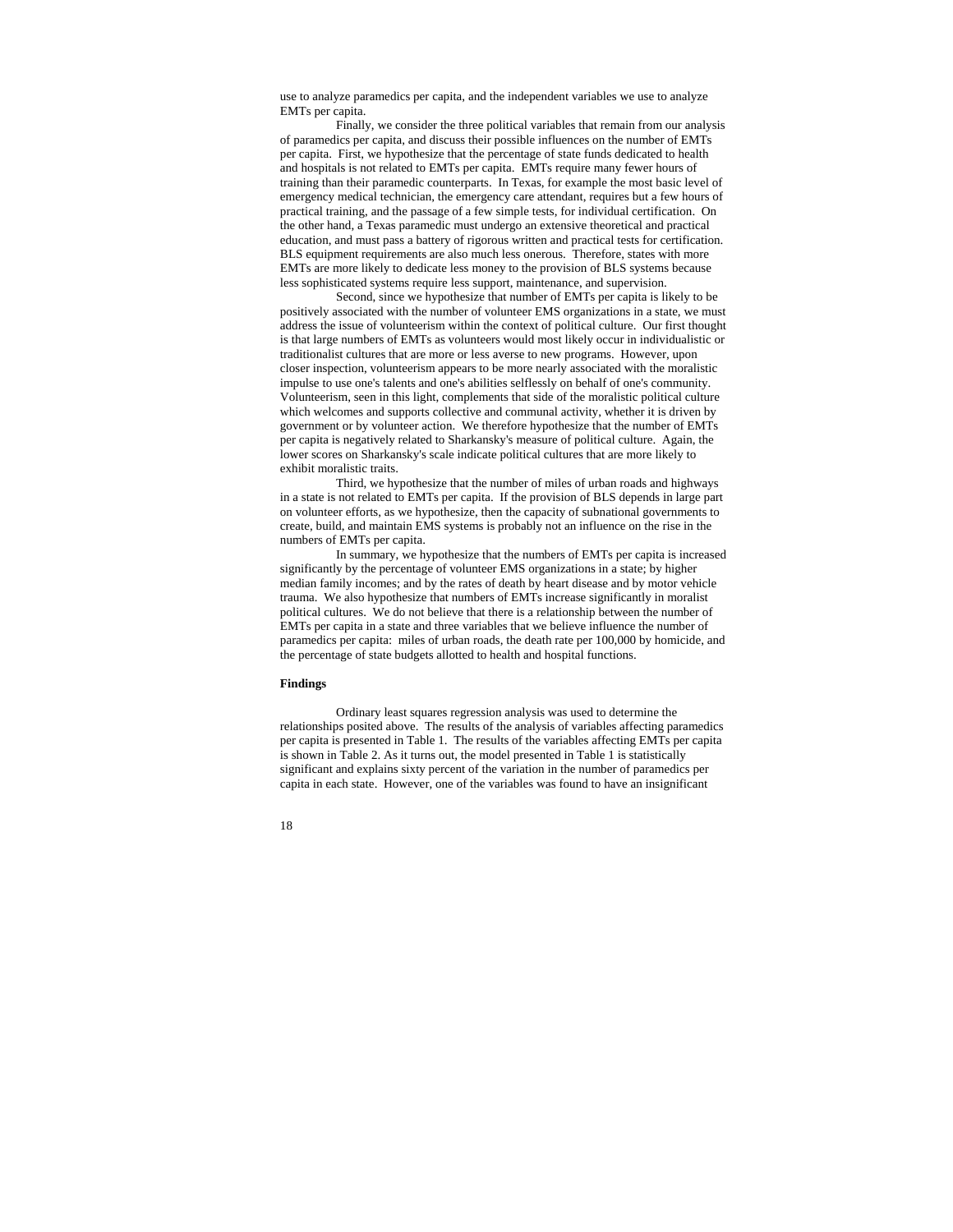influence on the dependent variable, and another variable's relationship was not in the hypothesized direction.

Three of the four political/administrative variables offer statistically significant explanations to the variation of per capita paramedics per state. The percentage of EMS services run by local governments is both positive and significant. The percentage of states' general revenue contributed to the support their health and hospital policies is also significant, and has a stronger influence on the number of paramedics per capita. The number of miles of roads within urban also has a significant and positive influence on the number of paramedics per capita, although its influence is small. However, although political culture does appear to associate negatively with the dependent variable as hypothesized, the association is not statistically significant.

Two surprises crop up in the results among the remaining variables in the model. First, the heart disease death rate per 100,000 population has an insignificant, though positive, impact on the dependent variable. Second, the homicide rate per 100,000 population is significant, but it is inversely related to the number of paramedics per capita, which is not in the hypothesized direction. The third socioeconomic variable, rates of death per 100,000 due to motor vehicle trauma, performs as expected. It is significant and positively related to the number of paramedics per capita. Median family is also significant and positively related to the dependent variable, although its influence, like that of miles of roads, is small.

The model presented in Table 2 reveals the effects of the independent variables on the number of EMTs per capita. This model is also statistically significant, although it explains only about forty-one percent of the variation in the dependent variable. The results indicate that only one of the independent variables performs as expected.

The percentage of volunteer EMS services in a state is the sole positive, significant factor in our model of influences on EMTs per capita. None of the other socioeconomic factors we thought would positively influence the number of EMTs per capita are statistically significant. The death rates by motor vehicle trauma and by heart disease, and median family income were insignificant. However, we did hypothesize that death rates by homicide would not be related to EMTs per capita. This hypothesis turned out to be correct.

Although the dependent variable is related to moralistic state political culture in the direction we hypothesized, the effect of political culture on EMTs per capita is insignificant. On the other hand, we correctly hypothesized that the percentage of state budgets spent on health and hospital functions, and the miles of urban roads in a state, do not influence EMTs per capita.

#### **Conclusions**

Our findings support the assertion that both socioeconomic and governmental factors affect the number of paramedics per capita in each state, although the heart disease death rate had an insignificant impact on the number of paramedics per capita and the homicide rate was inversely related to the dependent variable, which was not the hypothesized outcome. We were also surprised that the provision of ALS was not stronger in moralistic cultures. Nevertheless, the remaining hypothesized relationships hold fairly well, and these relationships are useful for explaining why the states differ in the extent to which their statewide EMS includes ALS service. Thus, states with higher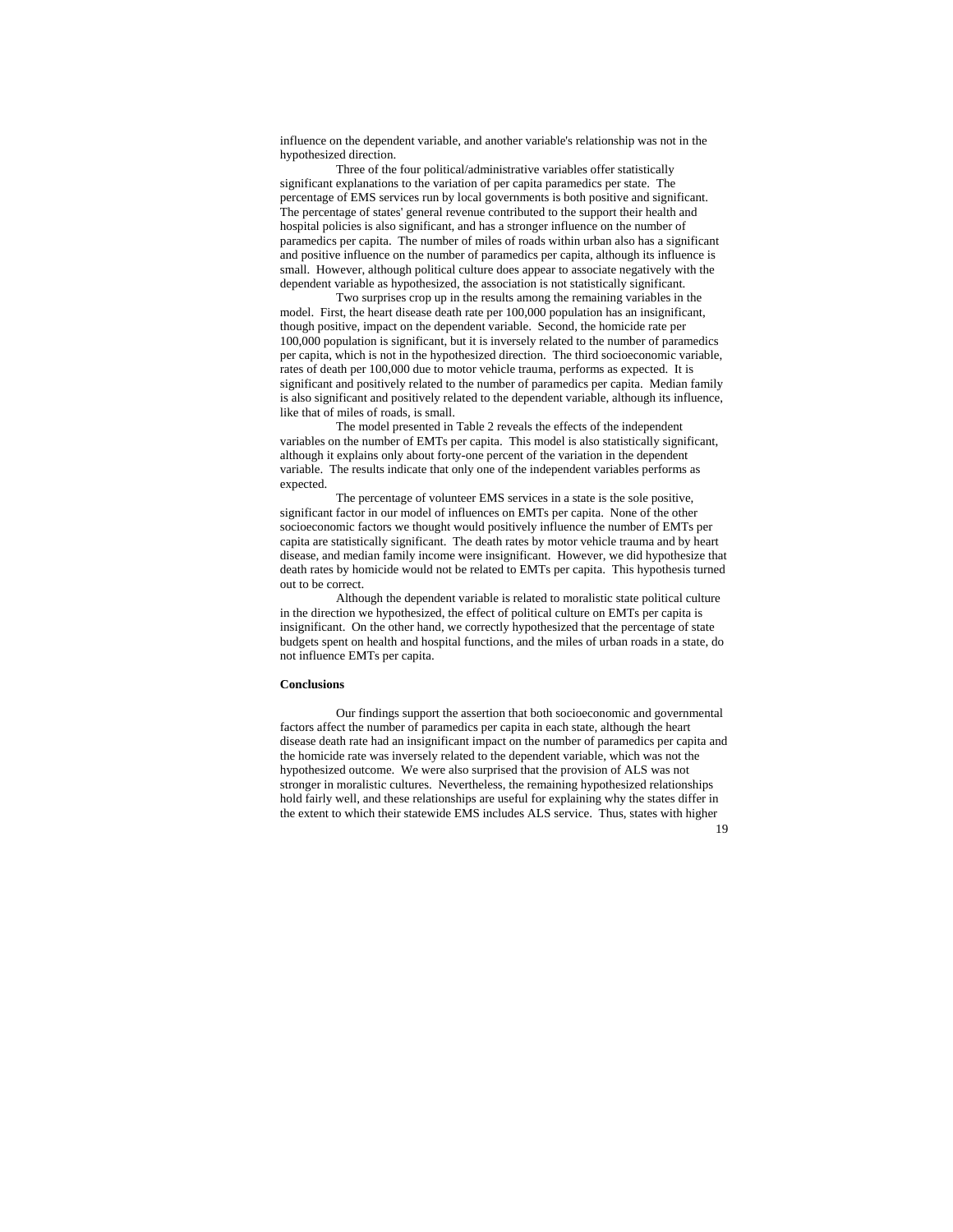percentages of local-government-provided EMS, larger portions of the state budget allocated for health and hospital functions, higher rates of death due to motor vehicle trauma, more miles of road in urban areas, lower homicide rates, and higher median family incomes tend to have more paramedics per capita.

The incidence of death by heart disease, the leading cause of death in the US during the time studied, is the only socioeconomic variable in our analysis not related to the number of paramedics per capita in the states. This finding calls for further investigation. It may be that heart disease is such a trenchant destroyer of life, that the ability of any medical delivery system to modify the effects of heart disease is trivial. It may be that ALS systems, as they are constituted today, are not effective in dealing with the catastrophic onset of the effects of heart disease. It may also be that those populations with individuals more likely to be cut down by diseases of the heart may simply be out of reach of quick, effective paramedical intervention. Our analysis seems to point to the conclusion that these people live in states with extensive rural or inner city populations.

The significant relationship between ALS and the death rate by motor vehicle trauma may be one result of pre-1981 efforts by the federal government to seed and help maintain effective local and regional systems in the states. However, the major governmental actors for the period studied were states. This relationship is underlined by the strong positive relationship between the number of paramedics per capita and the health and hospital funding variable. Health and hospital funding is considered to represent state effort, while the local government EMS variable and the urban miles variable represent effort at the local level.

Consequently, the number of paramedics per capita in each state, which is connected to each state's ability to provide advanced life support, is not merely a function of socioeconomic factors. It is also a function of administrative and political forces. Government institutions and policies do play a part in EMS provision. The dependent variable "EMTs per capita" was not significantly affected by differences in state political cultures; by the percentage of state budgets allotted for health and hospitals; or by the miles of urban roads and highways. And only one of the socioeconomic variables we hypothesize to positively affect the number of EMTs per capita actually does so. Death rates by homicide, and by motor vehicle trauma, and median family income, all of which significantly influence paramedics per capita either positively or negatively, have no significant influence on EMTs per capita. Death rates by heart disease do not change EMTs per capita, just as they have no affect on paramedics per capita. The only factor with significant and positive influence on the provision of BLS, measured in this analysis by EMTs per capita, is the percentage of volunteer EMS services by state.

Combined with the results of our inquiry into the factors influencing the provision of paramedics per capita, the analysis of EMTs per capita leads us to two conclusions. First, where state and local governments are unwilling or unable to make provisions for EMS systems, there is nevertheless a perceived need for emergency medical care. This need is met by volunteer systems. Second, when state and local governments do step in to meet the perceived need for EMS, they are obliged to provide ALS systems, the preferred but more expensive alternative to basic life support.

We believe this study will add some understanding to why EMS systems vary from state to state. We hope also that state and local administrators find the results of this study useful for making decisions concerning the EMS needs of their state and local governments.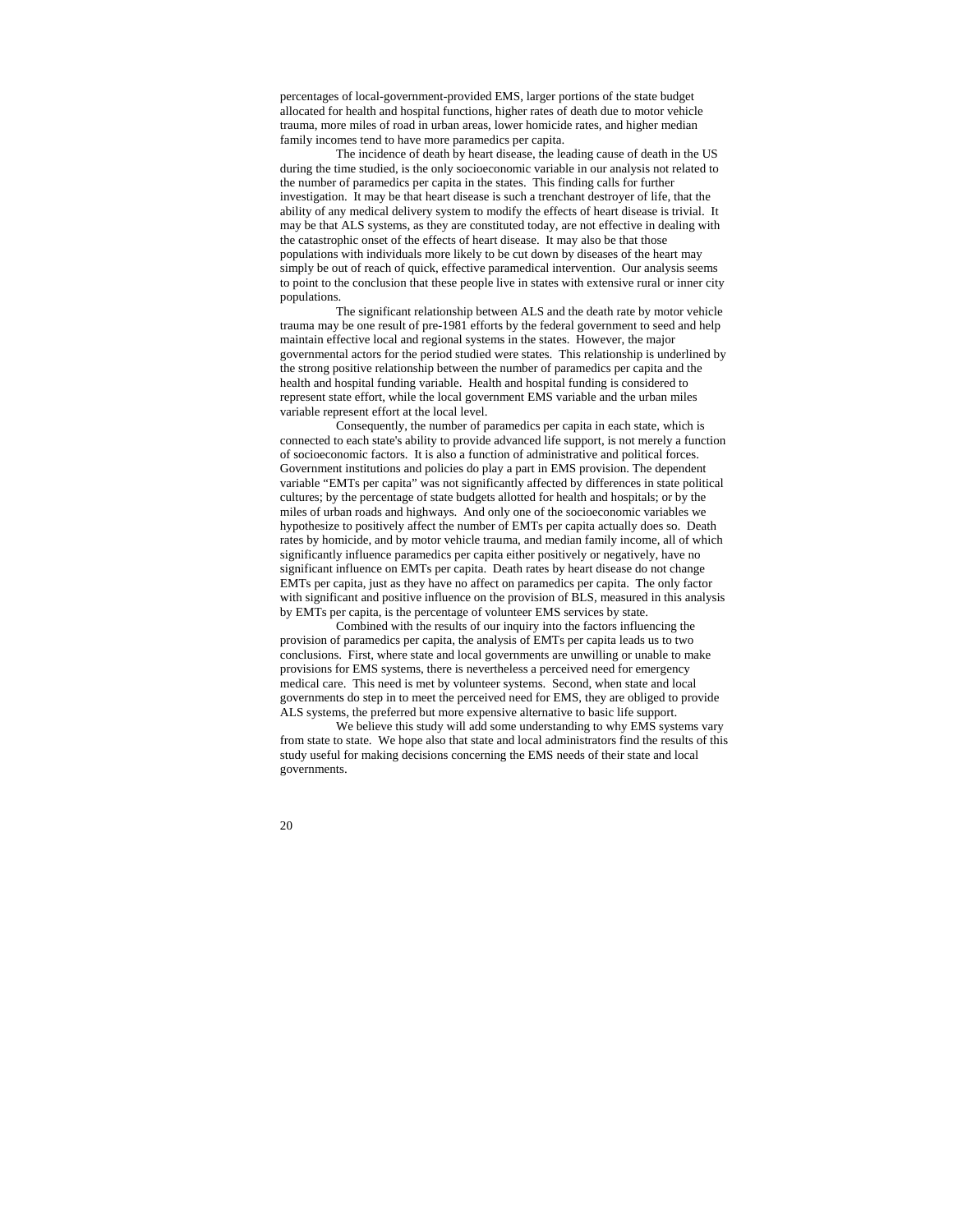# **References**

| Brudney, James. 1990. "The Availability of Volunteers: Implications for Local |
|-------------------------------------------------------------------------------|
| Governments." Administration and Society 21:413-24.                           |

- Caroline, Nancy L. 1991. *Emergency Care in the Streets*. Boston: Little, Brown, and Co. Chapman, Carleton B. and John M. Talmadge. 1970. "Historical and Political
	- Background of Federal Health Legislation." *Law and Contemporary Problems* 35:334-47.
- Dawson, Richard E. and James Robinson. 1963. "Inter-party Competition, Economic Variables, and Welfare Policies in the American States." *Journal of Politics* 25:265-89.
- Dodson, Don Carrol. 1974. "Emergency Medical Services Standard 11." Ph.D. dissertation, University of Tennessee.
- Downs, Anthony. 1957. *An Economic Theory of Democracy*. New York: Harper and Row.
- Dye, Thomas R. 1966. *Politics, Economics, and the Public: Policy Outcomes in the American States*. Chicago: Rand McNally.
- Elazar, Daniel J. 1966. *American Federalism: A View from the States*. New York: Harper and Row.
- *Emergency Medical Services*. December, 1993. "State and Province Survey." 188-220.
- Fitzpatrick, Jody L. and Rodney E. Hero. 1988. "Political Culture and Political Characteristics of the American States: A Consideration of Some Old and
	- New Questions." *Western Political Quarterly* 41:145-53.
- Fry, Brian and Richard Winters. 1970. "The Politics of Redistribution." *American Political Science Review* 64:508-22.
- Gormley, William T. Jr. 1983. "Policy, Politics, and Public Utility Regulation." *American Journal of Political Science* 27: 86-105.
- Gray, Virginia. 1974. "Innovation in the States: A Diffusion Study." *American Political Science Review* 67:1174-85.
- Hofferbert, Richard. 1966. "The Relationship Between Public Policy and Some Structural and Environmental Variables in the American States." *American Political Science Review* 60:73-82.
- Jennings, Edward T., Jr. 1979. "Competition, Constituencies, and Welfare Policies in the American States." *American Political Science Review* 73:414-29.
- Karnig, Albert K. and Lee Sigelman. 1975. "State Legislative Reform and Public Policy: Another Look." *Western Political Quarterly* 28:548-52.
- Key, V. O., Jr. 1949. *Southern Politics in State and Nation*. New York: Knopf/Vintage Books.
- Kinne, Susan. 1986. "Explaining Type of Emergency Ambulance Service: The Washington Case." Ph.D. dissertation, University of Washington.
- Morley, Elaine. 1989. "Patterns In the Use of Alternative Service Delivery." In *The Municipal Yearbook*. Washington, DC: International City Managers Association.
- Norris, Donald F., Marvin B. Mandell, and William E. Hathaway. 1993. "Volunteers In Emergency Medical Service: A Case Study From Rural America." *Public Productivity & Management Review* 16:257-69.
- Opheim, Cynthia. 1991. "Explaining Differences in State Lobby Regulation." *Western Political Quarterly* 44:405-21.
	- 21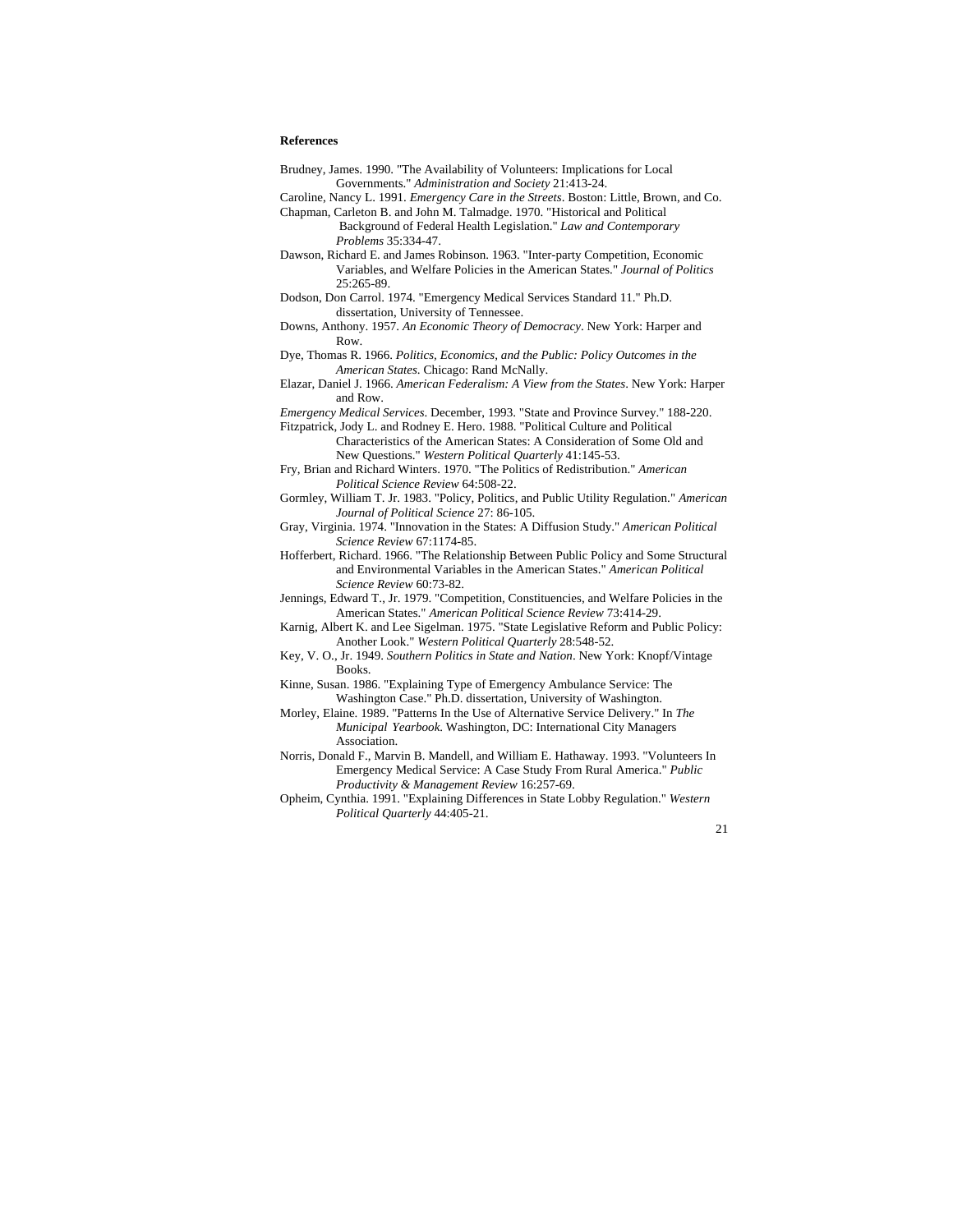Plotnick, Robert D. and Richard F. Winters. 1985. "A Politico-Economic Theory of Income Redistribution." *American Political Science Review* 79:458-73.

Post, Carl J. 1992. *Omaha Orange: A Popular History of EMS in America*. Boston: Jones and Bartlett Publishers.

Schneider, Saundra K. 1988. "Intergovernmental Influences on Medicaid Program Expenditures." *Public Administration Review* 48:756-63.

*State and Metropolitan Area Data Book, 1991*. 1991. Washington, DC: US Census Bureau.

Sharkansky, Ira. 1969. "The Utility of Elazar's Political Culture: A Research Note." *Polity* 2:66-83.

 and Richard Hofferbert. 1969. "Dimensions of State Politics, Economics, and Public Policy." *American Political Science Review* 63:867- 79.

Sigelman, Lee and Roland Smith. 1980. "Consumer Regulation in the American States." *Social Science Quarterly* 61:58-76.

Walker, Jack. 1969. "The Diffusion of Innovation Among the American States." *AmericanPolitical Science Review* 63:880-99.

Wright, Gerald C., Jr., Robert S. Erikson, and John McIver. 1987. "Public Opinion and Policy Liberalism in the American States." *American Journal of Political Science* 31:980-1001.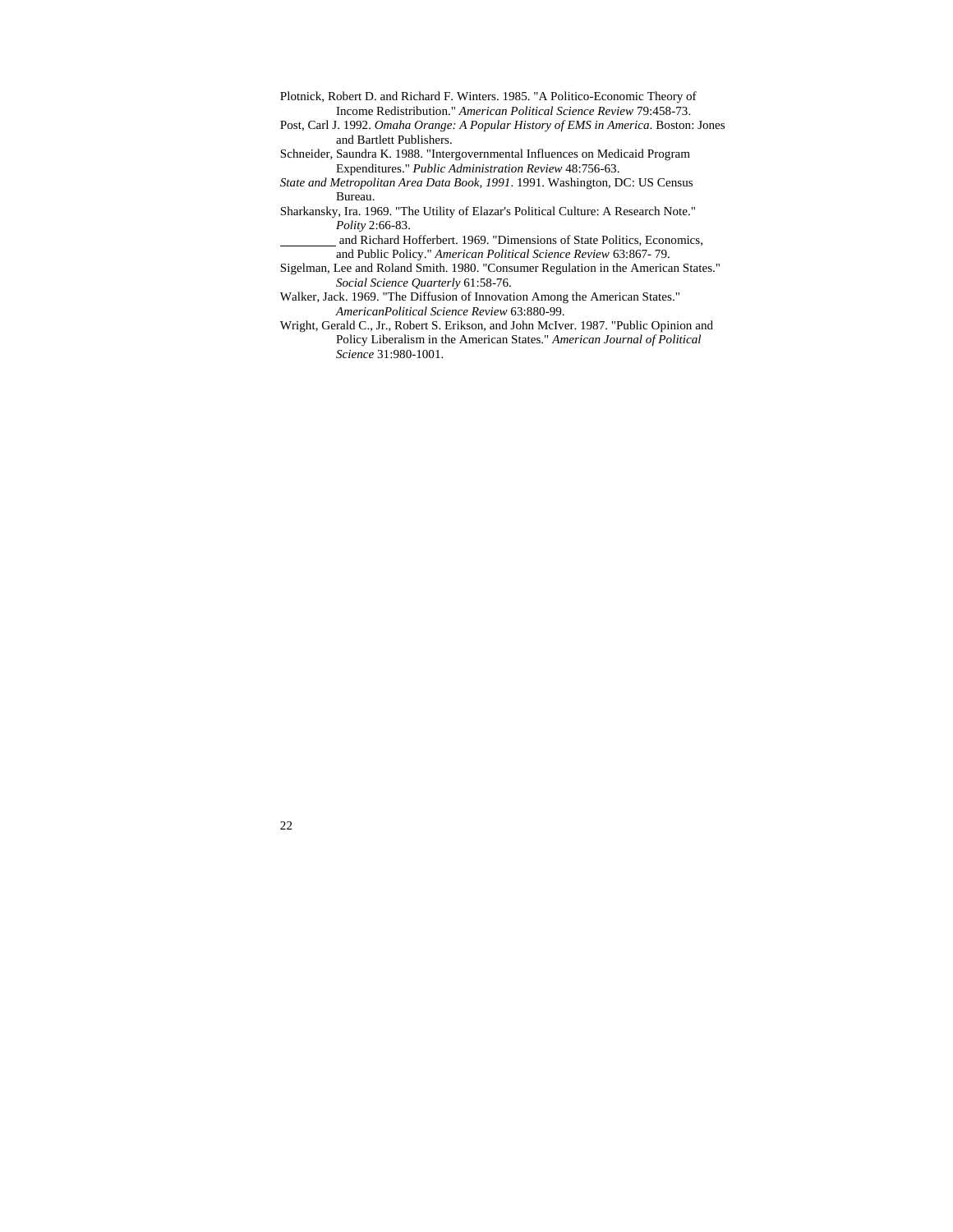| <b>Table 1. OLS Estimates for Per Capita Paramedics</b> |  |
|---------------------------------------------------------|--|
|---------------------------------------------------------|--|

| Parameter<br>Variable            | Standardized<br>Estimate | Standard<br>Estimate | Error  |
|----------------------------------|--------------------------|----------------------|--------|
| Intercept                        | $-60.739$                |                      | 33.412 |
| Local government<br><b>EMS</b>   | $.226***$                | .336                 | .081   |
| Health and<br>hospital funding   | $2.336^*$                | .274                 | 1.023  |
| Heart disease<br>death rate      | .049                     | 229                  | .030   |
| Homicide rate                    | $-2.008*$                | $-.284$              | .971   |
| Motor vehicle<br>trauma          | $1.887***$               | .753                 | .489   |
| Miles of roads<br>in urban areas | $.0005***$               | .509                 | .0001  |
| Median family<br>income          | $.002*$                  | .398                 | .0009  |
| Political culture                | $-.623$                  | $-119$               | .805   |

\_\_\_\_\_\_\_\_\_\_\_\_\_\_\_\_\_\_\_\_\_\_\_\_\_\_\_\_\_\_\_\_\_\_\_\_\_\_\_\_\_\_\_\_\_\_\_\_\_\_\_\_\_\_\_\_\_\_\_\_\_\_\_\_\_\_\_\_\_\_\_

Number of cases  $= 42$  $F = 6.187$  (significant at .0001)

 $R^2 = .60$ \_\_\_\_\_\_\_\_\_\_\_\_\_\_\_\_\_\_\_\_\_\_\_\_\_\_\_\_\_\_\_\_\_\_\_\_\_\_\_\_\_\_\_\_\_\_\_\_\_\_\_\_\_\_\_\_\_\_\_\_\_\_\_\_\_\_\_\_\_\_\_

 $*^{*}p$  .05, two-tailed test.<br> $*^{*}p$  .01, two-tailed test.<br> $*^{**}p$  .001, two-tailed test.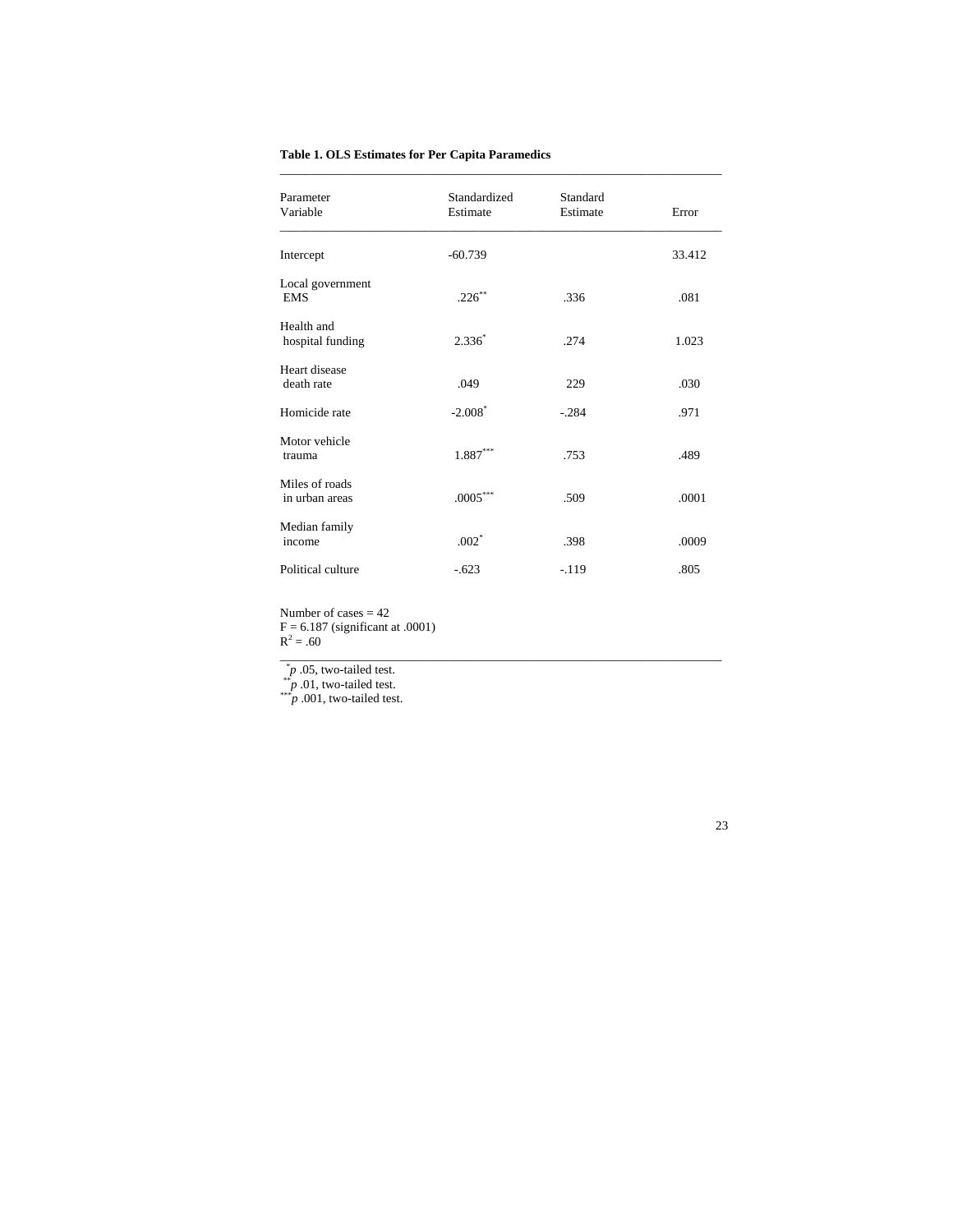# **Table 2. OLS Estimates for Per Capita EMTs**

| Parameter<br>Variable            | Standardized<br>Estimate | Standard<br>Estimate | Error   |
|----------------------------------|--------------------------|----------------------|---------|
| Intercept                        | 252.036                  |                      | 361.963 |
| <b>Volunteer EMS</b>             | 1.785*                   | .386                 | .756    |
| Health and<br>hospital funding   | $-14.335$                | $-179$               | 11.469  |
| Heart disease<br>death rate      | .083                     | .042                 | .338    |
| Homicide rate                    | $-8.627$                 | $-.130$              | 11.379  |
| Motor vehicle<br>trauma          | 4.231                    | .179                 | 5.390   |
| Miles of roads<br>in urban areas | $-.002$                  | $-.214$              | .001    |
| Median family<br>income          | .007                     | .155                 | .010    |
| Political culture                | $-13.454$                | $-.277$              | 9.278   |

\_\_\_\_\_\_\_\_\_\_\_\_\_\_\_\_\_\_\_\_\_\_\_\_\_\_\_\_\_\_\_\_\_\_\_\_\_\_\_\_\_\_\_\_\_\_\_\_\_\_\_\_\_\_\_\_\_\_\_\_\_\_\_\_\_\_\_\_\_\_\_

Number of cases  $= 42$  $F = 3.003$  (significant at .01)  $R^2 = .41$ 

\_\_\_\_\_\_\_\_\_\_\_\_\_\_\_\_\_\_\_\_\_\_\_\_\_\_\_\_\_\_\_\_\_\_\_\_\_\_\_\_\_\_\_\_\_\_\_\_\_\_\_\_\_\_\_\_\_\_\_\_\_\_\_\_\_\_\_\_\_\_\_

\* *<sup>p</sup>* .05, two-tailed test. \*\**p* .01, two-tailed test. \*\*\**p* .001, two-tailed test.

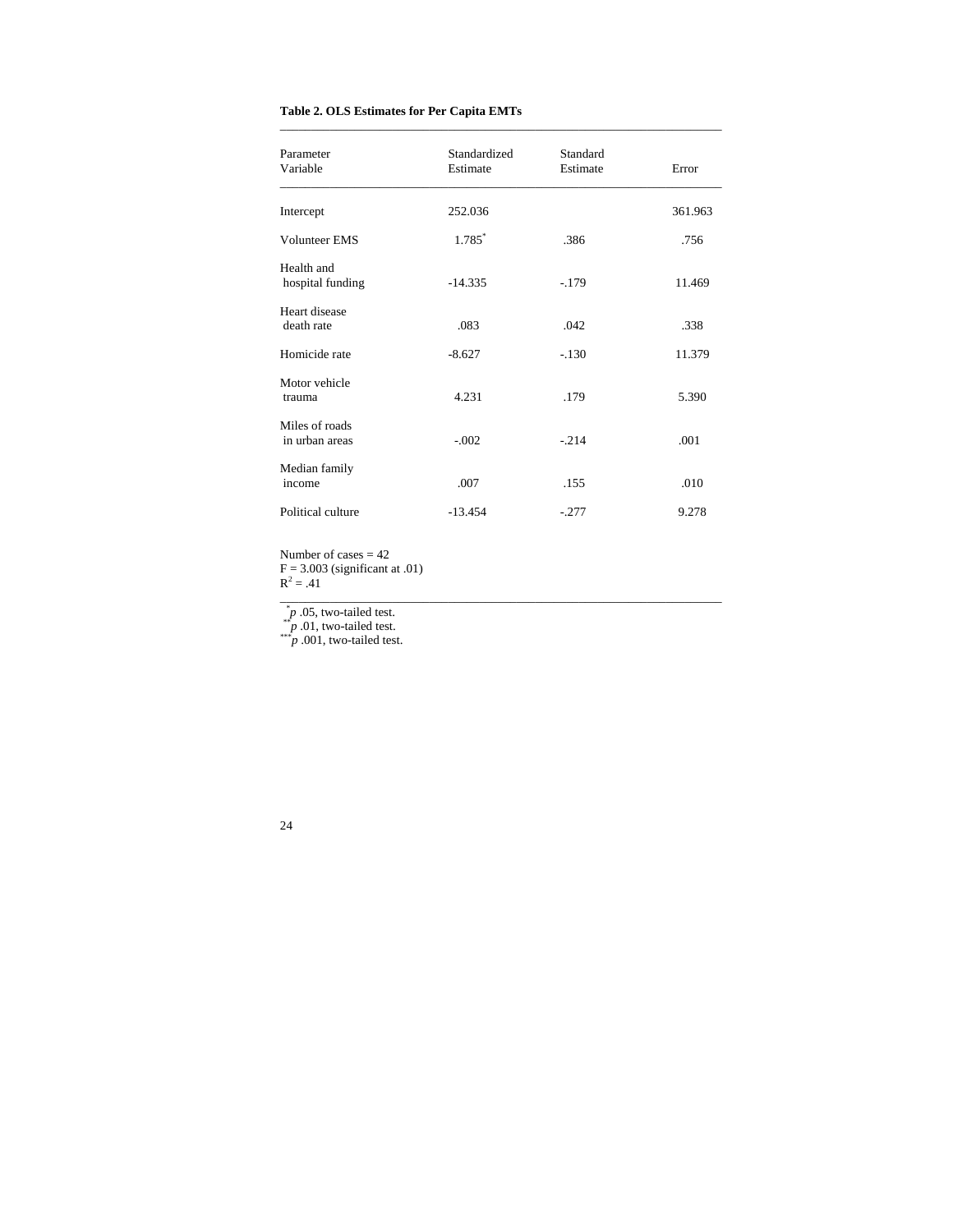## **The "Moral Hazard Problem" in Humanitarian Intervention**  Vincent A. Auger, Western Illinois University

 For the past decade, scholars and policy makers have grappled with the issues surrounding the use of military intervention for humanitarian purposes. By the end of the 1990s, this had resulted in sustained calls from scholars, from officials such as UN Secretary-General Kofi Annan, and from non-governmental organizations such as the International Commission on Intervention and State Sovereignty to redefine the norm of sovereignty and to provide enhanced legitimacy to intervention. However, the emergence of a new norm regarding humanitarian intervention may be subject to manipulation by groups that wish to provoke third-party intervention in their civil conflict as a way to achieve their political goals. This may cause groups to deliberately escalate conflicts that they know they cannot win, in the expectation that their resulting plight will induce the international community to rescue them. This paper adapts the concept of "moral hazard" from the political economy literature to construct a theoretical explanation of how the new norm of intervention may encourage such behavior and to examine the choices facing potential interveners. The paper then uses this framework to analyze two recent cases (Kosovo and Macedonia) where the international community faced difficult choices concerning intervention. The paper concludes by suggesting theoretical insights and policy implications that flow from the "moral hazard problem" in cases of humanitarian intervention.

## **I. The Development of The Responsibility to Protect**

 Since the end of the Cold War, scholars and policy makers have devoted considerable attention to the issue of humanitarian intervention, defined as "military intervention with the goal of protecting the lives and welfare of foreign citizens" (Finnemore 1996, 154 fn. 2). Early interventions in Somalia (1992-95) and Bosnia (1992-1995) were widely decried as misguided and feckless; some commentators criticized the international community for doing too much in those cases, while others lambasted the United Nations and its members for standing aside in the face of catastrophe. This latter criticism emerged especially strongly when the world did nothing to stop the unfolding genocide in Rwanda in 1994.

 In the aftermath of these experiences, an increasing number of voices called for rethinking the fundamental rules of the international system, which privileged state sovereignty over the security and well-being of people within the state. Scholars argued that new norms should be developed that would permit or even demand humanitarian intervention (see for example: Farer 1993; Smith 1994; Hoffmann 1995-96; Finnemore 1996 and 1998; Chopra and Weiss 1998; Cronin 1998; Wheeler 2001). The debate about redefining sovereignty and the right of intervention was advanced significantly through the efforts of the two most recent Secretaries-General of the United Nations (Auger 2003). Boutros Boutros-Ghali began the discussion of how the rights of sovereignty should be redefined (1992-93; 1996), but it has been Kofi Annan who has explicitly and insistently argued that sovereignty of states must be secondary to the sovereignty of individual persons. Annan also argued that the international community needed to develop a more coherent, legitimate and consistent approach to violent conflict within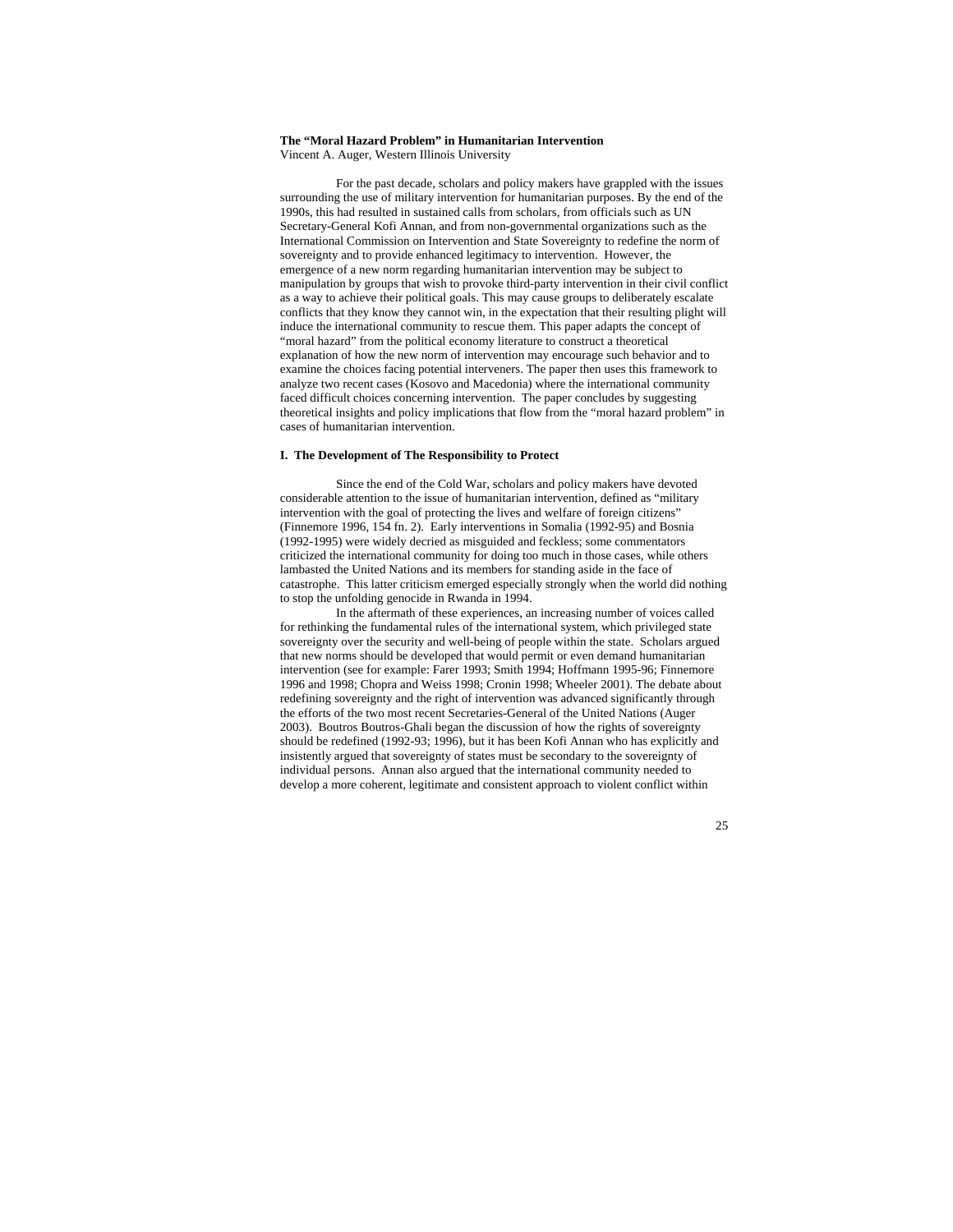states (see the series of speeches given in the late 1990s, collected in Annan 1999; also see Annan 2000, 48).

 Inspired by Annan, and with his support, in September 2000 the government of Canada formed "The International Commission on Intervention and State Sovereignty" (ICISS) for the purpose of finding "some new common ground" concerning when the international community should intervene in a state (International Commission 2001, vii). The commission's report, issued a year later, argued that there exists a "responsibility to protect" the people within a state. This responsibility resides primarily with the government of the state. Assuming that the government is discharging this responsibility, the traditional respect for state sovereignty and for the international norm of nonintervention in the internal affairs of a state would take precedence over any international involvement. However, the commission continued,

> Where a population is suffering serious harm, as a result of internal war, insurgency, repression or state failure, and the state in question is unwilling or unable to halt or avert it, the principle of non-intervention yields to the international responsibility to protect (2001, xi).

The commission suggested criteria to determine when intervention is necessary and permitted. These include a just cause, defined as "situations where large scale loss of civilian life or ethnic cleansing is *threatened* or taking place" (International Commission 2001, 34; emphasis added); precautionary principles, such as the use of military force should be a last resort and proportionate to the limited goal of saving lives; and the exercise of right authority, normally meaning a mandate from the United Nations Security Council (International Commission 2001, 35-37 and 47-55).

 While the Commission's report received some attention when it was issued at the end of September 2001, the debate on humanitarian intervention was overshadowed at that time by the attacks of September 11 and the need to respond to the threat posed by al Qaeda and related terrorist organizations. However, the issue did not disappear from public debate or the international agenda. The co-chairs of the Commission authored an article in *Foreign Affairs* a year after the original report's release in which they again drew attention to the problem and to the Commission's recommendations (Evans and Sahnoun 2002). In the waning months of 2004, the issue returned to the United Nations' agenda once more, in the form of the report of the High-Level Panel on Threats, Challenges and Change, a body formed by Annan to study how the U.N. might be reformed to manage emerging threats to international security. The report explicitly referred to the "emerging norm that there is a collective international responsibility to protect" those whom states could not or would not (United Nations 2004, 66; also see 17- 18 and 65-67). The secretary-general revisited the issue as part of his report to the Security Council, *In Larger Freedom* (Annan 2005, 68-69), and U.N. member state support for the norm was formalized in the *2005 World Summit Outcome* document (United Nations General Assembly Resolution 60/1, 2005, especially paragraphs 138- 140).

 It is important to remember that the purpose of this activity has not been to justify a particular intervention, but to *reshape the systemic context* in which specific crises would be considered. After the experiences of Somalia, Bosnia, Rwanda and Kosovo, Kofi Annan and others argued that an international consensus and new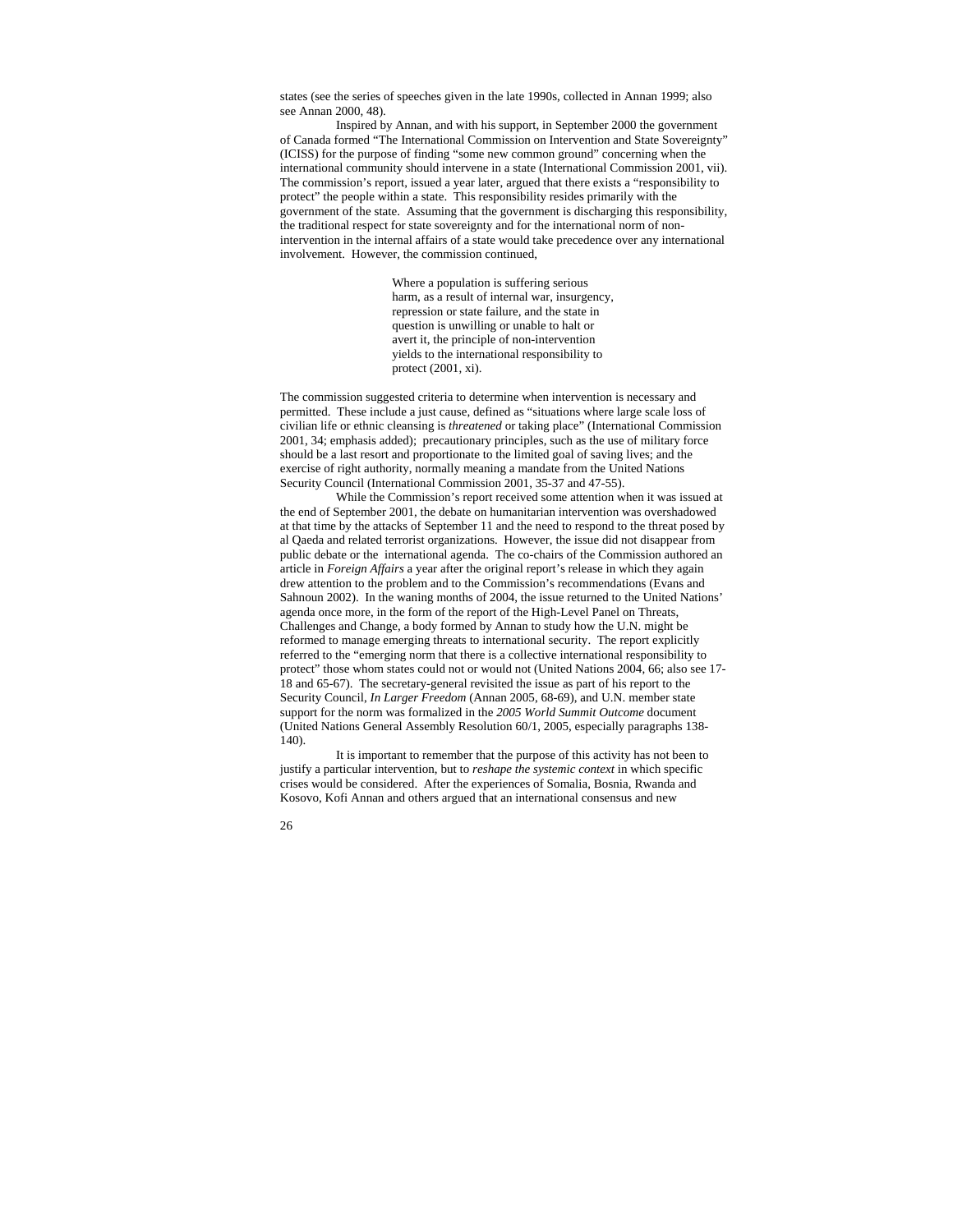institutional mechanisms were necessary to provide a more effective and consistent response to humanitarian crises and perhaps even to deter leaders of states that might be tempted to provoke such crises (Annan 1999, 37-44; Tharoor and Daws 2001). As such, this new consensus would provide a standing set of incentives and imperatives designed to alter the behavior of states within the international system.

 It is difficult to fault the motives of those who are seeking to develop a more coherent and effective international approach to human tragedies such as Bosnia, Somalia and Rwanda. But before adopting a new norm of this type, it is important to consider potential negative consequences that may result from creating such an international standard regarding intervention. Indeed, the proposal for a new approach to the question of sovereignty and intervention has been subject to criticism on several grounds. Some analysts point to studies that demonstrate the great difficulties that the United Nations has had in organizing and implementing such interventions in the past (see, for example, U.S. GAO 1997). Others worry that a doctrine of humanitarian intervention will leave military forces from many states bogged down in internal conflicts around the world, at significant cost to those who deploy the intervention forces. David Rieff suggests that implementing such a norm will lead to endless warfare and actually undermine humanitarianism (Rieff 2002, 2001). Edward Luttwak argues that disinterested humanitarian intervention will prevent internal conflicts from running "their natural course," thereby preventing the establishment of a true, stable peace (Luttwak 1999).

 These critiques each offer some telling points against the implications of establishing a new norm based on a responsibility to protect. However, there has been little consideration in the literature of a different difficulty that the establishment of a new norm might create: the problem of **moral hazard**, the idea that the incentives instituted by the new norm may inadvertently exacerbate some of the very crises it is designed to address. The existence of the norm concerning the international community's "responsibility to protect" may tempt parties involved in internal conflicts to manipulate it to their advantage (for one of the few discussions of this problem, see Kuperman 2004). This could lead to more intense violence in individual cases of conflict, as well as to a proliferation of that type of conflict.

 The next section of the paper will define the concept of moral hazard and present the theoretical basis for applying the concept to humanitarian intervention, including a discussion of evidentiary benchmarks that can help us to identify the presence and effects of moral hazard. These arguments are then tested using the cases of Kosovo (1998-1999) and Macedonia (2001). The paper will conclude with observations about the extent of the moral hazard problem and suggestions for limiting the scope of moral hazard associated with humanitarian interventions.

## **II. The Concept of Moral Hazard**

 "Moral hazard" refers to a situation that unintentionally encourages unwanted behavior because those undertaking that behavior are largely protected from the consequences of their actions. In a more formal definition, moral hazard "is a disposition on the part of individuals or organizations to engage in riskier behavior, than they otherwise would, because of a tacit assumption that someone else will bear part or all of the costs and consequences if the incurred risk turns out badly" (Wolf 1999, 60; also see Prescott 1999). A commonly used example is automobile insurance; the fact that a large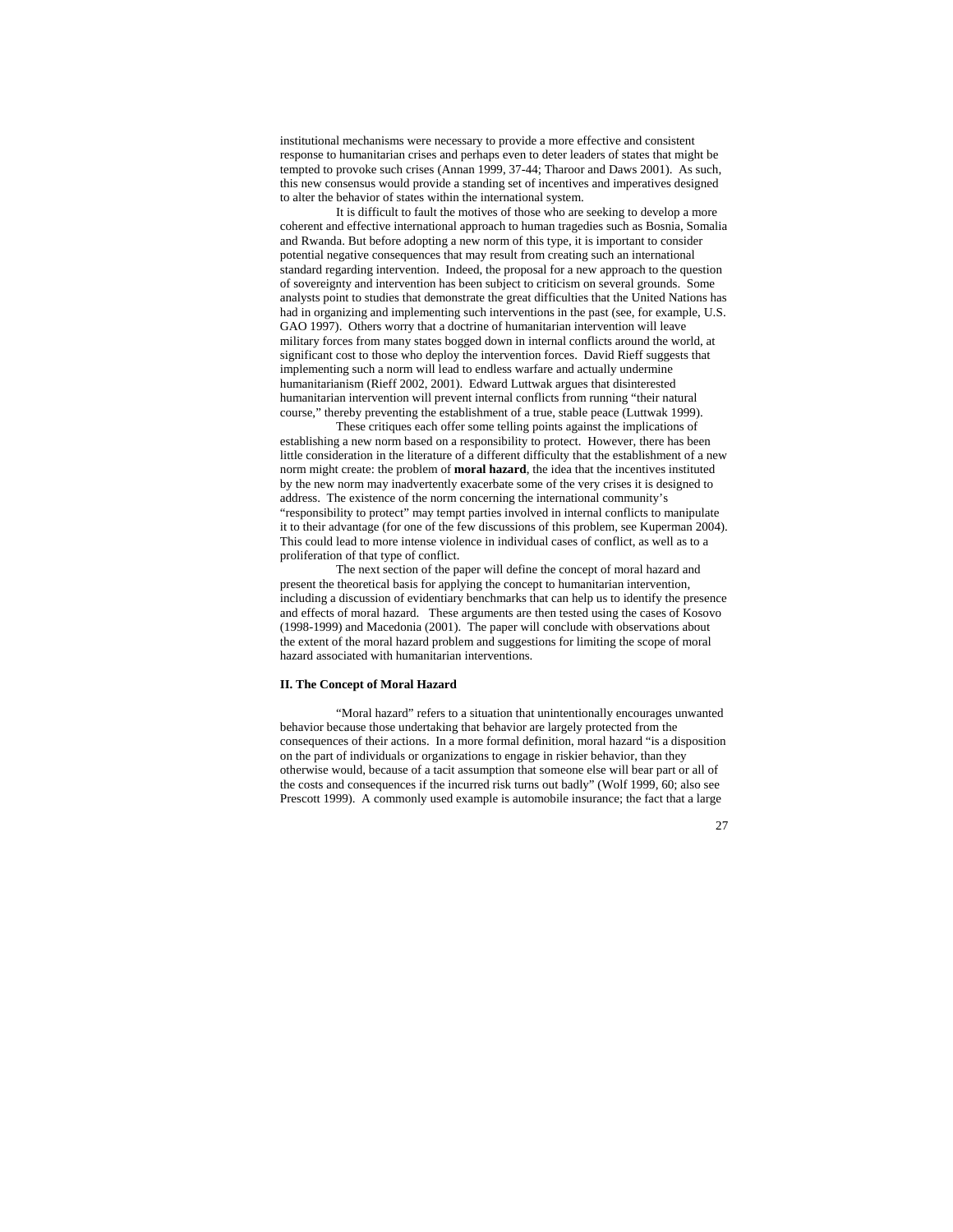percentage of the costs of careless driving or of having to replace a stolen vehicle will be covered by insurance may make drivers less careful about driving or locking their cars.

 The concept of moral hazard has long been used in the study and practice of insurance and in the regulation of banking institutions. More recently, it has been used by economists and political scientists to analyze and critique the role of the International Monetary Fund in managing global financial crises. The knowledge that the IMF has provided (and is likely to continue to provide) emergency funds to "bail out" states that have experienced currency crises provoked by unsustainable levels of foreign debt may encourage international lenders to continue offer very risky loans (with high interest rates) and for leaders of states to accept those loans. If no crisis ensues, the lenders and the state leaders benefit; if a crisis does occur, IMF emergency assistance will shift the costs to others - often the citizens of the afflicted state (Rogoff 2003; Wolf 1999; Meltzer 1998; Calomiris 1998). This set of payoffs only "encourages behavior that will lead to a repeat of the same problem in the future" (Calomiris 1998, 281).

 There are ways in which the temptations of moral hazard can be mitigated, if not completely eliminated. Most focus on increasing the likelihood that those who engage in risky or unwanted behaviors will bear most of the costs of those decisions. This may involve creating more restrictive conditions for the activation of the insurance or guarantee; by directly imposing costs on those who demonstrably are engaging in risky behaviors (e.g., higher premiums for poor drivers); or through more pervasive and consistent monitoring of the behavior and motives of those who may have an incentive to engage in the undesirable behavior. Even with these precautions, though, the issue of moral hazard will remain:

> Disentangling the effects of factors under the agent=s control and factors not under his control is the essence of the moral hazard problem because it leads to a trade-off between insurance and incentives. The contract should insure the [agent] against events beyond his control, but it should also provide him with an incentive to do what he is supposed to. Often, these are conflicting goals (Prescott 1999, 90).

How might the concept of moral hazard apply to the problem of intervention in the context of an international consensus based on a "responsibility to protect?" A close reading of the arguments in favor of the "responsibility to protect" indicates an underlying assumption that it is governments that most frequently instigate the use of massive violence, and that it is this official violence that must be deterred or defeated. To a great extent, therefore, "responsibility to protect" is insurance to the populations of states against large-scale violence that might be directed against them by their own government. There are also an implicit assumption that most groups within a society under stress are either unwilling or too weak to resort to violence to threaten the government and overturn the political status quo.

 What might happen if this last assumption is incorrect, however? If dissatisfied groups within the state know that the international community might intervene if violence within the state intensifies, might such groups instigate or escalate violence? The incentive to escalate violence might be particularly tempting for groups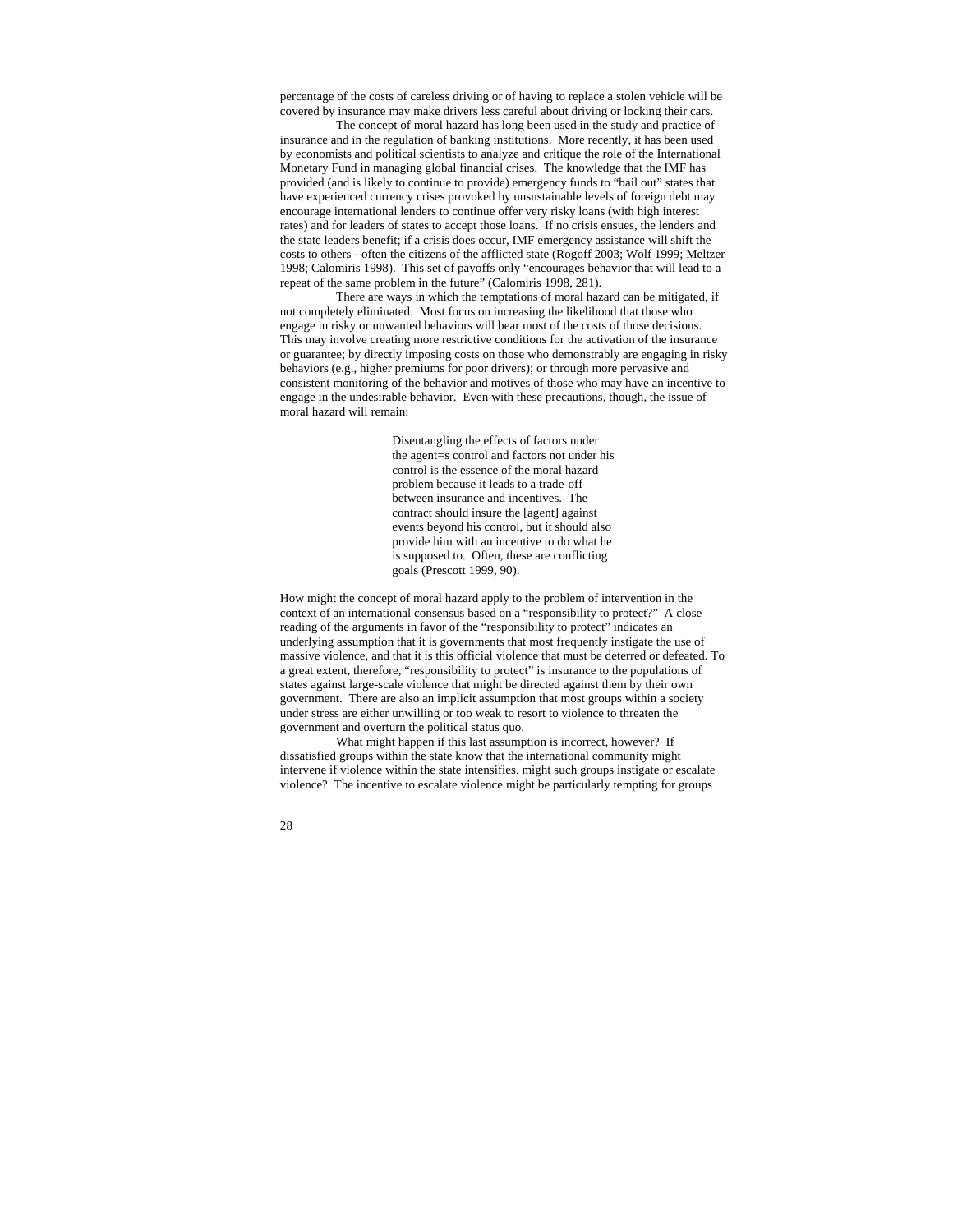that are weak and would have little chance of achieving their goals without international intervention.

 Even if provoking international intervention was not the original intent of a dissatisfied group, the possibility of invoking the "responsibility to protect" *if the situation deteriorated sufficiently* might encourage the leaders of the group to pursue a strategy that would intensify the bloodshed. This is because the "insurance" (in the form of military intervention) is only available as a last resort, when other means of conflict management have failed and when extreme violence looms. Here, the incentives might become particularly perverse: the leaders of groups that cannot win an armed struggle against the government might deliberately provoke government violence against those in whose name they fight, in order to make the conflict horrific enough to satisfy the justcause criterion of "large scale loss of civilian life or ethnic cleansing." In this scenario, the costs of escalation would be borne by the civilian population, the government and/or the international community, rather than by the group leaders who opt for escalation. This would create a painful dilemma for international observers. Intervention that resulted in benefits for the instigators would reward their behavior, as well as communicate to groups in other states that they might also profit from similar actions. Alternatively, the international community could refuse to intervene and allow the instigators to lose, thus shifting some costs to the group's leaders and perhaps dissuading other groups from pursuing a strategy of provocation. However, this would mean standing aside while heavy punishment was inflicted on an innocent civilian population, exactly the type of situation which provoked the development of the concept of an international responsibility to protect.

 The ICISS report did take some notice of this set of issues, acknowledging that "when internal forces seeking to oppose a state believe that they can generate outside support by mounting campaigns of violence, the internal order of all states is potentially compromised" (International Commission 2001, 31). Yet this is followed by an argument that there is a consensus in the international community that violent acts that "shock the conscience of mankind...require(s) coercive military intervention." The Commission also suggested that international intervention should not be used to advance secessionist agendas of minority groups, and that such issues should be solved through negotiation. However, their report declares that when negotiations "founder on the intransigence of *one or both parties*, and full-scale violence is *in prospect* or in occurrence" external intervention could be justified (International Commission, 36-37, emphasis added). This unwillingness to distinguish between parties who attempt to achieve a negotiated solution in good faith, and those that intend to prevent such talks from succeeding, may reinforce the moral hazard problem by refusing to apportion blame and costs for a failed negotiation. Given the fact that the primary reason for creating the Commission was the perception (supported by the historical record) that the greater problem was the difficulty of motivating the members of the international community to intervene, the possibility that intervention might be too easily provoked may have been seen as a minor issue.

 The theoretical basis for believing that moral hazard could be a problem when establishing a new norm for humanitarian intervention is clear. However, theoretical plausibility must be checked against empirical evidence to learn if the incentives predicted by the theory of moral hazard have shaped the actual behavior of parties to a conflict. How do we know that moral hazard is present? For example, the mere fact of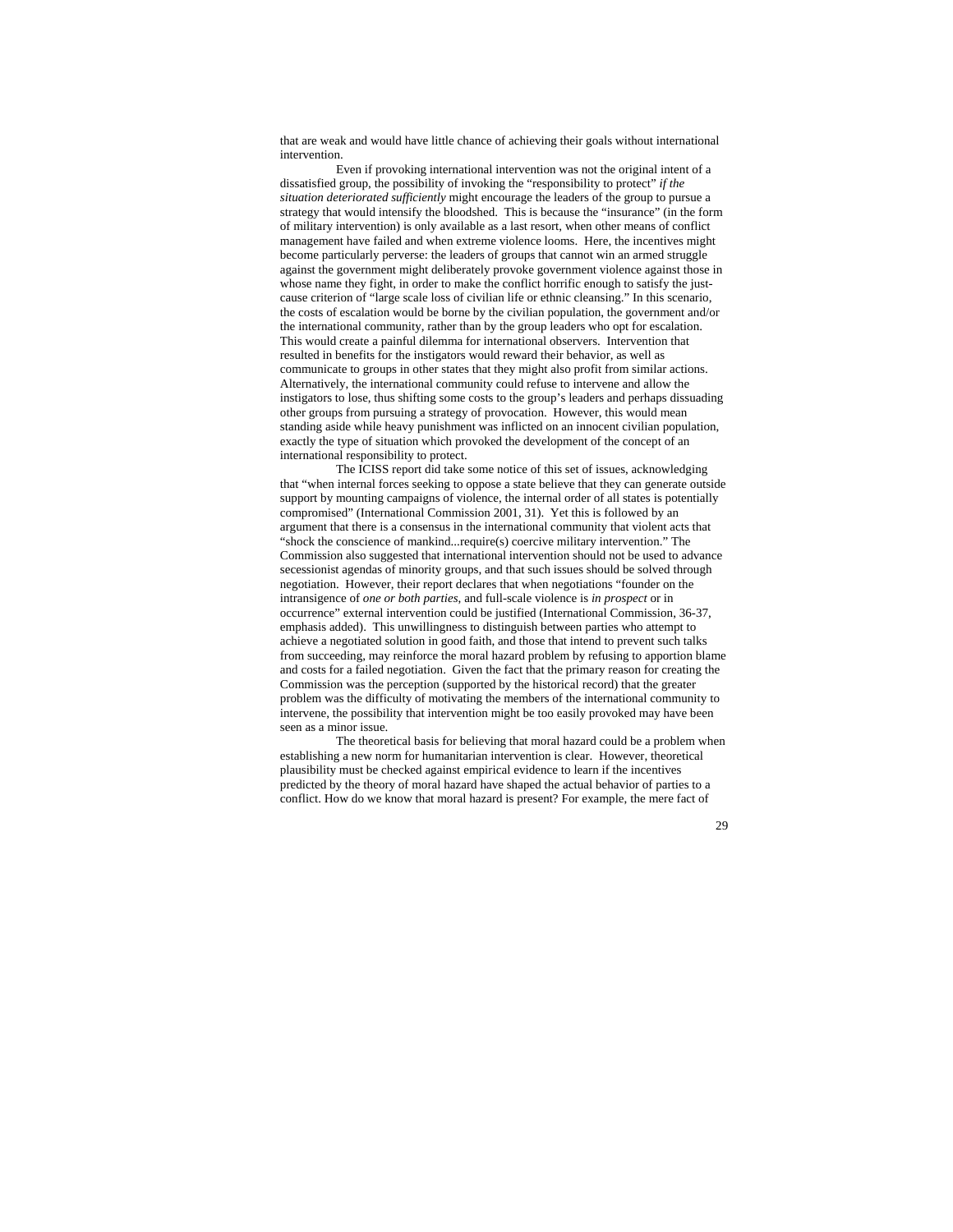escalating violence may not suffice as evidence that moral hazard exists in a given case of conflict; other forces and calculations might also lead to increased violence. Escalation may be inadvertent, an unintended result of the conflict dynamics between the parties. Escalation may also be deliberate, but based on the belief by one or more parties that the international community will *not* intervene, however severe the violence becomes. Therefore, we need to specify more clearly what types of evidence would indicate the presence of moral hazard calculations, and we need to examine in detail actual cases to see if such evidence is present.

 The first type of evidence involves the **expectations and beliefs** of those who initiate or escalate violence. What were their goals? Did the leaders of the group believe that they could achieve those goals through their own political or military efforts? All else being equal, we would expect that more expansive goals (such as secession from a state) would be more difficult for a group to achieve through their own efforts than limited goals (regional autonomy within a state), and therefore the incentive to enlist international assistance would be greater. Similarly, the weaker the group, the greater would be the need for external assistance to achieve the group's goal. Therefore, we would expect the greatest incentives to seek international intervention will exist in cases where weak groups have expansive goals.

 What were the expectations of group leaders concerning international intervention? On what were those expectations based? If leaders of a group believe that the international community is likely to intervene in a way that facilitates the achievement of their goals if violence begins or escalates, those leaders may have a strong incentive to induce such intervention. Did members of the international community indicate through specific statements or actions that they were likely to intervene if violence began or escalated? Did the leaders of a group contemplating violence draw "lessons" from previous cases of internal violence that led them to believe that humanitarian intervention would be likely in their case? The more explicitly the international community indicates the conditions under which it would intervene, the greater the incentive for groups to manipulate violence to trigger intervention. "Lessons" drawn from past interventions may prove powerful as motivations for leaders who were personally involved in those previous cases, but the inherent ambiguity of such lessons may not be as compelling to leaders who had no such personal experience.

 The second type of evidence concerns **actions**, especially the way in which armed force was used. Was force used in a "functional" manner, designed to achieve the group's goals by defeating its rivals directly or through coercion? Or was the use of force primarily "symbolic/provocative" in nature, designed to create horrific images that might arouse the attention and sympathy of the international community while imposing militarily insignificant losses on their opponents? We would expect that weak groups trying to achieve their goals by manipulating international intervention would emphasize the latter, while more powerful groups that perceived an opportunity to achieve their goals through their own efforts would tend to use the former.

 Kosovo and Macedonia provide heuristic cases for probing the explanatory power of this argument about the applicability of moral hazard analysis to the issue of humanitarian intervention. Both cases involve efforts by a dissatisfied minority (ethnic Albanians) to promote ethnic autonomy or independence by engaging in violence against government forces. Both cases resulted in international intervention. The discussion will first summarize the broad outlines and outcome of each case, and then focus on the key questions raised by the moral hazard argument: What were the goals of those who escalated the violence? Did an expectation of international intervention play a significant role in the initiation and escalation of violence? Did the violence used have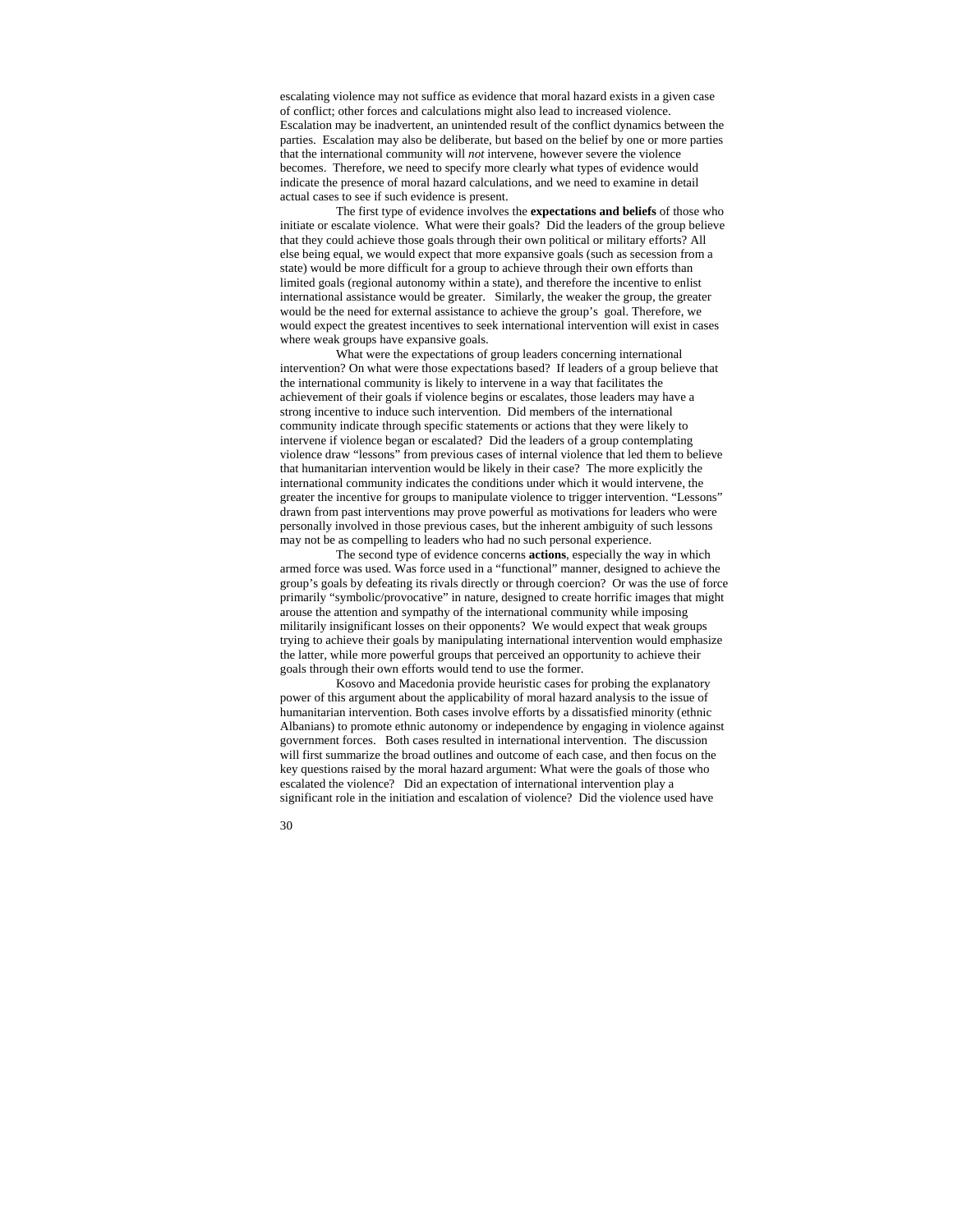primarily a "functional" or a "symbolic/provocative" character? If international intervention did occur, did it reward those who had initiated the violence?

#### **III. Kosovo: Moral Hazard Epitomized**

A. Case Summary: The ethnic Albanian population (Kosovars) of the Serbian province of Kosovo had long been restive under Serb rule, and most Kosovars preferred independence or autonomy to remaining part of Serbia. The Kosovo Liberation Army (KLA) was formed in the early 1990s by a small group of Albanians who wished to press for Kosovar independence in the context of the impending disintegration of the federal state of Yugoslavia. Initially, this group was marginalized by more moderate Albanian leaders such as Ibrahim Rugova, who advocated negotiations to restore the Kosovar autonomy that Serbian president Slobodan Milosevic had revoked in 1989. As the war in nearby Bosnia developed, escalated and then seemed to be resolved by the 1995 Dayton Peace Accords, however, the KLA gradually grew more vocal in its own demands.

 The looting of armories that occurred when the government of Albania collapsed in early 1997 provided a new source of weapons for the KLA, and by spring of 1998 the organization began to organize frequent attacks against the repressive Serb police and paramilitary forces (see Crawford 2001-02, 505-506). The Serbian security forces retaliated with attacks against civilian populations, both as revenge for their own losses but also in an effort to get the KLA to stand and fight to protect Albanian villages (see the interview with KLA leader Hashim Thaci, "War in Europe" 2000). A notable example of this was the massacre at Prekaz in early March, where Serbs killed dozens of Albanians in reprisal for the killing of four police officers a week earlier. Fighting continued through the summer and into the fall, with the KLA increasingly hard-pressed by the Serb government forces. Taking note of the increasing violence, the U.N. Security Council passed Resolution 1199 in September in an effort to put pressure on the Serb government. With threats of NATO military intervention in his back pocket, U.S. diplomat Richard Holbrooke negotiated an agreement with Milosevic in October to scale back Serb military activity and to allow the deployment of international observers from the Organization for Security and Cooperation in Europe (OSCE)(Kegley and Raymond 2002, 226-227; Crawford 2001-02, 506-512). The KLA was not a party to the agreement, but they also sharply reduced their attacks while using the cease-fire to rearm and to recover from their setbacks during the summer (Crawford 2001-02, 513).

 The tacit cease fire did not last; in January 1999, KLA attacks and Serb retaliation (especially in the town of Racak, where Serb forces killed 45 Albanian civilians) refocused international attention. A "Contact Group" (composed of the United States, Russia, the United Kingdom, France, Germany and Italy) demanded that the Serbs and Kosovars attend a peace conference in Rambouillet, France in early February. The talks initially failed when both combatants refused to sign the agreement proffered by the Contact Group; the Kosovars finally signed several weeks later, under tremendous pressure from the United States. Milosevic refused to sign, since acceptance would have led to autonomy for Kosovo, enforced by as many as 28,000 NATO troops (CNN 1999).

 On March 24, NATO began an air campaign against Serbia, which ended 78 days later with Milosevic agreeing to remove all Serb forces from Kosovo, granting political self-rule, and allowing the deployment of more than 40,000 foreign troops (mostly from NATO members, although Russia and other non-NATO states also sent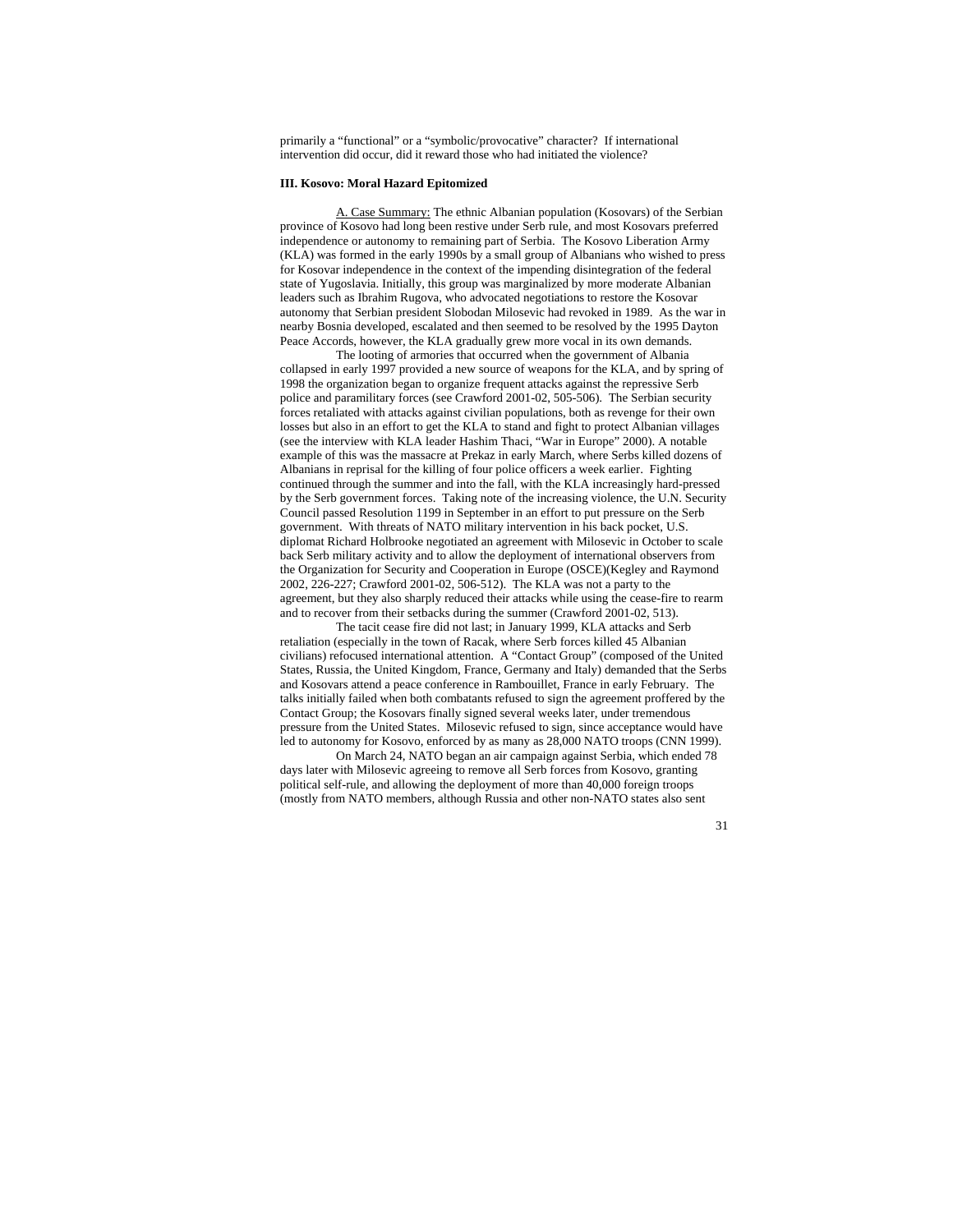personnel) and the establishment of a UN-led protectorate (Kegley and Raymond 2002, 228-233).

B. Expectations and Beliefs: The KLA had always pursued the goal of "a liberated, independent Kosovo." (Thaci interview, "War in Europe" 2000). However, this goal of formal independence was not shared by the majority of Kosovars in the first half of the 1990s; the mainstream Kosovar leadership under Rugova pursued the more limited goal of political and cultural autonomy for the Albanian population of the province.

 The intervention by the United States and NATO that led to the Dayton Accords in November 1995 played a crucial role in reshaping Kosovars' views of the options available to them. By late summer 1995, the tide of battle had begun to shift against the Bosnian Serbs (who had initiated the fighting in Bosnia in 1992), and the effect of the intervention was to halt the successful offensive underway by a Croat-Muslim coalition, to stem the loss of territory by the Serbs and to create a Serb "republic" that comprised 49% of Bosnia. Chris Hedges reports that the "Kosovar Albanians, with understandable rage, did not grasp why the Bosnian Serbs, responsible for some of the worst acts of genocide since World War II, were handed nearly half of Bosnia at Dayton" (1999, 30). The fact that the Dayton Accords were completely silent about Serb repression in Kosovo was "viewed as a betrayal," according to one spokesperson for the Kosovars (Kitfield 1999, 1588). As one KLA rebel stated," We mounted a peaceful, civilized protest to fight the totalitarian rule of Milosevic...The result is that we were ignored... [Dayton] taught us a painful truth, [that] those that want freedom must fight for it." (quoted in Hedges 1999, 29; also see interview with Daalder, "War in Europe," 2000).

 By the summer of 1998, even the moderate Rugova was arguing to U.S. officials that "we have the right to be a new independent state," and he stated that NATO should deploy a military mission to create an "international protectorate" in Kosovo (Waller 1998). Leaders of the KLA were even more explicit: one commander warned in July 1998 that NATO should "intervene before it was too late," while three months later a Kosovar political leader urged NATO to attack because the "Serbian war machine and its military and political structure must be destroyed" (Zimonjic 1998b; CNN 1998).

 Did the Kosovars have reason to believe that the international community would actually intervene on their behalf? While Western officials occasionally denounced the KLA as terrorists or bandits (e.g., Crawford 2001-02, 506), most statements and actions from the international community were directed against Milosevic's regime and, at a minimum, implied support for the Kosovars. Three weeks after the Prekaz massacre in March 1998, UN Security Council Resolution 1160 imposed economic sanctions and an arms sales ban on the Belgrade government. In May 1998, Rugova was flown to Washington to meet with President Clinton and other administration officials. Several weeks later, NATO aircraft staged a show of force along the Serb border that was designed to intimidate Milosevic and reassure the Kosovars (Daalder interview, "War in Europe" 2000). Finally, the agreement that Richard Holbrooke negotiated with Milosevic in October 1998 imposed conditions and restraints on the Serb forces, but none on the KLA (who were not even parties to the accord). Serb violations of the agreement would be punished with NATO intervention (in the form of air strikes), but there was no provision for responding to KLA attacks against Serb forces. While U.S. officials expressed "unhappiness" with KLA provocations, they clearly saw Milosevic as the main problem: "we have not lost perspective of who is the root cause of this," said one Clinton administration official (Perlez 1999). This created a classic moral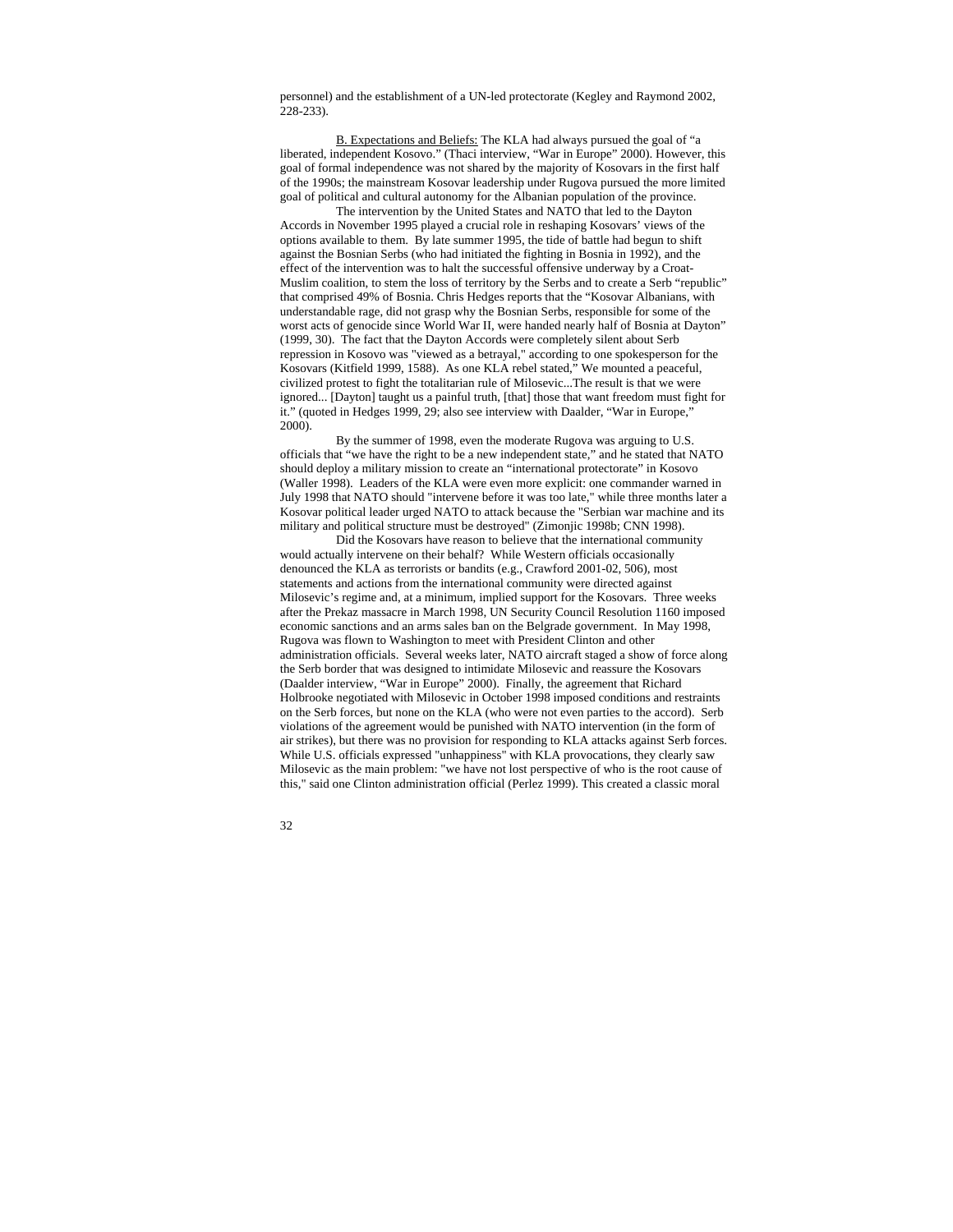hazard problem; the consequences were predictable, according to former National Security Council staffer Ivo Daalder:

> The NATO air threat became [the KLA's] ally...at some point, they're going to provoke the Serbs into...doing things that violate the agreement....So the KLA has every incentive to provoke the Serbs into the kind of reactions that we see happening by December of 1998 (Daalder interview, "War in Europe," 2000).

Under these circumstances, both the statements and the actions of the international community had created a situation where the Kosovars had a high degree of confidence that they could induce a "humanitarian intervention" in a way that would serve their political and military goals. Western officials recognized where this policy was leading them; "the first NATO bomb would lead to the independence of Kosovo," complained one alliance diplomat (Reuters 1999).

C. Actions: It is clear that by 1998, the Kosovar community (and the KLA in particular) saw separation from Serbia as their only option. However, the KLA made no sustained attempt to win this freedom on the battlefield, especially after their reverses in the summer of 1998 demonstrated that they could not defeat the massed firepower of the Serb military. Instead, the Albanian rebels followed a policy of deliberate provocation through small-scale hit-and-run attacks against police and paramilitary forces, relying on the now-predictable overreaction and brutality of Serb forces to bring the international community to intervene eventually on their behalf. Over time, a pattern had been established: a KLA ambush would kill a small number of Serb police or paramilitaries; the Serbs would respond a few days later with a brutal assault on whatever Kosovar village happened to be in the vicinity of the initial attack (rarely did the KLA attempt to stand and defend the village against the superior numbers and firepower of the Serb forces); the media and OSCE observers would survey the scene of the Serb retaliation, which often included grisly video of murdered civilians. The KLA was quite conscious of how this would be portrayed. One Kosovar soldier told a reporter, "The thing you need to know, the thing the world needs to know, is that the Serbs are not destroying the UCK [the Albanian initials for the KLA], they are only killing civilians and destroying villages" (Zimonjic 1998a). This only increased demands in the West that "something be done" to stop the slaughter. At the same time, the KLA leadership consistently refused to accept a negotiated solution. During the negotiations at Rambouillet, one KLA spokesman rejected a ceasefire and disarmament proposal, stating that "The KLA is going to exist. The KLA is going to liberate Kosovo. Other possibilities are out of the question" ("Kosovo rebel commander..." 1999).

 It is clear that the majority of the Kosovar leadership viewed international intervention as both necessary and desirable, and their reading of what happened in Bosnia led them to conclude (correctly) that Serb brutality would eventually override Western concerns about another deployment in the Balkans. In the end, this intervention allowed the Kosovars to achieve their primary goal: they have been freed from political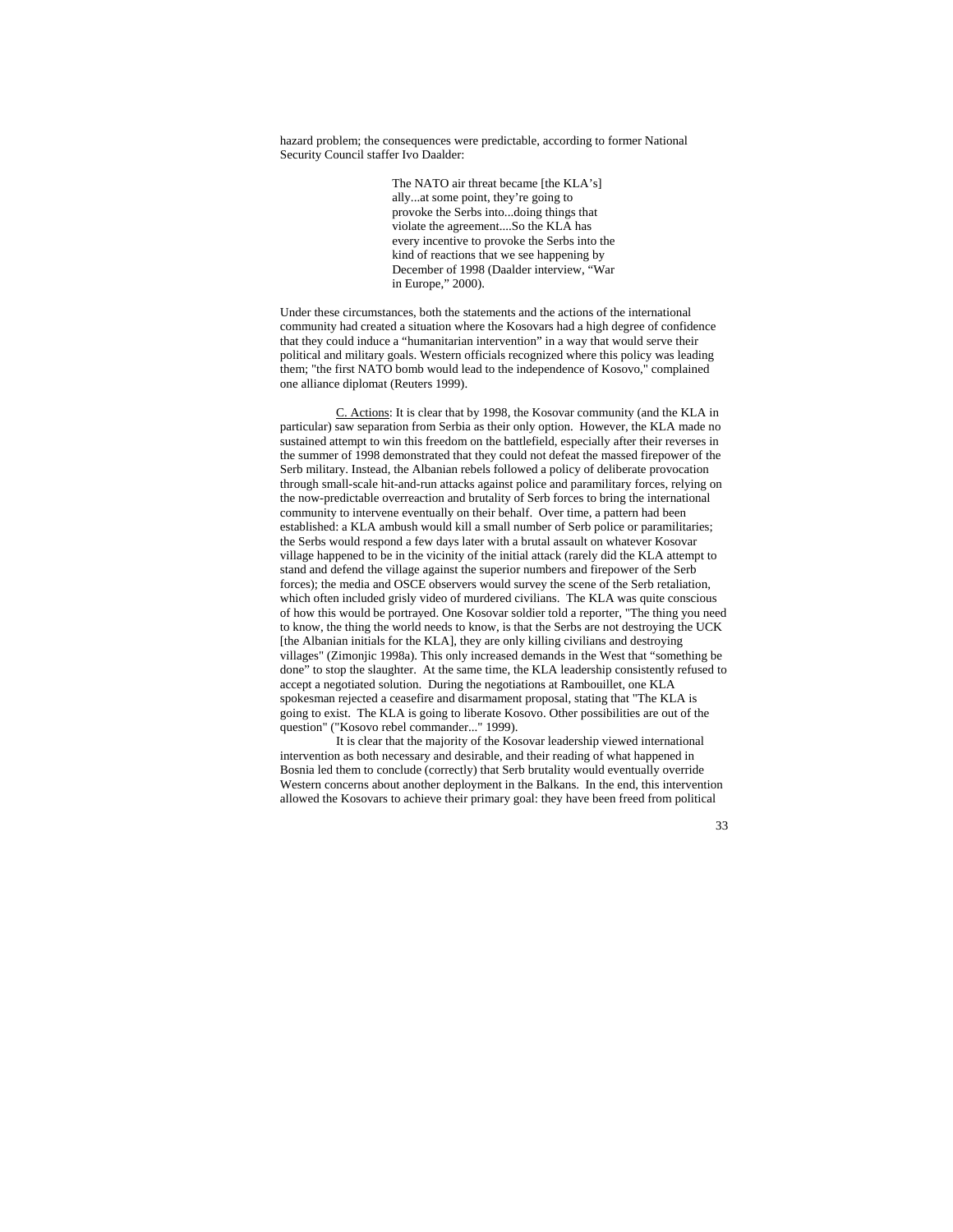rule from Belgrade. While they have not yet attained their ultimate goal of formal independence, they are arguably closer to that outcome as a result of the 1999 intervention. But the disappointment of some Kosovars that their hopes for independence were not immediately achieved quickly contributed to turmoil in Kosovo's neighbor to the south, Macedonia.

## **IV. Macedonia: Moral Hazard Contained?**

A. Case Summary: In late February 2001, a group calling itself the National Liberation Army (NLA) began to launch attacks against police and military forces in the former Yugoslav republic of Macedonia. Within two weeks, sustained fighting between the NLA and Macedonian government forces was occurring around the city of Tetevo in the northwest portion of the country, near the border with Kosovo and Albania (Testorides 2001). Fighting continued throughout the spring and summer, characterized by NLA raids, ambushes and seizures of towns followed by Macedonian government offensives to retaliate for their losses and to reclaim the lost territory. More than 50,000 Macedonians fled the country to avoid the fighting. The rebels were able to withstand attacks by the government police and paramilitary forces, and by June had cut off the water to Tetevo and Kumanovo and had forces on the outskirts of Skopje, the Macedonian capital ( Terzieff 2001; Smith 2001d). These military operations were often accompanied by riots, as ethnic mobs of Slavs or Albanians burned homes and businesses of the other group in several areas of the country (Barry 2001; "Calculated Killing..." 2001).

Despite declarations that this was an internal affair of Macedonia, international actors were soon attempting to broker an agreement. The European Union and NATO took the lead, with EU envoy Javier Solana and NATO Secretary-General George Robertson visiting the Balkans frequently between May and August. After considerable pressure from the EU, NATO and the United States, the Macedonian government and Albanian political parties signed an agreement in the city of Ohrid on August 13 that promised sweeping political reforms to placate the Albanian minority in return for a recognition by all parties of Macedonia's integrity (Finn 2001b). 3500 NATO troops were then deployed for a thirty-day period to collect whatever weapons that the NLA chose to surrender voluntarily; subsequently, a succession of smaller NATO and EU forces were deployed to monitor compliance with the Ohrid accords and to deter further hostilities (Wood 2001; Gall 2001b; Farnam 2003).

B. Expectations and Beliefs: The NLA was an ethnic Albanian organization formed in 1999 in Kosovo, several months after the end of hostilities there. The hope of the leaders (who included many Macedonian Albanians who had fought alongside the Kosovars) was to replicate in Macedonia the success that they had achieved in Kosovo (Smith 2001b). The NLA leadership clearly believed that they could follow the same playbook to win international sympathy and support. As one Albanian said in March 2001, "in 1998 when we were in the KLA, the Americans called us a terrorist organization at first. But then they came around to supporting us. It'll be the same this time with the NLA" (Loyd 2001). Western diplomats reported that Albanian leaders confidently expressed the belief that NATO would again intervene to assist their insurgency as the alliance had in Kosovo (Erlanger 2001).

 The NLA officially claimed that they were only interested in establishing equality of treatment for the Albanian minority (Albanians comprise approximately 30%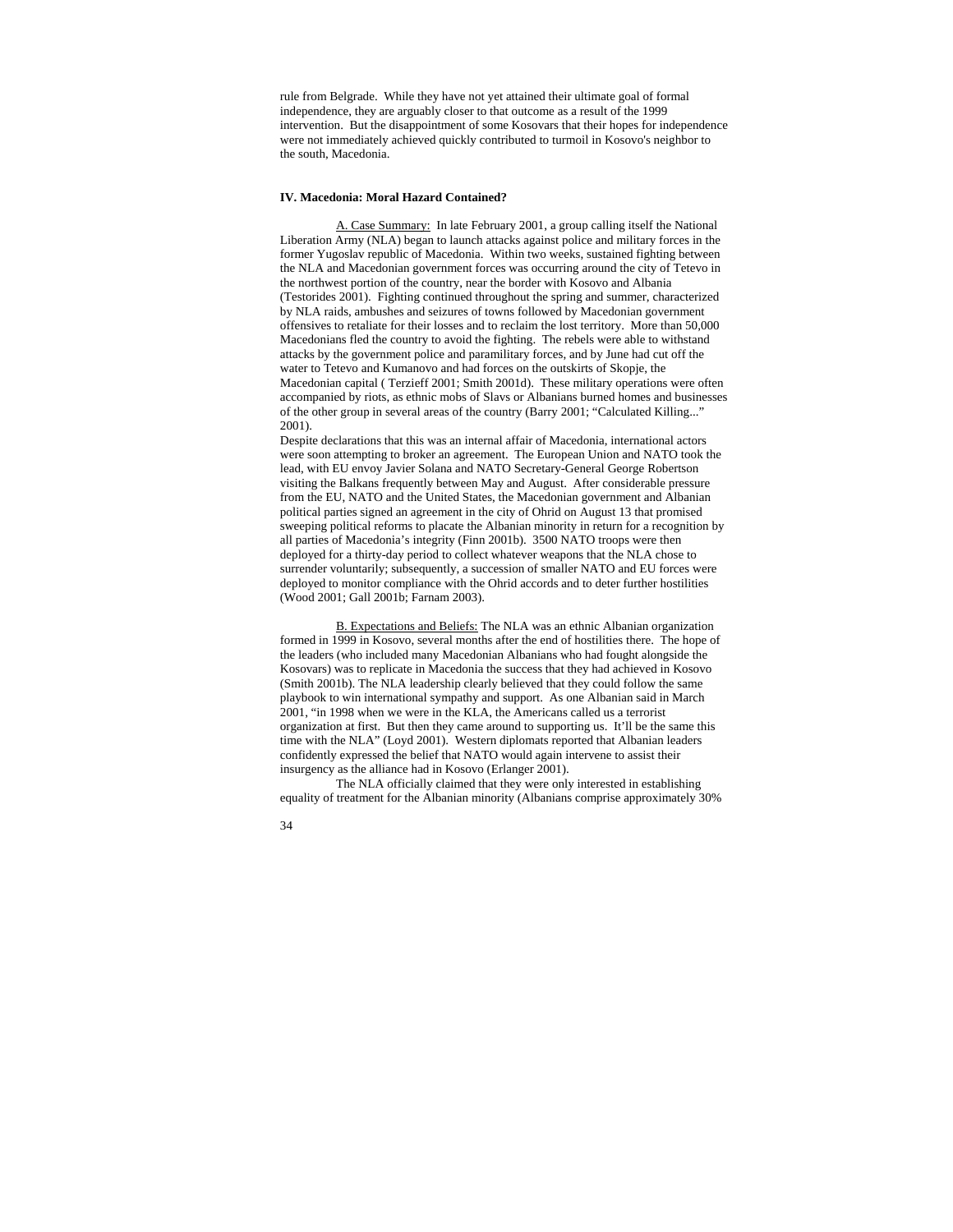of the population of Macedonia; the majority of the population is ethnically Slavic) and not an independent state. In a statement released in early March 2001, the NLA demanded changes to the Macedonian constitution that would give more recognition to the Albanian minority; a new census to be conducted by international organizations to establish accurately the size of the Albanian population; and "neutral international mediation" to resolve a variety of political differences between the two ethnic populations ("Macedonian Tanks...." 2001). One NLA leader suggested that the goal was "an internationally monitored reform of the Macedonian government" (Walker 2001).

 However, other statements by NLA leaders hinted at broader goals. One leader, Menduh Thaci, declared that "Albanians are beginning an armed battle for the liberation of their territories in Macedonia" (quoted in Erlanger 2001; also see Gall 2001a). Another NLA commander, Sadri Ameti, stated that the goal was to regain control of areas where Albanians had "historically...owned territory" and to establish their own security forces in those regions (quoted in Smith 2001a). Some Albanian radicals suggested that "a federation, along the lines of Belgium," was the ultimate goal (Hope 2001). Even the political moderate Arben Xhaferi, the leader of the Albanian DPA party that was a coalition partner in the Macedonian government, warned that "if the fighting continues and discrimination continues, Albanians will be pushed to think in terms other than staying in the Macedonian state" (Dempsey, et.al. 2001). Initially, the international community took a much firmer line against the rebels in Macedonia than they had in Kosovo. Macedonia had a democratic government and had been under the protection of the international community since 1992; Albanian-inspired violence in Kosovo after the war had also soured many in the West on Albanian claims of victimhood. The international community quickly rallied behind the democratic coalition government of Macedonia (which included Albanian political parties), referring to the NLA as extremists and terrorists; NATO Secretary-General Robertson called the rebels "murderous thugs out to destroy a democratic state" (also see Bush 2001, 512; Terzieff et.al. 2001; Smith 2001c). The U.N. Security Council expressed strong support for the Macedonian government and demanded that the NLA cease their military operations. U. S. military forces stationed in Kosovo shared intelligence data concerning the rebel forces with their Macedonian counterparts (Smith 2001c). Western officials explicitly stated that neither NATO, the European Union nor the United Nations was prepared to send troops to enforce a separate Albanian enclave in Macedonia. Even as Western governments stood by Macedonia, though, fears of a full-blown civil

war in another Balkan state began to weaken this stance. NATO's logistics lifeline for the Kosovo operation ran through Macedonia, and a conflict there could force NATO to retrench throughout the Balkans. One NATO ambassador expressed the growing concern that war in Macedonia could reignite the conflict over Kosovo and Bosnia: "It is too awful to contemplate how Serbia would react if Macedonia started breaking up" (Dempsey 2001). At a crucial NATO foreign ministers meeting on May 29, the alliance decided to shift its policy and to step up pressure on Macedonia's government to reach a political accommodation with the NLA, including an amnesty for those NLA fighters that Western leaders had been calling terrorists only recently. As talks dragged on, European envoys warned the Macedonian government in June that it would not receive financial assistance from the European Union if a peace agreement was not reached; EU External Affairs Minister Chris Patten bluntly declared, "Obviously we're disappointed that there hasn't been a political settlement and equally obviously there's little we can do in terms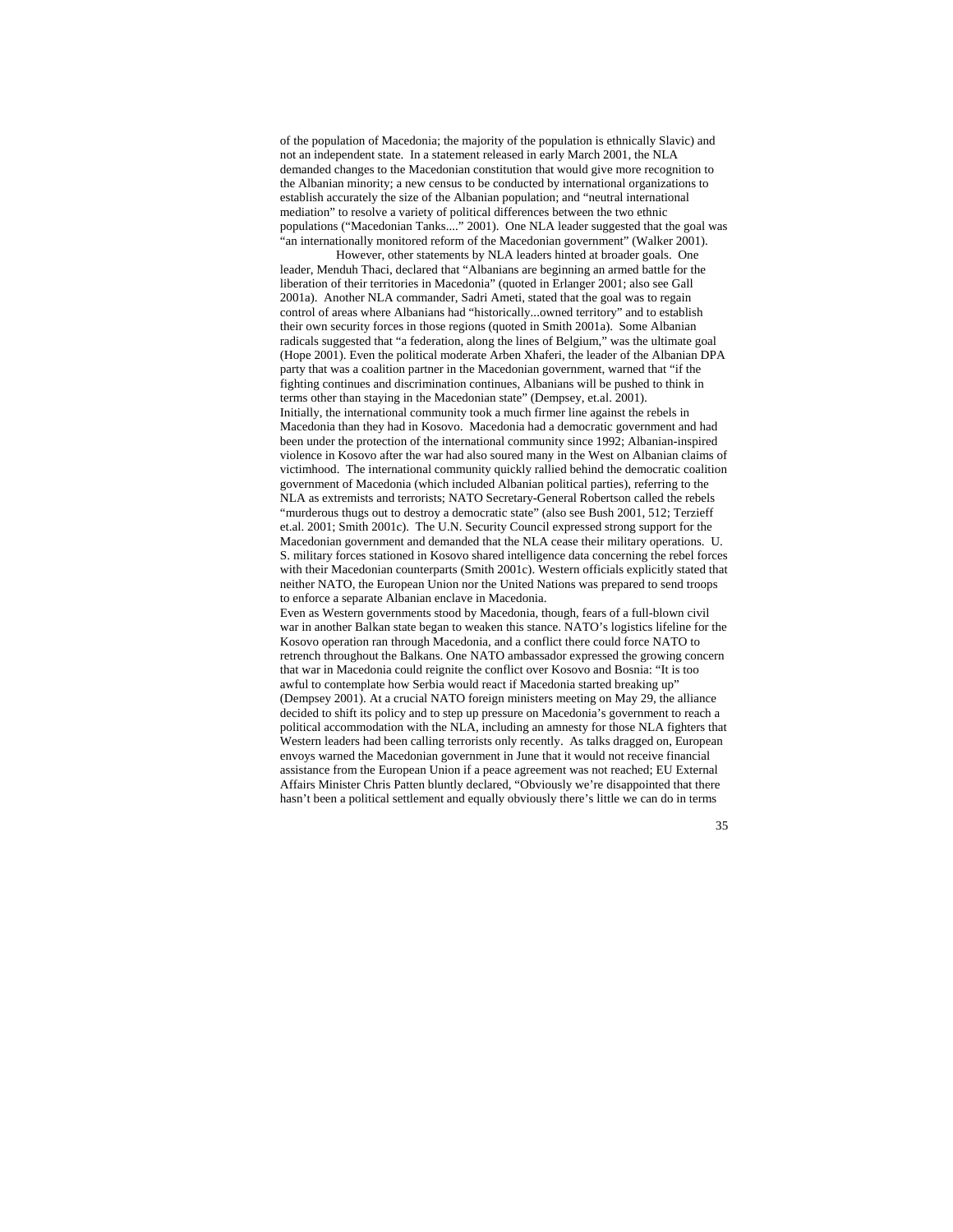of financial support until there's a political settlement" (Beeston 2001; also see Barry 2001). The Albanian rebels were aware of these public pressures and believed that the continued risk of escalation would work to their advantage in securing political gains at the negotiations. This was dramatically demonstrated in late June when a group of NLA fighters seized a position within mortar range of the Macedonian capital; to prevent a further escalation of the conflict, American troops arrived to provide an escort for the NLA fighters and their weapons back to rebel-held territory in the north (Beeston 2001; Glenny 2001b). This was perceived by the majority Slavs as a clear turn in Western policy in favor of the Albanians and provoked protests and riots. However, the NLA were also warned by Robertson that if escalation occurred, NATO would not necessarily save the rebels again from the consequences (Drozdiak 2001). At the same time, NATO began to step up efforts to reduce the supply of money and arms reaching the rebels, decreasing their ability to continue offensive operations.

C. Actions: Both sides were more restrained in their use of violence than had been the case in Kosovo; during six months of combat, between 150 and 250 people were killed (95 of whom were Macedonian police and military personnel), with three times that many wounded (Phillips 2004, 161). While the NLA used many of the ambush techniques that their Kosovar counterparts had employed, they also were able to take and hold large portions of the Macedonian countryside, due in part to the inexperience and poor tactics of the Macedonian security forces (Finn 2001b). This gave them some bargaining leverage and reduced their dependence on external intervention. The Macedonian government also tried to use some restraint in their military operations, having learned from the international community's revulsion over Serb excesses in Kosovo. One official stated that while they were determined to confront the NLA, "we want to avoid pictures of burning homes and dead bodies" (Smith 2001c). International mediators suggested that the limited nature of the fighting and the small death toll made it easier for the parties to accept a political compromise (Wagstyl 2001). Even with these limits, though, the fighting was gradually becoming more vicious by mid-August, as each side continued to maneuver for advantage after the Ohrid Accords were signed but before the NATO peacekeepers arrived. Larger and more effective ambushes by the rebels led to retaliatory executions of suspected rebel sympathizers by the Macedonian paramilitary forces (Phillips 2004, 137-144; Carassava and Kucera 2001). Only with the arrival of the NATO troops and the implementation of the Ohrid agreement did the killing finally decrease.

 Moral hazard operated in a modified fashion in the Macedonian case, where the very prospect of large-scale bloodshed (both within Macedonia and more widely throughout the Balkans) eventually motivated the NATO, the European Union and the U.N. to insert themselves into the conflict. While full-scale military intervention by the international community (of the type seen in the Kosovo case) did not occur, the intervention that did occur helped the Albanian minority to achieve many of the goals they announced at the start of the insurgency. Ali Ahmeti, the leader of the NLA, declared that "this war has resulted in the end of all discrimination of all Albanians (sic) in all state institutions..." (Glenny 2001a). As John Phillips notes,

> The arrival of NATO troops was also a remarkable success story for a rebel force that a few weeks previously was being derided in the West as a group of terrorists and thugs. The overriding aims of the NLA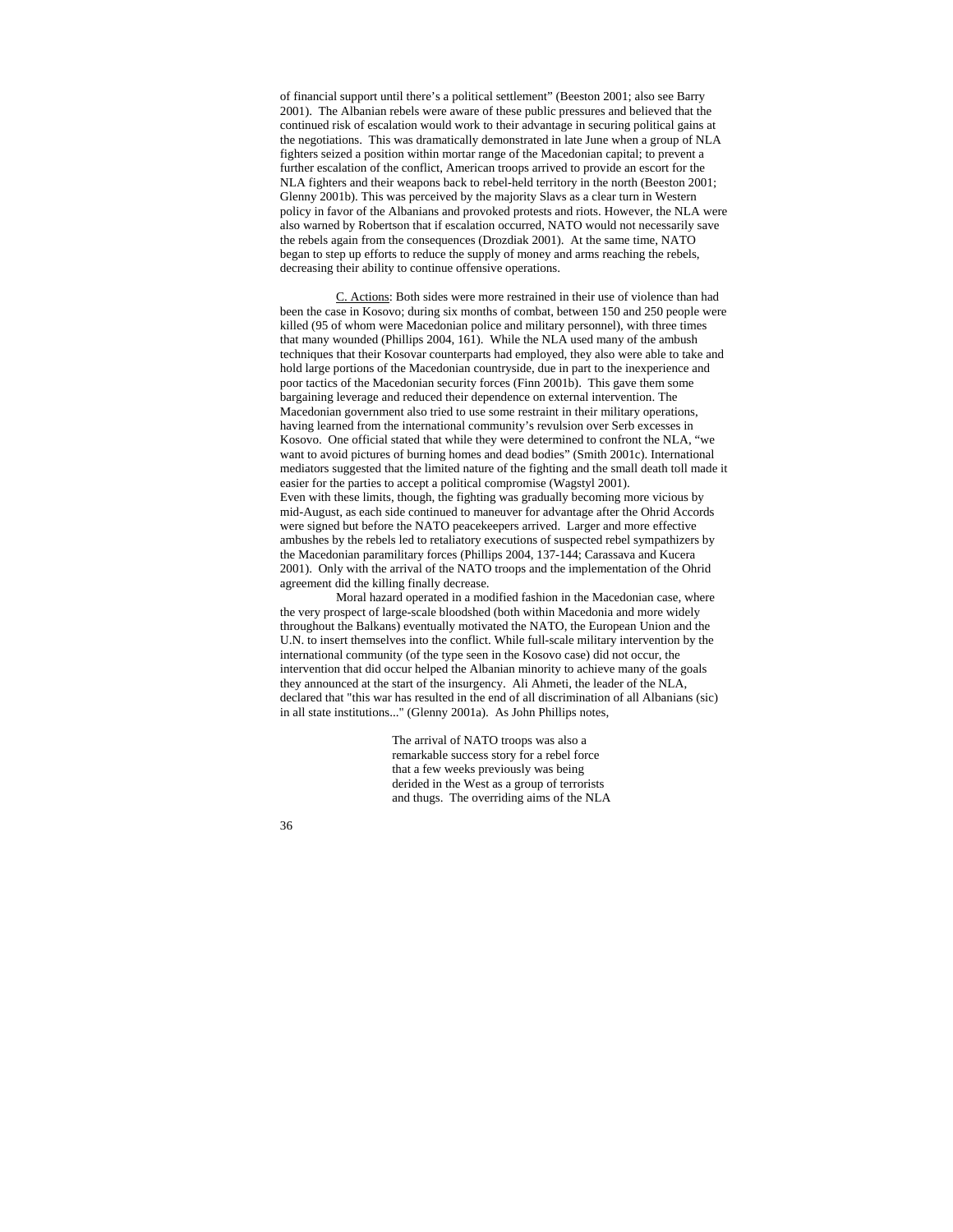had been to get foreign countries involved in its fight with the Skopje Government and to earn international respect (2004, 147; also see Fisher 2001).

Constitutional revisions gave added political representation to the Albanian community, Albanian language and cultural institutions were given enhanced status, and Albanian areas of the country would be patrolled by Albanian-majority units of the police and security forces. Successive NATO and EU peacekeeping forces were credited by the Albanian population with keeping them safe from government retaliation (Farnam 2003), while Slavic leaders claimed that the international community had "taken the guerillas' side...We have to accept the so-called freedom fighters as citizens again" (Wood 2001; also see Finn 2001a). The resort to violence by the Albanians had enlisted tacit international support for their goals, if only to help to speed the fighting to an end.

# **V. Conclusion: Reducing the Dangers of Moral Hazard in Humanitarian Interventions**

 The previous analysis indicates that the problem of moral hazard in cases of humanitarian intervention is real. In Kosovo, the dynamics of moral hazard contributed directly to the militarization of the KLA's strategy and to the persistence of the KLA's attacks against Serb forces, provoking retaliation by the Serbs that eventually led to NATO's intervention. In Macedonia, the NLA was not as successful as their Kosovo comrades in achieving their broader goals, but the example of international interventions in Bosnia and Kosovo (including the personal experiences of Macedonians who fought in Kosovo) - and the resulting moral hazard - certainly contributed to the outbreak of violence in 2001. And in the end, international diplomatic intervention spurred by the fear of escalating violence helped the rebels to achieve most of their political goals.

 The case of Macedonia also indicates that while the problem of moral hazard can be managed more effectively than it was in Kosovo, it remained a powerful motive behind the resort to violence. The instigation of fighting by the Albanian rebels did eventually produce international intervention that helped them achieve their political goals in a matter of months. That intervention did place increased pressures on the NLA to end the fighting, to surrender many of their weapons and to accept a result short of the goals desired by some of the more extreme leaders of the insurgency. However, the Albanian perception that they could provoke NATO and the EU to intervene to prevent broader violence and political instability proved to be accurate, and they were able to do so even though the Macedonian government showed considerable restraint in its own use of force against the Albanian minority.

 Unfortunately, the moral hazard factor is likely to remain a concern as the international community manages several current conflicts. For example, the Kurds in northern Iraq, determined to pursue nearly complete autonomy if not sovereign independence, might try to induce American intervention on their behalf if their plans meet strong resistance. In the Darfur region of Sudan, international intervention against the government and their militias has emboldened some rebels of the Sudan Liberation Army to escalate their demands for political power and "liberation" (England 2005).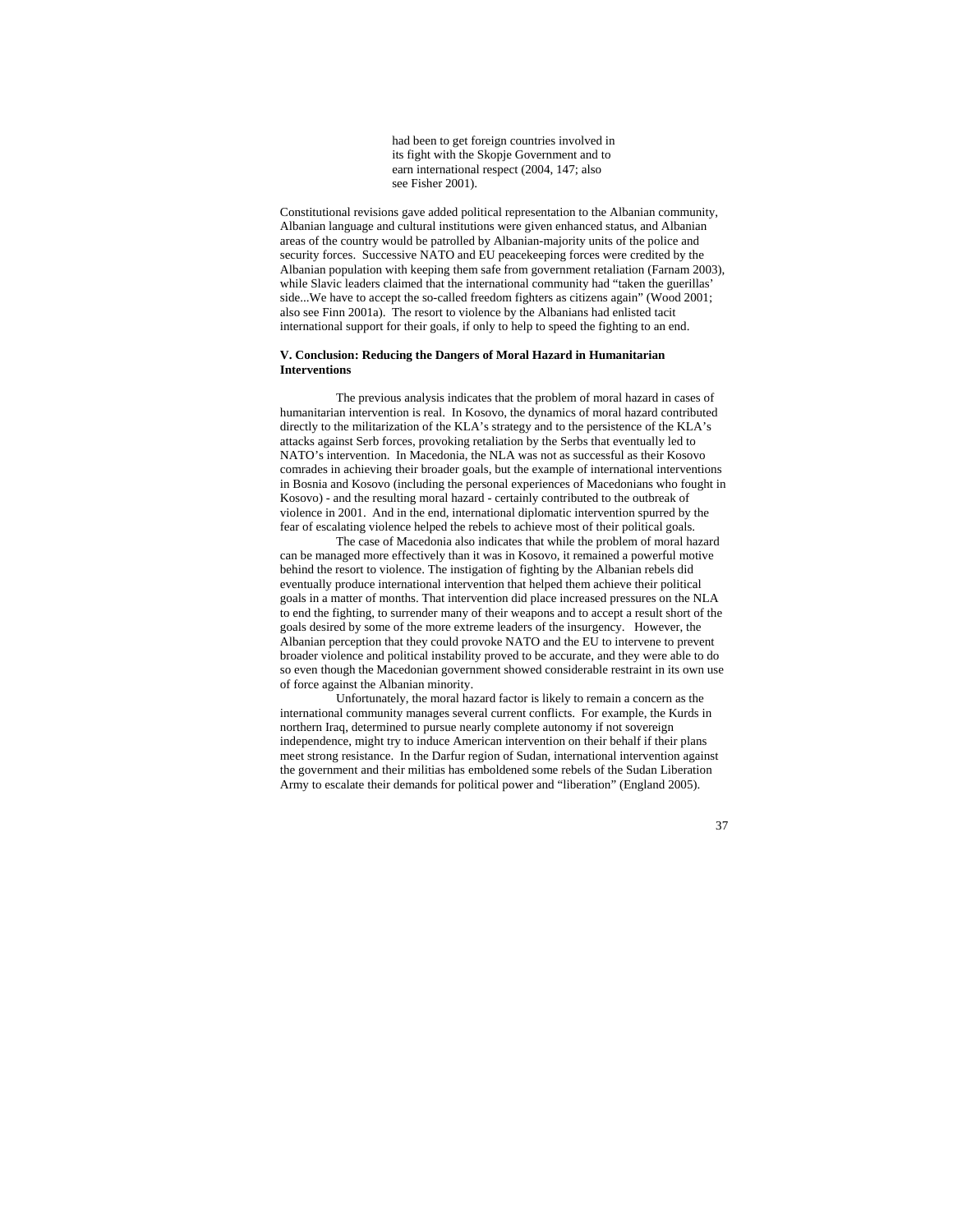The cases of Kosovo and Macedonia, as well as the possibility that other substate actors will follow their example, inevitably raise the question of whether the norm concerning the "responsibility to protect" is supportable as currently defined. The emphasis on restraining state behavior or compensating for state failure inevitably biases the norm in the direction of those who challenge the state, just as the norm of "absolute sovereignty" gave formidable political advantages to governments. In addition to the other difficulties that "responsibility to protect" faces in practice (resource limitations, consistency in application, and flagging political will among the most significant), the moral hazard problem poses a double difficulty: beyond providing incentives for actors to provoke the conduct that the norm seeks to prevent, the norm will exacerbate the other difficulties by requiring more frequent interventions.

 However persuasive these concerns, though, the political consensus in favor of the new norm (while shallow) is likely to persist for the immediate future. If the international community still has a strong interest in promoting a "responsibility to protect" as a justification for intervention in cases of horrific violence, are there ways in which the moral hazard problem might be mitigated in a more proactive fashion? Several strategies should be explored. One might focus on a stricter definition of what might constitute a "just cause" for humanitarian intervention, as described in the ICISS report and subsequent iterations. For example, the international community could make clear, in much more unequivocal fashion than does the International Commission's report, that any intervention taken in accordance with the "responsibility to protect" would not support sovereign independence for any group within that state.

 A second strategy would require a much more careful analysis and monitoring of the goals of the parties in a crisis situation; by better understanding the actors and the sources of the emerging conflict, the international community might more accurately signal that it would not be manipulated into intervening to serve the parochial goals of one of the parties. Representatives of the international community would also have to show much more awareness of how their statements and actions will be interpreted by the parties, so that they don't unintentionally encourage risk-taking escalations of violence. This strategy was followed with only limited success in the case of Macedonia.

 A third approach would focus on reducing the gap between the incentives for risky behavior and the costs to those who initiate that behavior. By increasing the costs or reducing the benefits of violence, actors may be less tempted to escalate in the hopes of inducing intervention that serves their purposes. The international community might more consistently hold individual leaders responsible for initiating wars of aggression or for committing crimes against humanity, thereby putting them at personal risk of apprehension, trial and imprisonment through an institution such as the International Criminal Court. Lesser sanctions (such as being barred from holding political office, having financial assets frozen or seized for purposes of reparations, or travel bans) might also be targeted against individual group leaders in a way that reduce the temptation to use violence to manipulate the international community into intervening.

 These measures would not eliminate tough choices concerning the use of humanitarian intervention, but they might at least reduce some of the unintended and perverse consequences of adopting such an approach. By doing so, they will more faithfully promote the goal of those who wish to avoid a repeat of international unresponsiveness in the face of humanitarian calamity.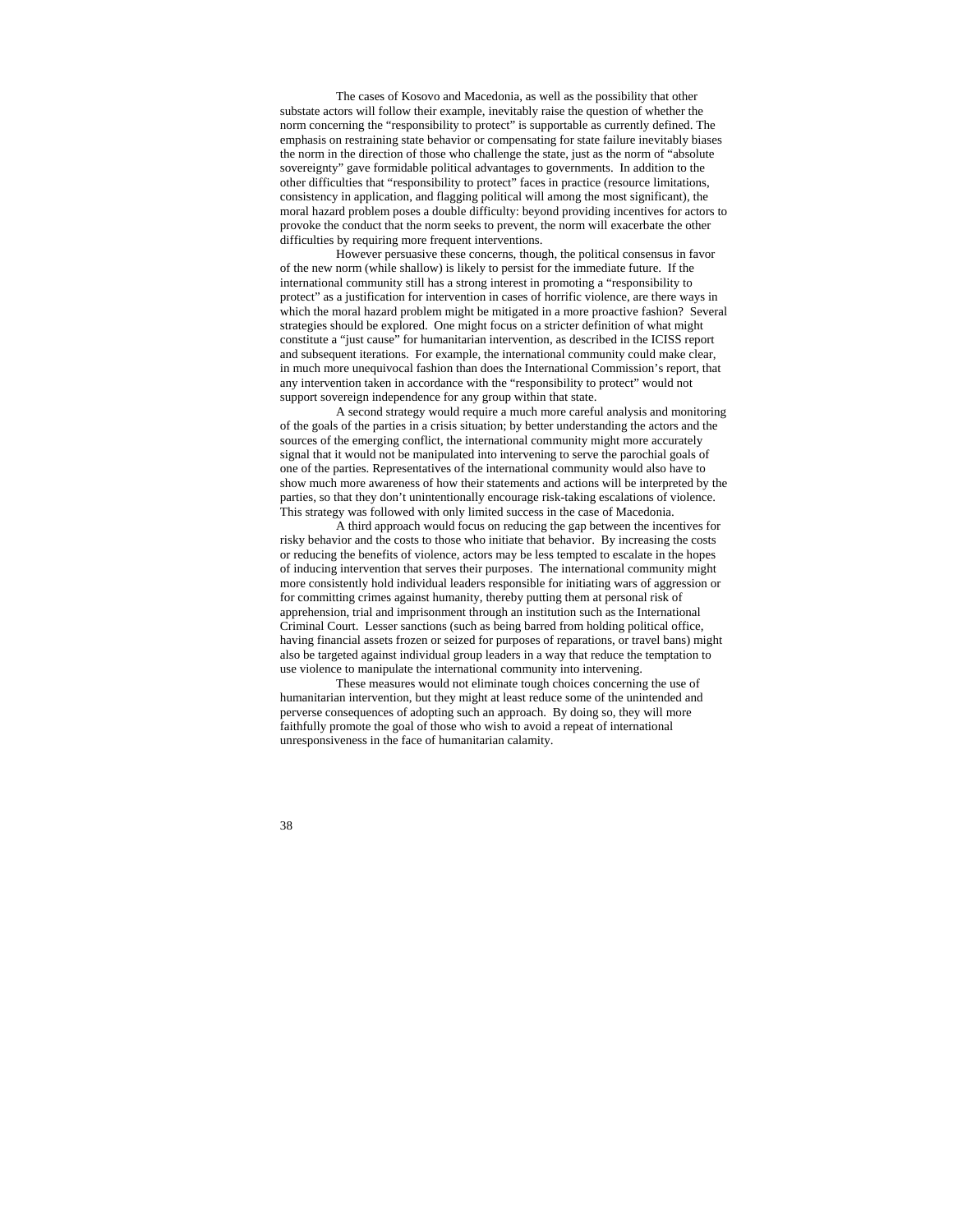#### **References**

- Annan, Kofi A. 2005. "In Larger Freedom: Decision Time at the U.N.," *Foreign Affairs* 84 (May June): 63-74.
	- \_\_\_\_\_\_\_\_\_. 2000. *We the Peoples: The Role of the United Nations in the 21st*
	- *Century.* Accessed at: www.un.org/millennium/sg/report/index.html. (page numbers refer to the PDF version available online).

\_\_\_\_\_\_\_\_\_. 1999. *The Question of Intervention*. United Nations: Department

of Public Information.

- Auger, Vincent A. 2003. "The Evolution of International Norms: Sovereignty and Intervention in the United Nations." Paper presented at the Sixty-First Annual Meeting of the Midwest Political Science Association, Chicago, IL.
- Barry, Colleen. 2001. "Macedonian Peace Agreement Spurs Riots." *Washington Post*. June 26.

Beeston, Richard. 2001. "Thousands besiege Skopje palace." *Times (London)*. June 26.

- Boutros-Ghali, Boutros. 1996. "Global Leadership After the Cold War," *Foreign Affairs* 75 (March/April): 86-98.
	- \_\_\_\_\_\_\_\_\_. 1992-93. "Empowering the United Nations," *Foreign Affairs* 71 (Winter): 89-102.
- Bush, George W. 2001. "Statement on the Situation in Macedonia." *Weekly Compilation of Presidential Documents* 37 (April 2): 511-512.
- "Calculated killing in Macedonia." 2001. *The Economist*. May 5.
- Calomiris, Charles W. 1998. "The IMF's imprudent role as lender of last resort." *Cato Journal* 17 (Winter): 275-294.
- Carassava, Anthee and Joshua Kucera. 2001. "Peace at a Terrible Price." *Time International*. August 20.
- Chopra, Jarat and Thomas G. Weiss. 1998. "Sovereignty is No Longer Sacrosanct: Codifying Humanitarian Intervention," in Charlotte Ku and Paul F. Diehl, eds. *International Law*. Boulder, CO: Lynne Rienner.
- CNN. 1999. "Kosovo rebels attack Serbian police patrol." March 5. Accessed through CNN.com.
- CNN. 1998. "NATO strike prospect raised as Milosevic refuses to back down." October 7. Accessed through CNN.com.
- Crawford, Timothy W. 2001-02. "Pivotal Deterrence and the Kosovo War: Why the Holbrooke Agreement Failed." *Political Science Quarterly* 116 (Winter): 499-523.
- Cronin, Bruce. 1998. "Changing Norms of Sovereignty and Multilateral Intervention," in Joseph Lepgold and Thomas G. Weiss, eds. *Collective Conflict Management and Changing World Politics.*Albany, NY: State University of New York Press.
- Dempsey, Judy. 2001. "The Balkans Revisited." *Financial Times*. March 24.
- Dempsey, Judy, Irena Guzelova and Stefan Wagstyl. 2001. "Dangerous Potential." *Financial Times*. May 29.
- Drozdiak, Wiiliam. 2001. "NATO Set to Deploy Troops to Macedonia." *Washington Post*. July 14.
- Evans, Gareth and Mohamed Sahnoun. 2002. "The Responsibility to Protect," *Foreign Affairs* 81 (November/December): 99-110.
- England, Andrew. 2005. "Darfur hopes dim as rebels demand power." *Financial Times* (London). March 16.
- Erlanger, Steven. 2001. "Rebels Seen as Pressing West to Shift Borders in Balkans." *New York Times*. March 19.
- Farer, Tom. 1993. "A Paradigm of Legitimate Intervention," in Lori Fisler Damrosch, ed. *Enforcing Restraint: Collective Intervention in Internal Conflicts*. New York: Council on Foreign Relations Press.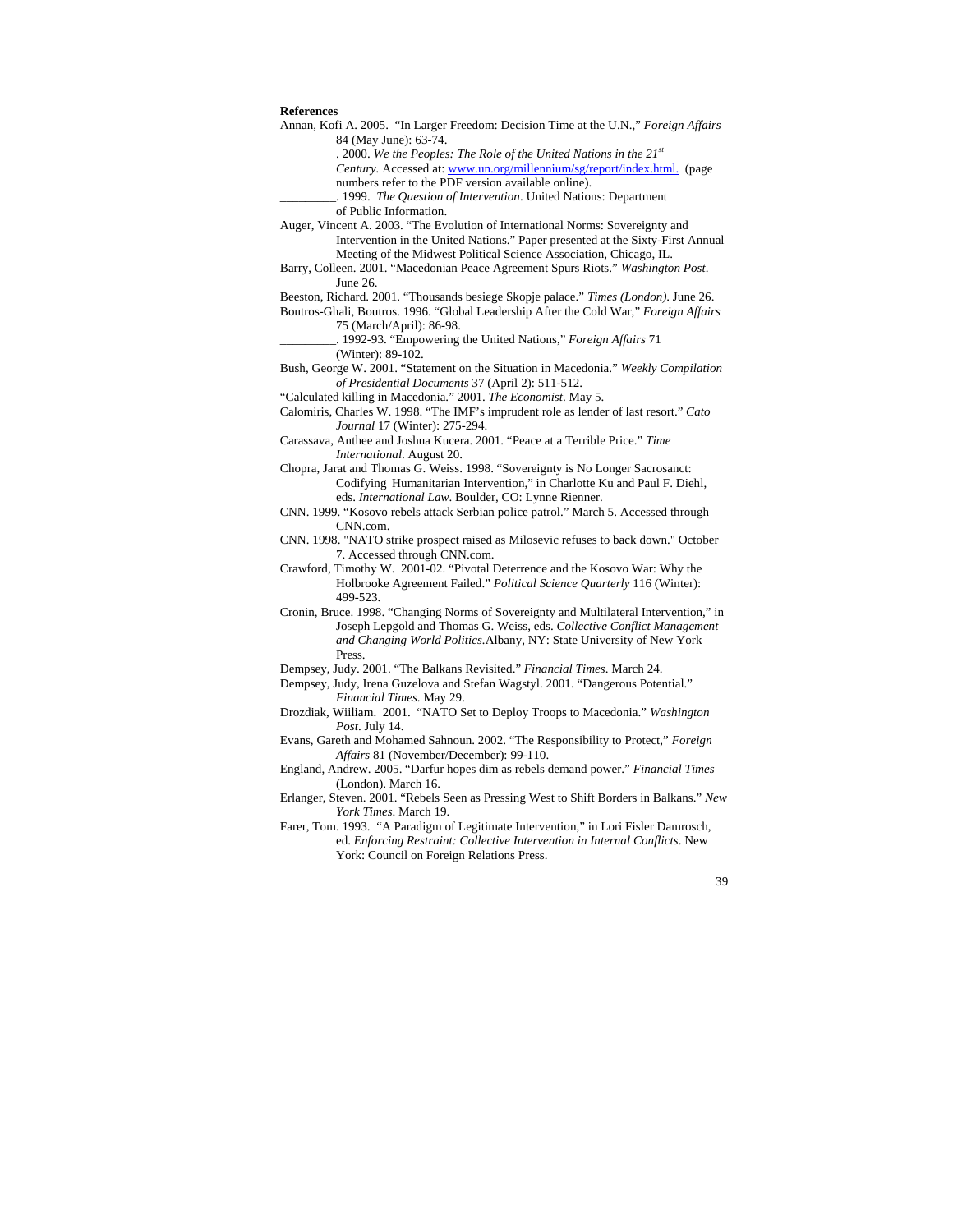- Farnam, Arie. 2003. "First test for new European army." *The Christian Science Monitor.* September 9.
- Finn, Peter. 2001a. "Peace Talks in Macedonia Appear to Be Near Collapse." *Washington Post*. July 19.
- \_\_\_\_\_\_\_\_\_. 2001b. "Peace Deal Signed in Macedonia." *Washington Post*. August 14. Fisher, Ian. 2001. "NATO in Macedonia: Splendid Little Disarmament." *New York Times*.August 27.
- Finnemore, Martha. 1998. "Military Intervention and the Organization of International Politics," in Joseph Lepgold and Thomas G. Weiss, eds. *Collective Conflict Management and Changing World Politics.* Albany, NY: State University of New York Press.
	- \_\_\_\_\_\_\_\_\_. 1996. "Constructing Norms of Humanitarian Intervention," in Peter J. Katzenstein, ed. *The Culture of National Security: Norms and Identity in World Politics*. New York: Columbia University Press, 153-185.
- Gall, Carlotta. 2001a. "Rebels in Macedonia's Woods Unsettle Region." *New York Times*. March 14.
	- \_\_\_\_\_\_\_\_\_. 2001b. "NATO and Macedonians Agree on Scope of New Force." *New York Times.* September 27.
- Glenny, Misha.2001a. "Gun handover stalled by Macedonia rebels." *Times (London)*. August 17.
	- \_\_\_\_\_\_\_\_\_ 2001b. "Last chance for EU to rescue a diplomatic disaster." *Times (London).* June 27.
- Hedges, Chris. 1999. "Kosovo's Next Masters?" *Foreign Affairs* 78 (May/June): 24-42.
- Hoffmann, Stanley. 1995-96. "The Politics and Ethics of Military Intervention," *Survival* 37 (Winter): 29-51.
- Hope, Kerin. 2001. "Time running short for Macedonia's Albanian moderates." *Financial Times*. March 31.
- International Commission on Intervention and State Sovereignty. 2001. *The Responsibility to Protect*. Ottawa, Canada: International Development Research Centre.
- Kegley, Charles W. and Gregory A. Raymond. 2002. *From War to Peace*. Bedford/St. Martin.
- Kitfield, James. 1999. "No Longer a Silent Partner," *National Journal* 31 (June 12.):1586-1589.
- "Kosovo rebel commander says KLA won't disarm." 1999. *Associated Press.* February 16.
- Kuperman, Alan J. 2004. "Humanitarian Hazard: Revising Doctrines of Intervention," *Harvard International Review* 26 (Spring): 64-68.
- Loyd, Anthony. 2001. "Albanians insist their victory is inevitable." *The Times (London)*. March 19.
- Luttwak, Edward N. 1999. "Give War a Chance." *Foreign Affairs* 78 (July/August): 36- 44.
- "Macedonian Tanks Move In to Fight Rebels." 2001. *Associated Press*. March 19.
- Meltzer, Allan H. 1998. "Asian problems and the IMF." *Cato Journal* 17 (Winter): 267- 274.
- Perlez, Jane. 1999. "NATO Presses Milosevic After Massacre but Doesn't Plan Raids." *New York Times*. January 18.
- Phillips, John. 2004. *Macedonia: Warlords and Rebels in the Balkans.* New Haven: Yale University Press.
- Prescott, Edward S. 1999. "A primer on moral-hazard models." *Economic Quarterly* 85 (Winter).
- Reuters. 1999. "NATO Strategy Stuck Between Stubborn Kosovo Foes." January 20.
- 40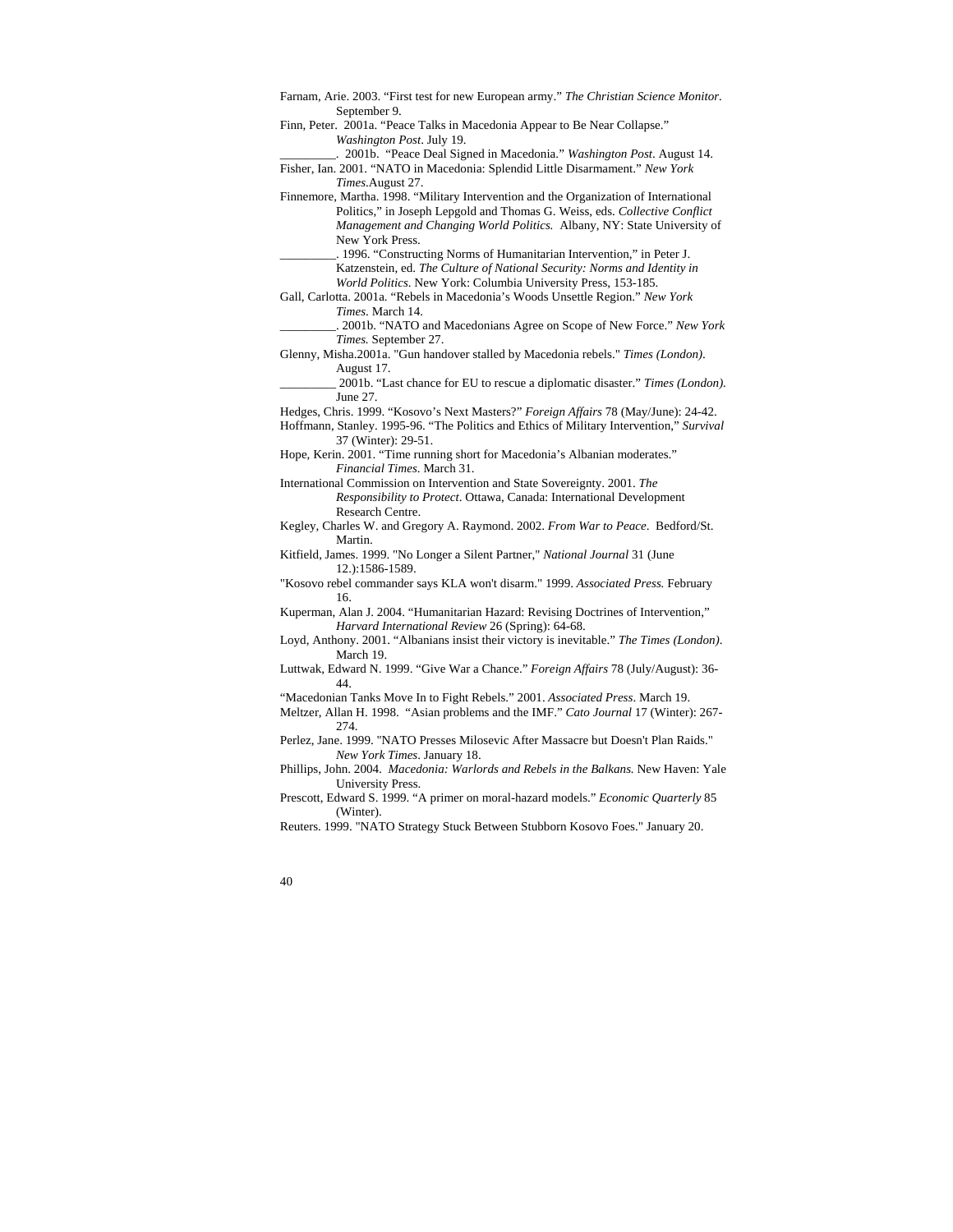| Rieff, David. 2002. "Humanitarianism in Crisis." Foreign Affairs 81                                                                                         |
|-------------------------------------------------------------------------------------------------------------------------------------------------------------|
| (November/December):111-121.<br>2001. "Humanitarian Intervention." World Policy Journal XVIII (Fall):101-                                                   |
| 102.                                                                                                                                                        |
| Rogoff, Kenneth. 2003. "The IMF Strikes Back." Foreign Policy 134 (January/February):<br>39-46.                                                             |
| Smith, R. Jeffrey. 2001a. "Guerilla Outlines Territorial Goals." Washington Post. March<br>18.                                                              |
| . 2001b. "Birth of New Rebel Army." Washington Post. March 30.                                                                                              |
| .___________. 2001c. "U.S. Data Aiding Macedonia." Washington Post. March 21.                                                                               |
| . 2001d. "EU Envoy Brokers Macedonian Accord." Washington Post. June                                                                                        |
| 25.                                                                                                                                                         |
|                                                                                                                                                             |
| Post. May 8.                                                                                                                                                |
| Smith, Tony. 1994. "In Defense of Intervention," Foreign Affairs 73 (Nov/Dec): 34-46.                                                                       |
| Terzieff, Juliette, et.al. 2001. "Going From Bad to Worse." Newsweek International. June                                                                    |
| 18.                                                                                                                                                         |
| Testorides, Konstantin. 2001. "Macedonian Troops Battle Albanian Guerillas."                                                                                |
| <i>Associated Press.</i> March 5.                                                                                                                           |
| Tharoor, Shashi, and Sam Daws. 2001. "Humanitarian Intervention: Getting Past the                                                                           |
| Reefs," World Policy Journal 18 (Summer).                                                                                                                   |
| United Nations. 2004. A more secure world: Our shared responsibility. Report of the                                                                         |
| High-level Panel on Threats, Challenges and Change. New York: United                                                                                        |
| Nations.                                                                                                                                                    |
| United Nations. 2005. 2005 World Summit Outcome. General Assembly Resolution 60/1.                                                                          |
| New York: United Nations.                                                                                                                                   |
| United States General Accounting Office. 1997. United Nations: Limitations in Leading<br>Missions Requiring Force to Restore Peace. Report GAO/NSIAD-97-34. |
| Washington, D.C.: U.S. General Accounting Office.<br>Wagstyl, Stefan. 2001. "An uncertain peace." Financial Times. August 31.                               |
| Walker, Tom. 2001. "Albanian fighters evade NATO patrols." Sunday Times (London).                                                                           |
| March 25.                                                                                                                                                   |
| Waller, Douglas. 1998. "Mission impossible: an inside look at how Richard Holbrooke                                                                         |
| tries to halt the ethnic bloodshed in Kosovo." Time 151 (July 6).                                                                                           |
| "War in Europe." 2000. Frontline. (February). Interviews accessed online at:                                                                                |
| http://www.pbs.org/wgbh/pages/shows/kosovo/interviews                                                                                                       |
| Wheeler, Nicholas J. 2001. "Humanitarian intervention after Kosovo," International                                                                          |
| Affairs 77, 1: 113-128.                                                                                                                                     |
| Wolf, Charles. 1999. "Financial crises and the challenge of moral hazard." Society 36                                                                       |
| $(July-August): 60-62.$                                                                                                                                     |
| Wood, Nicholas. 2001. "Macedonian Police Return Cautiously to Rebel Territory."                                                                             |
| Washington Post. October 23.                                                                                                                                |
| Zimonjic, Vesna Peric. 1998a. "Rebel Defeats May be Self-Inflicted." InterPress Service.                                                                    |
| September 23. Accessed through LexisNexis Academic.                                                                                                         |

\_\_\_\_\_\_\_\_\_. 1998b. "European Envoys Take a War Torn Road to Kosovo."

*InterPress Service.* July 28. Accessed through LexisNexis Academic.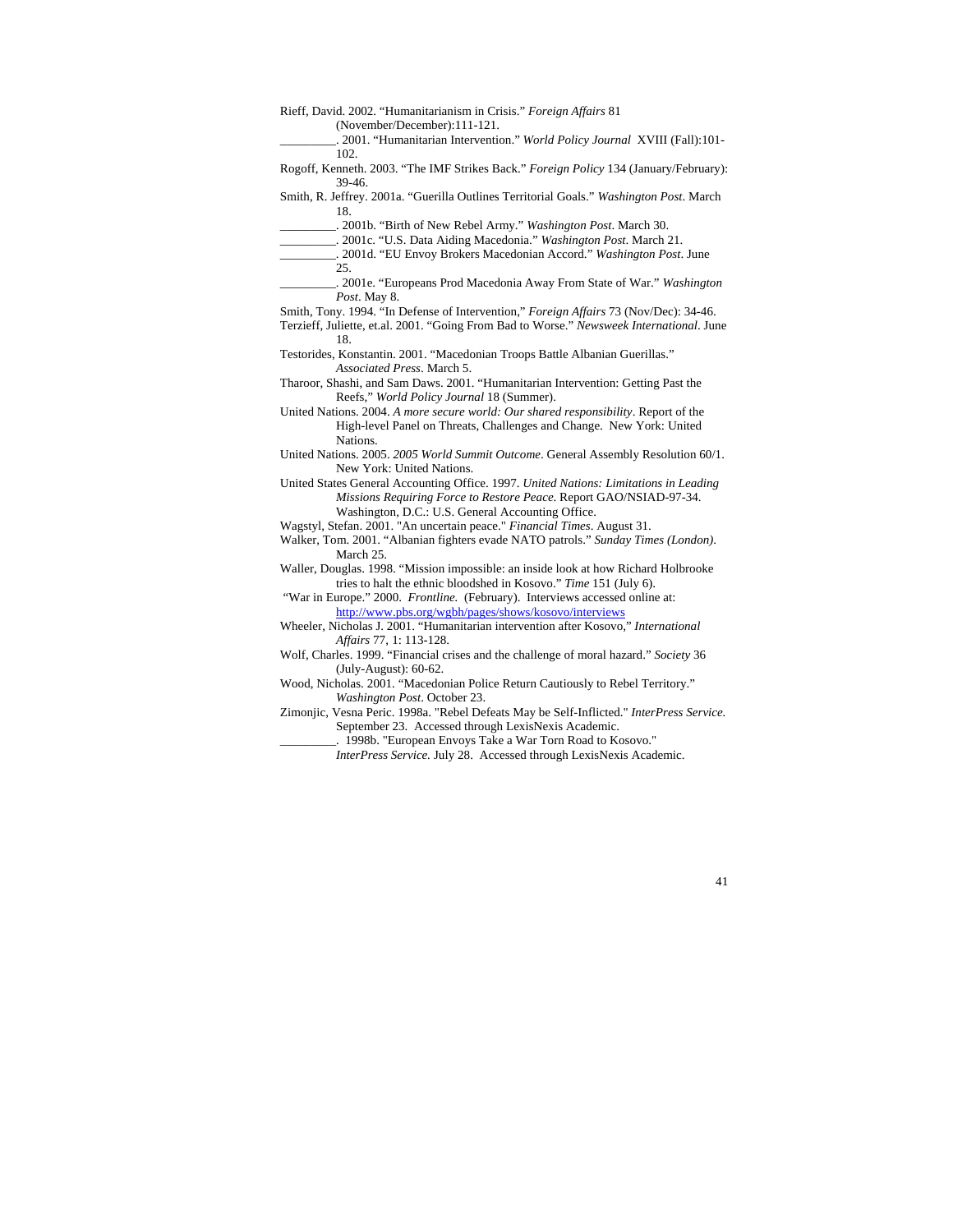## **The Piqueteros: Looking For the Causes of Their Emergence**  Carla M. D'Anna Gorriti, Northeastern Illinois University

## **INTRODUCTION**

During the 1990s, the implementation of neo-liberal economic policies in Latin America left, among other consequences, a high level of unemployed people. In democratic Argentina, these unemployed people started organizing in different interest groups to demand from the elected government social policies in order to improve their situation. This new social movement is called *piqueteros*. Who are the *piqueteros*, and why did they emerge?

*Piqueteros* is the name given to a new and powerful social movement that emerged in Argentina in the mid 1990s. In Argentina, the *piqueteros* are an organization of unemployed people based on neighborhood social organizations and with its own rules. These rules include creating a social support network for unemployed people and promoting a political resistance strategy.

 The purpose of this paper is to analyze the emergence of the *piqueteros* from the perspective of social movements theories: resource mobilization theory and political opportunity theory; also it analyzed a theoretical synthesis made by Baldez (2002) when she studied women's movements in Chile.

 The dependent variable is the emergence of the *piqueteros* as a social movement in the mid-1990s. My study analyzes the social effects of neo-liberal policies applied in Argentina during the 1990s, the resources of the unemployed, and the opportunity created by the political weakening of former president Menem's government during its second term (1995-1999) which was perceived by the *piqueteros* to create their collective identity, as potential independent variables.

 The paper hypothesizes that the *piqueteros* perceived the right opportunity to emerge: unemployment and poverty rates were increasing and the elected Argentinean government was politically weak. Based on this situation, people started mobilizing to protest for better living conditions and demanded from the government more social programs. The number of unemployed people grew and the *piqueteros* started becoming an influential social movement and political interest group in democratic Argentina.

# **RESEARCH REVIEW**

 Tarrow (1998: 4) defines social movements as "collective challenges by people with common purposes and solidarity in sustained interaction with elites, opponents and authorities."

Yet rational choice theory emphasizes the difficulty of achieving collective action. Jenkins (1983: 536) cites Olson's theory of collective action (1968) to explain the cause of mobilization. According to Olson, rational individuals will mobilize only if they can be assured of what he calls "selective incentives". These "selective incentives" are not offered to everyone but just to those who become members of "privileged" groups (Olson 1968). Olson (1968) says that if the group is small, the benefits to individuals are greater. Jenkins (1983) considers that Olson's theory is important although it does not offer an "adequate solution". Vasi & Macy (2003) refer to the conflict between personal and collective interest which underlies rational choice theory. They affirm that the conflict has two origins: the "free-rider problem" and the "efficacy problem" (2003: 980). The "free-rider problem" emerges when an individual receives the benefits of someone else's efforts (Vasi & Macy 2003). The "efficacy problem" explains that from all the actions of an individual member of a group, just a small portion of benefits obtained goes to him (Vasi & Macy 2003). According to these scholars, "the logic of collective action" makes

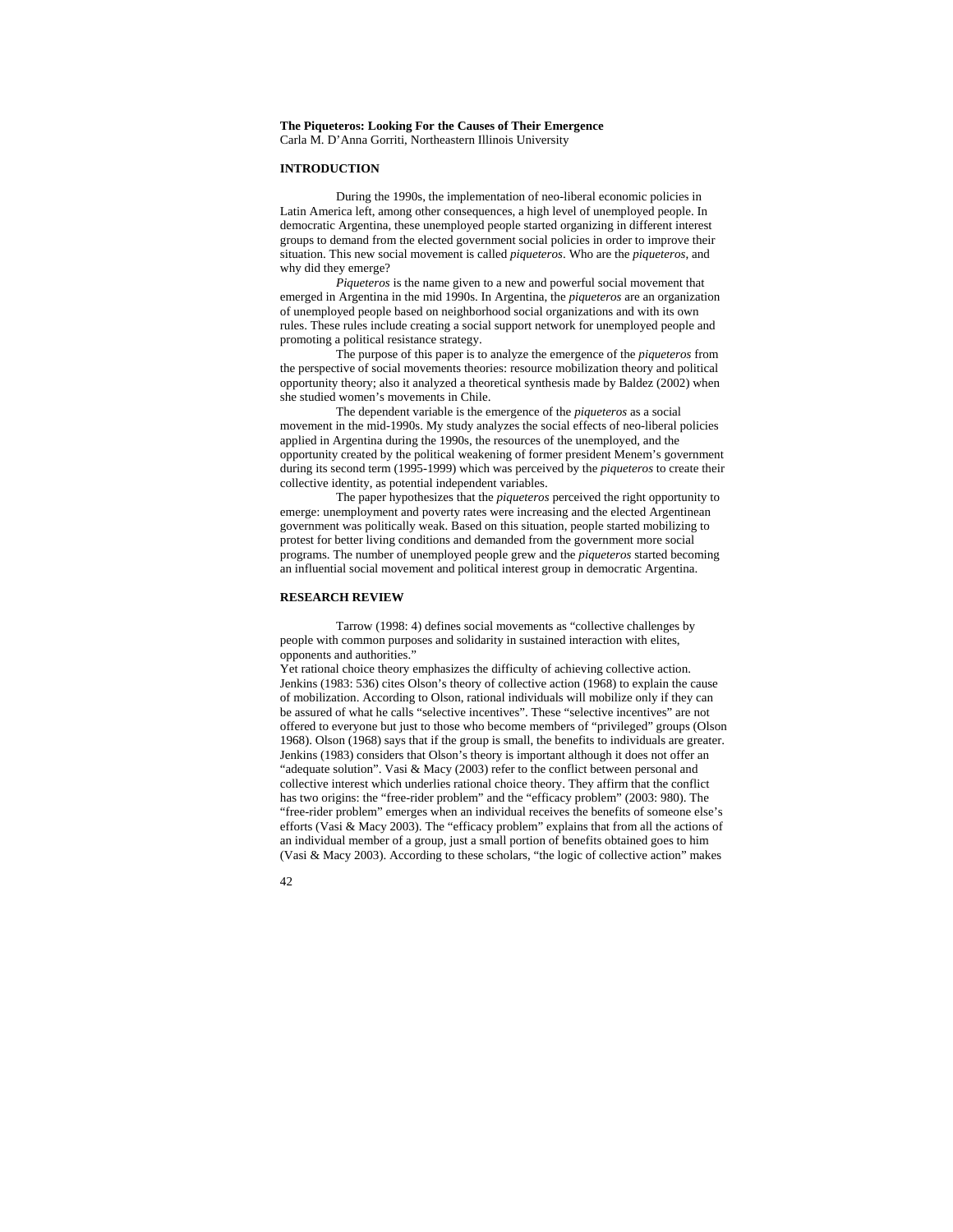every group member think that even though he makes a small effort or no effort at all, he "will enjoy the benefits of other's efforts even if [he] fails to contribute" (2003: 980).

# *POLITICAL OPPORTUNITY THEORY*

 The political opportunities are not equal; in other words, sometimes they can affect a group more than another or they can be better in a specific area than in others (Tarrow 1998). Despite these differences, the conditions for mobilizing are politically extended. Political opportunities are not clearly obvious to all people at the same time: mobilization will generally be more easily spread among people facing oppression and needs than among those more satisfied and with fewer complaints (Tarrow 1998). In Tarrow's theory he understands *political opportunities* as "a set of clues for when contentious politics will emerge, setting in motion a chain of causation that may ultimately lead to sustained interaction with authorities and then to social movements" (1998: 20). Thus, political opportunity does not always generate social movements but it creates the situation in which social conflict can potentially be translated into social movements.

 In his elaboration of political opportunity theory, Tarrow identifies the key political conditions for social movements to emerge: "when institutional access opens, rifts appear within elites, allies become available, and state capacity for repression declines, challengers find opportunities to advance their claims" (1998: 71). These conditions are external to social movements which can use them to start their organization and mobilization. If *institutional access* is open, it is easier for people to face their oppressors (Tarrow 1998). Challengers must see a sign of weakness in the powerful classes to start making demands. Shifting alignments are related to political instability. In countries with more than two political parties, the coalitions created among the opposition to confront the government or the one created between the government and another political group, creates the appropriate environment for the emergence of new groups or social movements (Tarrow 1998).

 A *divided elite* is another factor, mentioned by Tarrow, which might cause the rise of a group of demanders (1998). It is associated with political instability. Divisions within elites give opposition groups the incentives to act collectively. Having *influential allies* is also very important. Tarrow affirms that "challengers are encouraged to take collective actions when they have allies who can act as friends in court, as guarantors against repression, or as acceptable negotiators on their behalf" (1998: 79). Without influential allies it would be harder for movements to reach their goals.

 According to Tarrow (1998), the *decline of state capacity for repression* also facilitates the rise of social movements. Tarrow uses Tilly's definition for repression, "any action by another group which raises the contender's cost of collective action" (1998: 80). In his analysis of the decline of state repression, Tarrow uses the comparison of Poland and Czechoslovakia. A weakening state in Poland saw the emergence of Solidarity, a very critical and powerful social movement, while in Czechoslovakia any social movement was repressed, and the country "was one of the last to rebel" (1998: 81). Strong authoritarian states are less likely to permit the growth of social movements while in weak or states with reduced capacity of repression, social movements see the appropriate moment to emerge.

# *RESOURCE MOBILIZATION THEORY*

 By the 1980s resource mobilization theory became very dominant among social movement scholars. It studies the support from society and the limitations of social movements, and analyzes the diversity of resources that must be mobilized, the relations among groups, their external support, and authorities' strategies for movements to be successful to get control of movements (McCarthy and Zald 1977: 1213).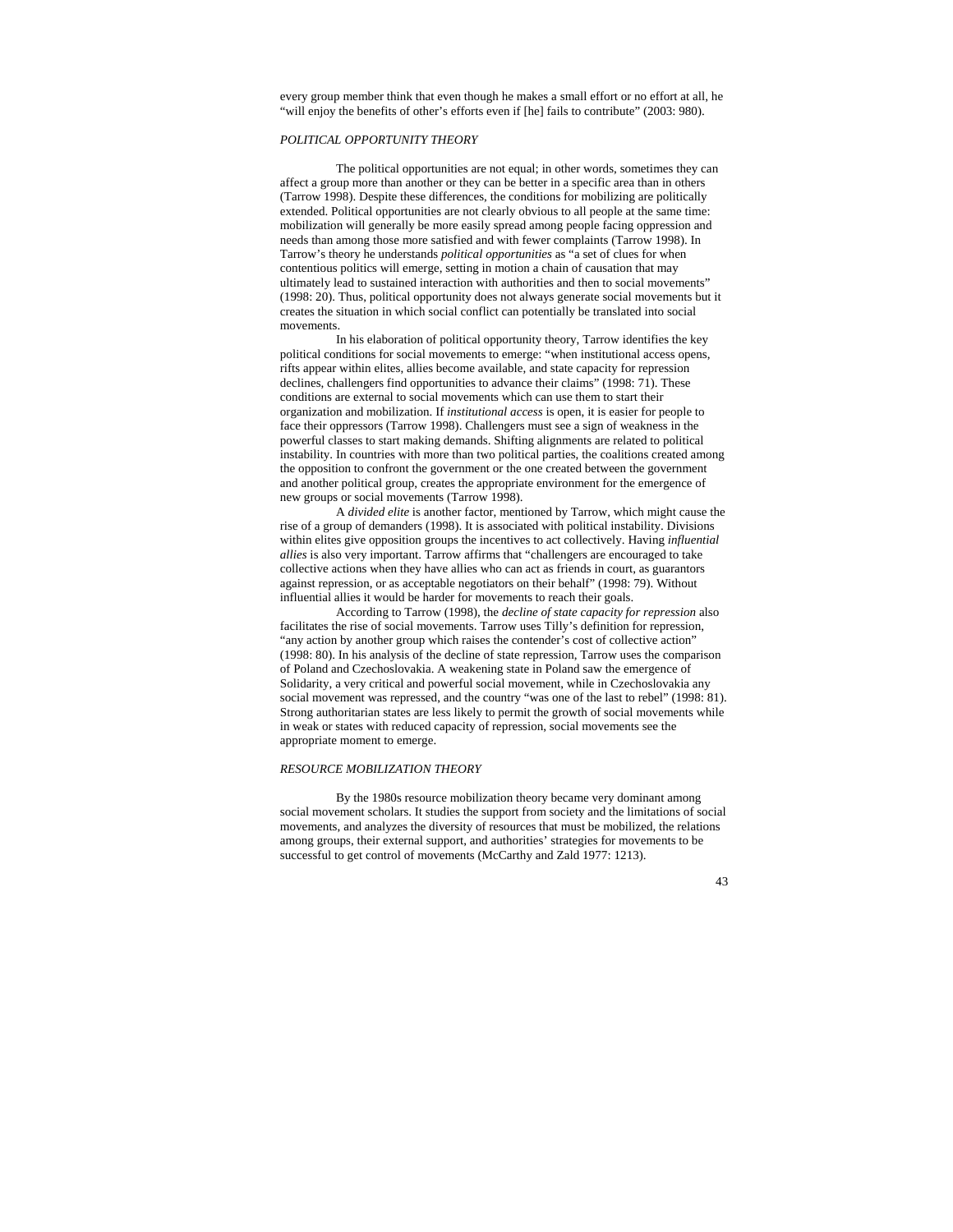In their analysis of resource mobilization theory, Marx and McAdam assert that this approach "was conceived as a response to those who saw social movements as resulting from strain or discontent in society" (1994: 81). There is always enough dissatisfaction in society to motivate the rise of collective action. 'What varies is not the motivation to organize but the organizational resources required to do so" (Marx and McAdam 1994: 81). They state, following McCarty and Zald that social movements emerge during good economic times.

 McCarthy and Zald emphasize some crucial points to better understand this resource mobilization approach: the accumulation of resources – for instance, "money and labor" – is necessary for the analysis of the activity of a group; the movement must be organized to obtain the resources; the level of people's participation is significant for the success or failure of a movement; and finally, "cost and rewards are centrally affected by the structure of society and the activities of authorities" (1216).

 According to these authors, social movements are not always originated in the grievances of their members; they clarify affirming that sometimes "those who provide money, facilities and even labor may have no commitment to the values that underlie specific movements." In this theory, the employed strategies by social movements are essentially the mobilization of their members-supporters and the change of elites into allies. Social movements take from society "communication media, levels of affluence, degree of access to institutional centers, preexisting networks and occupational structure and growth" (McCarthy and Zald 1977: 1216,1217).

 In this theory, social movements clearly aim at social change. What mainly characterizes the resource mobilization approach is the importance of the access to resources and the chance to use them.

# *BALDEZ'S SYNTHESIS*

 Baldez (2002) analyzes women's movements in Chile using three theoretical concepts: tipping, timing and framing. In the development of the *tipping* concept, her dependent variable, she explains women's movement in terms of gender identification. Baldez adds that an individual participates in a protest depending on how many people will also participate. Baldez affirms, "... your decision to participate in an act of protest hinges on your beliefs about what others likely to do" (2002: 6). When explaining the emergence of women's movements, Baldez cites the political opportunity approach: she understands that movements rise and fall as a reaction to political changes. Her independent variable *timing* focuses on the moment that political opportunities become available. In this specific case, it was the political party realignment that the Chilean elite was facing. Divisions among political elites resulted in the weakness of the political system (2002: 8). What Baldez calls *framing*, the third theoretical concept of her research, is the way in which movements members are perceived and perceive themselves. Chilean women needed to identify themselves in order to achieve their goals. The group' self-identification is very important because it helps to distinguish the group's needs. As Baldez cites, "Appeals to gender identity bridge women's different and sometimes contradictory interests: exclusion from political power" (2002: 10-11). As part of their self-identification, Baldez mentions that in her research "gender functions as a source of collective identity" (2002: 11). Thus, Baldez's synthesis combines elements of political opportunity theory, rational choice theory, and political framing theory.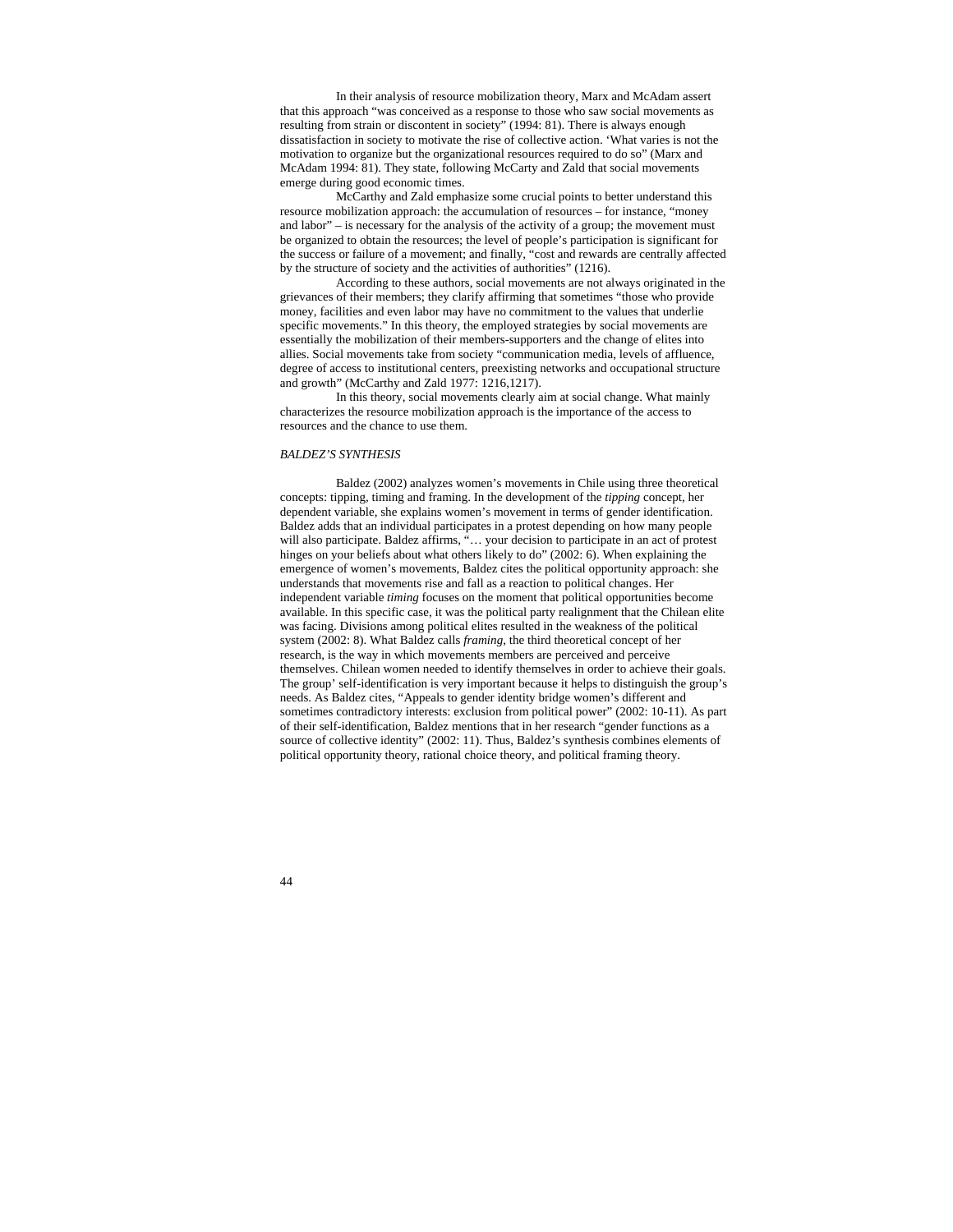## **POST-AUTHORITARIAN POLITICS AND THE RISE OF NEOLIBERALISM IN ARGENTINA**

 Argentina was not an exception to the democratization wave that took place in Latin America during the 1980s. Raul Alfonsín, a popularly elected candidate from the *Union Cívica Radical[1](#page-44-0)* , took office in 1983. His administration faced the consequences of the human rights' violations conducted during the seven years of the previous authoritarian regime. As a result of the accelerated democratic transition in Argentina, some members of the armed forces went to trial for their human rights' violations (Acuña & Smulovitz 1996). During this legal proceeding, the Judicial Branch demonstrated a high level of independence applying "the law against human rights violators" (Tedesco 2002). Despite its success in its human rights policies, the Alfonsín administration confronted several military uprisings, strikes and labor conflicts which caused a lack of political and financial support, "while civil society became increasingly exasperated by the endless confrontations between the government, the trade unions and the armed forces" (Tedesco 2002: 473).

 The percentages obtained in the presidential elections in 1983 and the legislative elections in 1985 gave Alfonsín enough confidence to not seek coalitions with other sectors (Tedesco 2002). In the legislative elections in 1987, the *Radical Civic Union* lost its parliamentary majority, and in 1989 Carlos Menem from the *Peronist Justicialist Party* was elected president with a wide margin of votes.

 As Tedesco concludes, "the lack of consensus and cooperation was a crucial feature of the first democratic government and helped bring about its chaotic end" (2002: 473). Alfonsín left office six months before the end of his term (Levitsky 2000). Tedesco (2002) attributes the failure of the Alfonsín administration to the denial of legitimacy to the political opposition. She affirms, "[the Alfonsín administration] sought to impose its way through confrontation, interference and the de-legitimization of its opponents, and then promoted conciliation each time this approach failed" (2002: 473).

# *MENEM POLITICAL ADMINISTRATIONS 1989-1995 & 1995-1999*

 In 1989, Carlos Menem was elected president of Argentina by 47.36% of votes (Political Handbook of the World 1990), and as it was mentioned before, he took office six months earlier than the stipulated date. Menem advanced the power of the executive. During his administration the number of members on the Supreme Court was increased from five to nine, and the Court was "stacked with Menem loyalists" (Levitsky 2000: 57).

 Menem's executive authority was characterized by his frequent utilization of executive decrees. These *"Decrees of Necessity and Urgency"* gave Menem the possibility to legislate on specific issues when he did not have total support from the Legislative Branch or when he wanted to implement new policies more quickly.

 Midway through his first term, Menem worked hard to remain in power through re-election, and consequently in November 1993 he reached, with *Radical Civic Union* leader Raul Alfonsín, what is known as the *Olivos Pact* (Levitsky 2000; Tedesco 2002; See Corrales 2002). The alternative to negotiation with the opposition was to hold a plebiscite on the constitutional reform. Alfonsín, in his role of leader of the opposition, knew that Menem "would win the vote and the real possibility that such an outcome would provoke an institutional crisis" (Levitsky 2000: 58), and so he made a deal in Olivos with Menem that led to a constitutional amendment that permitted Menem's reelection in 1995.

 $\overline{a}$ 



<span id="page-44-0"></span><sup>1</sup> *UCR* – *Radical Civic Union* is one of the most important Argentinean political parties in the 20<sup>th</sup> century; the second most influential after the *Peronist Justicialist Party*.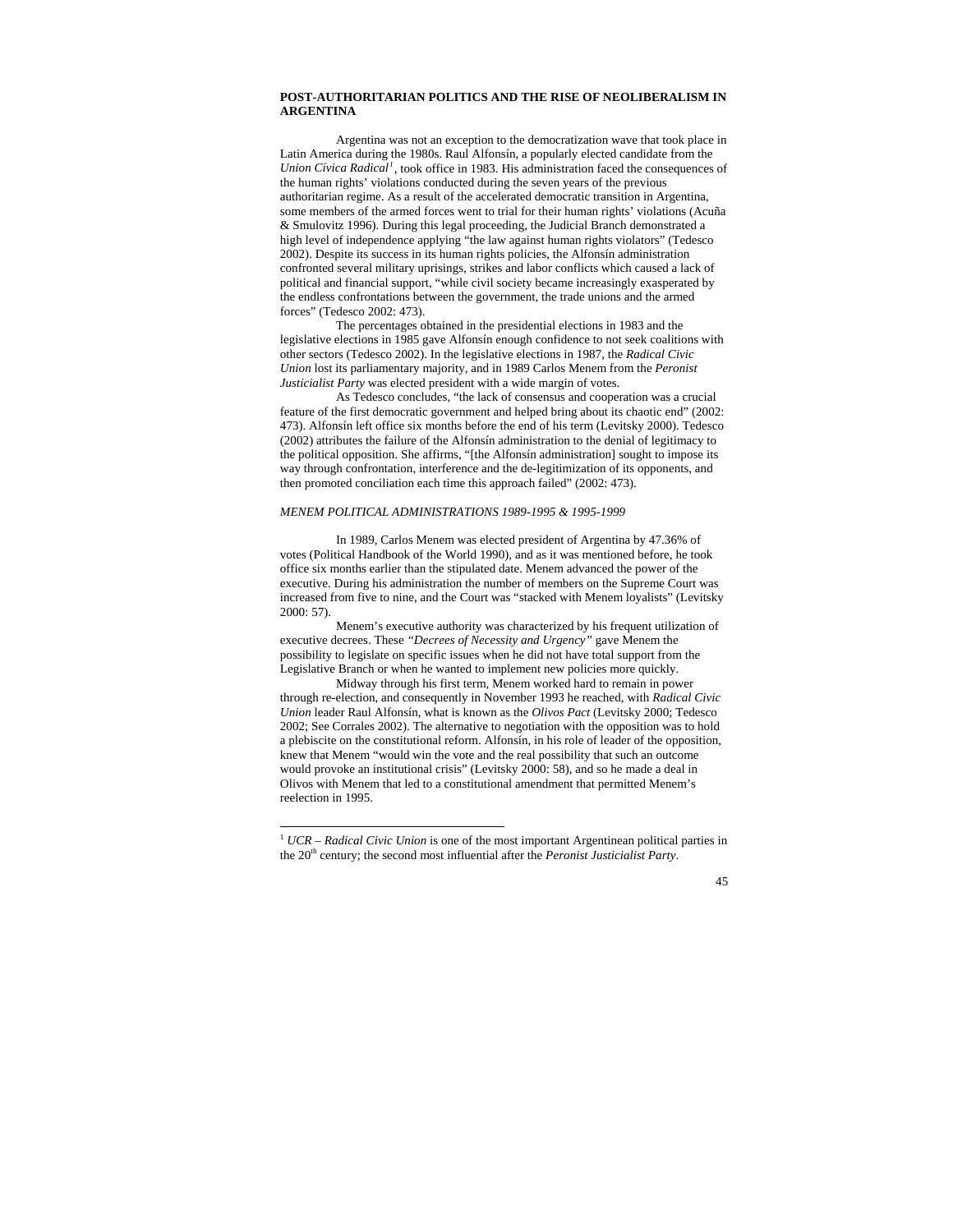Menem signed an amnesty for "those accused of military crimes against the people" which, according to one scholar, under the label of national reconciliation "weakened the Judiciary's credibility and that of the democratic institutions as a whole" (Munck 1997: 12).

 Traditionally, there always has been a closer relation between the unions and the *Peronist Justicialist Party*, which was used as an advantage during Menem's administration. Menem found out that through co-optation of some labor leaders, he would avoid the confrontations with labor that Alfonsín faced in his government (Tedesco 2002; See Munck 1992). Munck points out that "unlike Alfonsín, who never sought to limit the right to strike in spite of repeated general strikes, Menem moved rapidly in 1990 to restrict the right to strike for public-sector unions" (Munck 1992: 14). The first term of Menem was characterized by general labor quiescence.

 Mainly, the *Radical Civic Union*, after the bad experience of Alfonsín's government and the *Olivos Pact,* was deeply discredited; for instance, the *Radical Civic Union* obtained 52% of votes in the presidential elections in 1983, but only 17% in the elections of 1995 (Levitsky 2000: 61). As a result, people started voting in fragmented ways: they chose provincial parties, and new political parties emerged; such as *Frente Grande* (Big Front), which later became *FREPASO,* as well as *MODIN*, and *ARI[2](#page-45-0)* (Levitsky 2000).

 During the presidency of Menem, there was a sequence of "scandals involving *narcodollars*, bribery and many other things" (Munck 1997: 12) where people very close to the president were accused. However, thanks to the fragmented opposition, these scandals did not prevent Menem's reelection in 1995.

 Both scholars, Tedesco and Levitsky, mention in their analysis of Argentina during the 1990s, O'Donnell's concept of *"delegative democracy"* as a very persistent feature of national politics during that time. O'Donnell says that a *"delegative democracy"* is "a polity based in large part upon a supposed preference for direct vertical accountability between the president and the electorate over horizontal mechanisms of accountability between the different institutional sites of a democratic system" (O'Donnell 1994: 55).

 By the mid-1990s, the economic situation was less positive. Menem's second term started with a high level of unemployment, huge social inequality and a declining level of political legitimacy. When Levitsky & Murillo (2003) summarize Menem's political legacy at the end of his ten years in power, they point out,

> "…a marked decline in public trust in politicians and political institutions. A lack of transparency in key policy areas, a series of high-profile corruption scandals involving Menem government officials, and political shenanigans such as the packing of the Supreme Court created a perception of widespread and unchecked abuse of power. By the end of Menem's second term, corruption and unemployment consistently ranked in public opinion polls among the most acute of Argentines' public concerns."

<span id="page-45-0"></span><sup>2</sup> *FREPASO*, a "center-left" alliance; *MODIN*, a "rightwing nationalist" movement, and *ARI*, a "left leaning" coalition.



 $\overline{a}$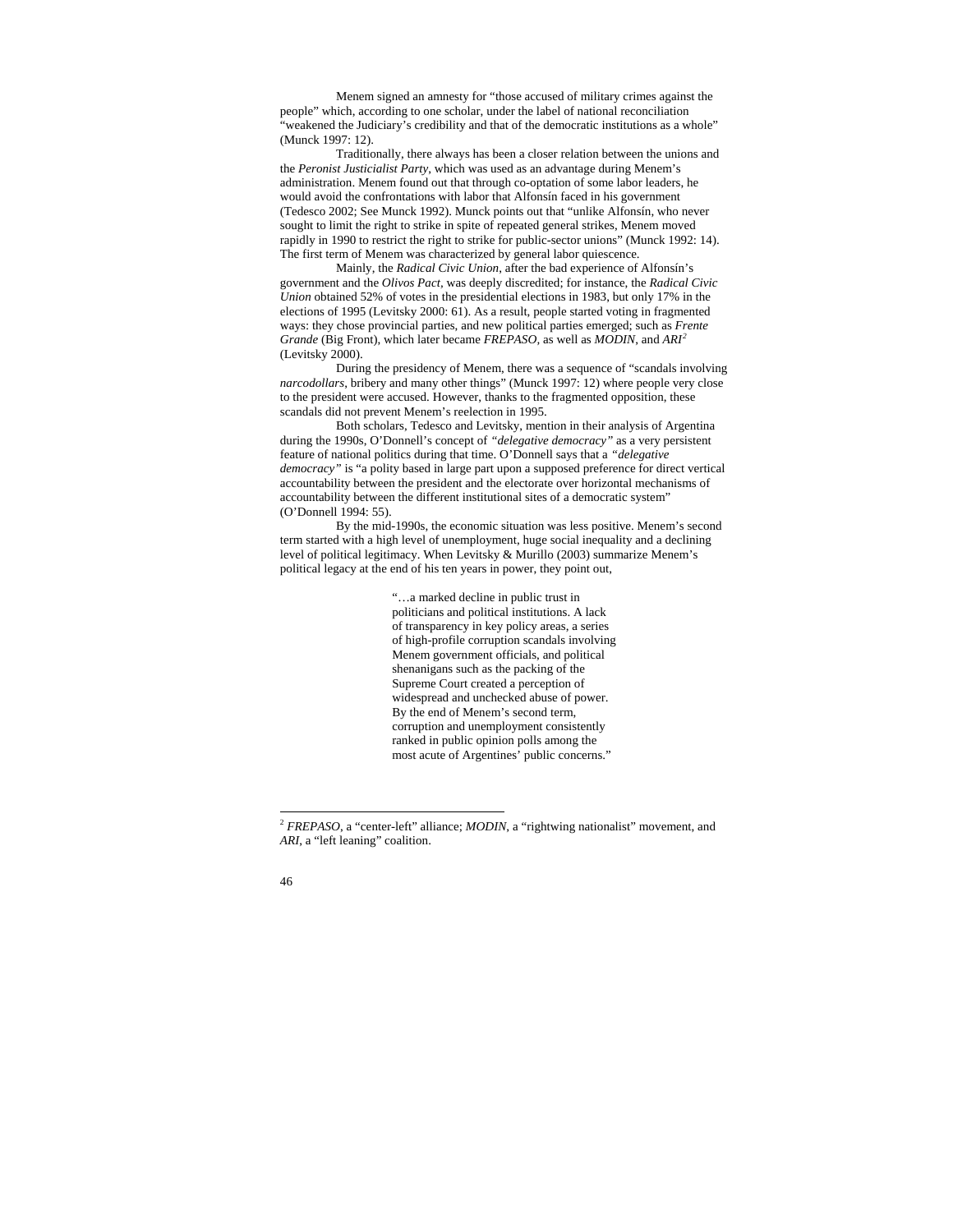In Menem's second term, he and his coalition began to lose political support as strong opposition emerged within his own party led by Buenos Aires governor and former Vice-president Eduardo Duhalde, and opposition parties began to move toward greater unity under the *Alianza[3](#page-46-0)* banner. The public perception of political corruption and the high level of unemployment were affecting the Argentinean population. In 1995, the political alternative *Alianza* won the presidency with a similar percentage.

## *NEOLIBERAL ECONOMIC POLICIES 1976 – 1983 AND ALFONSIN'S INHERITANCE*

 Even though neo-liberal economic policies reached their peak of development during the Menem administration, Argentina had some neo-liberal experiments under the military regime from 1976 to 1983 (Santarcangelo and Schorr 2000; Germano 2005). The military government pursued big changes in the national economy: it applied "modifications on the import tariffs" – making imports more accessible – and "transferred industrial resources to other sectors which produced slowdowns in the national industries" (Germano 2005: 23). Summarizing briefly, the heritage from the *Proceso de Reorganización Nacional*, was social disintegration, stratification of the working class, and mainly a profound crisis in the national industrialization (Germano 2005).

 Alfonsín's economic policies can be summed up as emphasizing accumulation and investment as a means to reach a modernization model (Germano 2005). Given its unenviable inheritance from the military government, the Alfonsín administration had economic failures, such as high levels of inflation, which affected the population and forced the president to leave office in July 1989, several months ahead the culmination of his mandate.

## *NEOLIBERAL ECONOMIC POLICIES 1989 - 1999*

 $\overline{a}$ 

 Carlos Menem, President Alfonsín's successor, was elected president for two consecutive terms: 1989-1995 and 1995-1999. As was mentioned before, Menem took office facing an economic crisis inherited from the Alfonsín administration. Soon, Menem appointed businessmen and economically liberal politicians as members of his Cabinet. He "announced a program of orthodox reforms to open up the economy and reduce government intervention" (Treisman 2003: 95). It is important to mention that Menem belonged to the *Peronist Justicialist Party*, the political party founded by Juan Perón. Perón, a populist nationalist, represents the origins of *Peronism*, and Menem, a populist liberalist, represents a new version of the political party (Leaman 1999).

 In promoting the economic neo-liberal approach after his 1989 election, Menem passed two fundamental laws: the *Economic Emergency Law* and the *State Reform Law*. The first one "eliminated various manufacturing subsidies which had long prevailed and authorized dismissals for redundancy of public sector employees", and the second one "made legally possible for the government to engage in full-scale privatization" (Baer et al. 2002 64). The key economic policy of his first period of government was the privatization of the state owned companies. Baer et al. (2002) affirm that Argentina experienced one of the fastest privatization plans in the world: in five years the Menem administration privatized almost all public services – telephone,

<span id="page-46-0"></span><sup>3</sup> ALIANZA – *Alliance for Jobs, Justice and Education*, a coalition of the *UCR* and *FREPASO*, was an alternative to *Menemismo.* The party, formed at the end of the 1990s, "promised to combat corruption and address the social costs of the economic reforms generated broad public support, particularly among the middle classes" (Levitsky & Murillo 2003: 154).

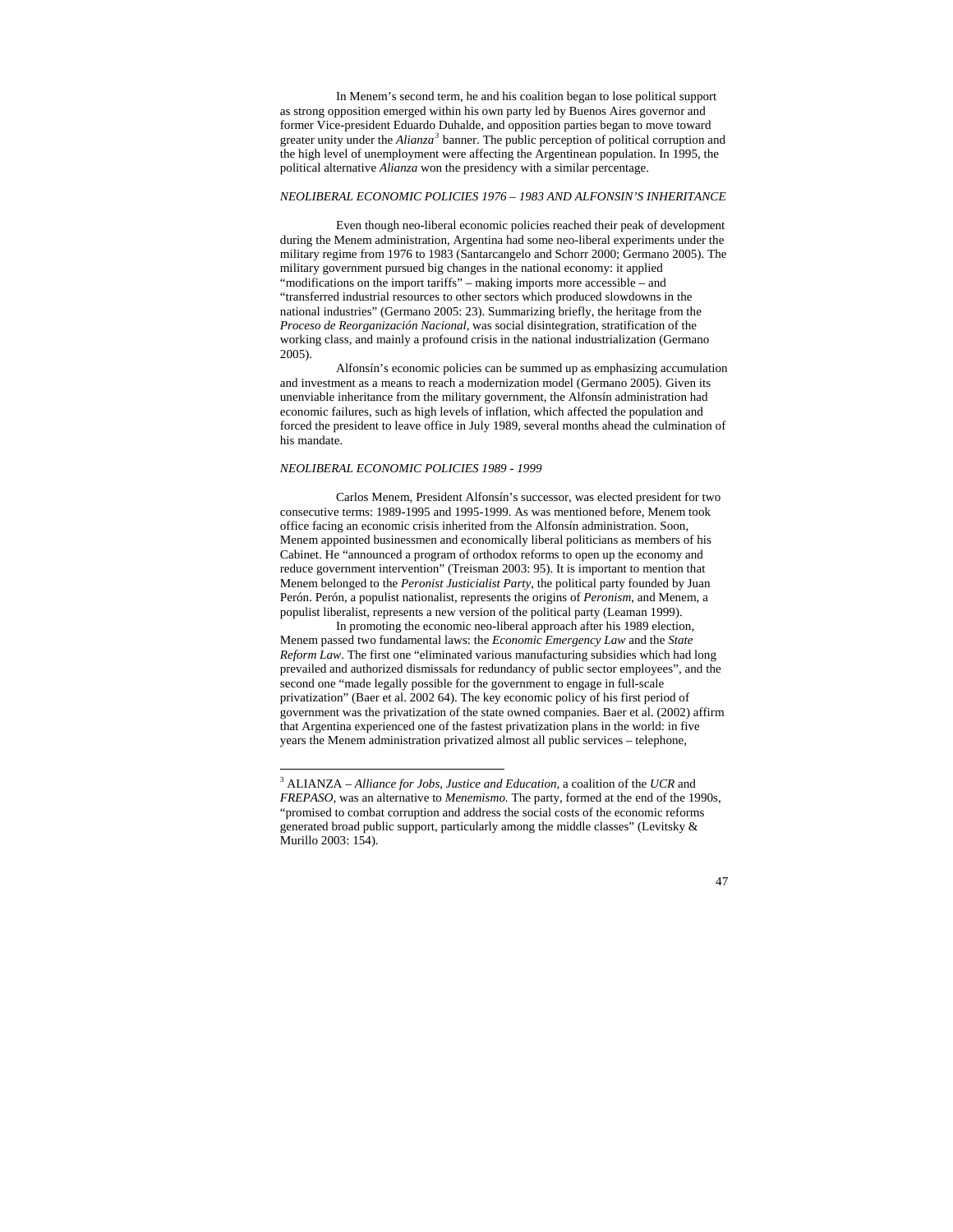electricity, gas and water – and commercial activities – highways concessions, and airlines and train railways services (Sartancangelo and Schorr 2000). Baer et al. (2002) mention that the privatization process had some negative aspects, such as the increases in the prices of public utilities. These authors consider that the price increases were generated by "monopoly power and the clauses of the privatization process that tied the concession contracts to US inflation, which for a while was higher than in Argentina" (2002: 73).

# *THE CONVERTIBILITY PLAN AND ITS CONSEQUENCES*

 The main characteristic of the Argentinean neoliberalism, during the 1989- 1999 period, was the "Convertibility Plan" (Germano 2005; Santarcangelo and Schorr 2000; Brenta 2002; Baer et al. 2002). Brenta sustains that, "Argentina accepted to be part of the convertibility plan or currency board because it would receive preferential treatment from foreign investors and credit financial agencies" (2002: 2). The most crucial aspect of the Plan was to "tie a new Argentinean peso to the dollar on a one-toone basis, eliminate the power of the government to finance budget deficits through the Central Bank and restrict new money creation to the inflow of foreign exchange" (Baer et at 2002: 64). Germano adds that the Convertibility Plan ruled in favor of the market's conditions and liberalized the foreign investments (2005).

 The implemented policies generated many problems: higher unemployment, more unequal income distribution, indebtedness, and fiscal austerity (Germano 2005; Massetti 2004; Baer et al. 2002; Santarcangelo and Schorr 2000; Rofman 1997). Between 1991 and 1994, the unemployment rate doubled and the underemployment rate was fluctuating reaching almost 30%. In 1994, the national economy declined, the unemployment and the underemployment expanded. During the second half of the 1990s, the average wage dropped significantly generating high levels of impoverishment and underemployment. In the 1995-1999 period, while the unemployment decreased from 17% to less than 15%, the poverty and the indigent rates increased.

 The other main consequence of the programs implemented by the Menem administration was the drastic change in the distribution of income. The wealthiest 20% of the population "increased [its income share] from 50% in 1990 to 52% in 1998", while the poorest social sector had a decreased income share "from 4.8% to 4.2% in the same period" (Baer et at. 2002: 69).

# **THE PIQUETEROS**

*Piqueteros* is the name given to a group of unemployed people which emerged as a protest movement in Argentina in 1996. It was analyzed before that Argentina and several Latin American countries experienced the neo-liberal model following the IMF impositions. The neo-liberal policies brought to Argentina a general discontent which was shown through massive demonstrations demanding jobs that impeded public circulation of people and goods. Petras (2002: 13) describes the tactics of the *piqueteros*:

> "The strategy of blocking highways, which is the functional equivalent of workers downing the tools of production, paralyzes the circulation of inputs for production and outputs destined for domestic or overseas markets. Close proximity of major highways supplying and transporting goods and commuters to and from the major cities and across national frontiers heightens the strategy's effectiveness."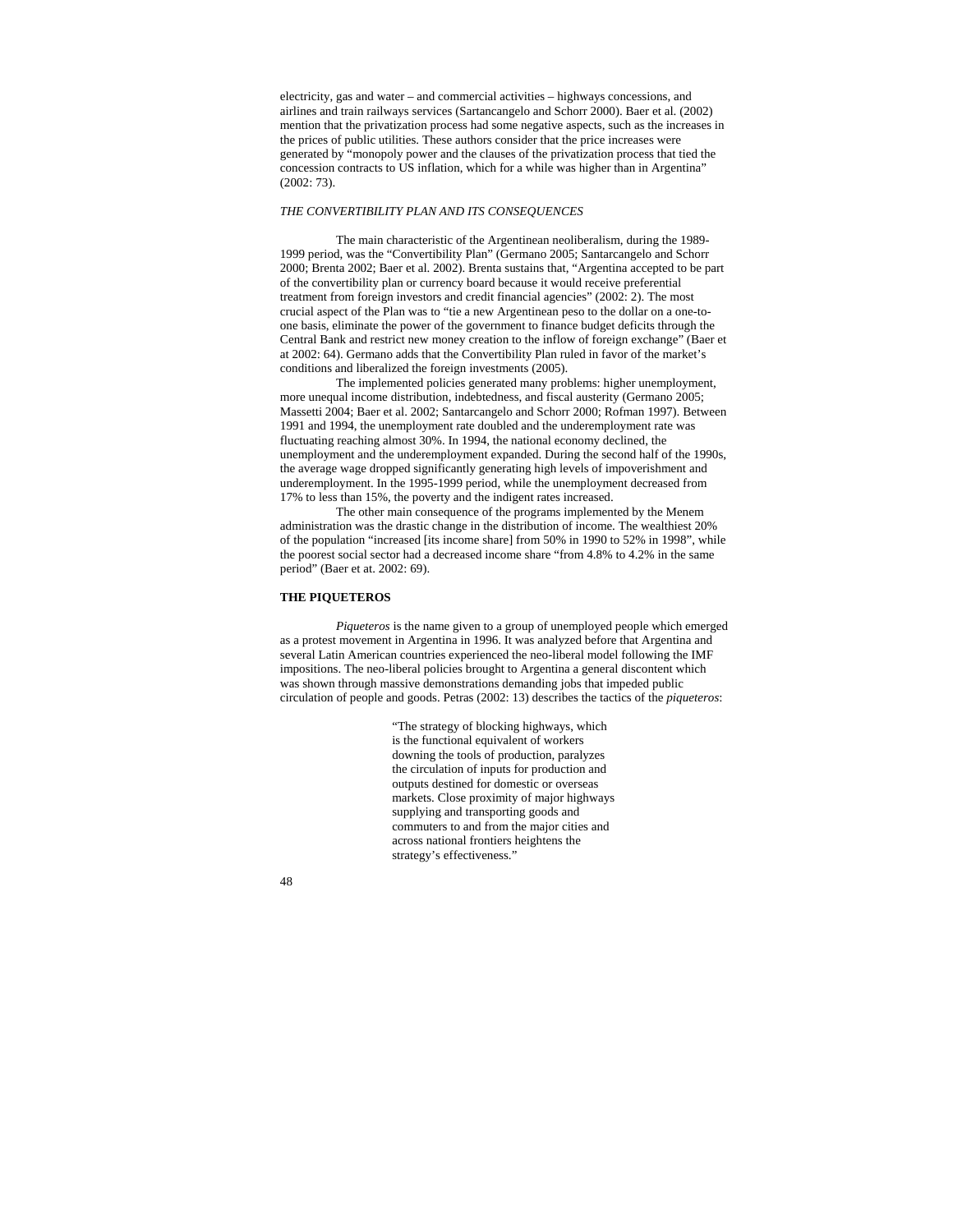The *piqueteros* movement involved people who had lost their jobs and seen their careers interrupted. To be part of the movement was a new identity to those who were carrying the stigma of unemployment (Svampa & Pereira 2004). It was more dignifying to be a *piquetero* than to be just an unemployed person. This self-identification as *piqueteros* is the important "framing" that Baldez describes as the third theoretical concept in her analysis of the emergence of women's movements in Chile (Baldez 2002: 11). The *piqueteros* identified themselves as unfairly unemployed people and, consequently, they demanded attention to their immediate needs.

 The movement's growth was manifested in 1996, and later in 1997, in Cutral Co and Plaza Huincul, two cities in the province of Neuquén. In both these cities, the main industrial activity was the oil production which was under YPF – Fiscal Petroleum Fields - the Argentinean state-owned company. There was a similar reality in General Mosconi and Tartagal, two cities in the province of Salta whose local economy was based on the oil petroleum

 The privatization of YPF brought high levels of unemployment in those cities where the urban economy was closely connected to the state oil company. This caused a general discontent in the population of those cities, which started organizing massive demonstrations "against job cuts and plant shutdowns resulting from privatization" (Petras 2002: 11; See also Svampa & Pereira 2003, 2004; Petras and Veltmeyer 2003; Mazzeo 2004; Escude 2005; Massetti 2004; Schneider Mansilla & Conti 2003; Sala 2005; Petruccelli 2005; Orlansky & Makon 2003; Klachko 1999). Soon, these manifestations were propagated in bigger and highly populated cities. One of the most concentrated areas with a high unemployment rate is La Matanza, in Greater Buenos Aires, where *piqueteros* manifestations quickly followed the mobilizations in Neuquen and Salta (Petras 2002; Svampa & Pereira 2003, 2004; Schneider Mansilla & Conti 2003). Jujuy, another province, experienced 19 *piqueteros* manifestations in 1997, in which women workers were important actors (Rodriguez Blanco 2002). During the 1990s in that province, industries were affected because some mines closed and there was a large firing wave that caused a high level of unemployment. Rodriguez Blanco (2002: 17) contends that in 1997, Jujuy reached 50% unemployment and Petras (2002) states that some areas in Argentina had 80% unemployment. On the other hand, official indicators contend that by 1997, the highest rate of unemployment in Jujuy was 18% (INDEC 1995- 2000).

 The *piqueteros*' particular method of protest has consisted of surprised blockings of important roads and highways and setting fire to tires (Svampa & Pereira 2003, 2004; Mazzeo 2004; Massetti 2004; Schneider Mansilla & Conti 2003; Rodriguez Blanco 2002; Kohan 2002). Petras (2002: 11) expresses, "… once a highway or principal artery is designated for blockade, the assembly [the council of the *Piqueteros*] organizes support within the barrios. Hundreds and even thousands of women, men and children participate, setting up tents and soup kitchens at the roadside."[4](#page-48-0) In other words, the *piqueteros* depended on supportive communities and civil society. These are some of the internal resources that are emphasized in resource mobilization theory.

 By the time of the growth of the *piqueteros*, Argentina was going through economic recession, and therefore the government could not satisfy the demands of the social movement for good-paying jobs (Svampa & Pereira 2003, 2004; Ponce 2006). Ponce, writing from a market-oriented perspective, mentions wage determination, job security legislation, mandatory contributions to social security, and subsidies for

<span id="page-48-0"></span> 4 Petras (2000) also explains the structure of the movement. "Each municipality has its own barrio-based organizations. Within each barrio, each few blocks have informal leaders and activist. Each municipality is organized by its general assembly where all active members participate."

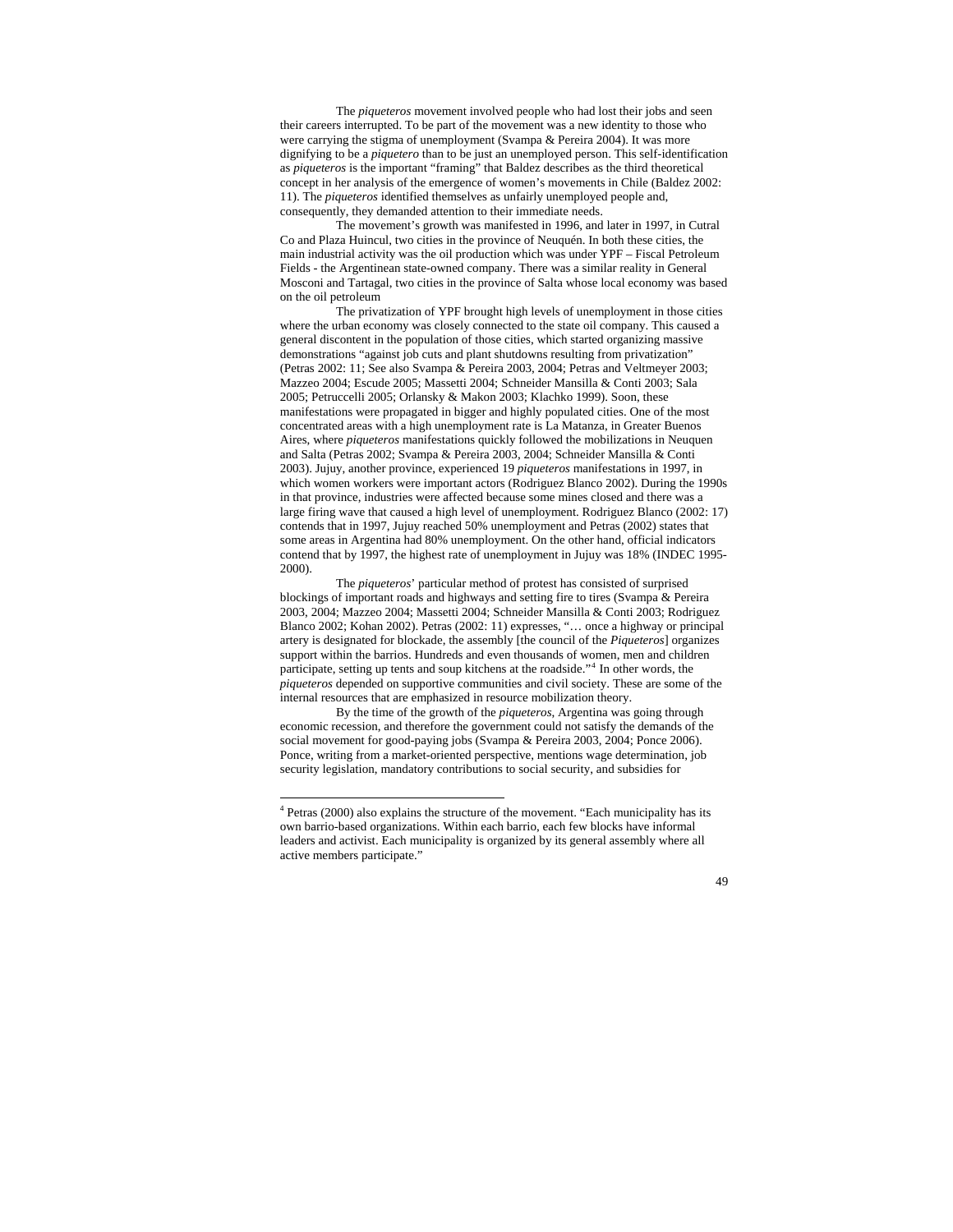workers training as areas where the Argentina government interventions may have contributed to higher unemployment.

 The immediate answer from the government to face and contain the progressive unemployment crisis and the growing protest movement was the creation of specific subsidies, or emergency employment programs – called *Plan Trabajar*, and later *Jefes y Jefas de Familia* – which were a kind of unemployment compensation (Svampa & Pereira 2003, 2004; Ponce 2006; Mazzeo 2004; Schneider Mansilla & Conti 2003; Massetti 2004). These subsidies represent the most immediate help for the basic needs of the *piqueteros*. (Svampa & Pereira 2003, 2004; Petras 2002; Ponce 2006).

# *EXPLANATIONS*

 Olson's theory of *collective action* and Tilly's *mobilization model* associate individual interest with collective organizations, and the *piqueteros* partly concord with this conception. They started mobilizing as a movement "to press for and secure thousands of minimum wage temporary jobs from the state, food allowances and other concessions" (Petras 2002: 10). The *piqueteros* knew that the individual protest would be unsuccessful; therefore, they joined their interests, became strong and powerful enough in order to get *"selective incentives"*, the subsidies for their movement members. They demanded for more jobs and the opening of workplaces, and even though they were not satisfied, the Argentinean government did hear their demands by distributing the subsidies.

 Certainly, the *"free-rider problem"* and the *"efficacy problem"*, both origins of the conflict between personal and collective interests, have been present in the emergence of the piqueteros, but the movement was able to solve those problems because it was well organized to provide some benefits for participation (Petras 2002; Svampa & Pereira 2003, 2004; Massetti 2004; Mazzeo 2004; Isman 2003). Ponce adds (2006: 26), "by granting private property rights through monetary allowances (participation in exchange for the subsidy), the *piqueteros* leaders ensured the active participation of their members and the consolidation of their power."

 However, rational choice theories are not sufficient to explain the emergence of the *piqueteros*. Unemployed people from Cutral Co and Plaza Huincul mobilized in 1996 because they considered it was the appropriate moment to do so. Tarrow affirms that the political opportunities are more manifest to people with oppression and needs. That was what happened in those cities: unemployed people, who had been YPF employees, gathered spontaneously in the privatized YPF main plant protesting for their layoffs. Klachko (1999) makes a very detailed chronology of the events in Cutral Co and Plaza Huincul in 1996. She gives an explanation that helps us to understand why in Neuquen unemployed people started protesting against the government in 1996, when according to INDEC, in Neuquen the unemployment rate actually went down from 16.7% in 1995 to 13% in 1996. In other words, people started protesting when the unemployment rate had decreased. Klachko conceptualizes a *"tardy rebellion*" because people did not protest when the Argentinean state privatized YPF – the most powerful state-owned company. Rather, the rebellion began when people spent the money they received for layoff compensations, and when many of them invested the compensation money and started their own business, but later had to declare bankruptcy<sup>[5](#page-49-0)</sup> (1999:124).

 When the conditions to protest were politically expanded by rifts within the regime elite, the declining support of Menem's government, and the rise of political opposition, and after the events of Cutral Co and Plaza Huincul, unemployed workers in Salta, Greater Buenos Aires and Jujuy started mobilizing as well. Tarrow (1998)

 $\overline{a}$ 

<sup>&</sup>lt;sup>5</sup> Klachko (1999) mentions that 1,800 former YPF employees were involved in bankruptcy.

<span id="page-49-0"></span><sup>50</sup>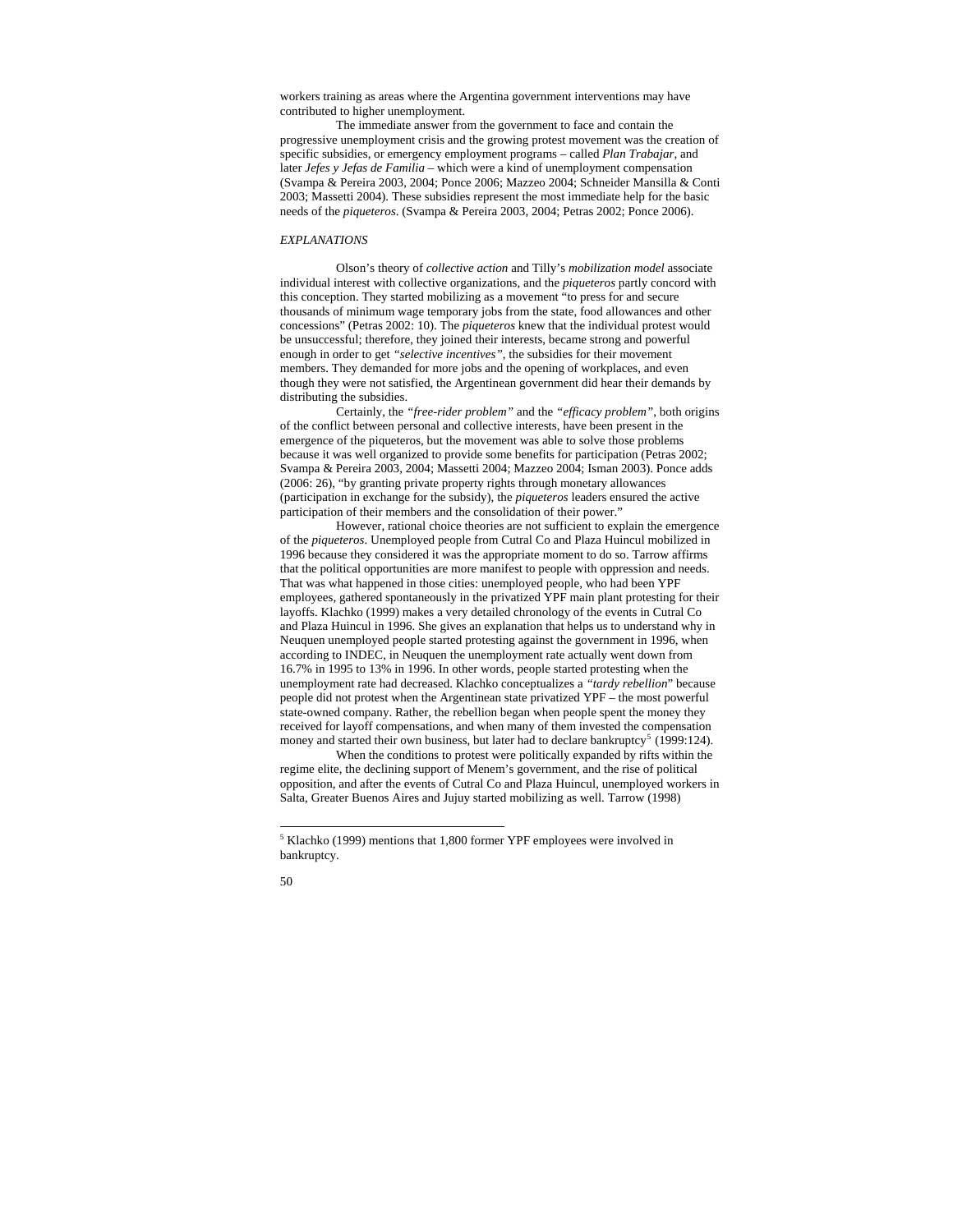emphasizes that political opportunities affect some groups more than others or one specific area more than others. Baldez (2002) underlines Tarrow's statement when she analyzes the Chilean women uprisings during the Allende and Pinochet administration. She affirms that movements rise and fall as a reaction of political changes (2002).

 How did Argentina's political situation in this period shape the political opportunity structure for protest? In the period 1996-1997, when the *piqueteros* emerged, Menem was ruling Argentina after winning the elections for a second term with a wide margin of electoral votes; however, Argentina was economically, socially and politically unstable. Economically, the implementation of neo-liberal policies was not as successful as expected because it negatively affected a big percentage of society – mostly workers from the middle class – who started the *piqueteros* protests in small and quiet towns from southern and northwestern provinces. Politically, the ruling party – *Peronist Justicialist* – was becoming bitterly divided between two political leaders ("caudillos"): President Menem and former Vice-President and Governor Eduardo Duhalde, who always had presidential ambitions generating political rivalry between them (Svampa & Pereira 2003; Ponce 2006).

> "Duhalde's main challenge was to avoid Menem's reelection and to consolidate his power in the Peronist party and Argentine state. Thus, the lack of cohesion within the Peronist party, the adversarial relationship among leaders, the strength of the national leaders, and the informal organization of the ruling party allowed Duhalde to pursue these goals" (Ponce 2006: 15).

 This *Peronist* factionalism was understood by the *piqueteros* as a sign of weakness of Menem's government which was more concerned in holding the power than in the needs and demands from the society. Meanwhile, the opposition, mainly constituted by *UCR* and *FREPASO*, was recovering from the failure in the 1995 presidential elections. The *UCR*, the historical political opposition of *Peronist Justicialist Party*, obtained just 17% of the electoral votes and lost the majority of the seats in Congress in 1995; however. *FREPASO*, "an amalgam of dissident, *Peronists*, socialists, communists, and Christian Democrats" was becoming a much stronger opposition to the Menem administration (Latin America Regional Reports, 1995: 3). Later on, it was *Alianza* the joining of *UCR* and *FREPASO*, which constituted as the main political opposition to Menem's policies. *Alianza* grew so strong that they won the presidency in 1999 with a broad percentage of popular votes.

 The policy of subsidies for the *piqueteros* found some support in the Argentinean unions (Schneider Mansilla & Conti 2003; Massetti 2004; Germano 2005; Ponce 2006). Ponce, who explains this relationship through a "basic assumption of rationality", has an interesting view. He argues,

> "…because labor unions intend to provide their associate member with high salaries and wages, these organizations always attempt to keep the labor supply low. Basic economic theory predicts that a contraction in the labor supply would increase wages in any labor market. Therefore, the permanence and consolidation of the piqueteros members as an unemployed mass of people would favor the union's long-term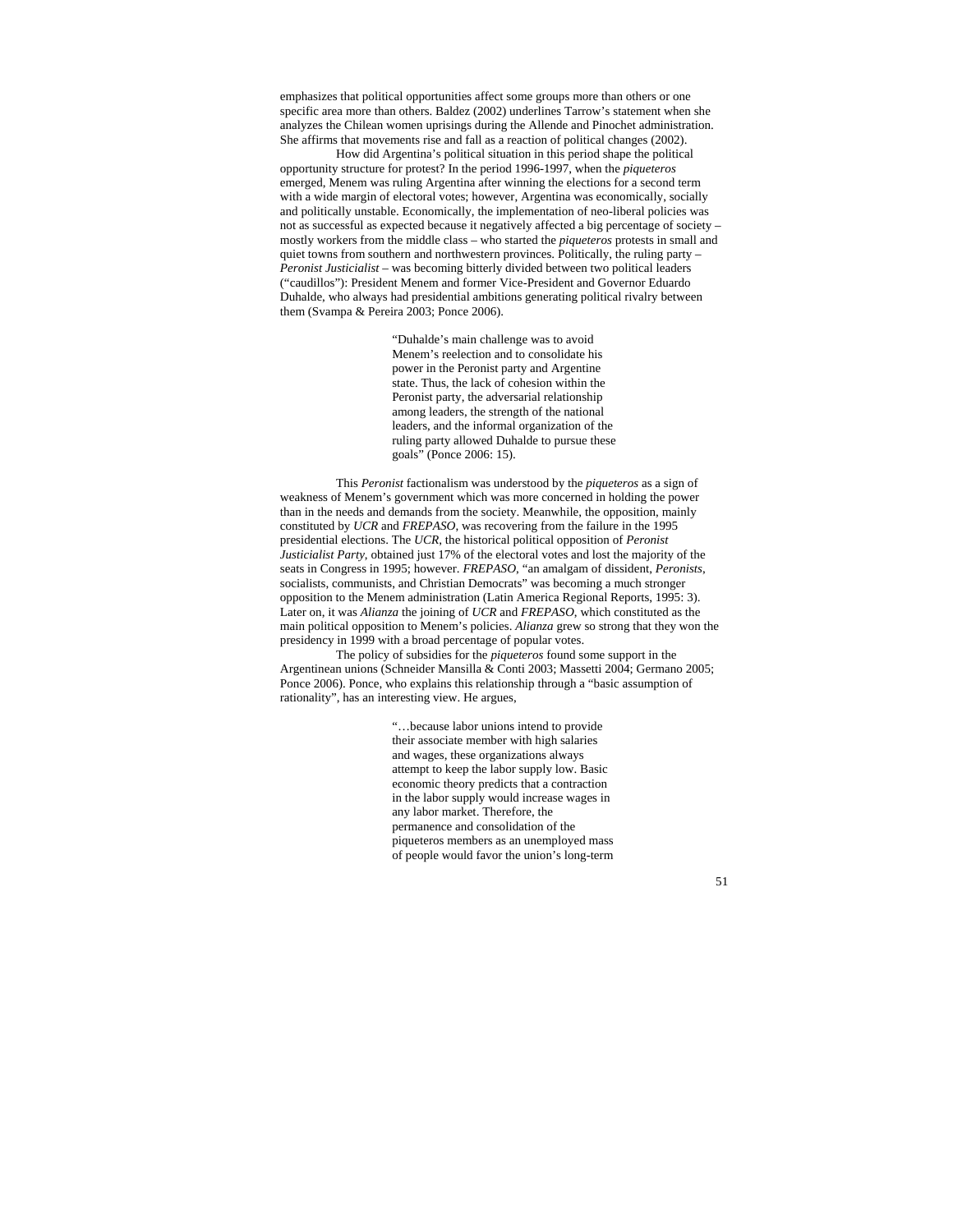goal of high salaries or wages in the formalized labor sector" (2006: 31).

Ponce's correlation between the Argentinean unions and the *piqueteros* states that the unions supported the *piqueteros* protests and government subsidies to this movement because the unions wanted to protect their own interests. If the *piqueteros* were hired or considered employable, it would affect the wage of those who already had a job. Resource mobilization theory has a small role in the explanation of the

emergence of the piqueteros. Mobilizing people and their consequent internal organization represent the major resources "owned" by the *piqueteros*. That constituted a fundamental supply considering the particular method of protest implemented by the *piqueteros*. The *piqueteros* owned money when they started receiving from the government monthly subsidies, which was destined to the movement's expenses.

 The political opportunity approach emphasizes that people – *"challengers*" – find the opportunities to mobilize, demand and claim "when institutional access opens, rifts appears within elites, allies become available, and state capacity for repression declines" (Tarrow 1998: 71). During the growth of the *piqueteros*, my research shows that the ruling party became divided, the Menem administration was quite unstable and a new political party, *FREPASO*, was in control of the opposition – later it led the successful *Alianza* political party. Thus, *"shifting alliances"* and a *"divided elite",* and growing opposition gave the *piqueteros* their moment of opportunity to mobilize into a major movement. This also reinforces Baldez's concept of *"timing".*

 However, on the matter of state repression, Tarrow's theory needs to be modified to account for the *piqueteros*. From their beginning, the *piqueteros* were brutally repressed by police.<sup>[6](#page-51-0)</sup>

> "Movement growth was accompanied by state repression… five piqueteros were killed, dozens wounded by gunfire and thousands were arrested. The town of General Mosconi, [province of Salta] where three piqueteros were killed, was taken over by hundreds of national gendarmes, in the best style of military dictatorship. The regime criminalized collective action by the unemployed whose increasing militancy – evidenced in expansion and frequency of mass road blockades – was the desperate response to the regime's policy of replacing nutrition with coercion" (Petras 2002: 13).

 According to Tarrow, if the state loses capacity for repression, it would facilitate the emergence of social movements (Tarrow 1998). This statement cannot be applied to the initial growth of the *piqueteros* in Argentina because the reaction was reverse to what Tarrow proposes: the Argentinean state repressed the *piqueteros* savagely to an extreme of killing people, and yet the *piqueteros* kept protesting. It was

<span id="page-51-1"></span><span id="page-51-0"></span> $6$  Klachko (1999) presents an elaborated work about the police and the Argentinean National Gendarmerie repression toward the *piqueteros* in Cutral Co and Plaza Huincul. 7  $^7$  Petras (2002) points out five *piqueteros* killed, but currently the number is bigger. Several policemen were put in jail because it was proved that they killed two young *piqueteros* during a manifestation on Pueyrredon Bridge on June 26<sup>th</sup>, 2002 (La Nacion, 2002).



 $\overline{a}$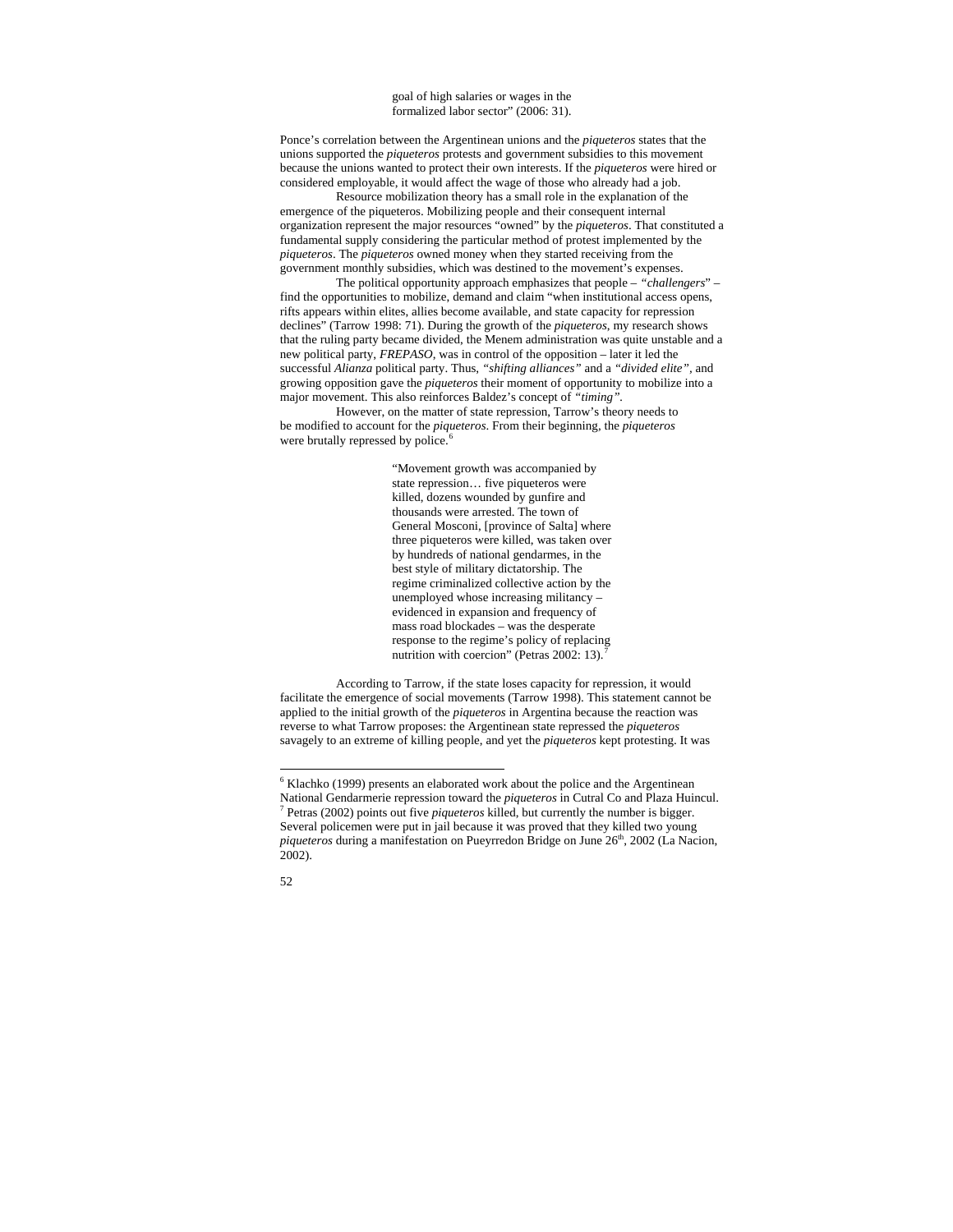only later, after the movement was already formed, that the government began to make concessions to the movement in the form of subsidies.

## **FINDINGS**

 The *piqueteros* is a social movement which emerged in Argentina during the 1990s, as a consequence of the social effects of neo-liberal economic policies under the Menem administration. Most of the members of the group are middle class people who were displaced by unemployment and an increasing rate of impoverishment. Based on this situation, people demanded that the government provide more social programs. They started organizing and mobilizing to protest for better living conditions.

 Following the political opportunity theory, the *piqueteros* perceived the right opportunity to emerge: the Argentinean government was weak and the politicians' public image was decreasing. People experienced the harmful consequences of policies implemented by the government, and this impact was reflected in the decreasing level of popularity of politicians. Politically, the opportunities for mobilization around the country (an occurrence that Tarrow 1998 mentions in his theory) were not equal. *Piqueteros* from Buenos Aires and its nearby areas had a better organization because the population is bigger than in the rest of the country. The number of unemployed people grew, and they started becoming an influential movement whose methodology of protest has been to block important roads and highways. This organization has demonstrated how powerful movements can be when they form to challenge the government.

 Resource mobilization theory suggests that the *piqueteros* at the time of their emergence were powerful in mobilizing people because people represented the major important resource "owned" by the *piqueteros*. They did not have money until later when they asked for a monthly quota which was destined to the movement's expenses. Thus, resource mobilization theory provides some insight but is not sufficient to explain the emergence of the *piqueteros*.

 The "framing" concept, proposed by Baldez, helps to understand the connection between the lack of political representation and the growing self-identification of unhappy unemployed people with the emergence of the *piqueteros*. They were not politically represented, so they decided to represent themselves. To be part of the movement was a new identity for those who were carrying the stigma of unemployment (Svampa & Pereira 2004). It was more dignifying to be a *piquetero* than an unemployed. The *piqueteros* identified themselves as unemployed people who demanded political representation and social support.

 The *Piqueteros* emerged in Argentina in 1996 as a consequence of the social effects of neo-liberal policies implemented during Menem's administration, the sharp decline of support for the government as result of the public perception of political corruption, and the need of political representation.

# **REFERENCES**

- Acuña, Carlos, and Smulovitz, Catalina. "Adjusting the Armed Forces to Democracy: Successes, Failures, and Ambiguities in the Southern Cone" in *Constructing Democracy. Human Rights, Citizenship and Society in Latin America.* Colorado: Westview Press Inc. 1996. 13-38
- Baer, Werner, Elosegui, Pedro and Gallo, Andres. 2002 "The Achievements and Failures of Argentina's Neo-liberal Economic Policies". *Oxford Development Studies*  30:63-85.
- Baldez, Lisa. 2002. *Why Women Protest. Women's Movements in Chile.* Cambridge. Massachusetts. Cambridge University Press.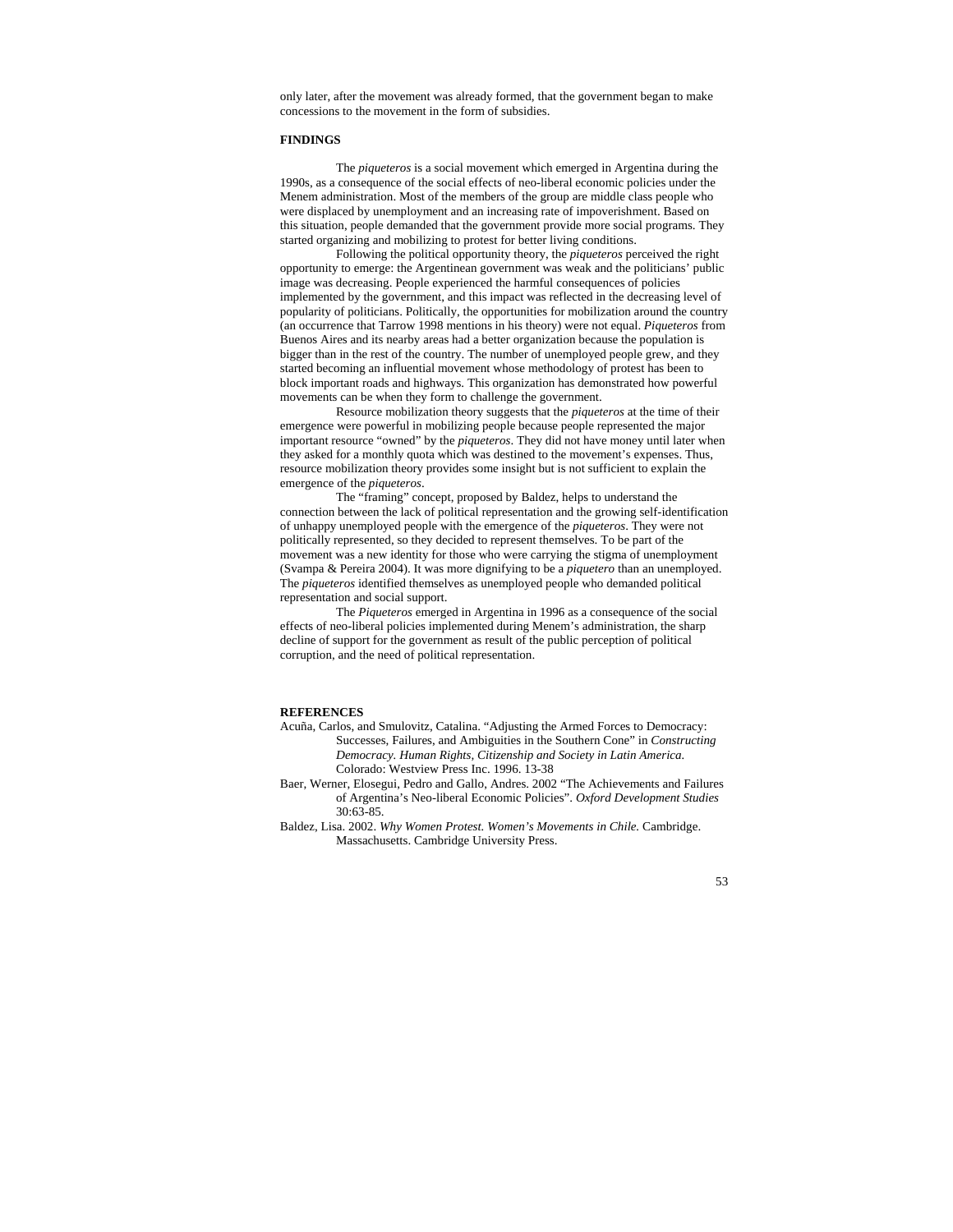Binghamton University. Political Handbook of the World 1999.

[http://phw.binghamton.edu.](http://phw.binghamton.edu/) Accessed on October 2006.

- Brenta, Noemi. 2002. La Convertibilidad Argentina y el Plan Real de Brasil: Notas para el Analisis de su Concepcion, Implementacion y Resultados en los años '90. *Paper presented at the XIII Economic History Conference*, July 22, in Buenos Aires, Argentina.
- Corrales, Javier. 2005. "The Politics of Argentina's Meltdown". *World Policy Journal*  29-45.

Escude, Carlos. 2005. *El Estado Parasitario. Ciclos de Vaciamiento, Clase Política Delictiva y Colapso de la Política Exterior.* Buenos Aires. Lumiere.

- Germano, Carlos. 2005. *Piqueteros. Nueva Realidad Social.* Buenos Aires. Konrad Adenauer-Stiftung & ACEP Edit.
- Isman, Raul. "El Movimiento de los Piqueteros" in *La Argentina fragmentada: Aspectos de la Nueva Cuestión Social*. Buenos Aires. Proyecto Editorial. 2003. 87-111
- Jenkins, J. Craig. 1983. "Resource Mobilization Theory and the Study of Social Movements". *Annual Review Social* 9:527-53.

Klachko, Paula. 1999. "Cutral Co y Plaza Huincul. El Primer Corte de Ruta. (Del 20 al 26 de Junio de 1996). Cronologia e Hipotesis". *PIMSA* 121-155.

*La Nación*, "Dos Piqueteros Muertos en un Día Violento," June 26th, 2002.

*Latin America Regional Reports: Southern Cone*, "Jose Bordón: Voice of a New Opposition. Man from Mendoza has come a long way in a Short Time," June 1st, 1995.

Leaman, David. 1999. "Populist Liberalism as Dominant Ideology: Competing Ideas and Democracy in Post-Authoritarian Argentina, 1989-1995". *Studies in Comparative International Development* 34: 98-118.

Levitsky, Steven. 2000. "The 'Normalization' of Argentine Politics". *Journal of Democracy* 11: 56-69.

Levitsky, Steven, and Murillo, Maria Victoria. 2003. "Argentina Weathers the Storm" *Journal of Democracy* 14: 152-166.

Marx, Gary, and McAdam, Douglas. 1994. *Collective Behavior and Social Movements. Process and Structure.* New Jersey. Prentice Hall.

Massetti, Astor. 2004. *Piqueteros. Protesta Social e Identidad Colectiva.* Buenos Aires. Edit. De las Ciencias. FLACSO.

Mazzeo, Miguel. 2004. *Piqueteros: Notas Para Una Tipología*. Buenos Aires. FISyP.

McCarthy, John, and Zald, Mayer. 1977. "Resource Mobilization and Social Movement: a Partial Theory". *American Journal of Sociology* 82: 1212-1241.

Munck, Ronald. 1992. "The Democratic Decade: Argentina Since Malvinas". *Bulletin of Latin American Research* 11: 205-216.

\_\_\_\_\_\_\_\_\_\_.1997. "Introduction: A Thin Democracy". *Latin American Perspective* 24: 5-21.

O'Donnell, Guillermo. 1994. "Delegative Democracy". *Journal of Democracy* 5: 55-69. Olson, M. 1968. *The Logic of Collective Action.* New York. Schocken.

Orlansky, Dora, and Makon, Andrea. 2003. "De la Sindicalización a la Informalidad. El Caso de Repsol-YPF". *Revista Argentina de la Sociología* 1: 7-26.

Petras, James. 2002. "Unemployed Workers's Movement in Argentina". *Social Policy*  10-15*.*

Petras, James, and Veltmeyer, Henry. 2003. *A System in Crisis: The Dynamics of Free Market Capitalism.* New York. Black Point, Nova Scotia.

Petruccelli, Ariel. 2005. *Docentes y Piqueteros. De la Huelga de ATEN a la Pueblada de Cutral Co.* Buenos Aires. Edic. El Cielo por Asalto.

Ponce, Aldo. 2006. "Unemployment and Clientelism: The Piqueteros of Argentina". *Munich Personal RePEc Archive* 23: 1-44.

Republica Argentina. Ministerio de Economia. Instituto Nacional de Estadisticas y Censos. Reporte 1995-2000.

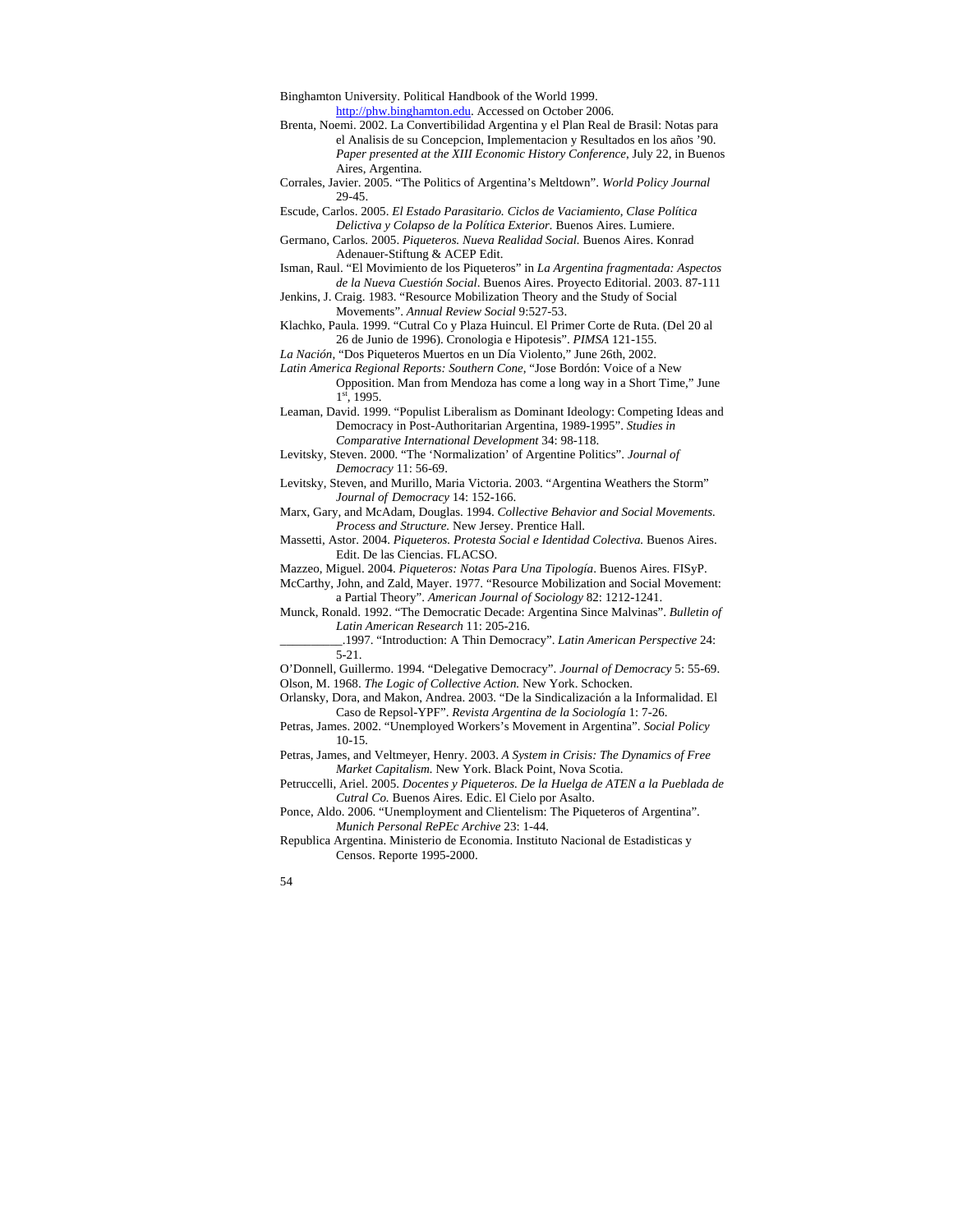- Rodriguez Blanco, Maricel. 2002. *La Parte de los que tienen Menos Parte. La Dimensión Simbólica y Política de las Protestas Sociales: La Experiencia de los Piqueteros en Jujuy.* Centro Cultural de la Cooperación. Cuaderno de Trabajo No. 10. Buenos Aires. Edic. Del Instituto Movilizador de Fondos Cooperativos.
- Rofman, Alejandro. 1997. "El Mercado de Trabajo Urbano en la Argentina. Caracterization Tipologica de su Comportamiento durante el Periodo de la Convertibilidad". *Coleccion CEA-CBC*. 59-83*.*
- Sala, Arturo. 2005. *La Resistencia Seminal. De las Rebeliones Nativas y el Malon de la Paz a los Movimientos Piqueteros.* Buenos Aires. Edit. Biblos.
- Santarcangelo, Juan, and Schorr, Martin. 2000. "Desempleo y Precariedad Laboral en la Argentina durante la Decada de los Noventa". *Estudios del Trabajo / ASET*  20: 67-99.
- Schneider Mansilla, Ivan, and Conti, Rodrigo. 2003. *Piqueteros: Una Mirada Histórica*. Buenos Aires. Astralib.
- Svampa, Maristella, and Pereira, Sebastián. 2003. *Entre la Ruta y el Barrio: La Experiencia de las Organizaciones Piqueteras.* Buenos Aires. Edit. Biblos. \_\_\_\_\_\_\_\_\_\_.2004. "Las Vias Truncas. Dimensiones y Tensiones del Conflicto de Desocupados en Argentina." *Trayectorias* VI: 29-47
- Tarrow, Sidney. 1998. *Power in movement. Social Movements and Contentious Politics*. New York. Cambridge University Press.
- Tedesco, Laura. 2002. "Argentina's Turmoil: the Politics of Informality and the Roots of Economic Meltdown". *Cambridge Review of International Affairs* 15: 469- 481.
- Treisman, Daniel. 2003. "Cardoso, Menem, and Machiavelli: Political Tactics and Privatization in Latin America". *Studies in Comparative Internal Development* 38: 93- 109.
- Vasi, Ion B., and Macy, Michael. 2003. "The Mobilizer's Dilemma: Crisis, Empowerment and Collective Action". *Social Forces* 81: 979-998.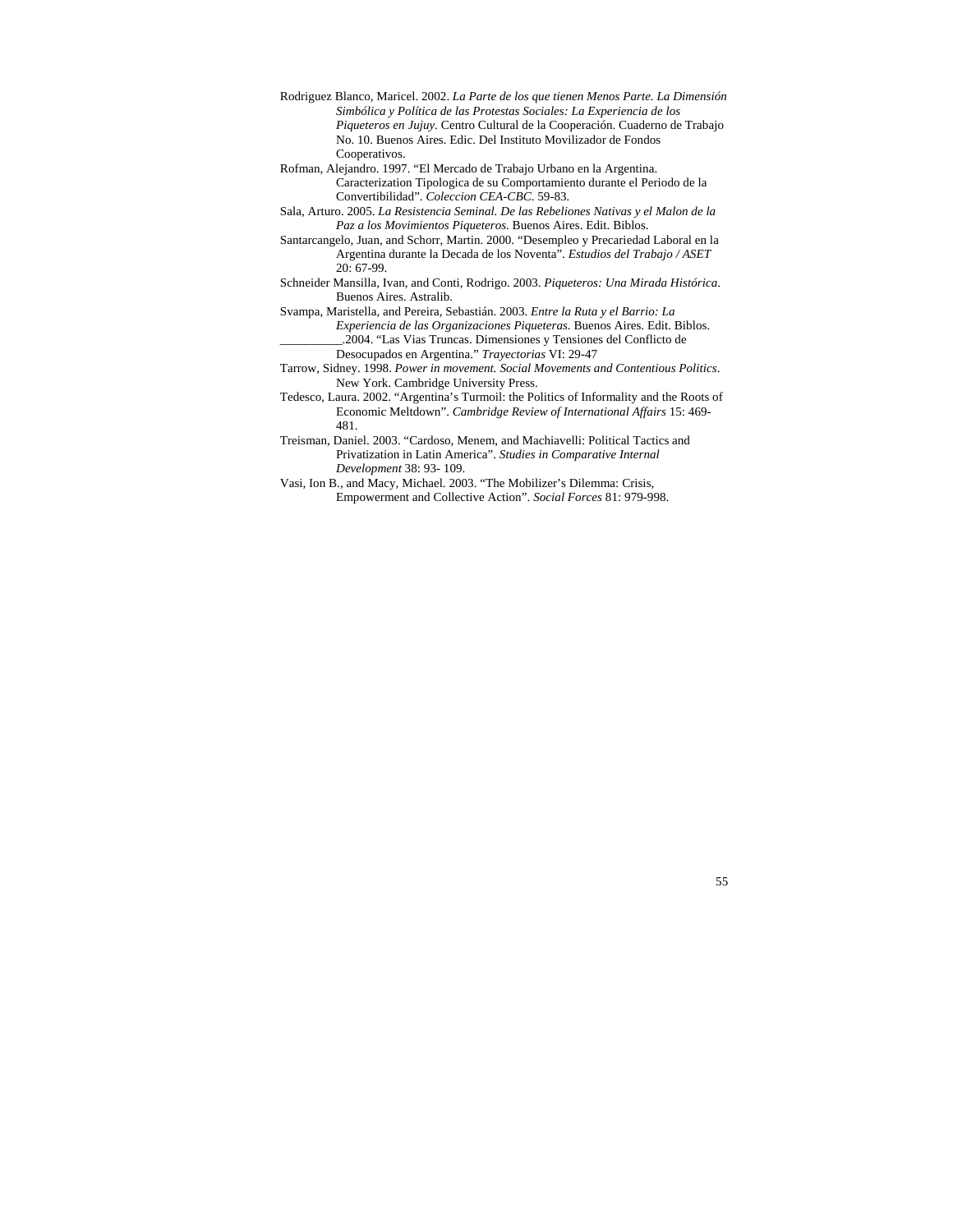# **Developing Animal Right Legislation: A Political Strategy for a Social Movement**  Joe Gaziano, Lewis University Laurette Liesen, Lewis University

Jacquie Lewis, Saybrook Graduate School and Research Center

## Introduction

Social movements have often sought to achieve their goals through public policy initiatives. The hope is that laws will change public perceptions and behavior, producing the desired ends (Lineberry, 1977). The animal rights movement fits into this category. For many years Humane PACs at the state and national levels have lobbied successfully for legislation to protect animals. The goal, from the animal rights perspective, is to better protect animals in the short run and provide incremental steps toward the ultimate goal of eliminating all human uses of animals. Most of the legislation enacted in the United States can be described as animal welfare laws rather than animal rights laws. Welfare laws are aimed at regulating not eliminating animal use. These laws usually set minimum standards for the treatment of animals. Typical welfare laws are those designed to prevent animal cruelty. Caretakers, on farms, in laboratories, or in residential dwellings are restricted from overworking, torturing, injuring or neglecting animals. In contrast to animal welfare, animal rights philosophy seeks an end to all animal use by humans. An animal rights law would be one that calls for a ban on some use of animals by humans. An example of an animal rights law would be a ban on the use of animals in circuses.

An examination of some of the major animal related legislation passed by Congress in the  $20<sup>th</sup>$  century reveals that these laws are essentially welfare laws. An example is the Animal Welfare Act (AWA), which was passed in 1965 and amended several times thereafter. The AWA covers certain animals bred for commercial use, used in research, transported commercially or exhibited to the public. The law requires minimum standards of care and treatment, such as, housing, handling, food, water, and veterinary care. An example of welfare legislation is the Humane Slaughter Act passed by Congress in 1958. This law requires farm animals to be anesthetized before being slaughtered. It states that animal slaughter "be carried out only by humane methods" in order to "prevent needless suffering" (Moorehead, 2004). The law covers most types of animals used for food but excludes chickens, turkeys and other birds as well as fish. The law also exempts animals slaughtered under religious or kosher law. Another example is the Marine Mammal Protection Act enacted in 1972. The law prohibits the killing, capturing, or harassing of any marine mammal without a permit. The law protects whales, porpoises and dolphins but exempts those killed in the practice of commercial fishing, scientific research, and hunting by indigenous people.

This paper examines the extent to which the animal rights agenda can be met through legislative action. First, it addresses whether or not it is possible to develop animal rights oriented laws that differ from animal welfare laws. In order to answer this question the paper analyzes the differences between animal rights and animal welfare and identifies the criteria needed to distinguish animal rights laws from animal welfare laws. The paper also addresses some of the formidable obstacles in the way of animal rights legislation. These include: a policy process that favors marginal changes in the status quo rather than the radical changes required by animal rights proposals; a bureaucracy that impedes attempts to enforce animal laws and is more receptive to opposition groups, agribusiness and animal researchers; a court system that is unwilling to impose strict penalties on violators; and legislatures at the national and state levels that attempt to pass symbolic legislation to placate non-elite groups rather than substantive and specific legislation that is usually reserved for elite groups. Second, the paper focuses on the

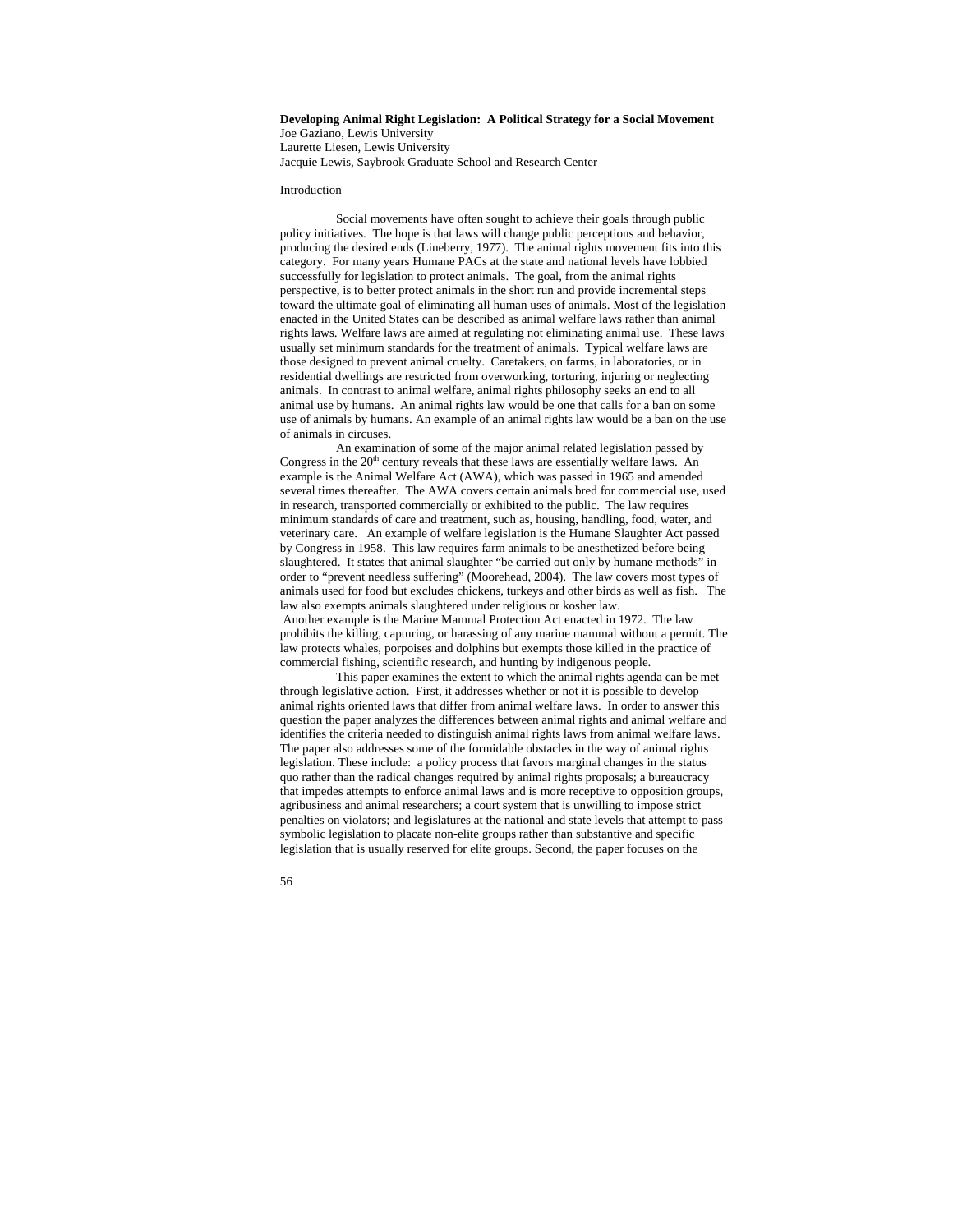extent to which animal rights goals are served by supporting animal welfare laws. It does this by examining the secondary effects, both positive and negative, produced by welfare laws. The positive effects include favorable publicity to animal issues that can serve a public education role, placing the issues on the political agenda, and providing the potential to transform the animal rights movement from outsider group to insider group status. On the negative side, these laws may have unintended consequences which achieve the opposite results of the animal rights's goals, such as, resulting in more animal deaths. Third, the paper draws some conclusions about welfare and rights laws.

## Rights versus Welfare

Considerable confusion exits between the terms animal rights and animal welfare. This is in part due to the fact that the animal rights movement is composed of a diversity of individuals, tactics and beliefs (Finsen & Finsen, 1994) and contains organizations that range from conservative to radical. It is also due to the fact that many animal rights organizations support welfare strategies and welfare legislation (Francione, 1996).

Often this confusion of philosophical position is reflected in animal rights leaders. A good example of blurring the lines between animal rights and animal welfare is the recent book by Singer and Mason (2006). Both of these authors have impeccable credentials in the animal rights movement. Singer is considered the father of the movement thanks in large part to his seminal book, *Animal Liberation* (Singer, 1975). Mason is a staunch defender of animal rights, has a long history of working in the movement, and has written one of the most important animal rights books, *Unnatural Order* (Mason, 1993). In their new book, *The Way We Eat* (Singer & Mason, 2006), an explanation of the ethics of food choices, they vacillate in their views between animal rights and animal welfare. For example, at one point, they state that the best ethical option for an environmentally conscious consumer is veganism, consuming no animal products. This is clearly an animal rights position. However, at another point in the book they assume an animal welfare position by suggesting that it is ethically acceptable for consumers to buy meat, dairy, and eggs from non-factory farm sources.

The essential component of animal welfare is that animals be treated humanely when used by humans. This means that animal suffering is reduced or eliminated whenever possible without fundamentally altering the status of animals in their relationship with humans. The belief is that when humans use animals they have an obligation to do what they can to ensure that the animals are treated fairly. According to animal welfare theory, the aim is to prevent cruelty, improve humane treatment, and reduce the stress and strain animals encounter in their relationship with humans (Dunayer, 2004; Francione, 1996).

Animal rightists share with welfarists the belief that nonhuman animals are sentient beings, capable of experiencing pain and pleasure (Guither, 1998). However, they also recognize that nonhumans share many other characteristics in common with humans. They assert, as recent studies have shown, that animals have emotional lives, are capable of problem solving, are able to use tools, can utilize language, possess memory, have self-awareness, have a sense of the future, and live as members of social and political communities ( Byrne, 1995; deWaal, 2000; deWaal, 2005; Griffin, 2001; Long & Sheldrake, 2005; Pepperberg, 1983; Regan, 1983; Vauclair, 1996). As a result, animal rights advocates believe that animals have the inherent right to live a life apart from humans and that this right precludes all human use currently made of animals (Regan, 2004).

Welfarists differ most significantly from rightists in their willingness to use animals in activities that involve the taking of animal life, such as for: food, clothing, medical research, and education. According to welfare theory if animals are used by humans the animals' basic physical needs should be met. Animals must be supplied with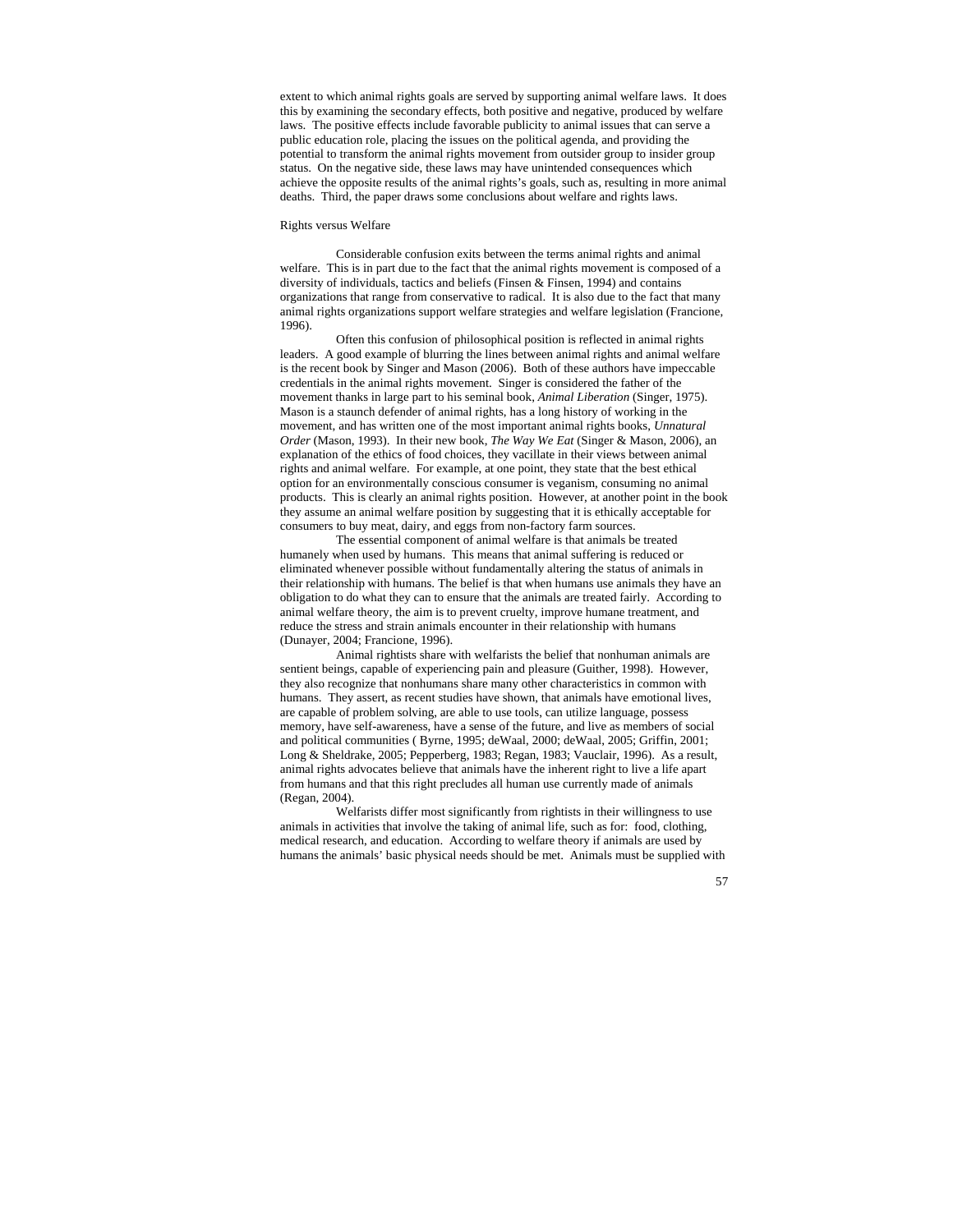water, food, shelter and health needs and experience no "unnecessary" suffering (Animal Welfare, 2006). The Humane Slaughter Act is a good example of animal welfare legislation. It requires that animals in the slaughtering process be rendered insensible to pain before being killed.

The animal rightists view the relationship between humans and animals much differently. Most animal rights activists perceive the rights of animals similar to that of humans. Animals are considered to have a right to a life apart from humans and that the rights of animals should be protected even when it benefits humans to use animals (Regan, 1983). In this thinking, animals are not the instruments or property of humans. As a result they should not be used: in research, for food, in clothing, for testing of household products and cosmetics, and in entertainment.

In some European countries animal welfare laws have embraced some tenets of animal rights. In Europe, animal welfare laws have expanded beyond the biological requirements of food, water, and shelter to include emotional needs and the right to engage in natural behaviors. Under this expanded definition of welfare, animals are required to be kept in environments where they are able to experience comfort, contentment and the normal pleasures of life, as well as to be reasonably free from prolonged or intense pain, fear, and other unpleasant states. In this view, it is not enough for animals to be well fed and free of injury and disease. They must be in conditions were they are able to lead natural lives and do not show signs of frustration, discomfort, and boredom. As a result, this has led to the banning of some forms of intensive animal agricultural practices such as battery cages for egg laying hens (Fraser, 1998; Hewson, 2003).

In the United States the situation is much different. Animal welfare laws have not recognized the emotional needs of animals and animal rights theory is yet to be translated into a legislative strategy. Instead, most of the animal rights organizations in the U.S. have embraced more traditional welfare legislation. This is due to the fact that animal rights theory is seen as utopian or impractical from a political standpoint or because welfare laws are viewed as a first step that will eventually lead to animal rights legislation ( Francione, 1996).

### Criteria For Animal Rights Legislation

There have been few attempts to establish the criteria needed to develop animal rights legislation. One scholar who has made the effort to develop an animal rights legislative framework is Francione (1996). He states that there are five conditions that need to be met for incremental legislation to qualify as serving animal rights ends: 1*. The law must ban some form of animal exploitation*. The law must prohibit some reasonably identifiable behavior or abolish a particular practice. Laws, such as the AWA, that require people to treat animals "humanely" or prohibit "unnecessary" infliction of suffering cannot create rights because nothing specific is prohibited. Some examples of laws that would qualify as a prohibition on animal exploitation are: a ban on canned hunts, a ban on the sale of foie gras in restaurants, and a ban on the sale of exotic pets. These bans, if passed, would end specific animal abuses.

2. *The ban must end a salient part of the exploitation*. The law needs to address an important component of institutionalized animal exploitation. Any incremental change should help serve the ultimate animal rights goal of ending animal suffering. For example, a law that prohibited horse slaughter would be consistent with animal rights theory but a law that changes the practices on factory farms such as ban on battery cages or gestation crates would not. The reasoning is that the former outlaws an important practice of animal exploitation but the latter only causes a marginal reduction in animal suffering and does not alter the condition of the animals kept in intense confinement on factory farms.

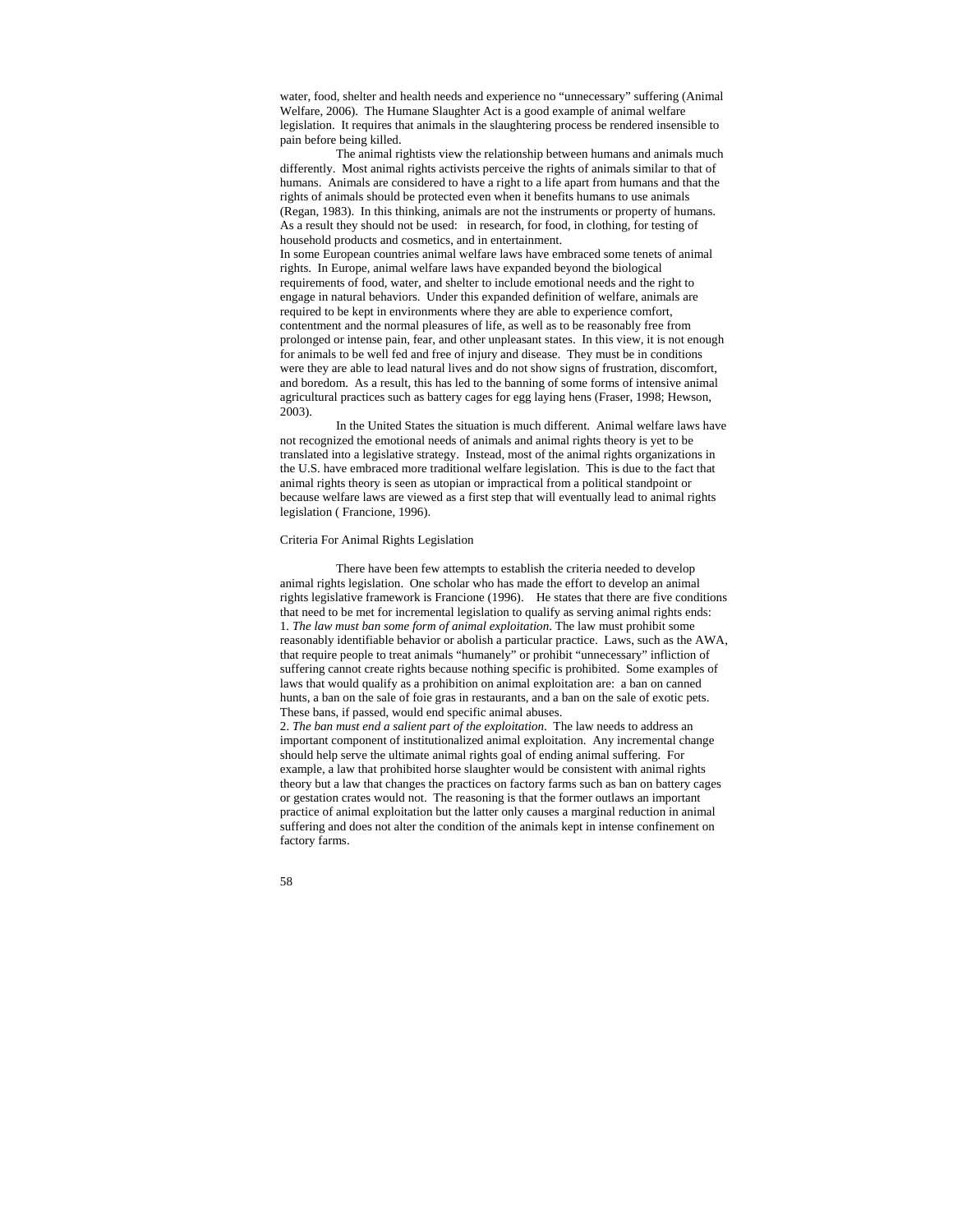3. *The legislation must be recognized as serving animal interests not human needs and concerns.* The goal of animal rights is to end the legal recognition of animals as property. Currently, in the United States animals are human property under the law. This assures that they have no legal interest that merits protection. Legislation needs to have at least an implied notion that the animal reforms made in the law are being enacted because animals have inherent value and interests apart from any human social benefit. Most animal welfare laws such as anticruelty statues and humane slaughter laws are enacted to serve human needs. For example, anticruelty laws are enacted to assure that humans adhere to a moral code of conduct that includes proper treatment of animals rather than because animals deserve to be treated justly. Humane slaughter laws are, in large part, designed to protect the quality of the animals as food. Grandin designed a physical system that tries to prevent animals from knowing that they are being led to slaughter (See the explanation under point 5). The animal handling guidelines developed by Grandin were adopted by the American Meat Institute and McDonald's because they believe these practices will result in less carcass damage, fewer worker injuries, and higher profits (Francione, 1996). In contrast, the horse slaughter prevention bill introduced in Congress in 2005 is a good example of a law that would protect the interest of animals over humans. The bill, if passed, would prevent the slaughter, sale, and possession of horse flesh. This law would benefit approximately 100,000 horses that are slaughtered each year in the U.S. for their meat over the interest of the humans who seek to traffic in horse flesh (2006).

4. *The law is not merely protection of some animals at the expense of others.* The law should not provide for a kind of speciesism (a prejudice toward the interest of members of ones own species against those of members of other species) which seeks to protect some animals and not others. Most animal welfare laws in the U.S. reflect the higher social regard for companion animals (mostly dogs and cats) and the almost total public disregard for farm animals and most animals used for research. For example, chickens are excluded from the Humane Slaughter Act and most states exempt agricultural practices from animal cruelty statues. Customary agricultural practices, such as, castration, dehorning, debeaking, branding, and tail docking are not covered by animal welfare laws even though they are done without anesthesia.

5. *The law should not replace one form of exploitation with a more "humane" form.* A major weakness of most animal welfare laws is that they focus on animal suffering in the sort term and do little or nothing to improve the basic condition in the long term. An example is People for the Ethical Treatment of Animals' (PETA) KFC Campaign, "KFC Cruelty" (2006). It recommended replacing electrical stunning and throat-slitting of fully conscious chickens with controlled-atmosphere killing, i.e., the use of gas chambers this was clearly not serving animal rights goals. Placing chickens in gas chambers may reduce some small measure of suffering at the end of their lives, but it is not furthering the goal of ending the practice of killing chickens for food.

The same can be said for the Grandin method of "humane" slaughter aimed at reducing the stress animals undergo in slaughterhouse chutes on the way to the killing floor. In her system, the chutes have rubber louvers on the sides which prevent the cattle from seeing people. The chutes are also equipped with non-skid surfaces which prevent the animals from falling. These devices are said to help the animals reduce stress and remain calm (Grandin, 1995).

Another example of replacing one form of abuse with a more humane one is found in Switzerland when battery cages were outlawed. Hens, no longer confined to cages, are placed in overcrowded warehouses, similar to the way broiler chickens are kept in the U.S. Broiler chickens are confined to large buildings with no windows to let in natural light and fresh air, and no way for the birds to engage in normal pecking and dustbathing behavior (Dunayer, 2004).

Similar findings were reported by Singer and Mason when they attempted to verify the "certified humane" label on Pete and Gerry's organic eggs. Although not in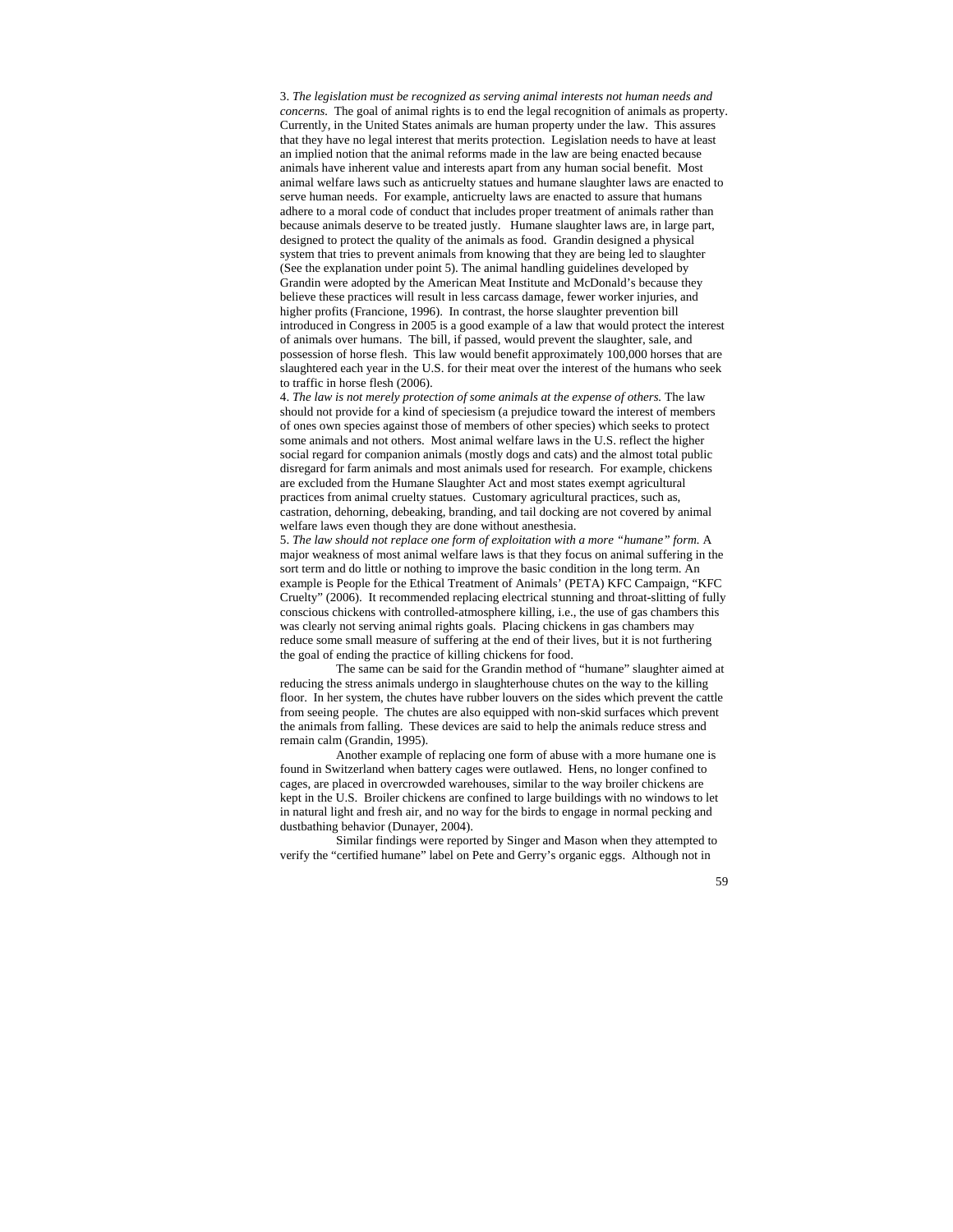cages, the chickens are kept in large buildings in intensive confinement. They have little room to move around and are unable to engage in natural behaviors. They are also debeaked (the practice of cutting off the tip of a chicken's beak) to prevent cannibalism, a behavior produced by overcrowding (Singer and Mason, 2006).In the wild, chickens spend their time pecking and scratching in a search for food. They also take dustbaths to keep their feathers in good condition (Folsch, 2000).

To summarize the above five point, animal rights theory can be consistent with the incremental approach to legislative reform. To achieve this end, laws must be aimed at banning significant animal abuses. Most welfare laws, such as, those that deal with the way animals are killed, and those that prohibit inhumane treatment or unnecessary suffering do not qualify. Any attempt to balance human and animal interests within the law is inconsistent with animal rights goals. An animal rights legislative strategy must propose laws that are consistent with the inherent value of the animals.

 Another set of criteria that may be useful in developing animal rights legislation is proposed by Russell and Burch (Russell, 1959/2006). They wrote an ethical protocol for laboratory experimentation, classifying the use of animals into three categories known as the Three Rs, refinement, reduction, and replacement. These guidelines were intended as a way of establishing rules for the humane treatment of animals in the lab not as recommendations for developing animal rights legislation. However, they provide some important insight into the differences between animal rights and animal welfare laws.

1. Refinement *suggests minimizing animal suffering and distress*. The authors argue that minimizing pain and distress is not only ethical behavior but creates better science because animals that are not under duress produce more accurate results. Williams and Burch suggest that the conditions under which animals are housed should be improved. For example, they recommend that mice be given toilet paper rolls or egg cartons to hide in, that rabbits be given straw and dogs be given toys to play with. They also recommend that anesthetizing animals whenever appropriate and possible.

2. Reduction *involves using the minimum number of animals possible*. Using the fewest number of animals to obtain the desired amount of information should be the goal. This can be achieved by: a) notifying other researchers when an animal is to be killed so organs can be shared; b) creating better experimental designs using statistical principles; c) better choice of species used in experimentation; and d) use of pilot studies which can result in fewer animals being used in experimentation.

3. Replacement *means avoiding the use of living animals*. The authors argue that alternative methods should be used whenever possible to replace animal experimentation. They suggest, for example, the use of physical and chemical analysis techniques and the use of mathematical and computer modeling to replace animal experimentation.

Of the three principles the first is contradictory to animal rights goals. It assumes that it is ethical to use animals for human needs as long as animal suffering is kept to a minimum. This is clearly animal welfare. According to this reasoning, animals are necessary in experimentation because they can help further human knowledge. Animal use is justified because it serves human knowledge and comfort. The obligation to the animals under these conditions is to provide them with some amenities to make their lives as comfortable as possible. Animal rights philosophy rejects this notion and contends that the improvements made in the lives of animals under these conditions are insignificant compared to what is taken from them.

The second principle, reduction, is similar to the first. Using the minimum number of animals does nothing for the animals used by humans and violates the principle of animal rights that animals should not be used to further human needs. The only significant principle, from an animal rights perspective, is the third, replacement. This suggests finding alternatives to the use of animals. It could provide the basis for legislation that has an animal rights perspective. For example, there are alternatives to

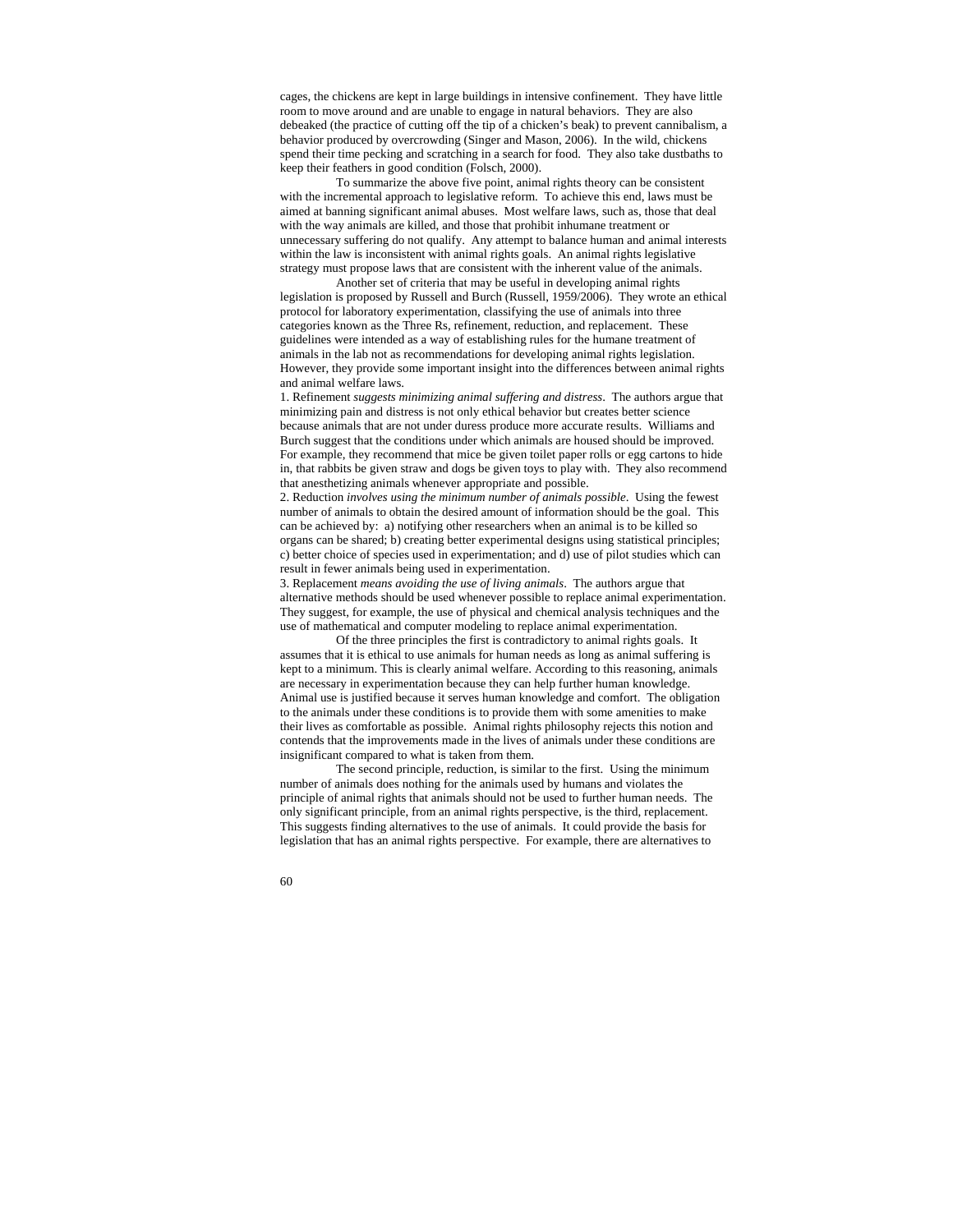dissection in science education including, interactive computer programs, videos, and videodisc simulation.

A better model for creating animal legislation has developed in some European countries that have adopted the "Five Freedoms". First defined in 1979 by the United Kingdom's Agriculture Ministry, they are: 1) freedom from hunger and thirst, by ready access to fresh water and a diet to maintain full health and vigor; 2) freedom from pain, injury and discomfort by providing a suitable environment including shelter and a comfortable resting area; 3) freedom from pain, injury and disease by prevention or rapid diagnosis and treatment; 4) freedom to express natural behavior by providing sufficient space, proper facilities and company of the animals' own kind; and 5) freedom from fear and distress by ensuring conditions which avoid mental suffering.

The fourth principle, the freedom to express natural behavior and the fifth, freedom from mental suffering are denied animals kept on farms, in labs, and in entertainment venues. These two principles could be used to form the basis for legislation that can legally challenge the way animals are currently being treated in the U.S.

The Five Freedoms form the foundation of animal legislation throughout the European Union (Lora Chamberlain, 2004). These principles seem to go well beyond any ideas about animal welfare found in the laws in the United States. The implied concept is that animals have inherent value. This is in sharp contrast to the U.S. where they are seen as the property of their owners. Under the five freedoms animals are recognized as having the right to health and well being. This extends not to just physical condition but social and psychological health as well. There is acknowledgment that animals have a right to express natural behaviors, engage in social behaviors, and to avoid conditions that cause mental as well as physical pain and suffering. These are consistent with animal rights principles and could be useful in the formulation of laws with an animal rights orientation.

## Animal Rights Criteria

Many of the criteria identified in this paper can be used in developing animal rights legislation. It is the authors' contention that there are at least three essential criteria necessary to framing any animal rights law. The first is that legislation must incorporate a ban on animal use (e.g. a ban on fox hunting or canned hunts). A ban is necessary because animal rights is an abolitionists movement (Regan, 2004). Any law that is animal rights in nature must call for an end to some form of animal use. The ban should include a category of animals, such as, elephants, dogs or horses used for human purposes. An example is a ban on keeping elephants in zoos. Secondly, the ban has to result in a significant change in the lives of some types of animals (e.g. foxes and animals used in the canned hunts would no longer be hunted and killed). In other words, the law must provide relief to this class of animals. An example of insignificant change in the law is the ban on battery cages for egg-laying hens. This ban has removed the cages and placed the hens on the floor of over-crowded sheds. Since the law provides for only a marginal improvement in the condition of the animals it is considered insignificant.

The third is that the law must recognize the inherent rights of animals as the reason for the law (e.g. a ban on zoos keeping elephants would recognize that the needs of the animal cannot be met in a zoo environment). The law would not be written, as most animal welfare laws are in the U.S., to fulfill human needs. Most animal control laws, such as, spay and neuter practices and maintaining animal control shelters are designed to protect humans from the effects of stray dogs rather than because of a concern for the well being of the animals.

Tom Regan (2004) identified a number of goals that can serve as a potential list of animal rights laws. They would seem to fit the three criteria. They include: 1) removal of elephants and performing animals from circuses, 2) end the use of dolphins in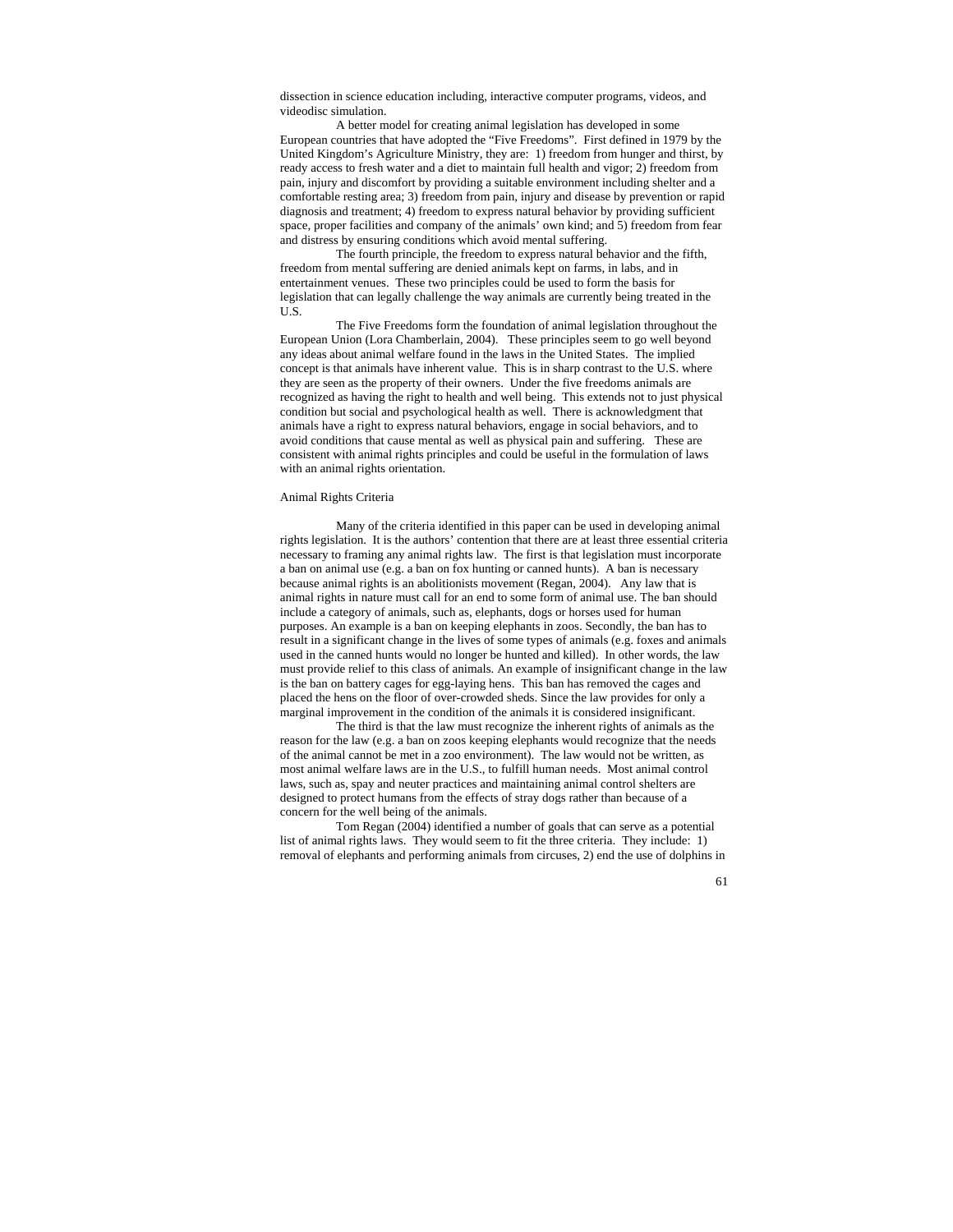entertainment, 3) abolish canned hunts (animals kept in fenced enclosures for the purpose of shooting them at close range and guaranteeing a kill every time), 4) end of greyhound racing, 5) elimination of fur farms, 6) end of seal hunts, 7) ban on compulsory dissection in schools, 8) end to dogs used in research, 9) ban on the LD50 toxicity test, 10) end to pound seizure (the practice of allowing animal shelters to sell or donate animals to research labs), and 11) elimination of Class B dealers (merchants who buy dogs and cats from the public and sell them to research labs). Three of the proposals on this list are currently the law in some places in the U.S. A ban on canned hunts has been enacted in 22 states and an end to compulsory dissection in schools is the law in 9 states. In the city of Detroit there is a ban on keeping elephants in zoos.

## Obstacles to Legislation

Using the legislative process to achieve animal right's goals is hampered by a number of political obstacles. Foremost among them are: the nature of the law making process in the United States; a bureaucracy that is dominated by the opposition groups that hamper enforcement of animal laws; the tendency of the legislature to pass symbolic legislation to appease non-elite groups; and the failure of the criminal justice system to apply appropriate sanctions to those who violate the laws.

# Policy Process

The public policy process in the United States is essentially a conservative one. It is better suited to defeating legislation than promoting new laws. The process involves numerous participants including executive and legislative officials, interest groups, political parties, and public opinion interacting in a system that involves sharing power. These policy players must interact with each other in an effort to build a majority coalition necessary to enact legislation (Simon, 2007).

The process is further complicated by the fact that power is decentralized in Congress and state legislatures create numerous obstacles to the passage of legislation. There are also committees and subcommittees in the House and the Senate as well as executive action to consider. The result is a process characterized by negotiation, bargaining, and compromise. This means that in order to secure the needed votes to pass a bill it is usually watered down at every decision point in the process. Almost all legislation that survives this difficult process can be described as incremental, that is, it makes only marginal changes in existing policy rather than dramatic and fundamental changes in the way things are done (Gosling, 2004).

Therefore, it is not surprising that most legislation dealing with the treatment of animals is more likely to be animal welfare oriented rather than animal rights oriented. Animal rights legislation which calls for more radical innovations is especially difficult to pass (Van Horn, 2001). For example, one of the goals of animal rights is the elimination of rodeos. However, a law that would outlaw rodeos would have little or no chance of passing in most states, so the focus of proposed legislation is usually on ending the most abusive rodeo practices, such as calf roping or horse tripping, events that often severely injure or kill the animals. Successful passage of this form of legislation does little toward reaching the animal right's goal of ending the abuse of animals in rodeos. Outlawing calf roping and horse tripping does not end the abuse of either cows or horses in the rodeo. This is because these animals are used in other rodeo events, such as, bronc busting or calf riding ( an event that involves several children attempting to jump-on and ride the calf).

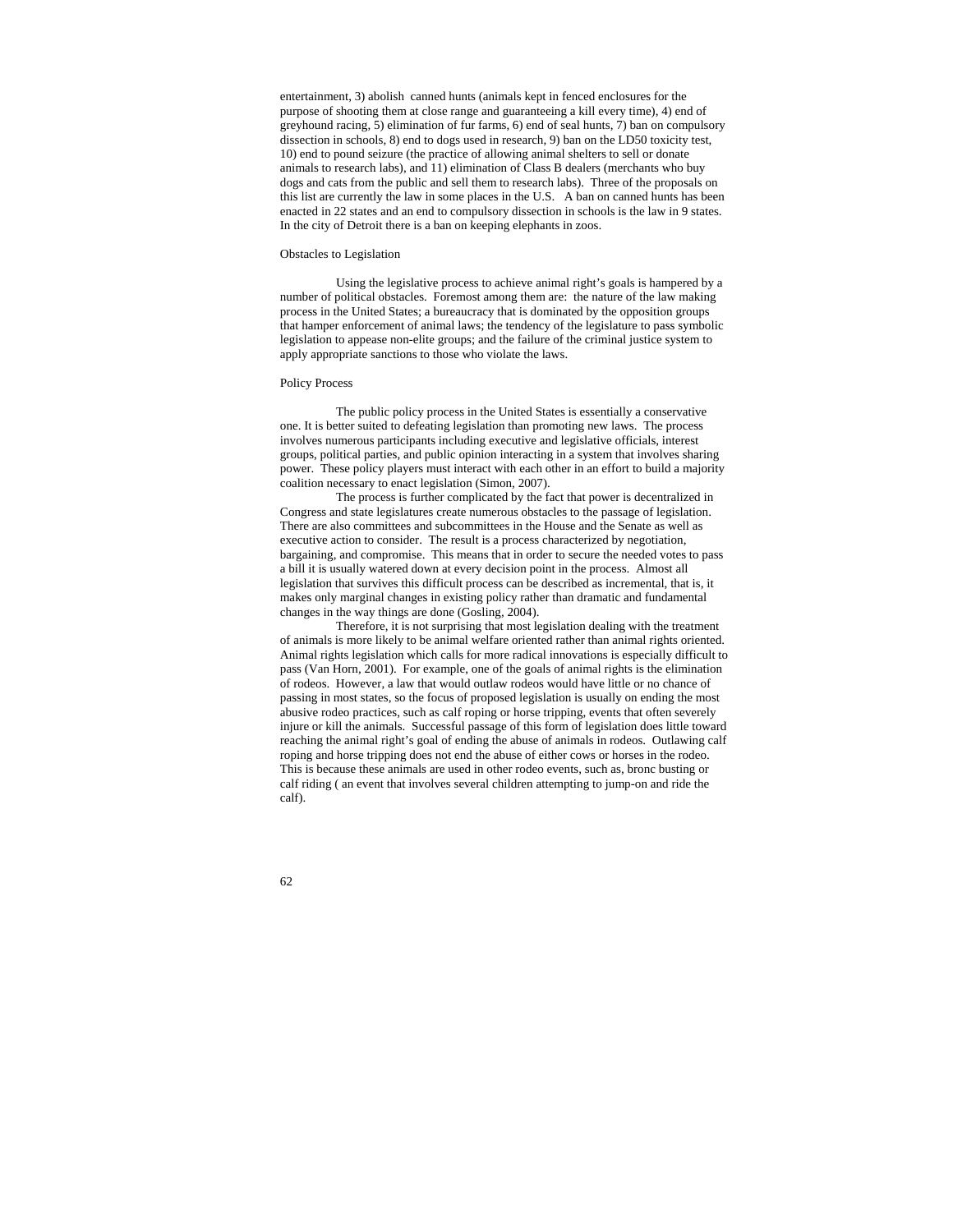#### Symbolic Legislation

Since the policymaking process is decentralized and requires numerous compromises along the way, many of the laws that survive the policy process can be described as symbolic legislation. Symbolic laws are general in nature and lack the specific prohibitions that would make them meaningful. The statute and its subsequent regulatory enforcement prove to be hollow and intangible rather than real and concrete. Symbolic laws provide reassurance to the public rather than redress, prevent, or punish wrongdoing.

Edelman (1983) argues that the public policy process can be viewed as a system that rewards tangible, specific benefits to a few powerful elite groups and only symbolic, intangible reassurance to non-elite groups and the unorganized. As a result many statues do not deliver what they promised. Their regulatory policies are not actively pursued unless they are acceptable to the regulated groups or serve the interest of these groups.

Applying Edelman's framework (1983), some animal welfare legislation can be seen as symbolic policy. AWA is a case in point. It appears to be a general anticruelty statue but it fails to regulate the food, fashion, and pet industries. The original purpose of the AWA was to protect dog and cat owners from theft and to prevent the use of these pets in animal research (Francione, 1996). However, the law is limited to the protection of animals used in research, exhibitions, transported commercially, or sold by animal dealers. It also excludes rats, mice, and birds used in research and does not prohibit any experiment, no matter how painful (Moorehead, 2004). The AWA is further weakened because it covers only the animals in the laboratories that are not being used in research projects. Additionally, the USDA, the administrator of the AWA, does not review the research design of the experiments to evaluate possible animal abuse or provide any guidelines for animal use in experimentation (Regan, 2004)

Animal laws at the state level are not much different. Anticruelty laws appear to be mostly symbolic in nature. At first glance they seem to be protection for animals in general, but there are many exemptions. These include animals used in: veterinary practices, research, in the wild, on farms, in slaughterhouses, in pest control, in rodeos, in zoos, and in circuses (Morehead, 2004).

Although not using the term *symbolic* to describe animal welfare legislation, Francione argues that laws that require people to treat animals "humanely" or prohibit causing "unnecessary" animal suffering do little to protect animals because no specific behaviors are prohibited (1996). The Guardianship Ordinance now the law in cities such as, Boulder, Colorado and West Hollywood, California are examples of symbolic legislation. This law advocates that the words *pet-guardian* be substituted for *pet-owner* in official statutes, ordinances, and public communications. The reasoning behind the change is that it is believed that more respectful language will lead to more respectful treatment of animals (Nolen, 2001).

If animal legislation is going to be more than symbolic and be concrete it must create specific limitations on the behavior of people using animals. These behaviors must be clearly defined and easily understood. There also needs to be strong sanctions that send the message that violators will be severely punished (Francione, 1996).

In contrast, animal laws are characterized by limited culpability under the law. Francione (1995) found that most state anticruelty laws provide for a minimum level of criminal responsibility. Penalties for violations usually do not exceed a fine of \$1,000 or a prison term of more than one year. Moorhead (2004) reported similar findings. He stated that sanctions are weak and include: counseling, community service, forfeiture of an animal, seizure, and reimbursement for cost and care. Often when the animal abuser performs one of these acts the abused animals are returned to them.

It appears that animal laws are not taken seriously enough by the criminal justice system. Offenses are rarely prosecuted and when they are they usually do not go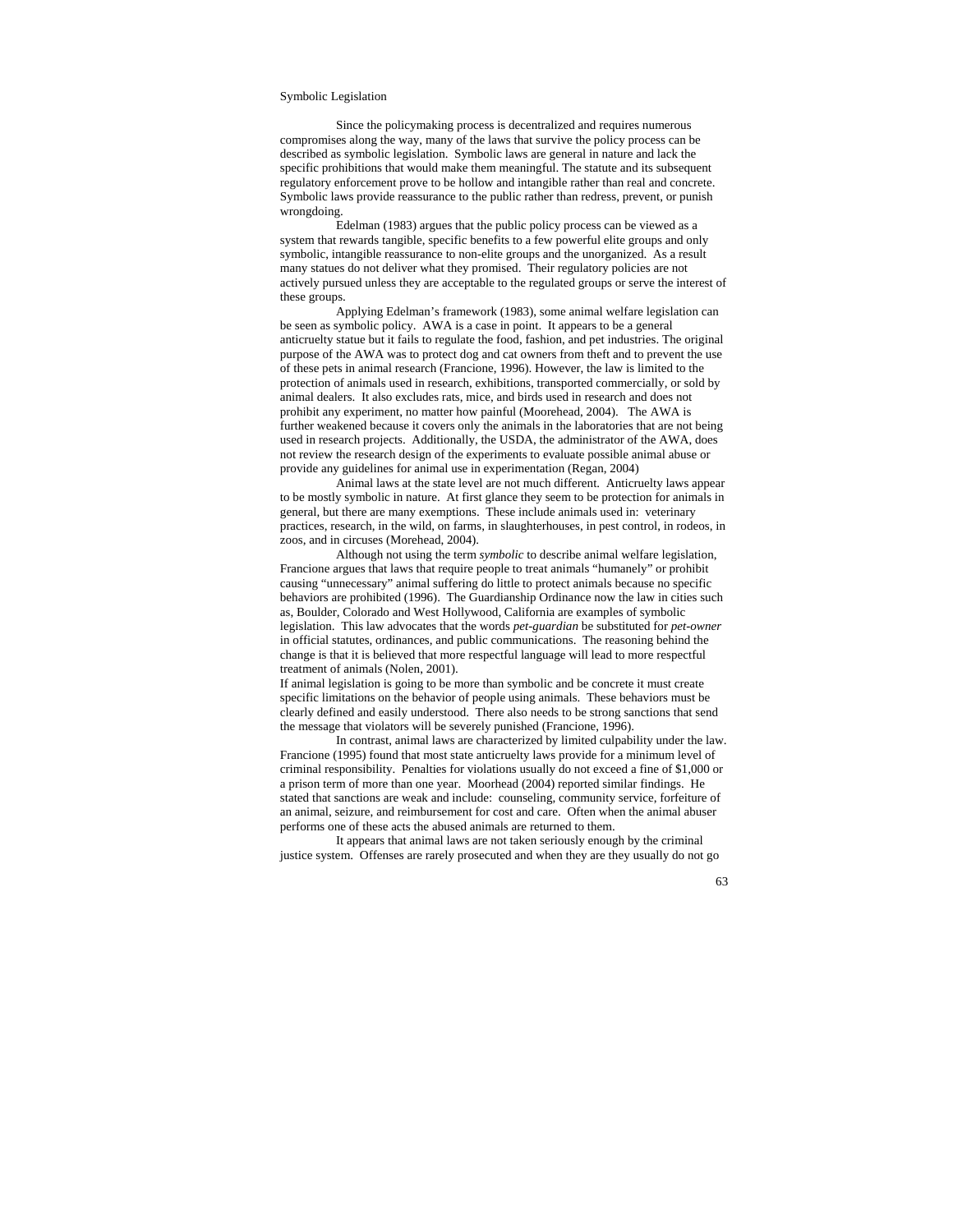to trial. If there is a conviction the sentence is often not adequate to fit the offense. This is similar to the problem that Mothers Against Drunk Driving (MADD) faced in the last two decades (Kollman, 1998). They had to engage in a massive public education campaign to convince the public and the politicians to treat the issue seriously. Animal rights advocates face a similar challenge.

### Administrative Enforcement

Animal welfare laws are also weakened by a lack of administrative enforcement. This is the result of powerful groups, such as those representing animal agribusiness, research laboratories, and animal breeders. Usually these industries see the law as a threat to their profits or ways of conducting business. These opposition groups direct their attention to the administrative agencies responsible for implementing the act. They are usually able to persuade the regulatory agencies to serve the needs of the industry rather than regulate it. One way they do this is by convincing executive officials, who make appointments to the agencies, to staff them with "experts" from the regulated community. Appointing members of the regulated community to administrative agencies is a common practice. In fact, the practice of moving from industry to government and back again is so commonplace that it is referred to as a "revolving door". It usually results in an agency that is dominated by ex-members of the regulated industry. Under these conditions it is not surprising that animal laws are not rigorously enforced. For example, the USDA has general responsibility for enforcing the AWA. According to the Office of Inspector General (OIG) audits and investigations continuously reveal that the USDA is not staffed to enforce the law, downplays the number of violations of the law, ignores repeated violations, and is unwilling to levy high monetary penalties. According to one OIG inspector turned whistleblower, "The USDA has a good ol' boy relationship with the research industry and the laws are nothing more than smoke and mirrors" (Budkie, 2005, p.13; Monks & Minow, 1991).

Dunayer (2004,) agrees with the notion that the AWA is not effective. She states that the AWA excludes several types of animals including: invertebrates, amphibians, fishes, reptiles, and many mammals and birds. She cites the state of puppy mills in the U.S. as further proof that the AWA is not doing a good job of protecting animals identified under the Act. In most puppy mills female dogs are bred for the pet industry. At every ovulation cycle females are impregnated. When she reaches age five or six and her production declines she is killed. For these dogs life in the puppy mill is spend in a small, dirty, wire cage-denied all exercise (2004).

Life is not much better for other animals covered under the Act. Animals kept in zoos and circuses are required to have only enough space to stand up, lie down, and turn around. Other performing animals are also often mistreated. For example, in alligator shows humans sit on, stand on, and jump on alligators. Participants drag them by the tail, wrestle them, hit and poke them on the nose and in the eyes, and pass them around to audience members (Dunayer, 2004).

Animals protected by the Humane Slaughter Act are also abused at the slaughterhouse because of a lack of enforcement. Some slaughterhouse operators violate federal law by failing to properly anesthetize animals on the assembly line. (Gay, 2001) cites affidavits by workers claiming that between 10 and 30 percent of the animals are processed while conscious. He also refers to a U.S.D.A. study that found almost two-thirds of slaughterhouses nationwide were not in compliance with the Humane Slaughter Act requiring animals to be rendered insensible to pain prior to killing. Similar results are reported by Eisnitz who found that every year thousands of animals are cut, scalded, beaten, and skinned while fully conscious. This is the result of improperly functioning equipment, poorly trained staff, lack of a sufficient number of federal meat inspectors, and the constant pressure to speed-up the assembly line (1997). An investigative report by the *Washington Post* in 2001 reported similar findings. An analysis of enforcement

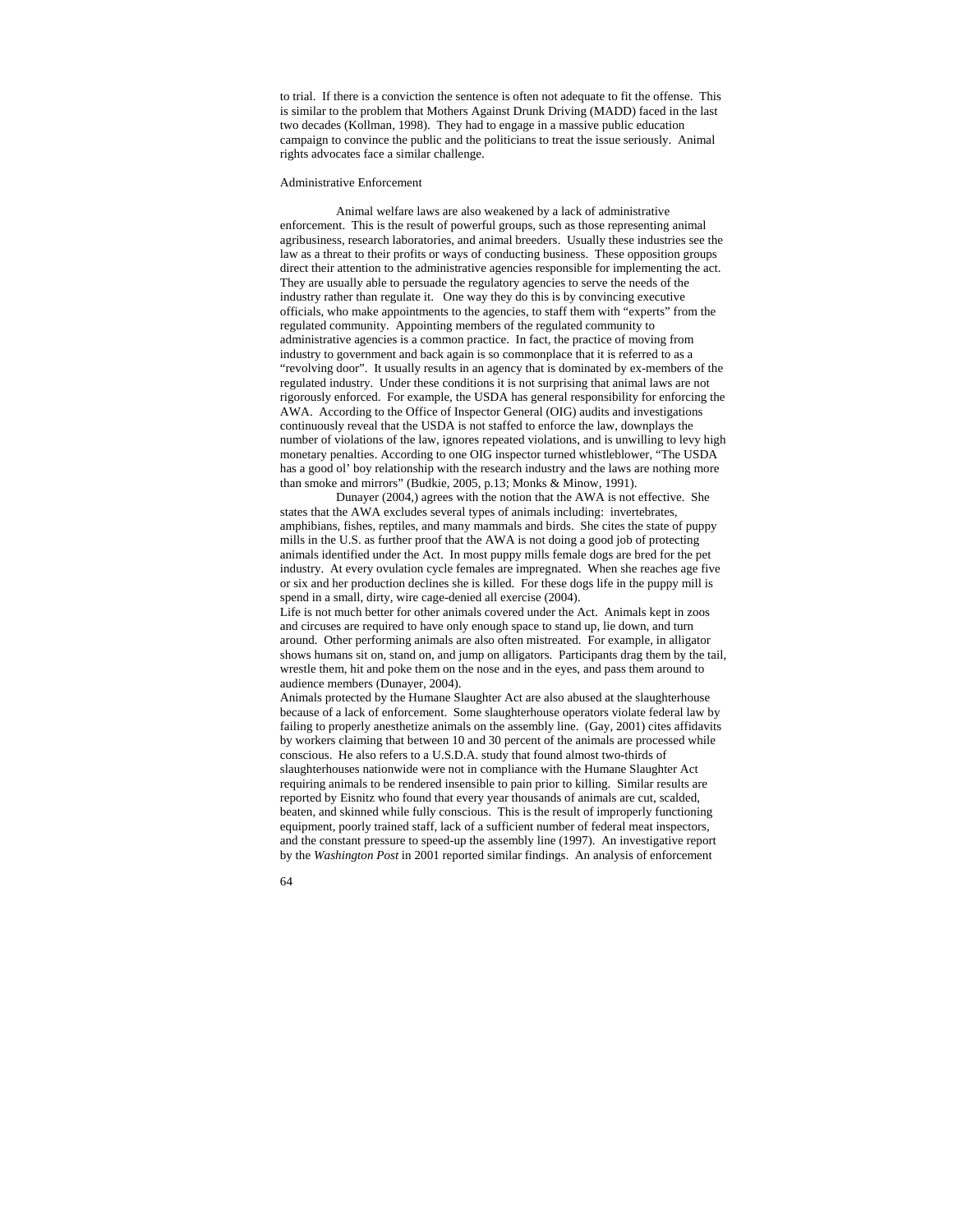records, interviews, videos, and worker affidavits verified repeated violations of the Humane Slaughter Act. For example, the government took no action against a Texas company that was cited 22 times for animal cruelty. These violations included chopping hooves off live cattle (Warrich, 2001).

# Secondary Results of Welfare Legislation

Despite the weakness in enforcement animal laws can have positive secondary effects that can benefit the goals of the groups sponsoring the legislation. Almost all animal legislation, rights and welfare, has a positive secondary result of public education. Media coverage of the issue on television and in newspapers can inform the pubic as to the nature of the issue and its effects. This was the case recently in Chicago when the city council passed an ordinance to ban the serving of foie gras, (a pate produced by force feeding ducks to make their livers enlarge) in city restaurants. Interest groups on both sides of the issue were given media coverage which lasted for several months. Chicago Chefs for Choice, and Hudson Valley Foie Gras spoke against the ordinance while SPEAK (Supporting and Promoting Ethics for the Animal Kingdom), Farm Sanctuary, and The American Society of the Prevention of Cruelty to Animals (ASPCA) spoke for it. These interest groups appeared in public hearings before the city council and in interviews with the media (Paulson, 2005). This provided an unusual opportunity for animal organization representatives to inform the pubic about the cruelty surrounding the issue. While it is not known how many people were influenced by what the animal activists said, it is clear that a great deal of free publicity was provided and a significant animal issue was placed on the political agenda of the city.

A positive secondary effect of animal rights legislation is that a ban on a specific practice used in an industry may serve as a "back door" way of eliminating the entire enterprise. For example, efforts to ban a particular event in a rodeo, such as, steer wrestling, bull riding, or saddle bronc riding can be crucial to the success or failure of the rodeo. Similar results could be achieved in zoos or circuses. For example, after three elephants died at Lincoln Park Zoo in a six month period, the city council of Chicago entertained an ordinance that would have expanded the space required to keep elephants at the zoo to five acres indoors and five acres outdoors for each elephant. The legislation also addressed circus elephants, mandating 18,000 square feet for each elephant and placing a ban on the use of bull-hooks, electric prods, and baseball bats, commonly used to discipline circus elephants. The space requirement at the zoo and the ban on the disciplinary devices in circuses would have made it impractical for either zoos or circuses to continue to maintain elephants. In effect, this legislation would have created a "back door" ban on elephants in both venues (Lydersen, 2006).

Another positive secondary effect of successful animal rights legislation is to help develop what Garner calls insider group status. Insiders are interest groups that have prestige and legitimacy among both the public officials, who determine public policy, and the general public, which help inform that policy. Insider group status is desirable because insiders are much more likely to have access to policy makers and to be successful in influencing the direction of public policy (Garner, 1993). In contrast, outsider groups are usually unsuccessful in achieving their political goals. They are relegated to engaging in outsider tactics, such as boycotts, demonstrations, and civil disobedience. While these strategies may gain publicity for an outsider group, that exposure can have a negative effect (Berry, 1999; Gais & Walker, 1991; Kollman, 1998).

The animal rights movement is a case in point. Relegated to outsider status, publicity given the movement is usually through media coverage of protest demonstrations, acts of civil disobedience, and interviews with extremists in the movement. Most of this seems to produce negative publicity. For example, in a recent 60 Minutes segment on eco-terrorism animal rights was included. During the report, Ed Bradly interviewed Dr. Jerry Vlasak, identified as a practicing trauma surgeon in Los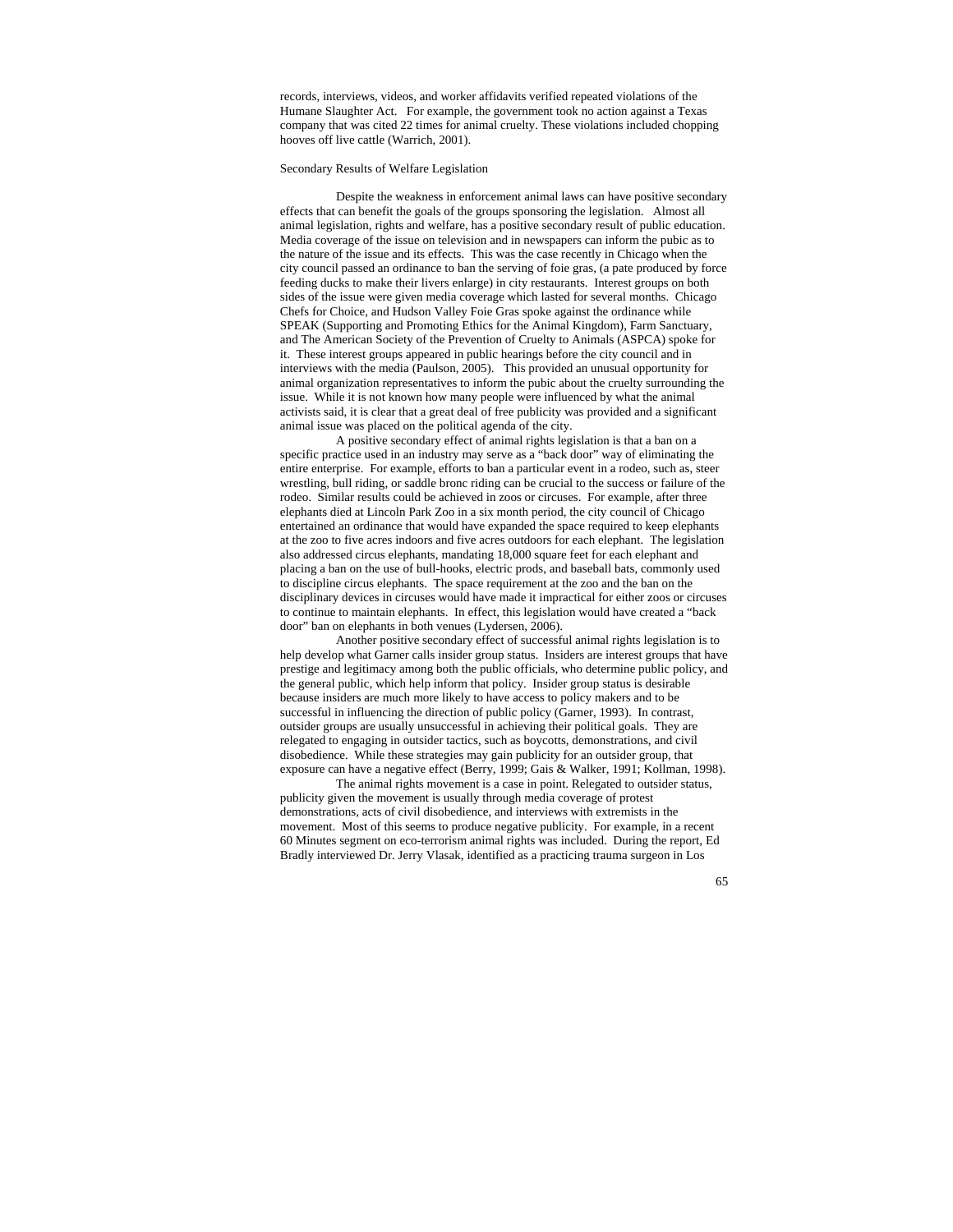Angles. Dr. Vlasak was also acknowledged as a spokesperson for Physicians Committee for Responsible Medicine; a board member of Animal Defense League; the Treasurer, Sea Shepard Conservation Society; and scientific advisor to In Defense of Animals (CBS News, 2006).

In the interview, Vlasak appeared to support the use of assassination as a way to deal with the opposition. He stated that people who harm animals, such as animal researchers, slaughterhouse workers, and heads of corporations needed to be stopped. When asked if this meant he supported assassinating these people he responded, "I think people who torture innocent beings should be stopped. And if they don't stop when you ask them nicely, they won't stop when you demonstrate to them what they're doing is wrong, then they should be stopped using whatever means necessary" (CBS News, 2006).

The *60 Minutes* program made no attempt to include in their report any of the numerous moderate and nonviolent leaders of the movement. Instead, they left the impression with the public that the animal rights movement is made up of eco-terrorists committed to assassination and property destruction (CBS News, 2006). Given the popularity of 60 Minutes, the image of the eco-terrorist may supplant the long-standing image of the animal rights activist as a demonstrator throwing red paint on a woman's fur coat during a Fur Free Friday demonstration (Reed, 1989).

Another negative secondary effect of legislation is unintended consequences. Instead of generating the intention of the legislation (primary results) the results are often the opposite of those intended by the law. Francione argues that this is the case with most animal welfare legislation. The aim of anticruelty and welfare laws at the national and state levels is to reduce the suffering of animals. However, he argues that because these laws do no prohibit anything they are ineffective. For example, anticruelty laws require those who conduct research on animals to provide a certain amount of food, water and cage space. Since these requirements offer only the minimal level of protection, they do little to reduce animal suffering. Regan (2004) states that in a typical year, the Animal Welfare Act receives a 98% compliance rate. This is not the result of the high quality of care given to animals but rather the very low standards required in the law (Francione, 2000).

Successful passage of animal welfare laws may have other unintended consequences. Animal advocates, who promote new laws, often see them as the first step in a linear progression toward better treatment of animals and the eventual elimination of animal use. In fact, the process may be quite different. It may instead be one step forward and two steps backwards. For example, the large health food store chains, Whole Foods, Wild Oats, and Trader Joe's have foods that are packaged with new terminology: free- range, cage-free, natural, all-natural, certified organic, organic, not-genetically modified, fairly traded, animal care certified, and drug-free. However, only the organic label is regulated by the government. These labels have done little to improve the quality of life for animals and tend to mask the real conditions in which animals are kept. Some of them like cage free, and free range suggest that animals are being raised in natural surroundings.

 Some animal rights organizations advocate efforts to standardize and regulate labels, such as, free-range, cage-free, and animal care certified. The goal is to include in the regulations improvement in the way animals are treated on factory farms. However, this strategy may not serve the interest of animals used for food but may instead work to increase the consumption of eggs and meat products, resulting in more, not less, suffering and death for the animals (Francione, 1996). It is possible that consumers will be attracted to these new labels because they think the animals have been raised humanely.

Another example of humane labeling is in the area of veal production. In recent years, several animal rights groups have promoted a boycott of veal emphasizing the cruelty involved in its production. Public education campaigns stress the fact that a male calf is separated from his mother within one to three days of birth, is kept in a small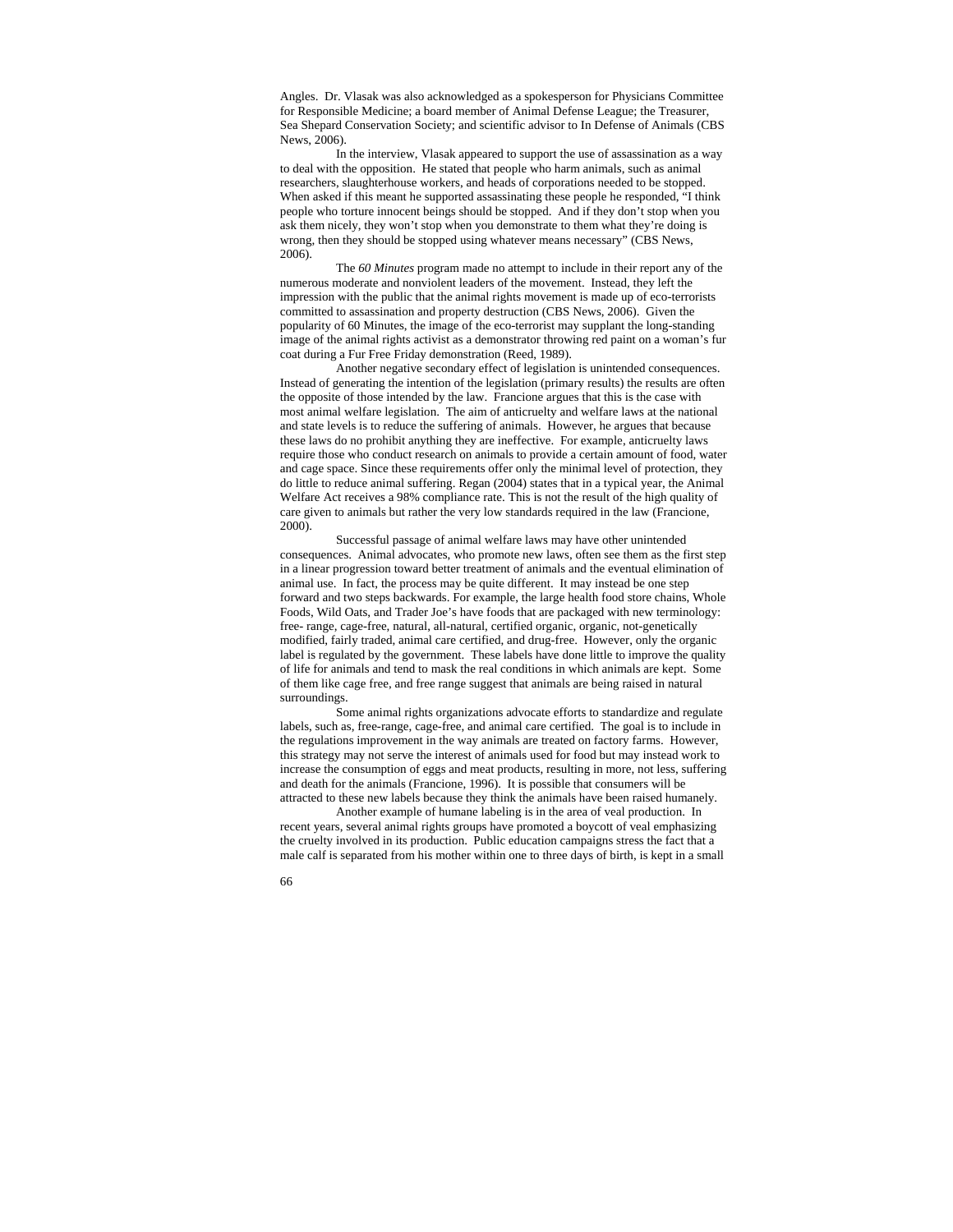crate where he is chained at the neck , kept in darkness except at feeding time, is barely able to move, unable to turn around. The calf is fed a milk replacer which is deficient in iron and fiber and causes anemia and diarrhea.

 The result of the campaigns against veal production has been a 70% reduction in the amount of veal consumed in the United States since 1980 (Mallory, 2000). It has also resulted in something known as "free-range veal." A company in Colorado is marketing a veal product that it says has no hormones, or antibiotics, no confinement or inadequate diet. The calf stays with his mother until he is about six months old, when he is sent to slaughter (Farney, 2006). However, it is doubtful that this "more humane" process is what animal rights activists intended from their efforts. If free-range veal becomes popular, it will have the opposite effect of that intended by animal rights advocates: the end to the slaughter of calves used in the veal industry. Applying a humane label has also been tried with the leghold trap, an apparatus used to capture furbearing animals. The trap is made up of two steel clamps, referred to as jaws, and a spring in the middle. When the animal steps on the trigger the trap closes around the foot or leg preventing the animal from escaping. This device has been banned in most countries and eight states in the United States because of its cruelty. Traditionally, the trap is designed with steel shaped teeth at the top of each clamp to insure that the animal does not escape. Proposed bans have generated recommendations for a more "humane trap." This trap replaces the teeth shaped steel jaws with smooth ends producing a trap that does not pierce the leg of the animal (Animal Trapping, 2005). The rhetoric used to describe this new trap suggests it is a more compassionate method of hunting and does not cause pain to the animals (Regan, 2004). This is a case in which applying a humane label has backfired on the animal rights movement.

# U.S Animal Welfare Laws Compared to Other Countries

The leghold trap has been banned throughout Europe and is an indication that when it comes to animal welfare legislation the United States lags far behind many European countries. The European Union (EU) has adopted several laws phasing out or banning practices that are commonly used on factory farms in the United States. The EU has outlawed battery cages, farrowing and gestation stalls for pigs, veal crates, hormonal growth promoters, and the routine use of antibiotics. Switzerland, Germany and Norway have outlawed: castration, ear and tail docking, placing a ring in the nose of a cow, dehorning, and debeaking. Germany has outlawed the production of foie gras by prohibiting the force feeding of ducks and geese. Austria has Europe's strictest anticruelty law. The law covers animals on farms, zoos, circuses and in pet shops. It forces farmers to uncage chickens and outlaws the use of lions and other wild animals in circuses. It also prohibits pet owners from clipping their dogs' ears or tails and makes it illegal to restrain dogs with chains, choke collars or invisible fences. (Tough Animal Rights, 2004).

The most significant difference between animal welfare laws in Europe and the animal welfare laws in the United States is a comparison of anticruelty laws. The laws in Europe tend to be preventative, outlining the ways animals should be cared for to avoid disease and injury. In the United States, welfare laws are usually prescriptive, addressing behavior that is in violation of the statue (Tomaselli, 2003). For example, anticruelty laws in the United States protect against intentional infliction of pain, suffering, injury and death of animals. In contrast, under European laws, animals must be fed, housed and cared for in a way that is consistent with their physiology and behavior. This means that a dog should be walked or allowed to run because it has the right to obtain sufficient exercise. The legislation also includes provisions relating to temperature, tethering and fresh air. Under European welfare laws there is concern for the psychological as well as physical needs of the animals. Environments in which animals are kept must enable the animals to exhibit natural behaviors and avoid boredom and stress.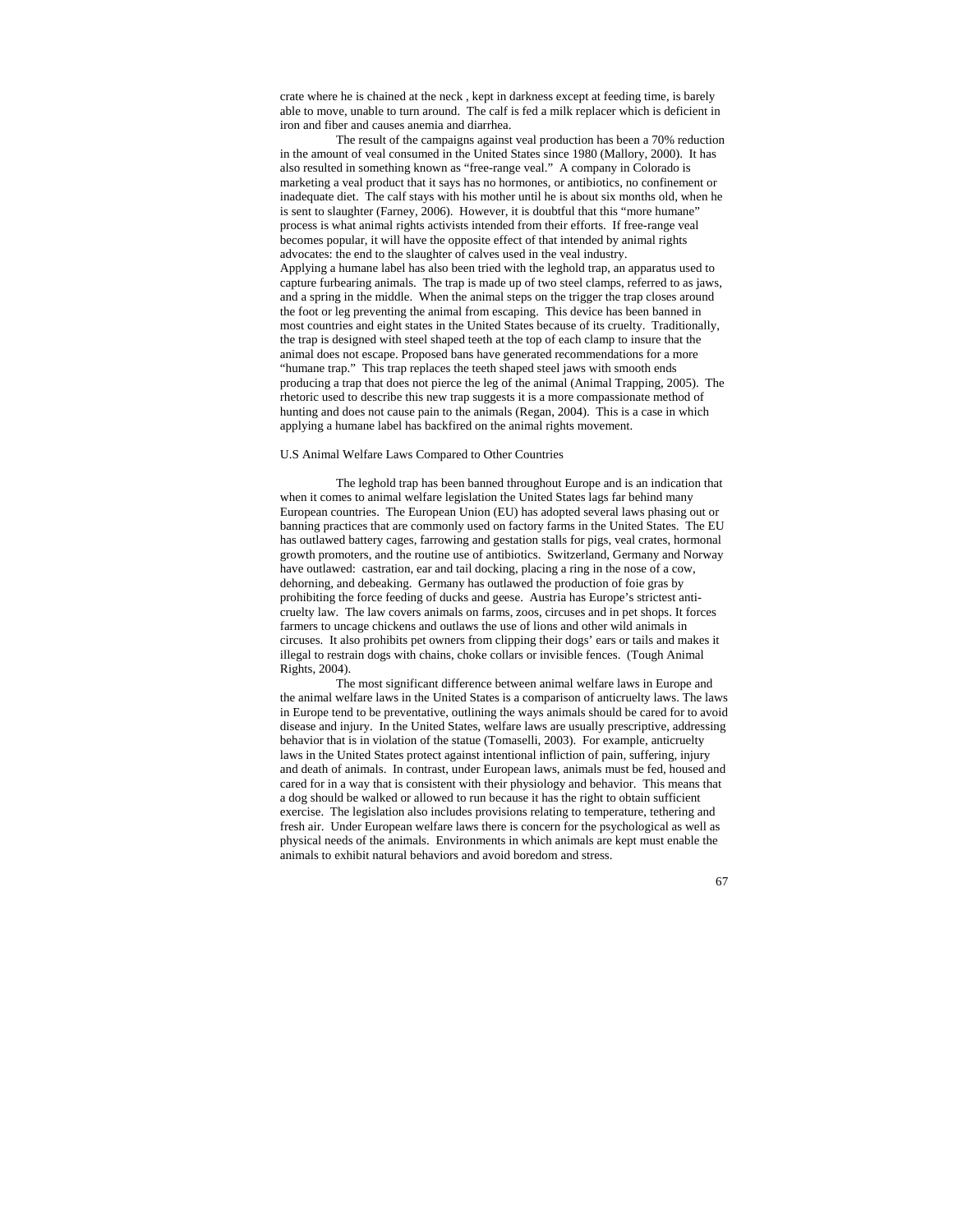Another area of animal welfare law that differs dramatically in the United States and Europe is animal transport regulation. In the United States the law that covers transportation of animals raised for food is the Twenty Eight Hour Law of 1877. The law, which applies only to interstate transportation, states that animals cannot be confined for more than 28 hours without being unloaded for food, water, and rest. The law specifies that the rest period must be five hours long. There are several exemptions in the law, such as, extending the time by eight hours if the confinement ends at night or if the transporter requests an extension to a 36-hour limit (Tomaselli, 2003). These minimal protections given animals under the transport laws are not rigorously enforced in the U.S.

In contrast, under EU animal transport laws, animals are only allowed eight hours of travel. Then, they must be given food, water and rest. Provisions of the law address numerous species-specific guidelines and regulations dealing with: type of compartment, temperature, ventilation, and space. In the United States neither federal nor state laws address these living conditions in the transport laws (Moorhead, 2004).

Many of the animal welfare changes in Europe are being proposed in the United States by both animal welfare and animal rights organizations. However, most of these changes in the way animals are treated on farms do not comply with the criteria for animal rights legislation identified in this paper. A ban on farm animal practices, such as, debeaking, dehorning, castration, and ear and tail docking will alleviate some of the suffering animals endure but will not fundamentally alter the condition of animals raised for food. These animals will still be kept in intensive confinement, denied natural behaviors, and sent to slaughter long before they reach their natural lifespan.

However, some of the legal changes in the EU are consistent with animal rights theory. Legal recognition of animals as sentient beings, capable of feeling pain and pleasure, acknowledges that they are more than human property. This is in sharp contrast to the U.S. laws where animals are considered property. As a result they are referred to in agricultural publications as "production units", or "meat machines". This view of animals is further illustrated in the egg industry where male chicks are described as "material" and "waste" (Dunayer, 2001).

Raising the status of animals above that of property provides the basis for more progressive animal welfare laws in Europe (Francione, 1995; Tomaselli, 2003). When animals are viewed as sentient beings, there is a greater likelihood that welfare laws will be written to benefit the animals rather than serve human needs. It also makes it less likely to have laws that protect some animals and exempt others. This is the trend in the United States where anticruelty laws protect companion animals but not those on farms and in research labs.

## Impact of Laws on Animals in the United States

Despite the efforts of animal groups to strengthen anticruelty laws and pass new laws, the general conditions of animals in the U.S has not improved significantly. On farms and in research labs animals are kept indoors during their entire lives. They are crammed into small and overcrowded sheds, cages, crates and stalls that are often so small that the animals are not able to turn around, stretch, or comfortably lie down. They are forced to live in almost barren environments devoid of stimuli found in their natural surroundings. These living conditions prevent them from performing natural activities and social behaviors characteristic of their species. If allowed to live naturally many animals would engage in nest building, child rearing, searching for food, traveling long distances, socializing with other members of their species, and finding their place in the social order (deWaal, 2005). All of these natural behaviors are denied by intensive confinement. As a result they are prevented from developing normal physical and mental capacities.

The physical health and well being of the animals is negatively impacted by intensive confinement. On chicken and turkey farms thousands of animals are crowed in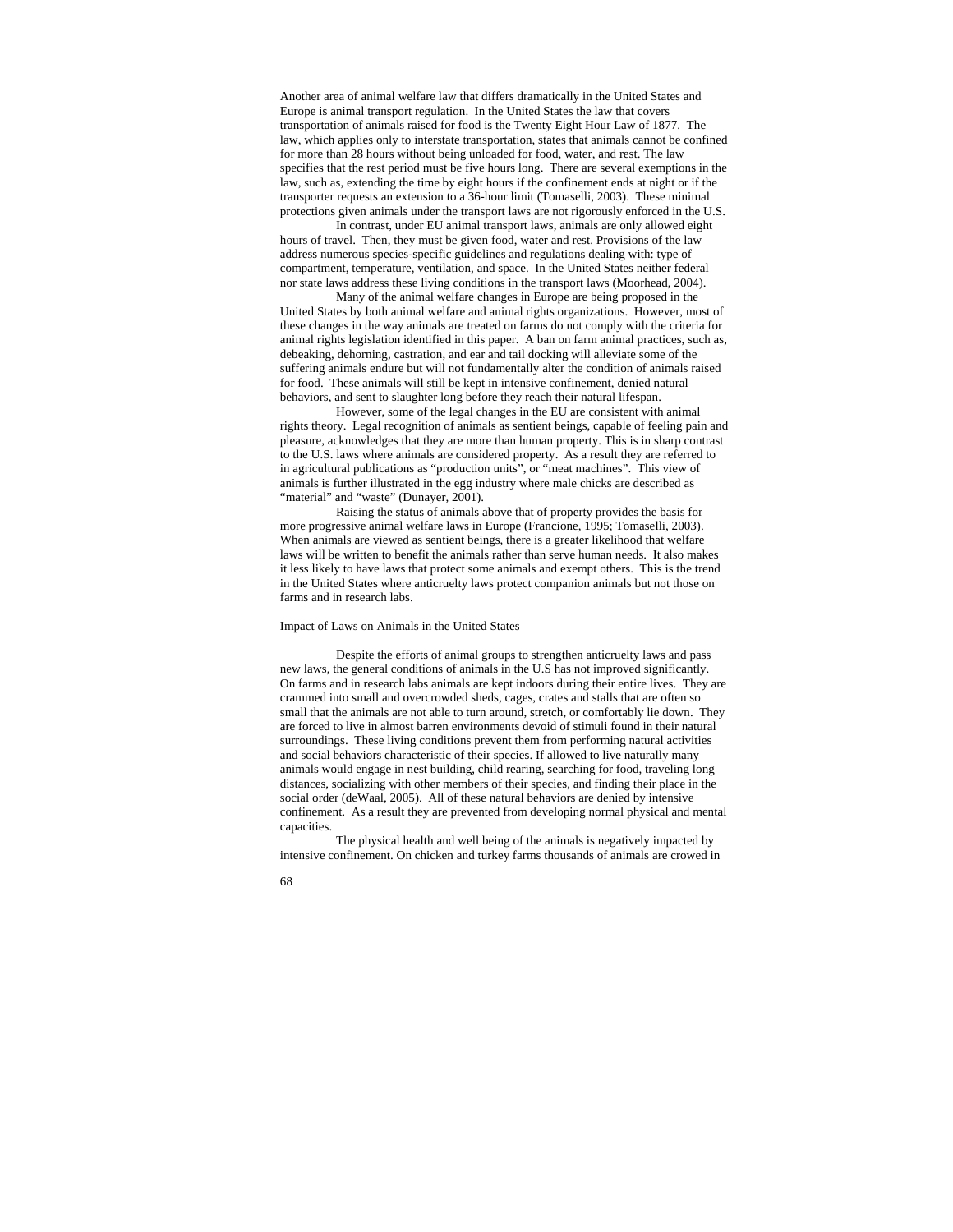large sheds. When these animals are fully grown, turkeys have about three square feet of space and chickens less than one square foot. As the litter becomes wet, hard, and ammonia-saturated, the birds develop foot ulcers, ankle burns, breast blisters, respiratory and eye disease, including blindness (Dunayer, 2001).

Poor physical health of animals is also the result of being fed an unnatural diet, antibiotics, hormones and other growth enhancers. Chickens and turkeys, for example, are breed to grow fast and develop much differently than they would if they were raised naturally. John Robbins describes the Thanksgiving custom at the White House. Each year about a week before the holiday, the National Turkey Foundation presents a live turkey to the President of the United States. In the ceremony the President acknowledges the gift and then grants the turkey a pardon. Rather than have the turkey become part of the President's Thanksgiving dinner, it is sent to a sanctuary to live out its natural life. However, the turkey usually only lives a few months. It dies of a heart attack or its lung collapse (Robbins, 1987).

Similar results are reported for other animals. On pig farms the unnatural flooring and lack of exercise cause obesity, crippling leg disorders, and sudden death. The deprived environment also results in psychological disorders including: chronic stress, depression, aggression, stereotypical behavior, and abnormal and neurotic coping (Farm Sanctuary, 2005).

#### Conclusion

Many organizations in the animal rights movement view animal welfare laws as a major tool in their strategy to achieve the movement's ultimate goal: the abolition of all human use of animals. Even though these laws offer only modest improvements in the lives of animals, activists consider them to be incremental steps toward ultimate emancipation of animals (Francione, 1996). Few organizations have attempted to propose animal rights legislation and there has not been much of an effort to operationalize animal rights goals into an incremental legislative strategy. This may be because animal rights legislation is viewed as more difficult to pass than welfare laws or because animal rights goals are considered utopian and politically unrealistic. The idea that animal rights goals are not being met by pursuing welfare legislations is not shared by most of the animal rights organizations engaged in the legislative process even though an examination of legislative outcomes suggest that it is highly questionable that welfare laws can eventually lead to animal liberation.

Few animal rights exponents seem to even question whether or not welfare laws are improving the circumstances of animals despite the fact that there seems to be little improvement in the conditions of most animals being kept for human use. The major problems with the welfare laws seem to be, lack of specific prohibitions in the law, exemptions made to the law, and laxed enforcement. Industries continue to exploit animals through intensive confinement, mistreatment, and experimentation which lead to the death of billions of animals every year (Wise, 2002).

Laws that make marginal improvements in the lives of animals, such as, those that mandate larger cages or more humane methods of slaughter are not consistent with animal rights philosophy. Most laws that address factory farm practices also fall into this category. Outlawing battery cages, veal creates, and gestation crates do little to further the goal of ending the practice of using animals for food. The animals are still essentially in the same condition they were before the laws were passed. In addition, these laws send an anti-animal rights message: that it is acceptable to eat animals as long as they are treated humanely (Dunayer, 2004). It is important to recognize that these laws are counterproductive from an animal rights perspective.

Similarly, legislation designed to regulate terms used to market the way animals are raised, such as, "free-range" and "cage-free" can have the same counterproductive results. They may increase consumer demand for the products and result in higher profits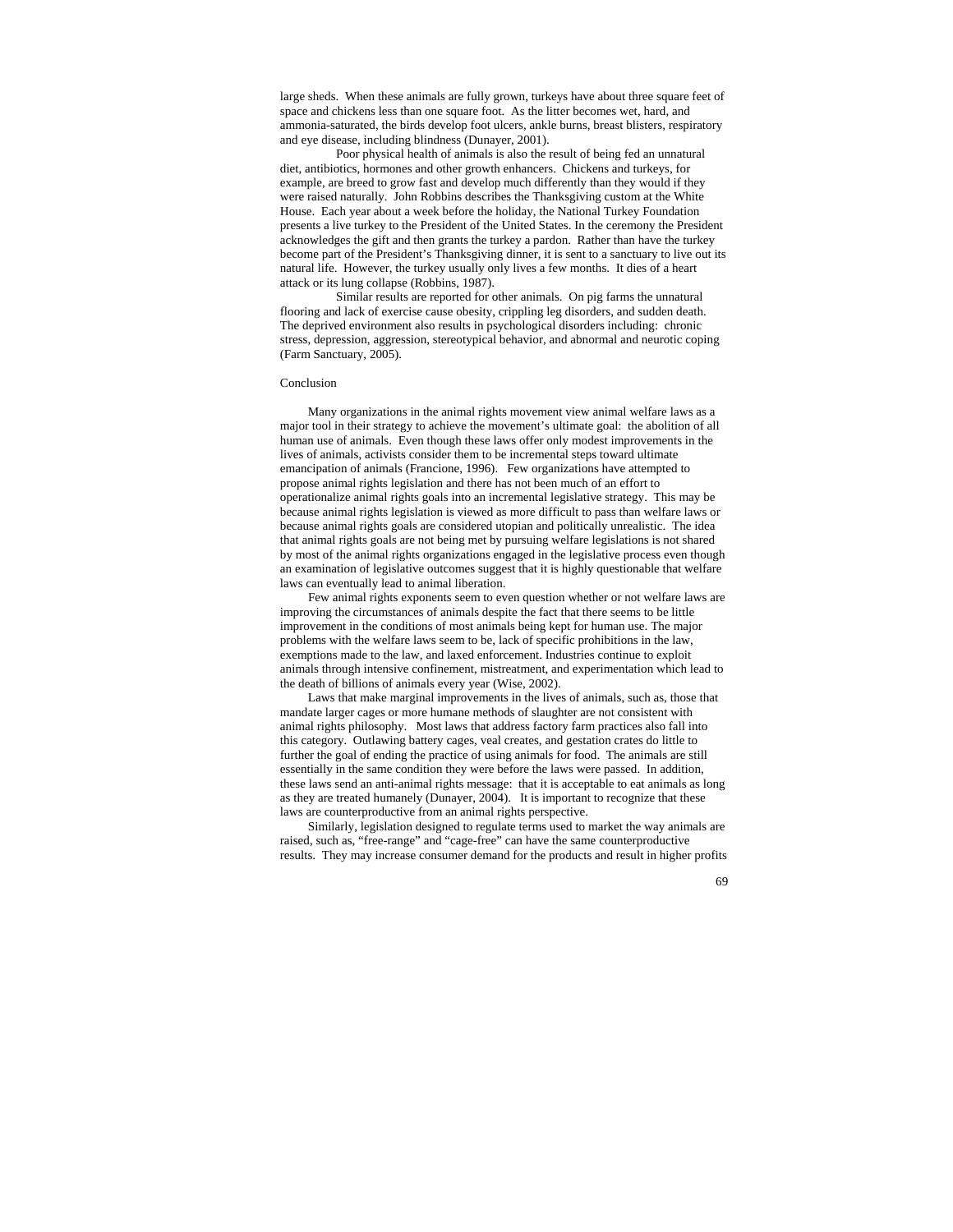for the industries. Consumers are led to believe they are making ethical choices by buying these products (Singer& Mason, 2006). However, the end result may be an increase rather than a decrease in animal suffering and death.

Determining the place of welfare legislation in the legislative strategy of animal rights organizations is complicated by the fact that almost any welfare legislation, even a symbolic welfare law, can produce some positive secondary effects. On the one hand, this may make it worth supporting. On the other hand, there is always the possibility of unforeseen negative consequences. As a result, there is a need to assess the long term effects of incremental welfare legislation.

In contrast, animal rights oriented legislation will produce more beneficial outcomes, but passing animal rights laws will be more difficult. Probably the most challenging t area to achieve legislative success is in factory farming. In order to fit the criteria of animal rights, legislation aimed at factory farms would have to call for a ban on production. This was accomplished recently in California when the government halted the production of foie gras.

The same results could possibly be achieved with veal farming, or fur framing. However, it seems impractical to suggest that any of the major types of animals farming could be banned in the U.S.

A better strategy may be to seek a "back-door" approach. Animal rights organizations, for example, could propose an end to adding antibiotics and other growth hormones to the feed of animals. There is support for this idea among some medical doctors, organic farmers, and consumer advocates (Public Interest, 2002). If animal rights organization could form a coalition with these groups a ban would be possible. This would have a major impact on animal farms because these drugs enable animals to be raised in-doors, in intensive confinement. Although the law would not end animal farming, it would be a step in that direction because it would make it impossible to have large factory farms and it would threaten the current economic structure of most animal farming in the U.S.

It will probably be easier to pass animal rights legislation in other areas of concern to animal rights organizations. A ban on animal testing for cosmetic and household product is one example. Following the lead of the EU, legislation could be proposed to exclude certain animals, such as great apes (gorillas, chimpanzees, bonobos, orangutans) from these tests. This could be a first step toward eventually fazing-out animal testing for these consumer products. It may also be possible to pass a ban on other uses of animals such as exhibiting large animals in zoos and circuses, ending fur farming, and banning certain animal sports like greyhound racing.

Animal rights organizations should also seek to follow the European example of recognizing the social and psychological needs of animals. This provides an important step toward creating animal rights. European anticruelty laws now recognize that animals are social beings that should be allowed to interact with members of there own species and allowed to exhibit normal behaviors. Adopting these principles in the U.S. could form the basis for fundamentally altering the way animals are kept. It is the view of the authors that following the European model in the United States would be far more productive than the legislative welfare strategy currently employed.

Animal rights organizations need to recognize that they face a difficult struggle in the legislative arena. The obstacles to passage of animal rights oriented laws will not be easy. However, similar obstacles have been overcome by other social movements in the past. The civil rights movement and the women's movement are two examples. Like the animal rights movement they faced formidable opposition and threatened the economic, social, and political status quo. They faced a long and difficult struggle before achieving their goals. It will probably be no different for the animal rights movement. Only time will tell if they are able to achieve their legislative agenda.

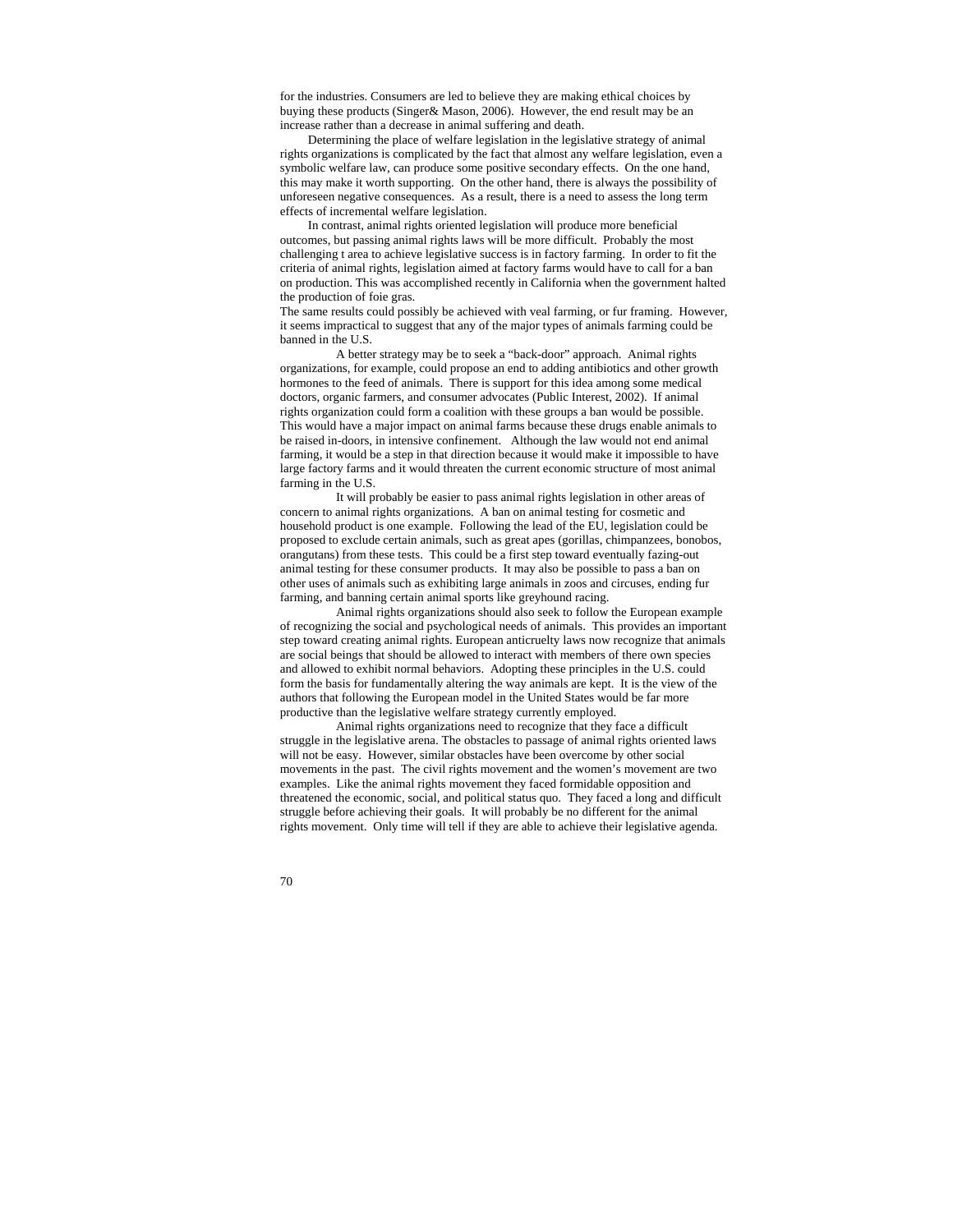## **References**

- (CBS News, 2006). *Burning Rage: Ed Bradley Reports on Extremists Now Deemed Biggest Domestic Terror Threat* (CBS News). New York: 60 Minutes. Retrieved October 24, 2006, from http://cbsnews.com/stories/2005/11/10/ 60minutes/main1036067.shtml
- (Farm Sancturary, 2005). *The Welfare of Sows in Gestation Crates A Summary of Scientific Evidence* (Farm Sanctuary). Watkins Glen, New York: Farm Sanctuary. Retrieved October 24, 2006, from Farm Sanctuary Web site: http:// www.farmsanctuary.com/campaign/gestation\_evidence.htm
- (SALP, 2006). *American Horse Slaughter Act* (SALP). Washington, DC:. Retrieved November 3, 2006, from Animal Welfare Institute Web site: http:// www.saplonline.org/horses.html
- Animal Trapping. (2005). In *Wikipedia* (Vol. 0, p. 1). Retrieved October 29, 2006, from Wikipedia the Free Encyclopedia Web site: http://en.wikipedia.org/wiki/ Trapping\_(Animal)
- *Animal Welfare vs. Animal Rights*. (2006). Retrieved October 24, 2006, from http:// www.animalwelfarecouncil.com/html/aw/rights.php
- Berry, J. (1999). *The New Liberalism: The Rising Power of Citizen Groups*. Washington, D.C: Brookings Institution Press.
- Budkie, M. A. (2005). *2005 Enforcement of the Animal Welfare Act: Whose side is the USDA on?* Unpublished manuscript. Retrieved October 24, 2006, from http:// www.all-creatures.org/saen/articles-2005enf.html
- Byrne, R. (1995). *The Thinking Ape*. Oxford, England: Oxford University Press.
- deWaal, Frans. (2000). *Chimpanzee Politics*. Baltimore: John Hopkins University Press. (2005). *Our Inner Ape*. New York: Riverhead Books.
- Dunayer, J. (2001). *Animal Equality Language and Liberation*. Derwood, Maryland: Pyce Publishing.
	- (2004). *Speciesism*. Derwood, Maryland: Ryce Publishing.
- Edelman, M. (1983). *Symbolic Use of Politics*. Champaign: University of Illinois Press. (1983). *Symbolic Uses of Politics*. Champaign: University of Illinois.
- Eisnitz, G. (1997). *Slaughterhouse*. New York: Prometheus.
- Farney, T. J. (2006, June 15). Free-range Veal: Pink, but humane. *Miami Herald*. Retrieved October 24, 2006, from http://www.miami.com/mld/maimiherald/ living/food/14816107.htm
- Finsen, L. (1994). *The Animal Rights Movement in America: From Compassion to Respect*. New York: Twayne Publishers.
- Folsch, D. W. (2000). *Comfortable Quarters for Chickens in Research Institutions*. Unpublished manuscript. Retrieved March 16, 2006, from http:// www.awinline.org/pubs/cq02/Cq-chick.html
- Francione, G. L. (1995). *Animals, Property, and the Law*. Philadelphia: Temple University Press.
- Francione, G. L. (1996). *Rain Without Thunder: The Ideology of the Animal Rights Movement*. Philadelphia: Temple University Press.
- Francione, G. L. (2000). *Introduction to Animal Rights*. Philadelphia: Temple University Press.
- Fraser, D. (1998). Animal Rights. In *Encyclopedia of Animal Rights and Animal Welfare*. Westport, Connecticut: Greenwood Press.
- Gais, T., & Walker, J Jr. (1991). Pathways to Influence in American Politics. In J. Walker, Jr. (Ed.), *Mobilizing Interst Groups in America* (pp. 103-121). Ann Arbor: University of Michigan Press.
- Garner, R. (1993). *Animals, Politic and Morality*. Manchester, England: Manchester University Press.
- Gary Francione. (Speaker). (2002). *Animal Voices* [podcast]. Toronto, Canada: ciut fm.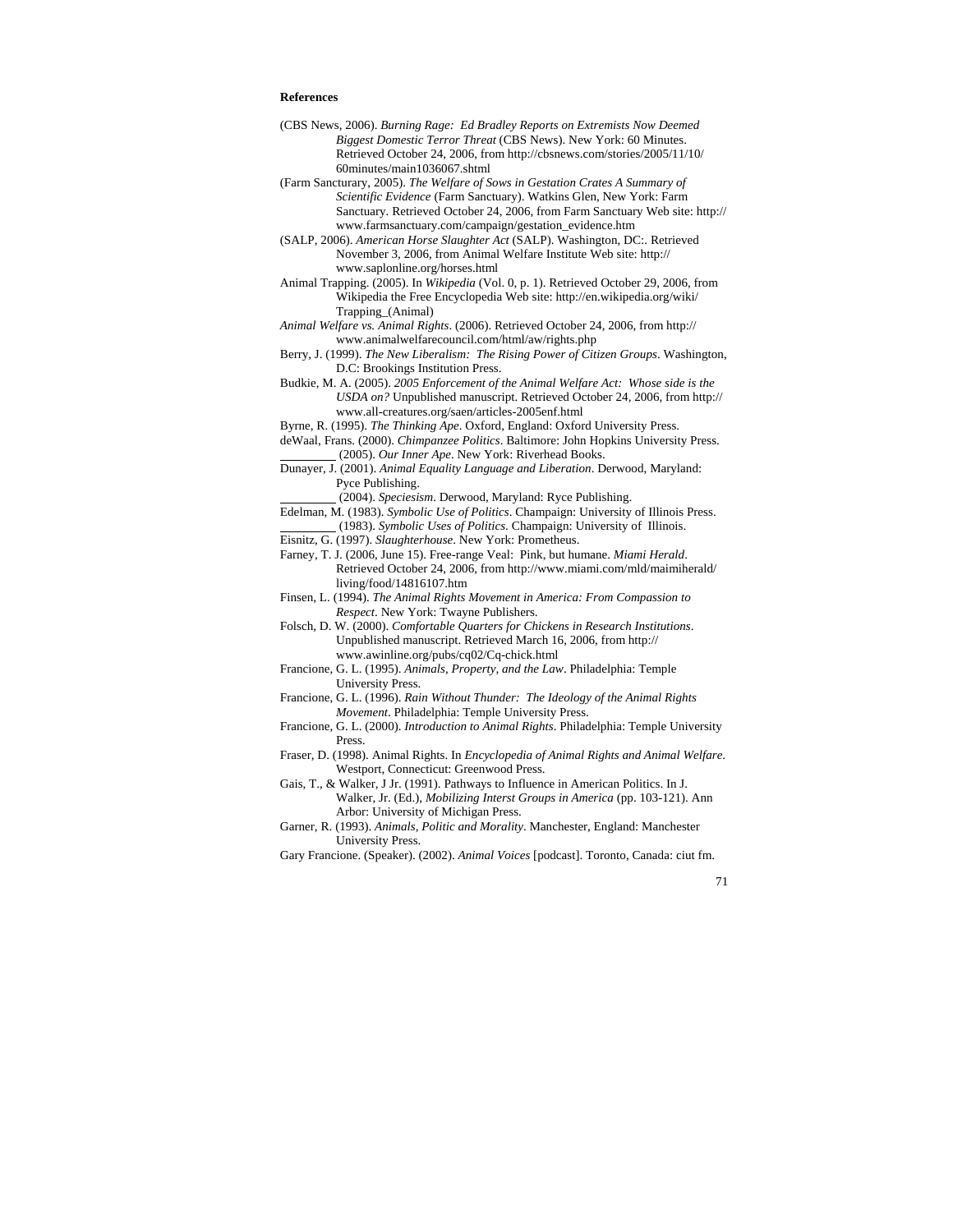- Gay, L. (2001, Feburary 10). Faulty Practices Result in Inhumane Slaughterhouses. *Scripps Howard News Service*, pp. 2-9. Retrieved October 24, 2006, from http://www.organicconsumers.org/irrad/insensibility.cfm
- Gosling, J. J. (2004). *Understanding, Informing and Appraising Public Policy*. New York: Longman Publishing.
- Grandin, T. (1995). *The Principles of Low Stress Restrain Cattle and Pigs*. Unpublished manuscript. Retrieved March 12, 2006, from http://www.grandin.com/ rest.princ.htm
- Griffin, D. R. (2001). *Animal Minds*. Chicago: University of Chicago Press.
- Guither, H. D. (1998). *Animal Rights: History and Scope of a Radical Social Movement*. Carbindale and Edwardsville: Southern Illinois University Press.
- Hewson, C. J. (2003). What is animal welfare? Common definitions and their practical consequences. *The Canadian Veterianary Journal, 6*, 496-499.
- HSUS. (2006). *Dissection Laws* (Animals in Education). Washington, DC: HSUS. Retrieved October 28, 2006, from HSUS Web site: http://www.hsus.org/ animasl\_in\_research/animals\_in\_education/dissection\_laws.html
- Kollman, M. K. (1998). *Outsider Lobbying: Public Opinion and Interest Group Strategies*. Princeton, NJ: Princeton University Press.
- Lineberry, R. L. (1977). *Equality and Urban Policy*. Beverly Hills: Sage.
- Long, W., & Sheldrake, R. & Bekoff. (2005). *How Animals Talk And Other Pleasant Studies of Birds and Beasts*. New York: Bear& Company.
- Lora Chamberlain. (2004, Summer). The Five Freedoms. *Pawsitive News, 16*, 1. Retrieved October 24, 2006, from http://www.londonhumanesociety.ca/ pawsitive\_news\_summer\_04.pdf
- Lydersen, K. (2006, March 6). Chicago Considering Banning Mistreated Elephants. *The New Standard News*, pp. 2-7. Retrieved October 24, 2006, from http:// newstandardnews.net
- Mallory, J. (2000). Factory Farming: An Issue Affecting human Health, The Environment, Workers and Animals. *Touchstone, 10*(3), 2-16.
- Mason, J. (1993). *Unnatural Order*. New York: Simon & Schuster.
- Monks, R. A. G., & Minow, N. (1991). *Power and Accountablilty*. New York: Harper Collings.
- Moorehead, D. L. (2004). *The Evolution of Animal Cruelty Law: A Comparative Analysis of Animal Cruelty Laws in the United States and Europe*. Unpublished master's thesis, Central Missouri State Univesity, Warrensburg, Missouri.
- (2004). *The Evolution of Animal Cruelty Laws: A Comparative Analysis of Animal Cruelty Laws in the United States and Europe*. Unpublished master's thesis, Central Missouri State University.
- Nolen, R. S. (2001). Owners or Guardians. *Journal of the American Veterinary Medical Assocation, 12*, 12-22. Retrieved October 24, 2006, from http:// www.avma.org/onlnews/javma/apr01/s041501b.asp
	- (2001). Owners or Guardians. *Journal of the American Veterinary Medical Association, 6*, 17-20. [Electronic version]
- Paulson, A. (2005, December 13). A Ban on Foie Gras? *Christian Science Monitor*, pp. 12-17. Retrieved October 24, 2006, from http://
	- www.christiansciencemonitor.com/2005/1213/p01s04-usssc.html
- Pepperberg, I. M. (1983). Cognition in the African Gray Parrot. *Animal Learning and Behavior, 11*, 179-185.
- PETA. (2006). *What KFC Needs to Improve* (People for the Ethical Treatment of Animals). Washington, DC: PETA Website. Retrieved October 28, 2006, from PETA Web site: http://kentuckyfriedcruelty.com/animals.asp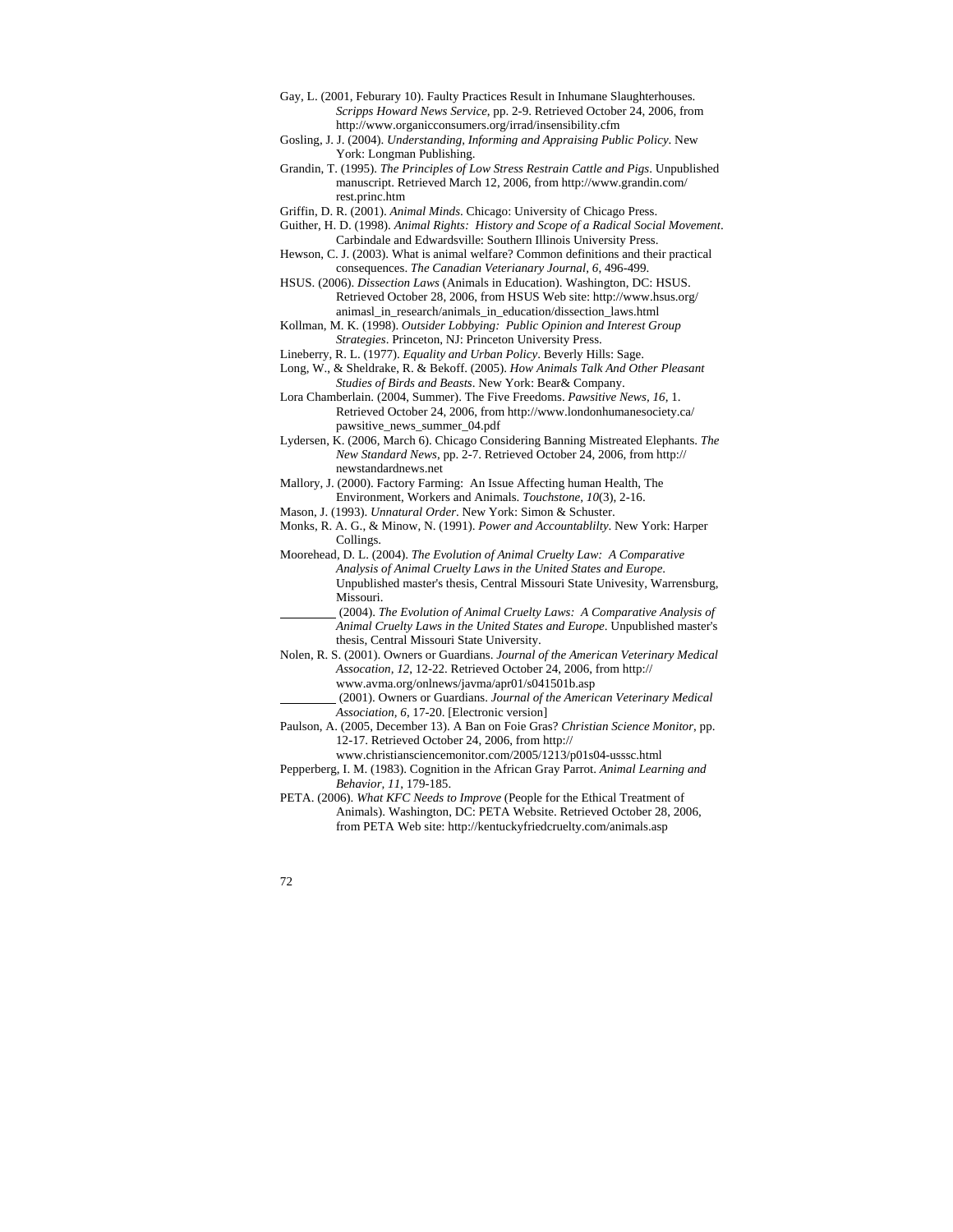- *Public Interest Groups Call for a Ban on Antibiotics*. (2002). Retrieved November 9, 2006, from Center for Science in the Public Interest Web site: http:// www.cspinet.org/new/antibiotics\_poultry.html
- Reed, J. D. (1989, December 18). The Furor Over Wearing Furs. *Time Magazine*, 27-36. Retrieved October 24, 2006, from http://www.time.com/time/magazine/ article/0,9171,959384,00.html
- Regan, T. (1983). *The Case for Animal Rights*. Los Angles: University of California Press.
	- (2004). *Empty Cages Facing the Challenge of Animal Rights*. Lanham, England: Rowman& Littlefield Publishers, Inc.
	- (2004). *Empty Cages Facing the Challenge of Animal Rights*. Lanham, England: Rowman & Littlefield Publishers, Inc.

 (2004). *Empty Cages Facing the Challenge of Animal Rights*. Lanham, England: Rowman&Littlefielf Publishers, Inc.

- Robbins, J. (1987). *Diet For a New America*. Novato, California: New World Library.
- Russell, W. M. S. (2006). *The Principles of humane Experimental Techniques*. . (Original work published 1959) Retrieved October 24, 2006, from altweb.jhsph.edu/
	- publications/humane\_exp/het-toc.htm
- Simon, C. A. (2007). *Public Policy*. New York: Longman Publishing. Singer, P. (1975). *Animal Liberation*. New York: Random House.

 And Mason, J. (2006). *The Way We Eat Why Our Food Choices Matter*. New York: Rodale.

Tomaselli, P. M. (2003). *Overview of International Comparative Animal Cruelty Laws* (Animal Legal and Historical Center). Detroit, Michigan: Michigan State University-Detroit College of Law. Retrieved October 24, 2006, from http:// animallaw.info

- Tough Animal Rights Laws Enacted in Austria. (2004, May 27). *Msnbc*, p. 1. Retrieved October 24, 2006, from http://www.msnbc.msn.com/id/5077350/
- Van Horn, C. E. (2001). *Politics and Public Policy*. Washington D.C., Washington D.C: Congressional Quarterly Press.

Vauclair, J. (1996). *Animal Cognition*. Cambridge, MA: Harvard University Press.

Warrich, J. (2001, April 10). They Die Piece by Piece. *Washington Post*, p. A01. Retrieved October 28, 2006, from Washington Post Web site: http:// www.washingtonpost.com/ac2/wp-

dyn?pagename=article&node=&contentId=A60798-2001Apr9

Wise, S. M. (2002). *Drawing the Line: Science and the Case for Animal Rights*. Cambridge, MA: Perscus.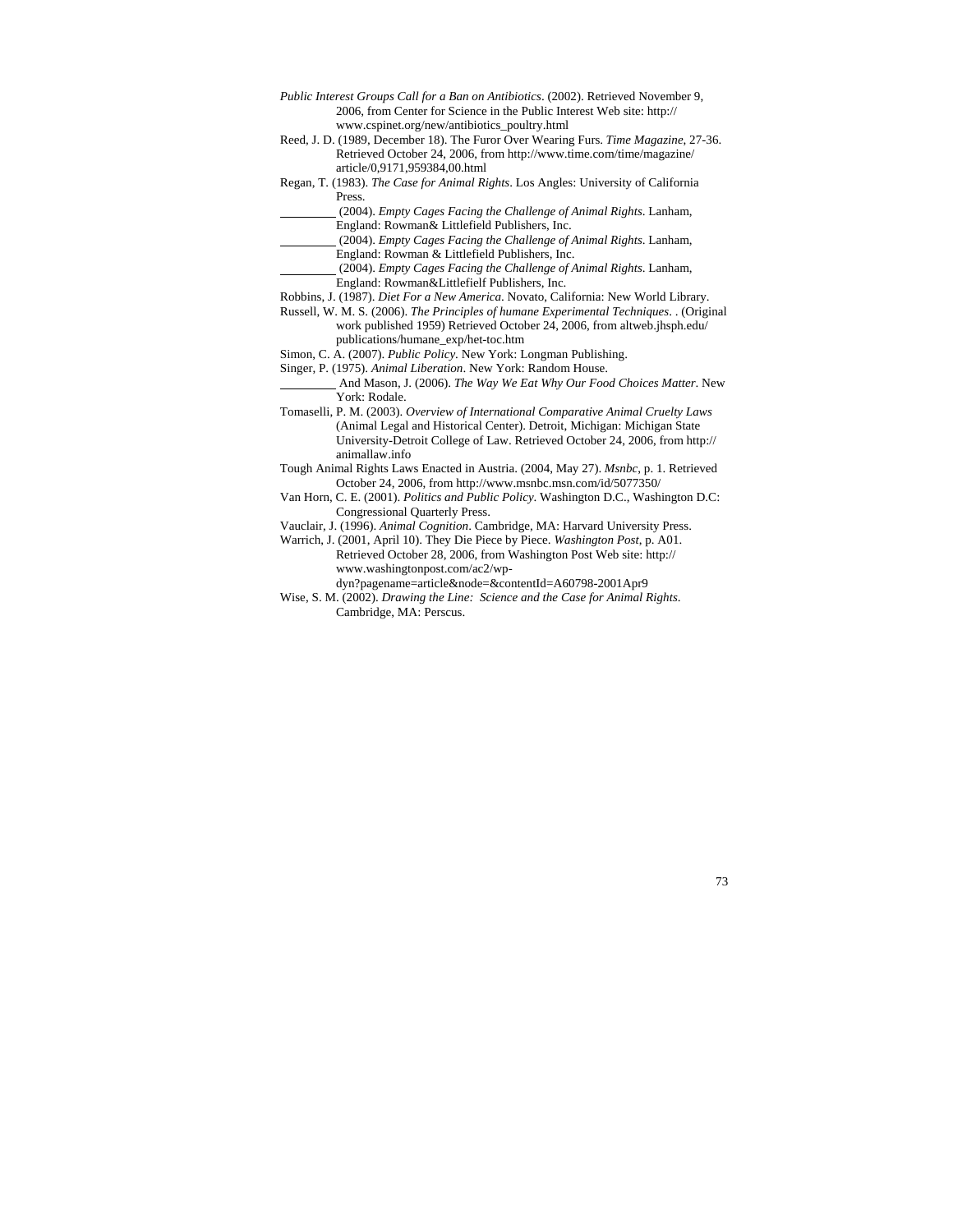# **NCMS: Public Health Reform and Administration Mechanism in Rural China**  Yongmao Fan,<sup>[1](#page-73-0)</sup> Northern Illinois University

#### Introduction

Every March, the Chinese People's National Congress holds its annual session in Beijing. During a two weeks session, over 2,000 national representatives have hot discussions revolving around important national political issues and topics that concern the public most. Every year, without exception the topic of public health reform is one of the hottest topics debated by many representatives.

In the past two decades, China's economy represented by gross domestic product (GDP) index has grown dramatically since its economic reforms. However, the health status of China's citizens and the general healthcare service are not improving at the same pace. Complaints about high drug prices, poor healthcare services, and low coverage of health insurance are often heard. A new survey conducted by Zero Survey, a private institution, shows that about two thirds of Chinese citizens have no health insurance coverage or insufficient coverage.<sup>[2](#page-73-1)</sup> These data are more serious in China's vast rural areas where 80% of China's population resides. For the majority of China's rural residents or peasants, the severe health risk is rather the high cost of healthcare (which can drain a Chinese peasant's entire life savings) than the direct infection of diseases. Compared to their urban counterparts, they are less able to deal with healthcare expenses and more vulnerable to financial bankruptcy caused by diseases. In a survey, nearly 50% of interviewees would choose staying at home when they are sick, instead of receiving medical attention in a hospital. $3$  The most important reason they gave is that they cannot afford the high healthcare expenses. The most detrimental risk for hundreds of millions of Chinese rural residents is that they are not able to afford expensive medical procedures and illness is a leading cause of poverty among these farming households.

The Chinese government has come to realize that decisive measures must be taken to guarantee that peasants can afford healthcare expenditures and to stop them from going financially bankrupt due to diseases. In October 2002, China's central government officially put healthcare for China's 900 million rural residents on the agenda of the Central Committee of Communist Party, the ruling party in China. The New Cooperative Medical Scheme (NCMS) seeks to institute a new system of group insurance, allowing peasants to benefit from risk pooling. To date, NCMS programs have been implemented in 678 pilot counties in China, and by 2010 the NCMS is meant to operate nationwide. In this year's National People's Congress annual conference, the Prime Minster, Mr. Wen Jiaobao, announced the advancement the NCMS's timetable by two years, namely, by 2008 the NCMS should be set up across the whole nation.[4](#page-73-3)

<sup>&</sup>lt;sup>1</sup> The author appreciates great assistance from Ms. Hang Lianrong and her colleagues in the Provincial Public Health Department of Shanxi and public health officials of Caoping District and Yangqu County of Taiyuan, Shanxi. They provided great help during the paper research.<br><sup>2</sup> Please refer to

Please refer to Ni Yan "Kan Bing Zhi Huo" (The Puzzle of Going to See a Doctor), *Zhong Hua Gong Shang Shi Bao* (China Industrial and Commercial Times), November 23, 2005. The news coverage is also available at

http://www.cbt.com.cn/cbt/seachshow.asp?id=2382&ml= &bt=, last visited on September 28, 2006.

<sup>3</sup> ibid.

<sup>&</sup>lt;sup>4</sup> "He Zuo Gong Ji Jian Qing Yi Liao Fu Dan, 1.79 Yi Nong Min Can Jia He Zuo Yi Liao" (Cooperative Medical System Relieving Burden, 179 Millions Peasants Participating in), *Zhong Guang Wang*

<span id="page-73-3"></span><span id="page-73-2"></span><span id="page-73-1"></span><span id="page-73-0"></span><sup>74</sup>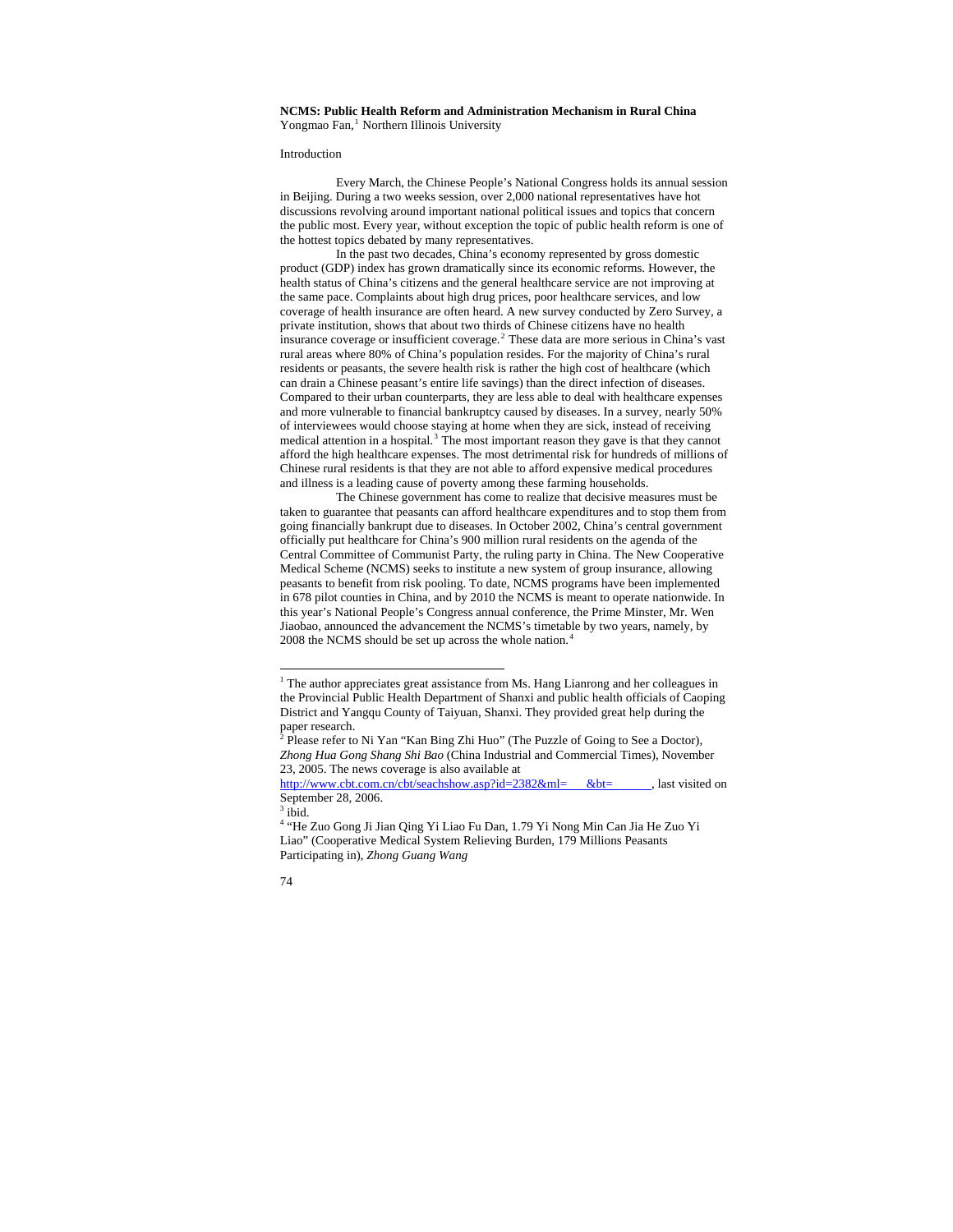This paper is a research of China's current rural healthcare system and is to do a preliminary evaluation of the new program. The first part of the paper reviews the history of the healthcare system in China's rural areas, then it introduces the nature of the new program, how it is structured, how it relates to local government obligations and costs. The paper also will analyze the weaknesses and strengths of the new program.

### Why the New Cooperative Scheme?

In the past three decades prior to economic reforms, the rural healthcare system in China was an integral part of the collective agricultural system. Prior to the conception of NCMS, China adopted a public health risk management system called the Cooperative Medical System (CMS) in its countryside, which came into existence in the 1950s after the Communist Party took power in mainland China.

The northeast provinces first promoted a cooperative system and public funds (raised primarily by the peasants themselves )to build local public health organizations, which was publicized and affirmed by the central media in  $1952$  $1952$  $1952$ <sup>5</sup>. These cooperative medical organizations operated by risk-pooling and they are said to take shape and had laid the foundation for the later development of medical cooperation. At the peak of the agricultural cooperative in 1955, in Shanxi, Henan, Hebei, Hunan, Guizhou, Shandong, Shanghai, and other provinces, there came into existence a number of health posts and medical posts sponsored by agricultural cooperative communes. In 1956, the National People's Congress explicitly expressed that the cooperative communes should be responsible for medical treatment of commune members' who are injured or ill at work. It was the first time that the cooperative commune's role was introduced to medical treatment for rural residents.<sup>[6](#page-74-1)</sup>

At that time, the Mishan united healthcare post was an early example that implemented a healthcare-and-commune combined system, in which commune members paid a small proportion of healthcare fees and the cooperative communes provided healthcare subsidies. After the winter of 1955, the Mishan case was promoted to many areas in the country, and a number of collective-economy-based, commune-individualcombined, and mutual-aided collective healthcare clinics, or coordinated medical aid posts were established. The basic approach at that time was: first, under the leadership of township government, the healthcare clinics or posts were co-sponsored by agricultural cooperative communes, individual peasants and medical practitioners; second, under the principle of voluntary participation, peasants contributed healthcare fees and could enjoy healthcare service and free registration, free treatment and free injection services; third, the funds of healthcare clinics were from fees paid by peasants, medical subsidies from cooperative communes, and medical business income (profits from drugs).<sup>[7](#page-74-2)</sup>

In November 1959, the Ministry of Public Health held a national work conference on rural public health in Jishan County of Shanxi province. After the meeting, the conference drafted a report to the Central Committee of Communist Party of China (CPC), affirming the collective healthcare system involving commune members, and forwarded specific suggestions:

"Regarding the people's commune system, currently there are two major forms: who gets

 $\overline{a}$ 

<span id="page-74-2"></span><span id="page-74-1"></span><span id="page-74-0"></span>7 ibid

<sup>5</sup> Please refer to Wang Shidong, Ye Yide, "Nong Cun He Zuo Yi Liao Zhi Du De Hui Gu Yu Fa Zhang Yan Jiu" (Historical Review and Development Research of Rural Cooperative Medical System), *Zhong Guo Chu Ji Bao Jian* (The Preliminary Healthcare in China), issue 4, 2004. It also could be retrieved at

[http://www.cnr.cn/kby/zl/t20060405\\_504189971.html,](http://www.cnr.cn/kby/zl/t20060405_504189971.html) last visited on September 28, 2006.

 $<sup>6</sup>$  ibid.</sup>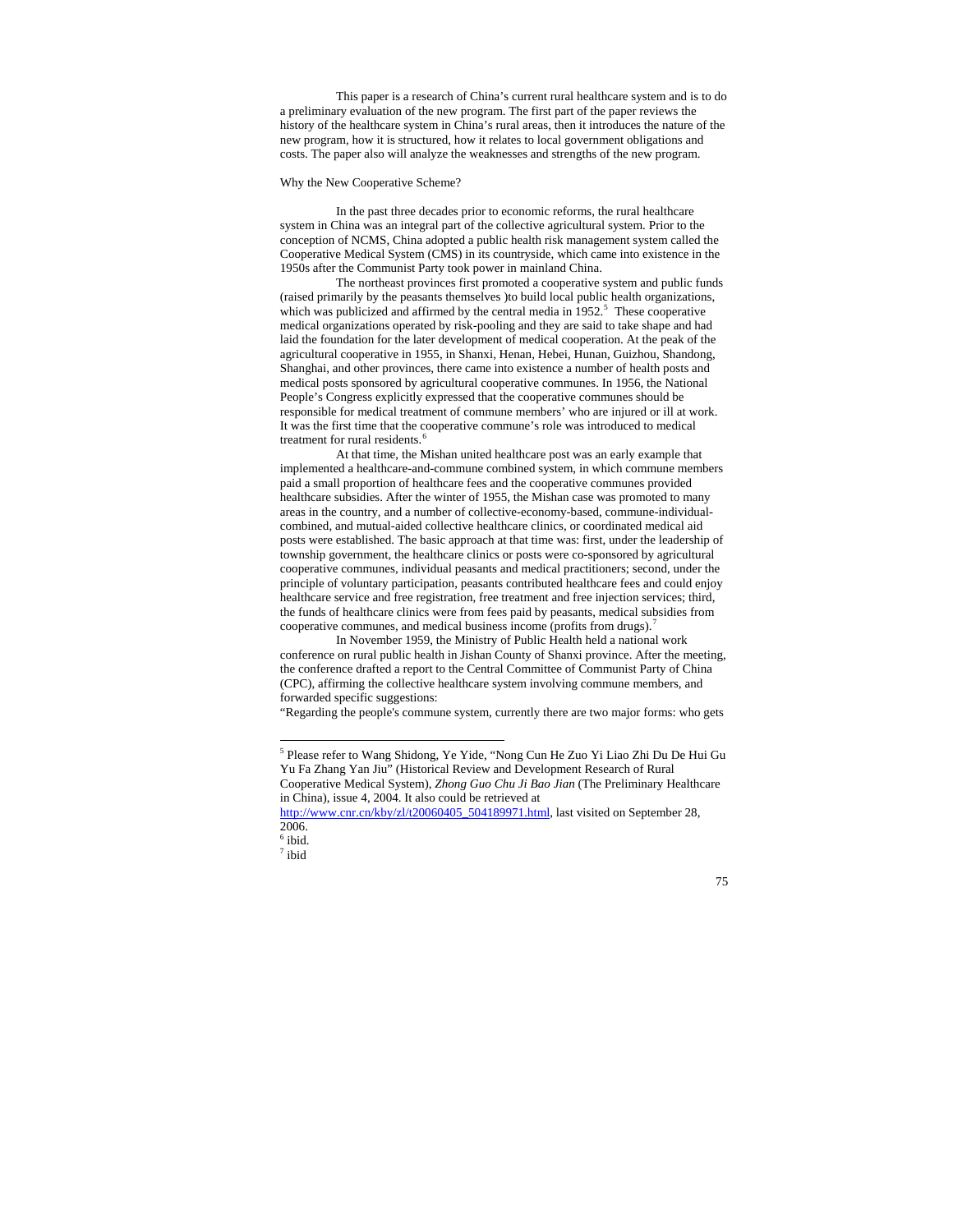the medical service, who pays for it, and the collective healthcare system. The conference delegates agreed that under the current production level and the public awareness under the current situation, the collective healthcare system fits the commune system generally. The main points are: first, commune members must pay an annual healthcare fee; second, commune members only have to pay a registration fee or pay for medications when they receive medical treatment; third, communes subsidize commune members through communal funds and grants. The specific approach may be based on local conditions."[8](#page-75-0)

In February 1960, the CPC Central Committee forwarded this report to all other provinces and called on all localities to take it as a reference and implement it based on local conditions. Thereby, the development of the rural cooperative medical system was greatly promoted.

In June 1965, Mao Zedong made an instruction "to focus on the rural healthcare issue." On September 21, the CPC Central Committee emphasized strengthening basic healthcare in rural areas by forwarding the Ministry of Public Health's work report; thus the development of rural cooperative medical system stepped forward again. In 1968, Mao Zedong read and introduced the rural cooperative medical system implemented by the LeYuan commune in Hubei province, and he also added his own comments and thought highly of the practice. Since then, the cooperative medical system in the country started to develop and boomed. Until 1976, almost 90% of communes had a cooperative medical system.<sup>[9](#page-75-1)</sup>

At that time, all production materials were owned collectively in China, thus the village clinics were established by the villages, by the communes, or by the township hospitals. The medical cost was reserved in the commune's general withholdings. In the villages or communes carrying out the cooperative medical system, commune members could get free medical treatment ("cooperative treatment") or could get free medications ("cooperative medications") when they visited the village clinics. In some places, commune members could have both free medical treatment and free medications.

Under the auspices of the rural Cooperative Medical System, individual commune members or villagers contributed a small portion of their incomes to a commune-based medical fund. In the event that a commune member needed medical care, the fund paid all or part of the expenses incurred. The rural Cooperative Medical System thus served as a risk-pooling measure for hundreds of millions of Chinese rural residents.

After economic reforms began in the 1980s, the Rural Cooperative Medical System came to an end. The introduction of the household-contract responsibility system in rural areas weakened the collective communal economy. The rural cooperative medical system began to lose financial resources as the collective economic system collapsed. In other words, the privatization of the economy resulted in the dismantling of its healthcare system. By 1989, the administrative villages which still implemented cooperative medical system only accounted for 4.8% of total administrative villages in China.

Also, China reduced the central government's share of healthcare spending from 32 per cent in 1978 to 15 per cent in 1999, transferring this function to provincial

<sup>8</sup> From "Guan Yu Quan Guo Wei Sheng Gong Zuo Shan Xi Ji Shan Xian Chang Hui Yi Qing Kuang De Bao Gao" (The Report of Nation Conference on Rural Public Health in Jishan, Shanxi), reinterpreted by the author. Please also Please refer to Wang Shidong, Ye Yide, "Nong Cun He Zuo Yi Liao Zhi Du De Hui Gu Yu Fa Zhang Yan Jiu" (Historical Review and Development Research of Rural Cooperative Medical System), *Zhong Guo Chu Ji Bao Jian* (The Preliminary Healthcare in China), issue 4, 2004. It also could be retrieved at [http://www.cnr.cn/kby/zl/t20060405\\_504189971.html](http://www.cnr.cn/kby/zl/t20060405_504189971.html), last visited on September 28, 2006.

ibid

 $^{10}$ ibid

<span id="page-75-2"></span><span id="page-75-1"></span><span id="page-75-0"></span><sup>76</sup>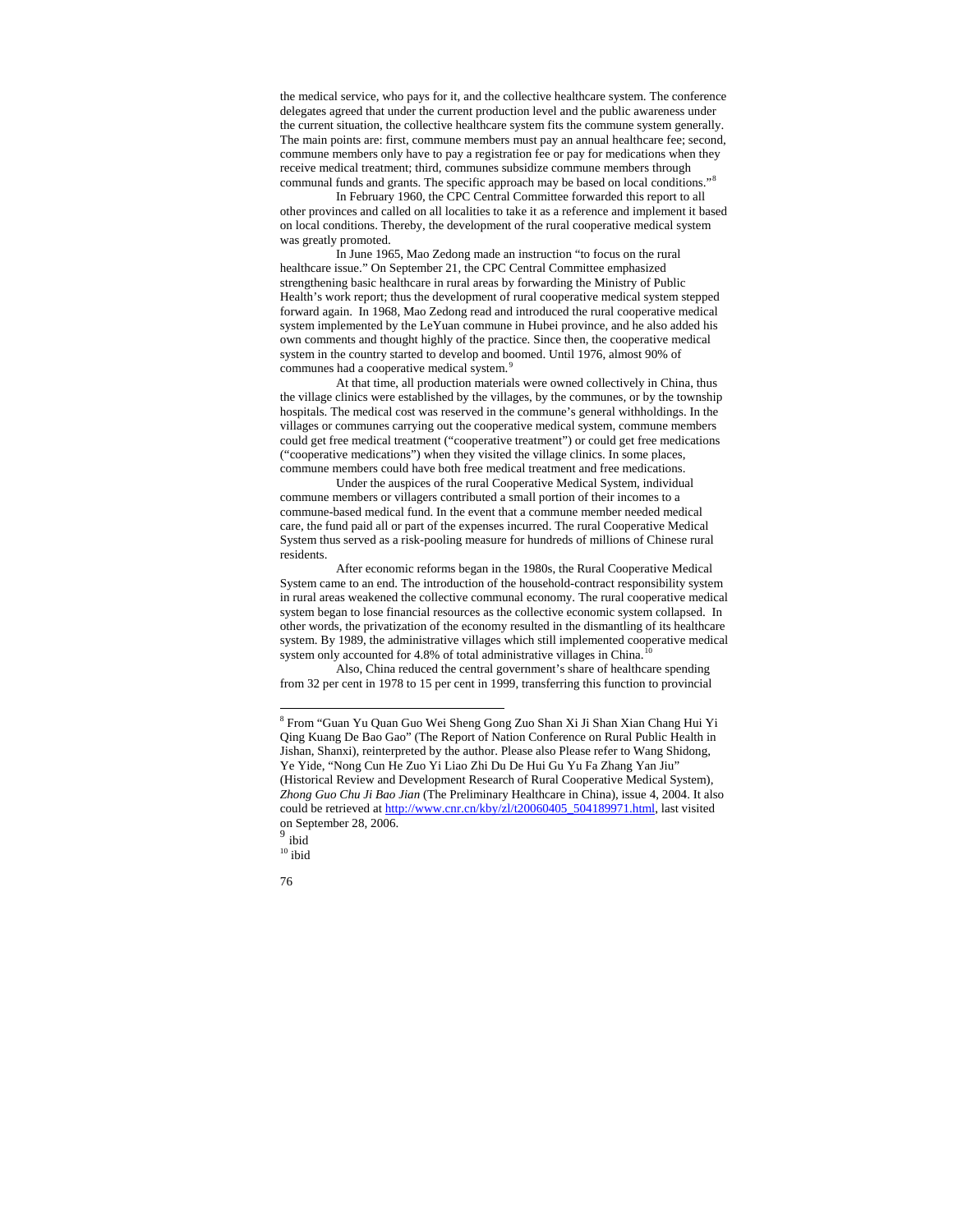and local authorities. "This action favored wealthy coastal provinces and led to growing disparities between urban and rural healthcare. The privatized healthcare facilities were forced to rely on the sale of services in private markets to cover their expenses" (Mamdani, URL). Urban-rural differences in access to healthcare resulting from the increasingly urban-rural economic development discrepancies are another important reason. Peasants who are sick either spend down entire family savings to purchase healthcare or forego medical services and these expenditures on health care exacerbate the poverty of the rural areas. In this sense, disease could gives rise to the persistence of poverty in rural China, because either the depletion of savings or labor difficulties associated with a lack of medical attention may force many rural households into impoverishment.

The collapse of the cooperative medical system explains why Chinese rural residents find it more and more difficult to get medical attention when they are ill. However, there are still other reasons preventing rural residents from enjoying medical services. In an interview<sup>[11](#page-76-0)</sup>, Mr. Gao Qiang, the Minister of Public Health, summarized five aspects. The first one is the irrationality of public health resource distribution. Almost 80% of China's public health resources are in urban areas or cities while rural areas suffer serious insufficiency of medical resources. Rural patients cannot get effective medical attention in local medical institutions which forces them to visit hospitals in big cities and adds to their financial burden. The second reason is that rural residents lack sufficient medical insurance as discussed before. In a survey conducted by the Ministry of Public Health in 2003, about 79.1% of the rural population has no insurance coverage and they get medical treatment at their own expense. In some poor regions, citizens who return to poverty because of illness account for two thirds of the total poor population. The third reason is the insufficient financial input into the rural public health administration. Many medical institutions seek profits only and harm the citizenry's public interests. The fourth reason is that the production and distribution of medications and medical equipment are out of order. The last reason is that there are insufficient medical professionals in rural areas. About 21.6% medical practitioners in rural areas have no professional certificates or diplomas and they are not able to provide qualified medical services.

The Chinese government has come to realize that decisive measures must be taken and new policies must be adopted to guarantee that peasants can afford healthcare and enjoy good medical services. In October 2002, China's central government officially put healthcare for China's 900 million rural residents on the Party agenda and the central government launched experiments to create a rudimentary financial safety net for rural healthcare. NCMS is designed to institute a new system of group insurance, allowing peasants to benefit from risk pooling. From 2003, central finance should provide 10 Yuan for each rural person in the scheme except for people in the central and western areas of China, while local finance should provide more than 10 Yuan. "The decision also pointed out that the obligation of paying money for joining in the scheme to reduce health risks should not be considered as increasing rural people's burden" (CCMS, URL). According to the Ministry of Public Health, this is the first time in history that the Chinese government was making a major effort to resolve rural people's basic healthcare problems. By the end of 1995, NCMS programs have been implemented in 678 pilot counties in China, accounting for 23.7% of China's counties and covering 23.6 million peasants. Among the 23.6 million peasants, 17.9 million peasants participate in the

<span id="page-76-0"></span><sup>&</sup>lt;sup>11</sup> Li Yumei, "Zhong Guo Nong Min Wei He Kan Bin Nan Kan Bin Gui, Gao Qiang Cong Wu Fang Mian Xi Yin" (Why It is Hard and Expensive for Chinese Peasants to Get Medical Treatment? Gao Qiang Analyzes Five Reasons), *Xue Xi Shi Bao* (Study Times), December 26, 2005. Also available at [http://www.chinajilin.com.cn/2004xwzx/doc/2005-](http://www.chinajilin.com.cn/2004xwzx/doc/2005-12-26/7157.htm) [12-26/7157.htm](http://www.chinajilin.com.cn/2004xwzx/doc/2005-12-26/7157.htm), last visited on September 28, 2006.

<sup>77</sup>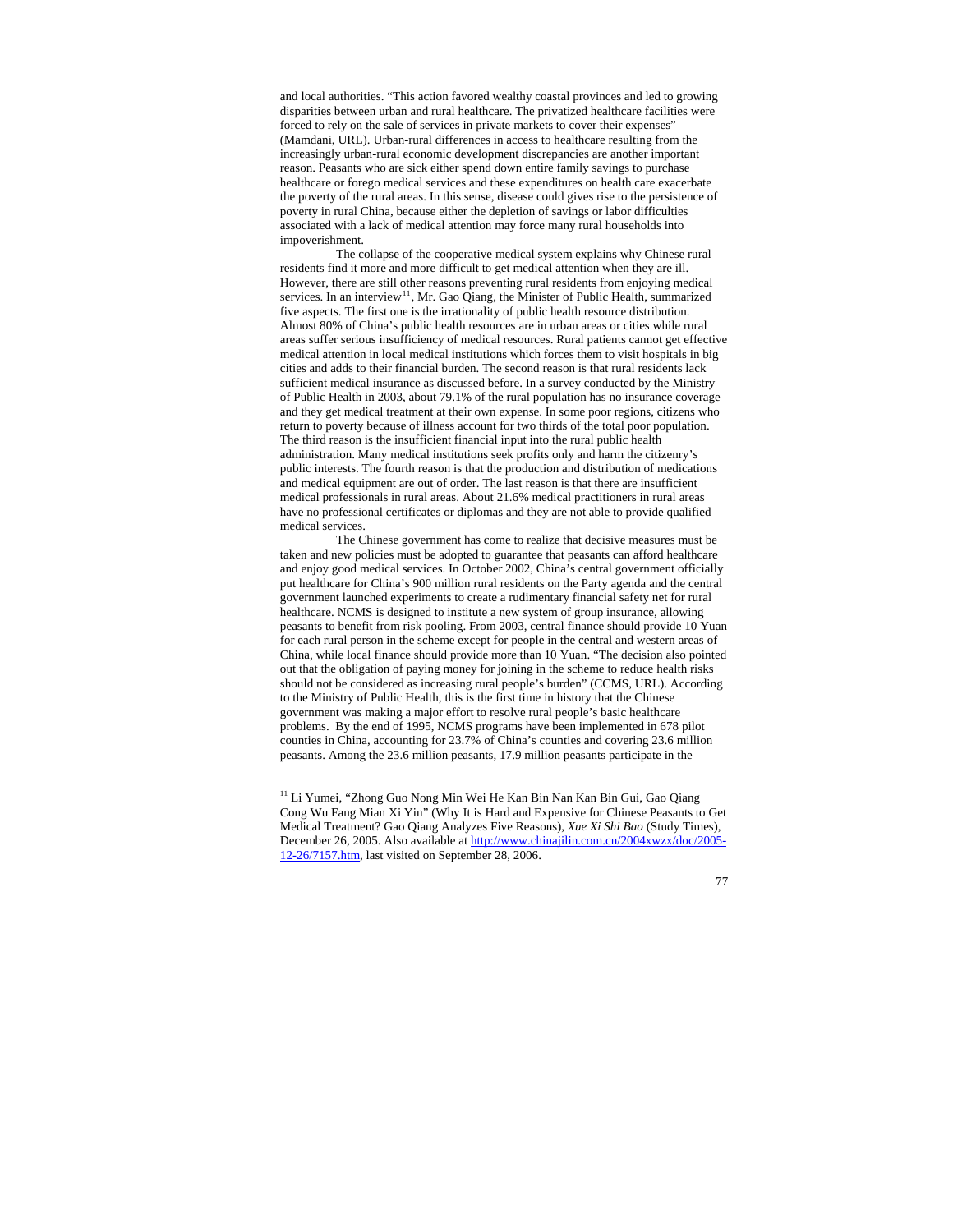NCMS with a participation rate of 75.8%. In 2005, 12.2 million participants were compensated by the NCMS and the total outlay for them is 6.176 billion, which accounts for 81.95% of total funds raised in that year<sup>[12](#page-77-0)</sup>

The NCMS was meant to operate nationwide by 2010 when it was conceived in 2002, but in this year's National People's Congress annual conference, the Prime Minster, Mr. Wen Jiaobao, announced the advancement of the NCMS's timetable by two years, namely, by 2008 the NCMS should be set up across the whole nation.

The Administration of NCMS

Documents of the central government stipulate the system design of NCMS. NCMS is a government organized and conducted scheme of mutual assistance among voluntary participating peasants against serious diseases. As the Center of China Cooperative Medical Scheme states,

> "The new rural CMS fund is collected by voluntary contributions by rural people, supported by collectives, and subsidized by governments, and is a social fund which is raised by the people and subsidized by the state. The administration principles should be as follows, i.e. to find the appropriate amount of expenditure by judging the revenue, to strike a balance between revenue and expenditure, and to be open, fair, and just. The fund must be allocated for its specified purpose. It must be deposited in specified accounts and must not be used for other purposes (Center for China Cooperative Medical Scheme, URL)."

It makes use of multiple channels and diverse funding sources from personal payments and government and collective subsidies. The standard of annual payment per rural resident should not be less than 10 yuan. Regions with favorable economic situations should raise the standard accordingly. Rural collective economic organizations or villageowned enterprises which are able to financially support the NCMS should and are encouraged to do so. The nature of the organizations and the financing standard are determined by county governments. Other social organizations and individuals are also encouraged to financially support the new rural CMS. Local financial departments should support the new rural CMS by contributing not less than 10 yuan as matching funds for each participating individual each year. Standards of support and the proportion for each reimbursement level should be determined by the provincial government. In the eastern region, which is more prosperous than other regions, the governments may increase input accordingly. Since 2003, the central government has annually financed each individual enrolled in the scheme and living in the region central and western regions by 10 yuan through transfer payment.

The goal is just to protect peasants from becoming poverty-stricken because

 $^{12}$  Please refer to "He Zuo Gong Ji Jian Qing Yi Liao Fu Dan,  $1.79$  Yi Nong Min Can Jia He Zuo Yi Liao" (Cooperative Medical System Relieving Burden, 179 Millions Peasants Participating in), *Zhong Guang Wang* (China Radio Web), April 05, 2006 at [http://www.cnr.cn/kby/zl/t20060405\\_504189871.html,](http://www.cnr.cn/kby/zl/t20060405_504189871.html) last visited on September 28, 2006

<span id="page-77-0"></span><sup>78</sup>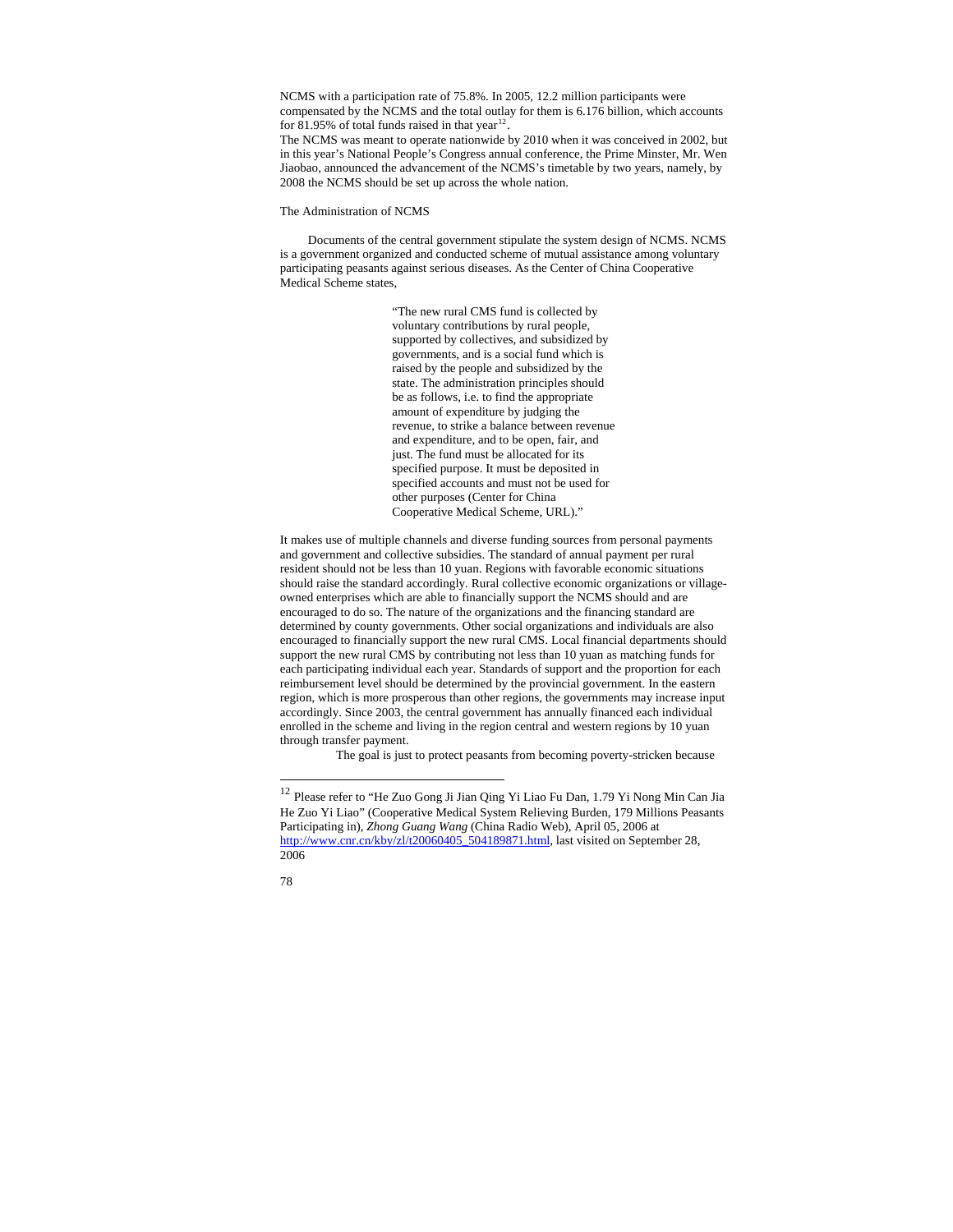of catastrophic illness. There are four major stakeholders in the framework of NCMS: government, health service providers, NCMS fund managers, and peasants, who form a multilateral relationship of mutual checks and balances. Mao Zhengzhong describes the mutual relationships using the figure below:





Mao holds that "the government plays the dominant role, who is not only the framer of all the game rules of NCMS, regulating and monitoring behavior of all related parties, but also the main capital contributor of the scheme through subsidy to participants and proving health service provides within the budget." The peasants, however, besides their voluntary choice of participation, "are not well-informed about how to play their role and guard the right and benefit in the implementing of the scheme." Mao argues that Health departments, in many places, play the role of managers for both health service providers and the NCMS fund, which may cause a conflict in roles, undermining its effect as a representative of farmers as collective purchasers.

 The NCMS administrative system is established from central to local governments in charge of policy framing and supervising of the implementation of the scheme. At the county level, administrative offices are responsible for the concrete operation of NCMS. The NCMS fund is administered by the NCMS Administration Committee and its executive organizations. "The latter should establish specified accounts for the fund in state-owned commercial banks certified by the former, to ensure the security and integrity of the fund. Rules and regulations should also be made, which would guide the proper collecting and prompt verification and payment" (CCMS, URL). Figure 2 shows the operating system of NCMS. The NCMS fund comes from multiple resources, with voluntary payment (premium) by peasants and subsidy from tiers of government. Peasants are required to participate as family units, so as to reduce the adverse selection caused by "voluntary participation". The portion paid by individuals and collectives should be collected annually by the township (town)-level subordinate organizations (or personnel) or trustee organizations responsible for the executive organizations. This part of the fund should be deposited into specified accounts. The matching funds from local governments should be transferred to the specified accounts by financial departments at all levels according to the actual number of participants. The specified fund to aid the middle and western regions from the central government should

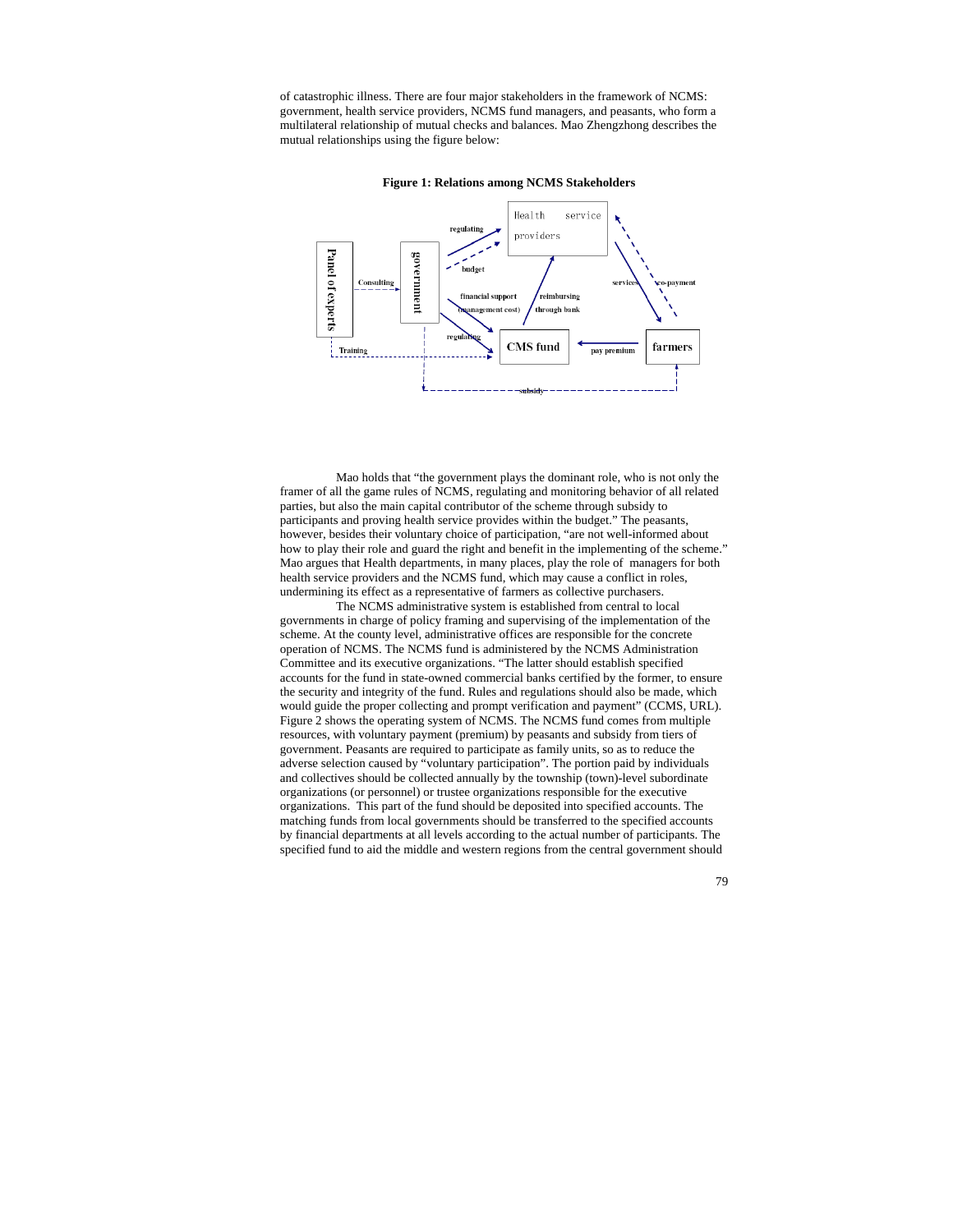be transferred by the Ministry of Finance to provincial financial departments. The Ministry of Public Health verifies the actual participating number and the fund management. All levels of government should transfer the funds promptly and integrally.



**Figure 2: NCMS Operating System** 

The fund in the NCMS is mainly to subsidize individual peasants for their high medical costs and/or their inpatient medical expenses and in order to improve their anti-risk financial ability. For those who have participated in the NCMS but have not used the fund within that year, they can receive a one-time conventional physical examination free of charge. Each province, autonomous region, and municipality directly under the Central Government must make a list of basic medicines whose consumption could be reimbursed. Based on the total amount of local funds and specific situations, each county should establish their appropriate reimbursement scope, standards, categories and methods for conventional physical examinations to avoid the NCMS fund exceeding expenditures or leaving to much surplus.

 Executive organizations need to make regular reports to the NCMS committee about the balance and the use of the fund. They also need to keep this financial information open to rural residents in order to increase the participation rate. The participants also have the right to know the circumstances and have surveillance rights. The county level governments should establish the NCMS executive committee which is composed by related government agencies and participants' representatives who can examine and supervise the administration of the fund. The NCMS committees need to report periodically to supervising committees and the People's Congresses at the

# **Peasants' Evaluation**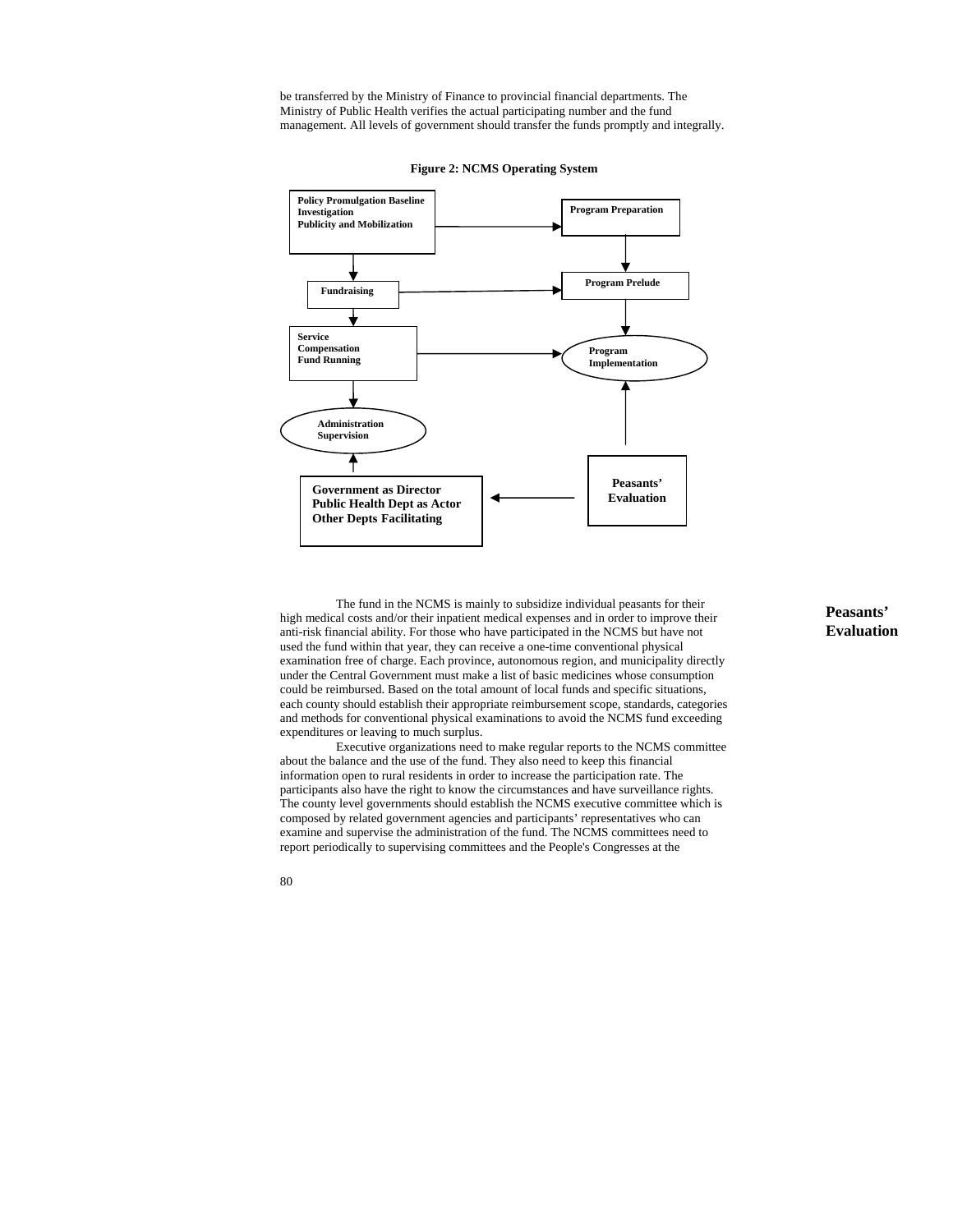corresponding level. The balance and administration of the NCMS fund are also subject to the auditing department's regular audit. Figure 3 shows the administration and supervision framework. All the administration is paid for by government.

Figure 3 shows first that a provincial NCMS coordinating group is established in each province which is composed of members from the Department of Public Health, the Department of Finance, the Department of Agriculture, the Department of Civil Service, the Auditor's Office, the Office of Poverty Relief, and the Commission of Reform and Development. Usually the group is headed by the vice governor who is responsible for public health. The city government should establish a parallel NCMS coordinating group. The coordinating groups are responsible for macro-administration issues, including leading, organizing, coordinating, and policy-making. Their specific jobs include 1), regulating the NCMS administration, fund-raising, and NCMS implementation plans; 2), determining the reimbursement standards for the peasants enrolled in the NSMS at each level of government; 3), making the NCMS financial administration, accounting and auditing regulations; 4), coordinating relevant departments to implement the NCMS policies and fund-raising; and 5), reporting to the Party committee, the People's Congress and the government at corresponding levels regarding any problems and proposed solutions in the implementation process.

The daily administration of health care was to be carried out by the public health bureaus at the level of provincial, city and county governments. The responsibilities of the departments or bureaus of public health include: 1), training administrative personnel; 2), directing how the NCMS implementation plans are made and scrutinizing the implementation plans; 3), formulating administrative rules and medicine catalogues; 4), inspecting the implementation of the cooperative medical service and standardizing its operation; 5), researching and finding solutions to the problems during NCMS operations, and 6), reporting to the NCMS administration committee periodically.

Headed by the county mayor, the NCMS county administration committee includes officials from the bureaus of public health, finance, agriculture, civil service, poverty relief, and planning, township leaders, and also representatives of peasant participants. Subordinate to the county administration committee, a county NCMS agency or administration center is supposed to be created which is usually a settlement agency composed of cashiers, accountants, statisticians and other administrative staff. A township agency or administrative team could be set up upon request in any township.. Two of the most important jobs of the agencies are to manage the NCMS fund accounts and to evaluate the authorized medical institutions. The township administration agency should also publicize the NCMS policy, evaluate it, organize, and mobilize the masses to participate in it.

At the county level, the independent NCMS supervising committee monitors the operation of the administration committees, bureaus of public health and NCMS agencies, but also can supervise the quality of medical services delivered by country hospitals, township hospitals and village clinics. This relationship also is reflected in Figure 3. The administrative fees of the NCMS come from the fiscal budget of local governments. How to keep costs down is a key concern.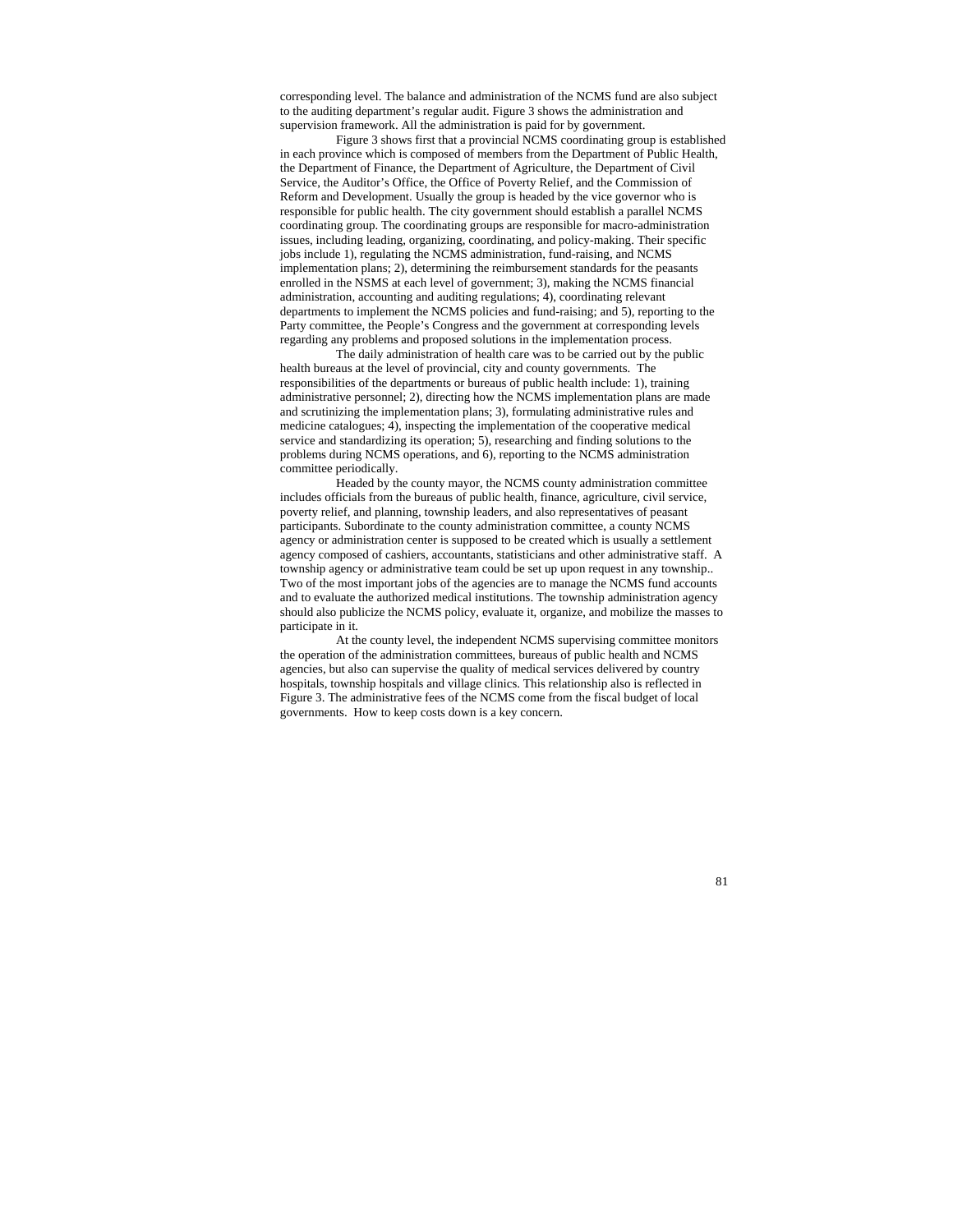**Figure 3: NCMS Administration and Supervision Institutional Scheme** 



At present, there are two related problems in implementation. On the one hand, there is a shortage in both administrative staff and financial outlay, which is especially the case in the middle and western areas. For example, in two pilot counties of Shanxi province, NCMS administration offices are established in the local Bureau of Public Health with reimbursement being entrusted to township health centers. The goal is to get around the shortage of staff and save money. On the other hand, Mao (URL) finds that "there is a considerably high administrative cost, caused by the 'voluntary participation' principle, especially for door-to-door motivation and collection of fees from scattered farm households."

Mao (URL ) also notices that,

"According to the statistics of the Ministry of Health, the management cost of pilot counties paid by the finance department of local governments is 84.924 million yuan, about 1 yuan per capita. Of course, this does not include the recessive cost such as staff outlay beyond authorized size. In general, the average cost in the country as a whole is 2.91% of the financed sum, with the highest average being 3.48% in the west, 2.61% for central areas and the lowest, 2.54% in the east. Compared to the factual reimbursement sum, the management cost accounts for 9.77%, 5.07% and 3.03% in western, central and eastern areas respectively. But, the figure gained from field investigation is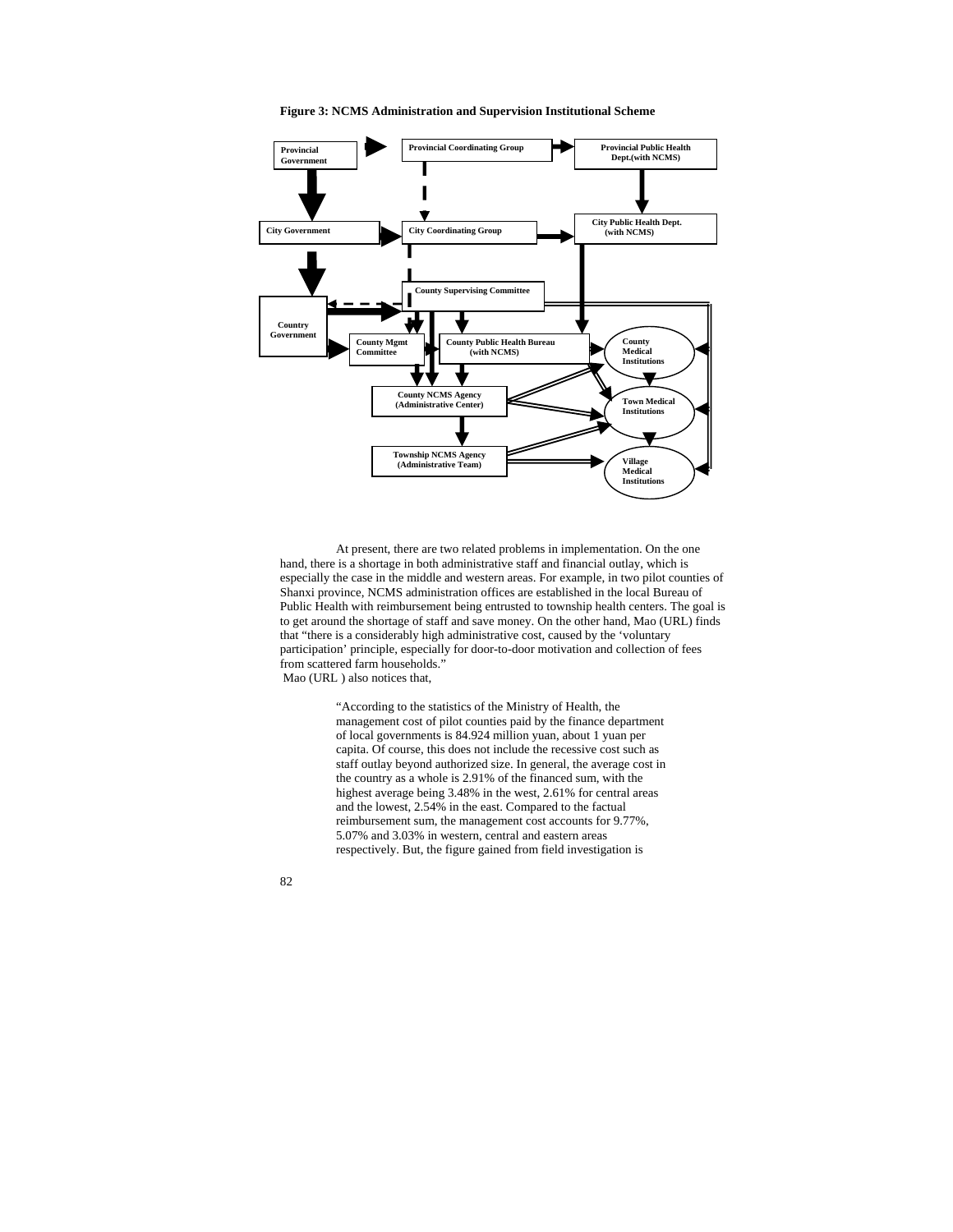much higher than the proportion. So it remains the biggest issue how to enhance efficiency and control cost in management of NCMS."

Another important major proposed goal of the NCMS is to cover medical expenditures for catastrophic illness. Introducing catastrophic health insurance through the NCMS seeks to provide a form of financial risk protection to reduce poverty due to illness. As an admirable goal, however, will the NCMS approach be the most efficient and effective way to improve overall public health? The World Health Organization's answer is "probably not." That is because "many of the most effective and efficient health interventions are preventive and rely on early treatment offered by basic health services." As the World Health Organization argues that those "welfare" services are provided through outpatient services and health disease prevention and health promotion services, but "many would not be covered or would be provided with little coverage through the existing NCMS design, since most New CMS implementation schemes consider only hospitalization services as 'catastrophic' services." In addition, the World Health Organization summarizes six important points here:

A. "Insurance schemes that mainly cover catastrophic diseases may cause patients to take undue risks with their health. Because they must pay for earlier, preventative treatment, patients may decide to delay dealing with their health problems until they are severe enough to qualify for the larger reimbursements of higher treatment categories like hospitalization. Such delays can make users more ill and undermine the use of less costly outpatient, preventive and health promotion services."

B. "Will the New CMS increase farmer's access to basic healthcare services? The answer is also probably 'no,' unless people define the services that treat catastrophic diseases as basic health services. And will large-scale implementation of the New CMS increase farmers' satisfaction with the care they receive? Certainly, satisfaction will increase for those that encounter catastrophic illness and get partial reimbursement."

C. "The probability of contracting catastrophic disease is relatively low, meaning that most participants will get very limited benefit from the new scheme. According to the results from the national health services survey conducted in 1998 and 2003, only 3% to 4% of Chinese farmers were admitted to hospitals for inpatient services annually. Here is a typical example: About 1.175 million have participated in the New CMS since March 2003 in Luchuan, Tengxian, and Pingguo counties in Guangxi province. By the end of 2003, about 14,400 of them had received reimbursements from the scheme - 1.23% of all participants. Those people who get little or no benefit from the scheme may eventually be dissatisfied with the fact that they receive little actual benefit from the plan. After a few years they may refuse to participate. This was the lesson learned in many counties where so-called 'Risk-type CMS' was implemented in the late 1980s and early 1990s."

D. "Can the primary objectives of providing financial protection and reducing poverty due to catastrophic illness actually be achieved? Based on the result of the national health services survey conducted in 1998, per capita medical expenditure for the rural population is 9% of their income, about RMB 134. This figure is expected to be higher in 2003 due to increased income, inflation, and greater use of services. At this level, the total per capita New CMS fund is only 20% to 30% of the anticipated total medical expenditure at existing premium collection levels. In such a situation, out-of-pocket payments will still be very significant for farmers. Access barriers will be reduced, but will still be perceived to be high in the minds of farmers."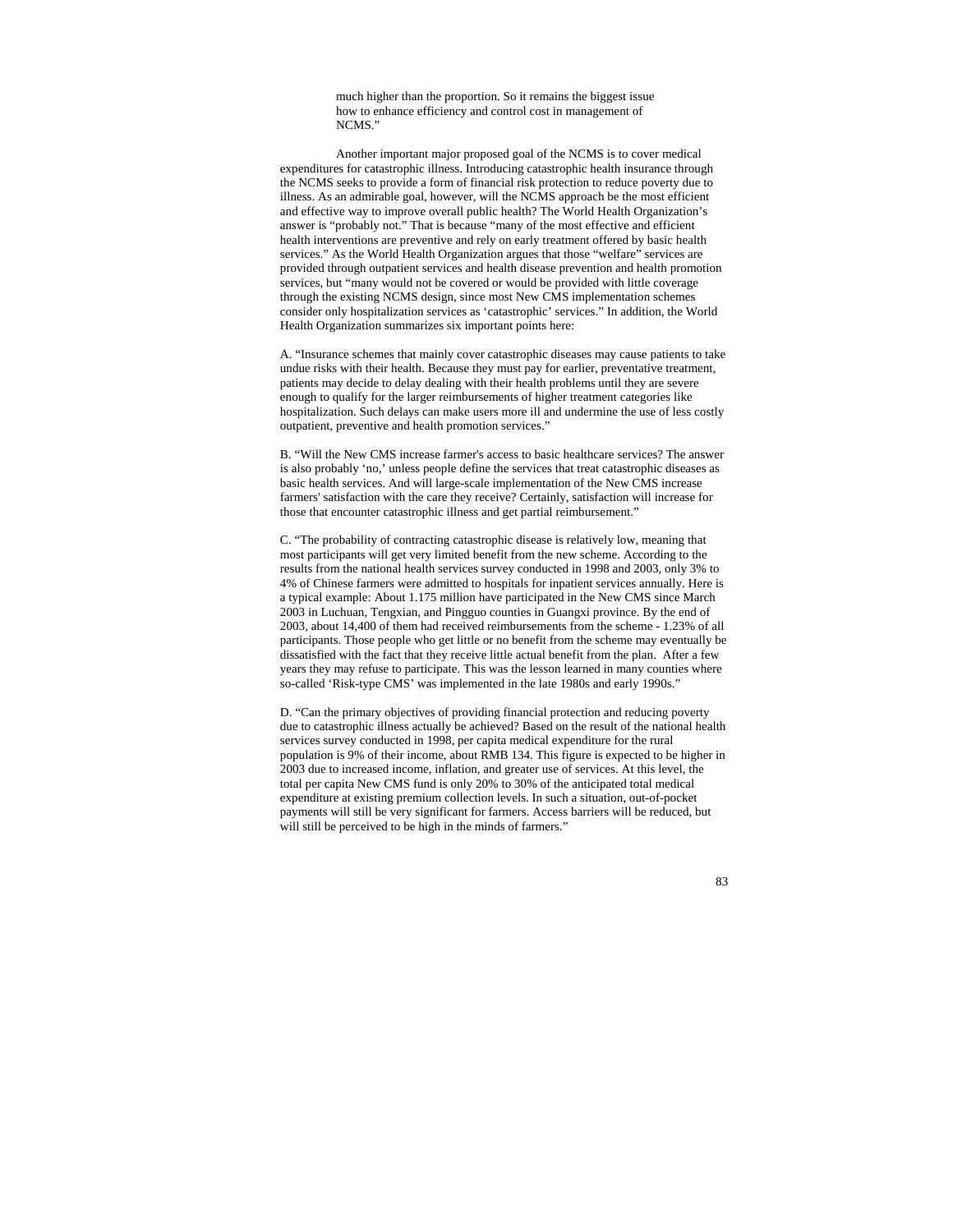E. "Reimbursement rates will also affect the objective of greater access to healthcare. Due to limited funding, most reimbursement for catastrophic services is about 20% to 60% of cost to the patient."

F. "Finally, national statistics show that many catastrophic diseases requiring hospitalization are chronic, non-communicable conditions such as cerebral-vascular disease, heart diseases and chronic liver problems. After hospitalization for such disease, outpatient follow-up treatment has to be maintained for some time. In most implementation pilots for the New CMS, reimbursement for these basic health services are, at best, limited. Without follow up care, treatment effects can multiply making patients even worse off and ultimately in need of more care."

#### **Concluding Remark**

Compared to the old cooperative medical system, the new cooperative medical scheme contains several features:

A, it has a wider funding base and a risk-pooling scope. The principal fund-raising and risk-pooling unit is the county and individual financial inputs are matched by funds from governments, which enhances the peasants' financial anti-risk ability and increase the total funds available for medical treatment;

B, the risk-pooling scheme is designed against catastrophic diseases and covers large medical expenditures for catastrophic diseases;

C, each level of government contributes funds and subsidizes;

D, there is an extensive bureaucracy, to make up the rules for the program, supervise service provision and reimbursement, collect and disburse revenues, evaluate service provision, report on problems and recommend solutions, and actually provide the services.

### E, there is a complete supervision system

It is a complicated systematic project to establish a sophisticated cooperative medical scheme. Although more and more Chinese peasants benefit from the new cooperative medical service, the NCMS is still facing many challenges and problems. The first and biggest problem is that rural healthcare financing is an area of great deficiency. In particular, the local governments in poverty-stricken mid and western regions have very limited financial capacity, which undermines the affordability of services and the capacity of some county and township health facilities to provide even basic health services. The World Health Organization finds that "after fee-for-tax conversion in 30 provinces, municipalities and autonomous regions across China since 2003, county and township governments lost further extra-budgetary ability to support rural services. Given such long-term downward trends and policy decisions, whether and how public finance can build a rural medical security system remains a crucial question."

Second, even with improved financing, medical equipment and service content in rural areas will still be a problem. Such problems appear in the public health services offered in rural county and township facilities, village clinics, and private drug dispensaries. The poor condition of medical equipment and infrastructure prevent peasants from enjoying high-level service. The rural areas lack competent medical practitioners and health workers.

Third, many regions are backward in their administrative methods. They still manually handle all the data and information of enrolled peasants and computerized

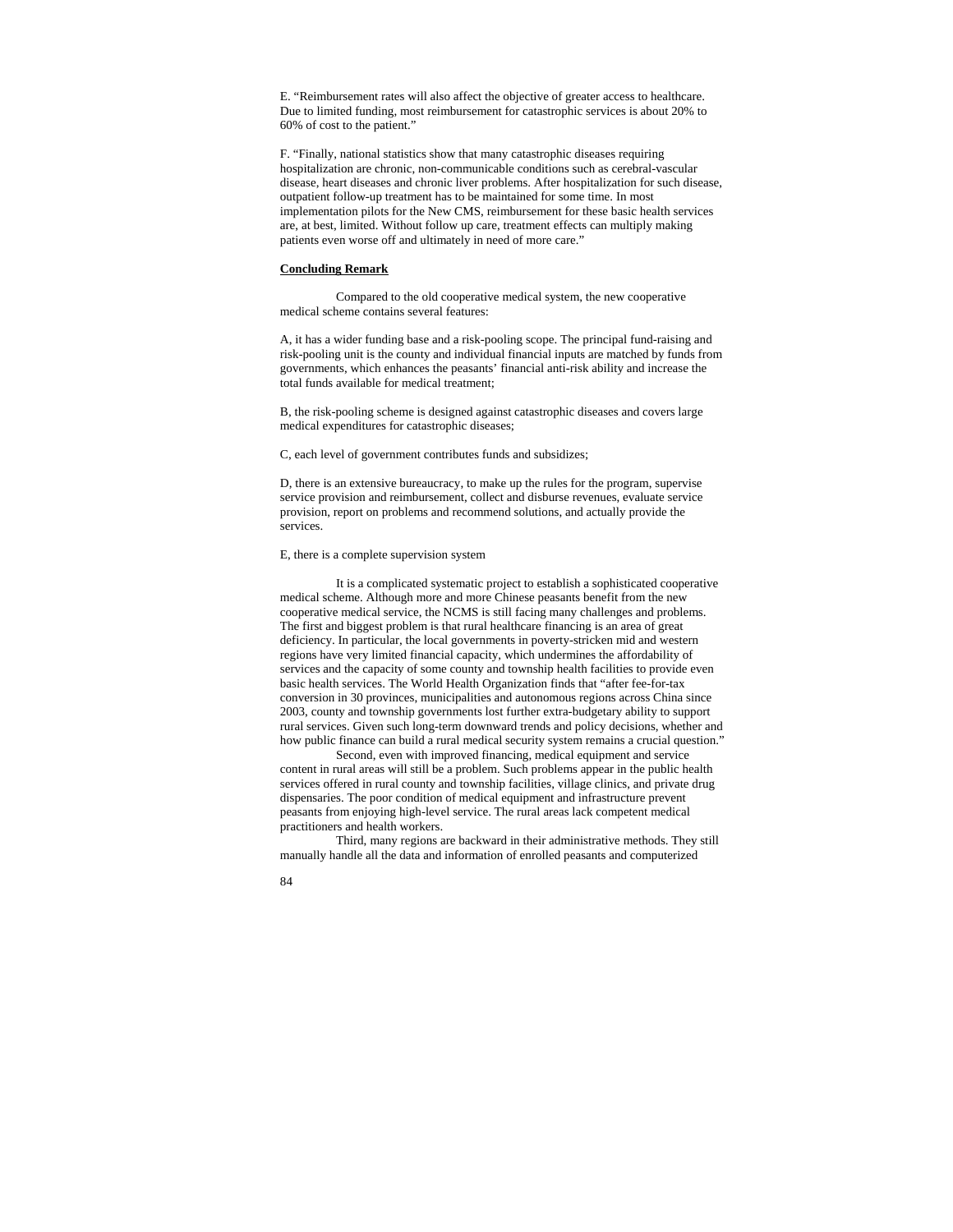information-processing is not universally used. Over-staffing and low utilization rate cause low work efficiency.

Fourth, local public health officials find that many peasants are still constrained by traditional thoughts and economic situations and do not fully realize the benefits of joining the cooperative medical schemes. It is commonly held by many peasants that illness is their own business and there is no use to put own money into the collective risk-pooling funds. They are still concerned about the effectiveness and value of the NCMS. Hence, government must do more to introduce, promote and publicize how the NCMS will benefit participants and help them gain confidence in the cooperative medical system. To fulfill the mission that by 2008 the NCMS will be carried out in every county in China, the Chinese government is facing challenging and arduous work to mobilize hundreds of millions of rural residents.

# **Chinese References:**

- Gao Qiang, Interviews by *Xue Xi Shi Bao* (*Studying Times*), December 26, 2005, URL: [http://news.xinhuanet.com/fortune/2005-12/26/content\\_3970579.htm.](http://news.xinhuanet.com/fortune/2005-12/26/content_3970579.htm) Last Visited on September 24, 2006.
- *People's Daily (*overseas version*)*, "Nearly 0.18 billion Peasants in CMS," April 5, 2006, published on Zhong Guang Wang (radio China.com) URL: [http://www.cnr.cn/kby/zl/t20060405\\_504189871.html](http://www.cnr.cn/kby/zl/t20060405_504189871.html) Last Visited on September 24, 2006.
- Wang Shidong, "Nong Cun He Zuo Yi Liao Zhi Du De Hui Gu Yu Fa Zhan Yan Jiu" (The Retrospect and Future Development Research of Rural Cooperative Medical Scheme), original published on *Basic Healthcare in China*, No.4 issue in 2004, URL: [http://www.cnr.cn/kby/zl/t20060405\\_504189971.html](http://www.cnr.cn/kby/zl/t20060405_504189971.html)  Last Visited on September 24, 2006.

#### **English References:**

- Center for China Cooperative Medical Scheme, "Introduction to the New Rural CMS," URL**:** <http://www.ccms.org.cn/english/third-hzylzs.asp?id=10>Last Visited on September 24, 2006.
- Mamdani, Bashir, "Privatisation and healthcare in China," *Indian Journal of Medical Ethics of Medical Ethics*, URL: <http://www.issuesinmedicalethics.org/141ss031.html>Last visited on September 24, 2006.
- Mao, Zhengzhong "Pilot Program of NCMS in China: System design and progress" Final Draft, October, 2005. The World Bank website. URL[:http://siteresources.worldbank.org/INTEAPREGTOPHEANUT/Resourc](http://siteresources.worldbank.org/INTEAPREGTOPHEANUT/Resources/502734-1129734318233/NCMS-report-revisedversion.pdf) [es/502734-1129734318233/NCMS-report-revisedversion.pdf](http://siteresources.worldbank.org/INTEAPREGTOPHEANUT/Resources/502734-1129734318233/NCMS-report-revisedversion.pdf) Last visited on September 24, 2006..
- Office of the World Health Organization Representative in China, "Implementing the New Cooperative Medical Schemes in rapidly changing China: Issues and Options", April 2004, Beijing, URL:

[http://www.wpro.who.int/NR/rdonlyres/68DA93DB-9D5C-4637-9EB8-](http://www.wpro.who.int/NR/rdonlyres/68DA93DB-9D5C-4637-9EB8-C3CBC89C9A9F/0/rcms_en.pdf) [C3CBC89C9A9F/0/rcms\\_en.pdf](http://www.wpro.who.int/NR/rdonlyres/68DA93DB-9D5C-4637-9EB8-C3CBC89C9A9F/0/rcms_en.pdf) Last visited on September 24, 2006.